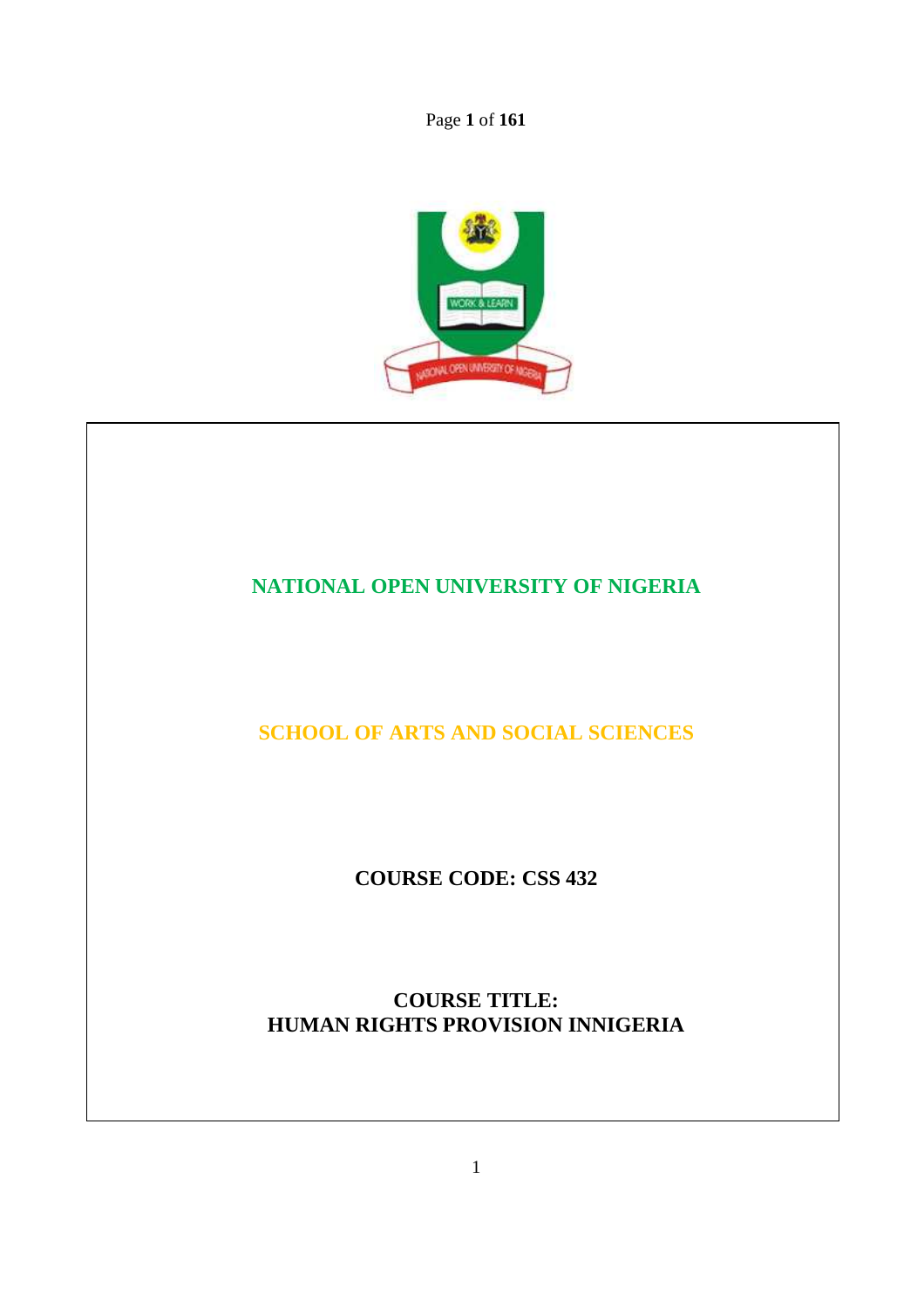# Page **2** of **161**

## **Course Team:**

Course Writers Bar. Bola Disu (Adeniran Ogunsanya college of Education)

Course Coordinators Dr. Niyi Adegoke NOUN Mr Igwe, O. D Mr. Chukwunka, C. A. C.

Course Editor **Dr. Niyi Adegoke NOUN** 

Programme Leader Dr. N.Nwabueze NOUN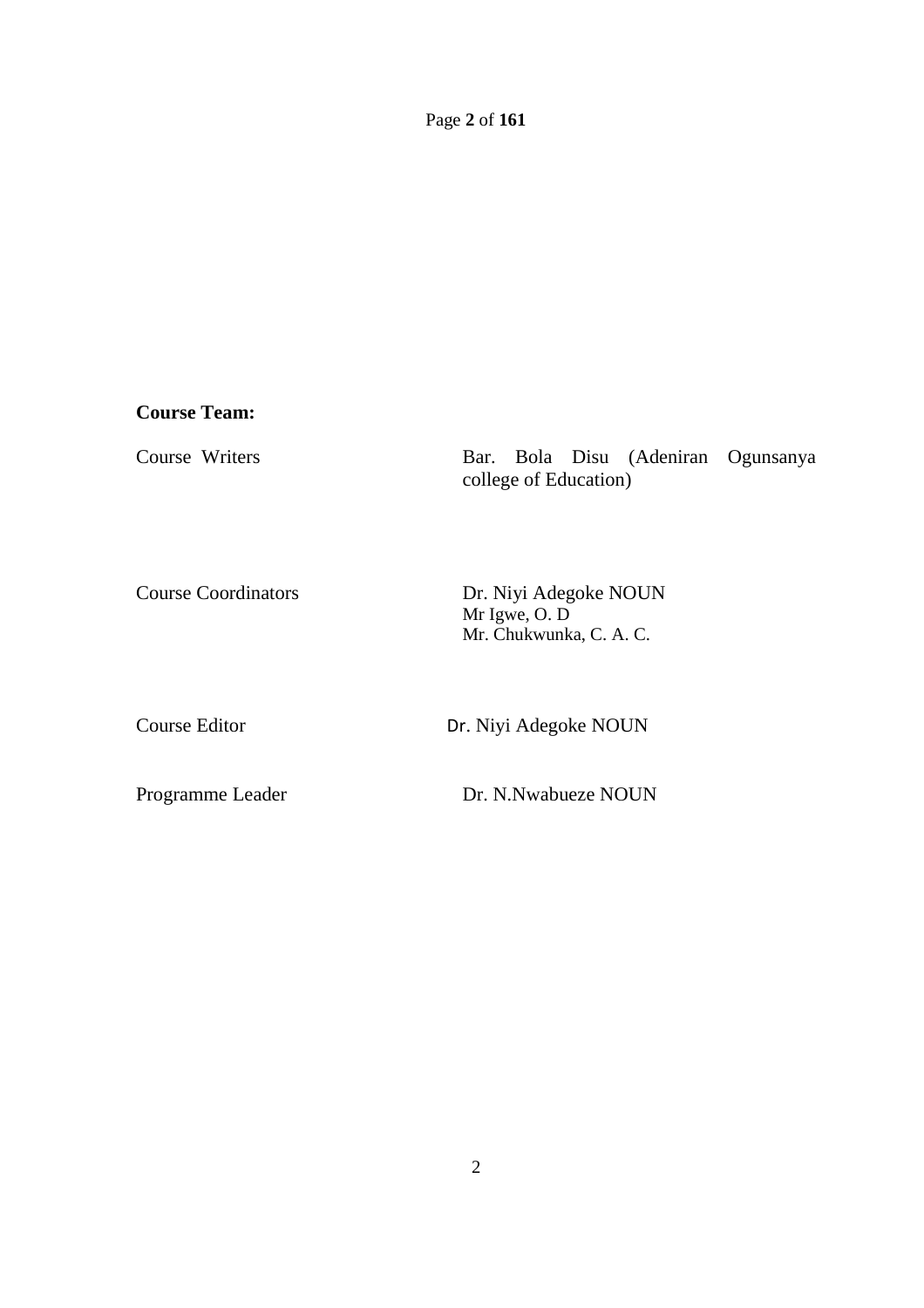Page **3** of **161**

# **1.0 INTRODUCTION**

CSS 432 HUMAN RIGHTS PROVISION IN NIGERIA is a one Semester course. It will be available for you to take towards the core module of the **Bachelor of Criminology and Security studies**. This course is suitable for **degree in Criminology and Security studies** students seeking to understand and obtain the required skills necessary for carrying out research in the provision of Human Rights in Nigeria.

This course consists of 25 units; it examines in detail the concept of human rights, the fundamental objectives and directive principle of state policy, the fundamental human rights and enforcement of human right in Nigeria.

## **1.1 What you will learn from this course**

The overall objective of CSS 432 **Human Rights Provision in Nigeria is** to enhance your knowledge about human rights and the constituents of Human rights, identify the rights and how they affect you as an individual. It provides you with the practice in Legal reasoning, by way of self-assessment and Tutor-marked Assignments, the development and evolution of Human right.

Your thorough understanding of this course will expose you to the available provisions of Human Rights and the extent to which they can be enjoyed as citizens of Nigeria. How they can be enforced when breached by anybody.

## **1.2 Course Aims**

The basic aim of this course is to enhance your knowledge about human rights and the constituents of Human rights. Help you to identify the rights and how they affect you as an individual and it will provide you with practice in legal reasoning.

## **1.3 Course Objectives**

On successful completion of the course, you should be able to:

- 1. Identify the constituents of Human Rights
- 2. Describe the evolution of Human rights
- 3. Identify International mechanisms for protecting Human rights
- 4. Discuss the concept of Human Rights in contemporary Nigeria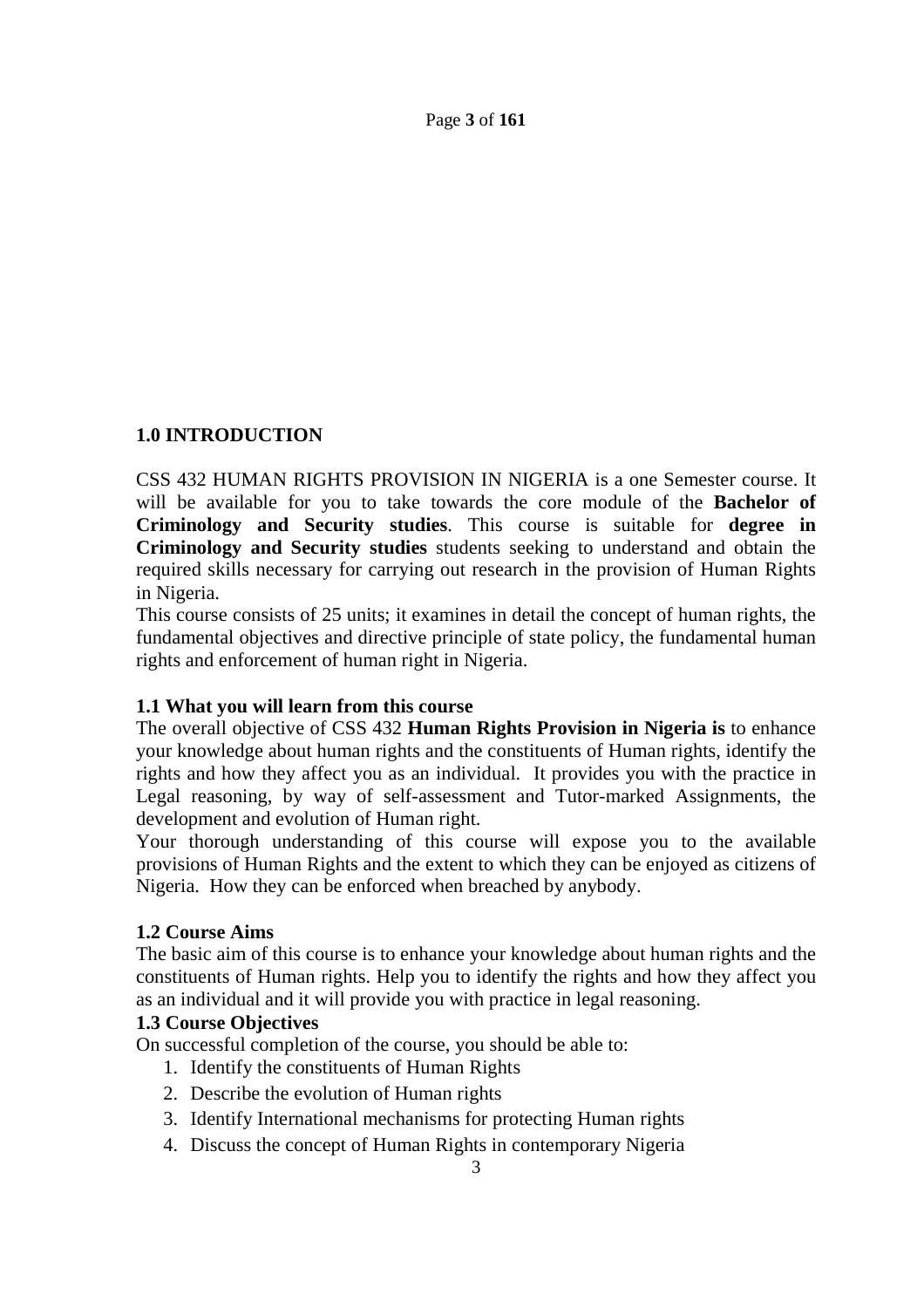## Page **4** of **161**

- 5. List the Human Rights agencies Nigeria.
- 6. Discuss the various attempts made at the International Plane
- 7. Discuss the functions of various Commissions
- 8. Explain the optional protocol of CEDAW
- 9. List the content of the International Bill of Rights

10. Discuss the effects of ratification Bill of Rights

- 11. List all the contents of chapter 2 of the 1999 Constitution
- 12. Describe the Nigeria National Ethics
- 13. Explain the various objectives and how they work

14. Explain the disparity between fundamental rights and fundamental objectives and directive principles of state policy

15. Discuss the imminent and similarities between chapter 2 and 4 of the constitution

- 16. Define the concepts of judicial activism and locus standi
- 17. Explain the rules of interpretation
- 18. Explain the duties if state party under the commission
- 19. The membership of the Commission
- 20. Explain the petitioning procedure
- 21. List the content of chapter 4 of the constitution
- 22. Describe how these rights affect individuals
- 23. Explain the workings of these rights in Nigeria
- 24. Explain the court system in Nigeria
- 25. Define the term ouster clauses
- 26. Define the rationale for ouster clauses

## **1.4 Working through this Course**

To complete this course you are required to read the study units, the recommended textbooks and other materials provided by the National Open University of Nigeria (NOUN). Most of the units contain self-assessment exercises, and at points in the course you are required to submit assignments for assessment purposes. At the end of this course there is a final examination. Stated below are the components of the course and what you are expected to do.

## **1.5 Course Material**

- 1. Course Guide
- 2. Study Units
- 3. Textbooks and other Reference Sources
- 4. Assignment File
- 5. Presentation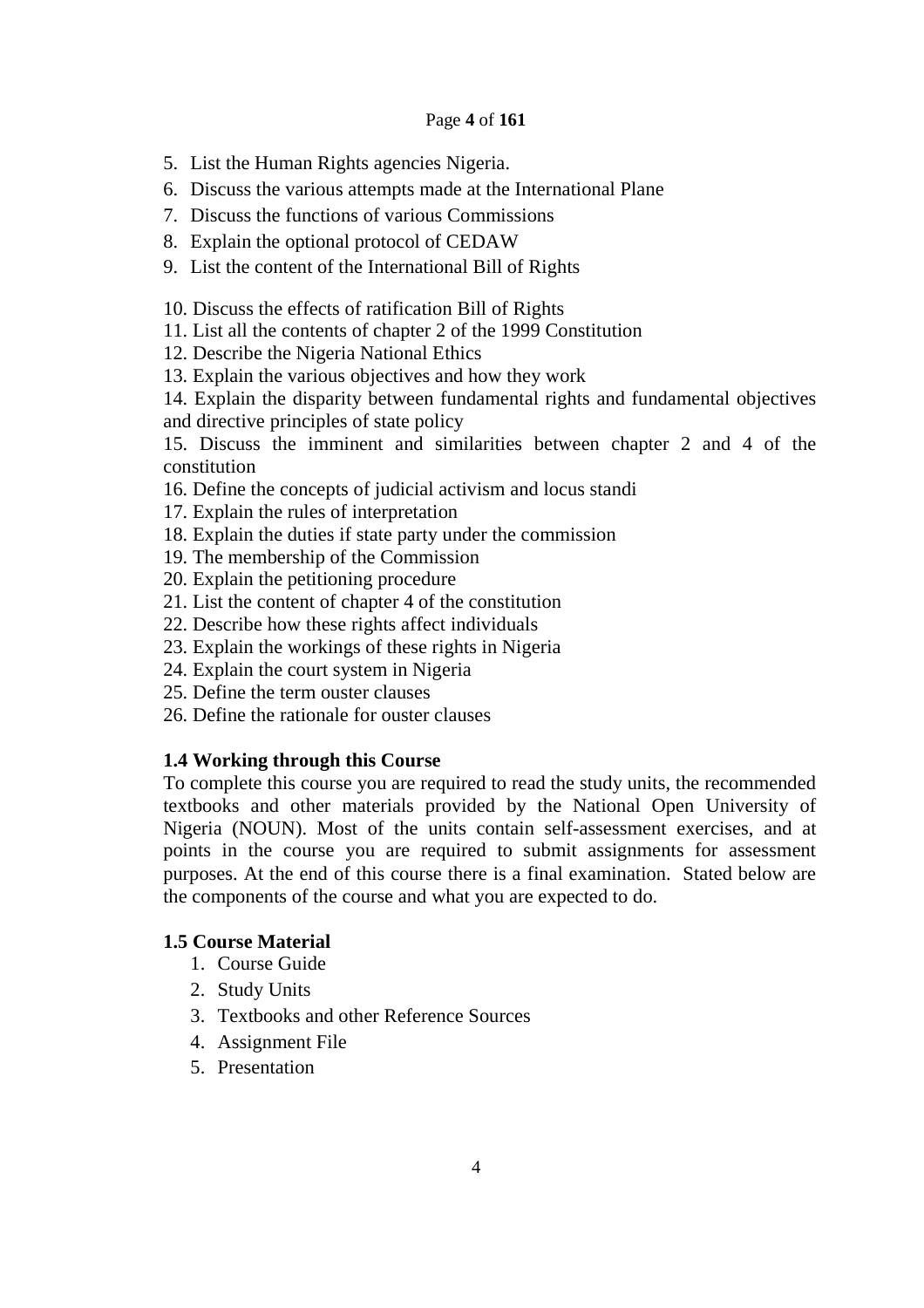## Page **5** of **161**

In addition, you must obtain the text materials. They are provided by the NOUN. You may also be able to purchase the materials from the bookshops. Please, contact your tutor if you have problems in obtaining the text materials.

# **1.6 Study Units**

There are twenty units in this course, as follows:

# **MODULE 1**

Unit 1: The Notion of Human Rights

Unit 2: Historical Developments of Human Rights

Unit 3: Evolution of Human Rights in Nigeria

Unit 4: Other Rights Enforcement Agencies in Nigeria

Unit 5: International Discourse on Human Rights

MODULE 2

Unit 1: Content of Fundamental Objectives and Directive Principles of State **Objectives** 

Unit 2: The Non-Justifiability of Fundamental Objectives and Directive Principles of State Policy

Unit 3: The African Charter on Human and Peoples Rights

Units 4: Judicial Activism and Locus Standi in Nigeria

Unit 5: Minority Rights in Nigeria

# MODULE 3

Unit 1: Right to life, Rights to dignity of Human person and personal liberty

Unit 2: Right to fair hearing

Unit 3: Right to private and family life, rights to freedom of thought conscience and religion, Right to freedom of expression and the press

Unit 4: Rights to peaceful Assembly & Association, Right to freedom of movement, freedom from Discrimination

Units 5: Right to acquire property, compulsory acquisition of property, Restriction and derogation from Fundamental Rights

MODULE 4

Unit 1: Procedure for the Enforcement of Human Rights in Nigeria

Unit 2: The Roles of the Judiciary, Lawyer and Police in the enforcement of Human Rights in Nigeria

Unit 3: Legal Aid in Nigeria

Unit 4: Issues Raised in Promoting Human Rights in Contemporary Society:

- 1. Death Penalty
- 2. Abortion and Right of an unborn child

Unit 5: Ouster of Court Jurisdiction

Each unit contains a number of self-test. In general, these self-test questions you on the materials you have just covered or require you to apply it in some way and, assist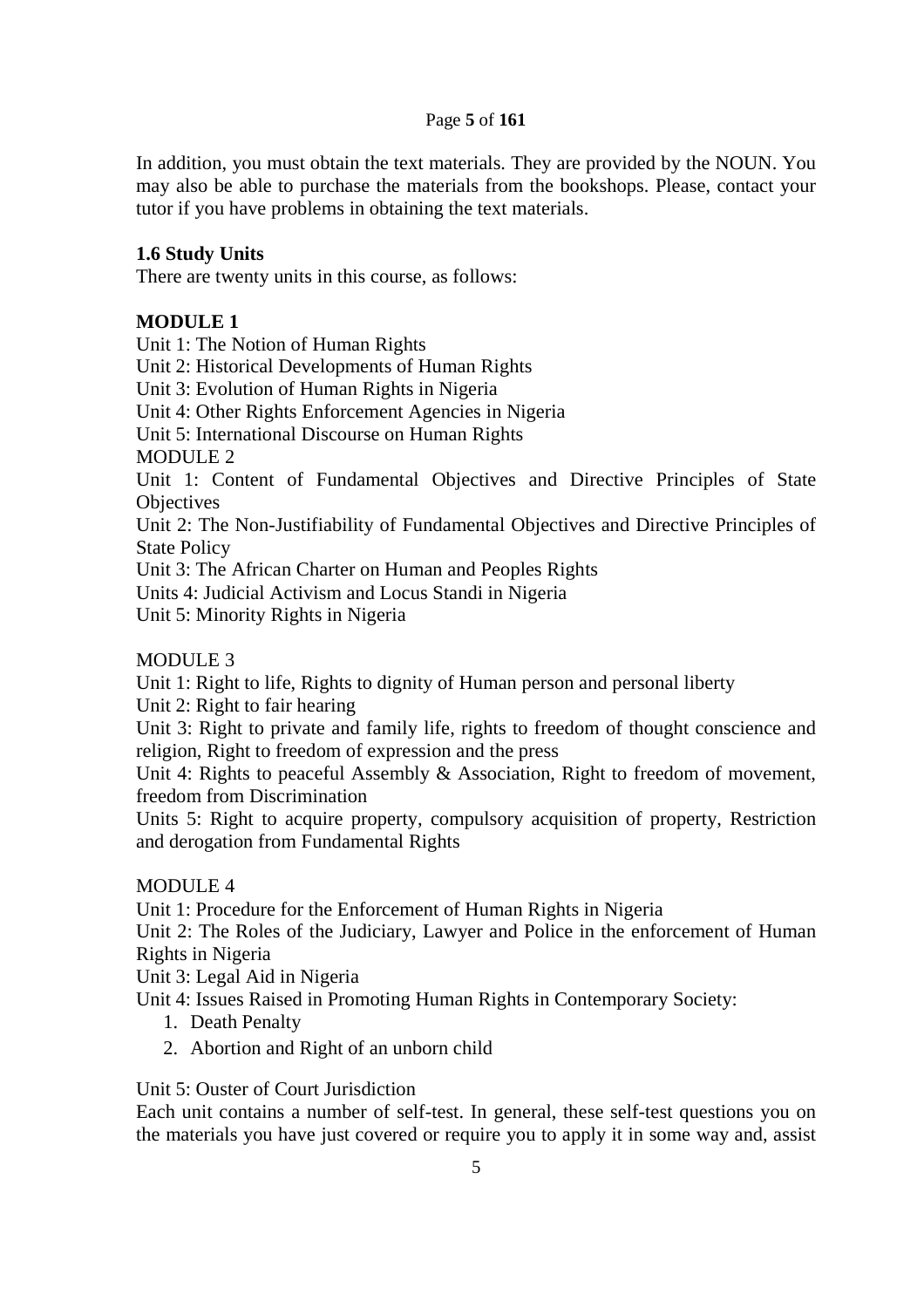## Page **6** of **161**

you gauge your progress as well as reinforcing your understanding of the material. Together with tutor-marked assignments, these will assist you in achieving the stated learning objectives if the individual units and of the Course.

## **1.7 Set Textbooks**

- 1. OsitaNnamaniOgbu (1999) Human rights Law and Practice in Nigeria an Introduction.
- 2. KayodeEso (2008) Human Rights and Education
- 3. S.E Deko (2002) Fundamental Issues in Nigeria Constitutional Law
- 4. Joseph Ikogho (1999) Nigeria Constitution eith Topic Finder
- 5. EseMalemi (2006) The Nigeria Constitutional Law
- 6. Bob Osamor (2006) Fundamentals of Criminals Procedure in Nigeria
- 7. Olakanmi& Co (2007) Handbook on Human Rights

## 1.8 **Assignment File**

There are two aspects to the assessment of this course. In this file, you will find all the details of the work you must submit to your course facilitator for marking. The marks you obtain for these assignments will count towards the final mark you obtain for this course. Further information on assignment will be found in the Assignment file itself, and later in this Course Guide in the section on assessment.

There are many assignments for this course, with each unit having at least one assignment. These assignments are basically meant to assist you to understand the course.

## 1.9 **Assessment Schedule**

There are two aspects to the assessment of this course. First, are the tutor-marked assignments; second, is a written examination.

In tackling these assignments, you are expected to apply the information, knowledge and experience acquired during the course. The assignments must be submitted to your course facilitator for formal assessment in accordance with the deadlines stated in the Assessment File. The work you submit to your course facilitator will account for 30 per cent of your total course mark.

At the end of the course, you will need to sit for a final examination three hours duration. This examination will account for the 70 per cent of your total course marks. 1.10 Tutor Marked Assignments (TMAs)

There are 20 tutor-marked assignments in this course. You only need to submit all the assignments. The best four (i.e the highest four of the 20 assignments will be counted. Each assignment counts for 20 marks but on the average when the five assignments are put together, then each assignment will count 10% towards your total course mark. This implies that the total marks for the best four (4) assignments which would have been 100 marks will now be 30% of your total course mark.

The Assignments for the units in this course are contained in the Assignment File. You will be able to complete your assignments from the information and materials contained in your set books, reading and study units. However, it is always desirable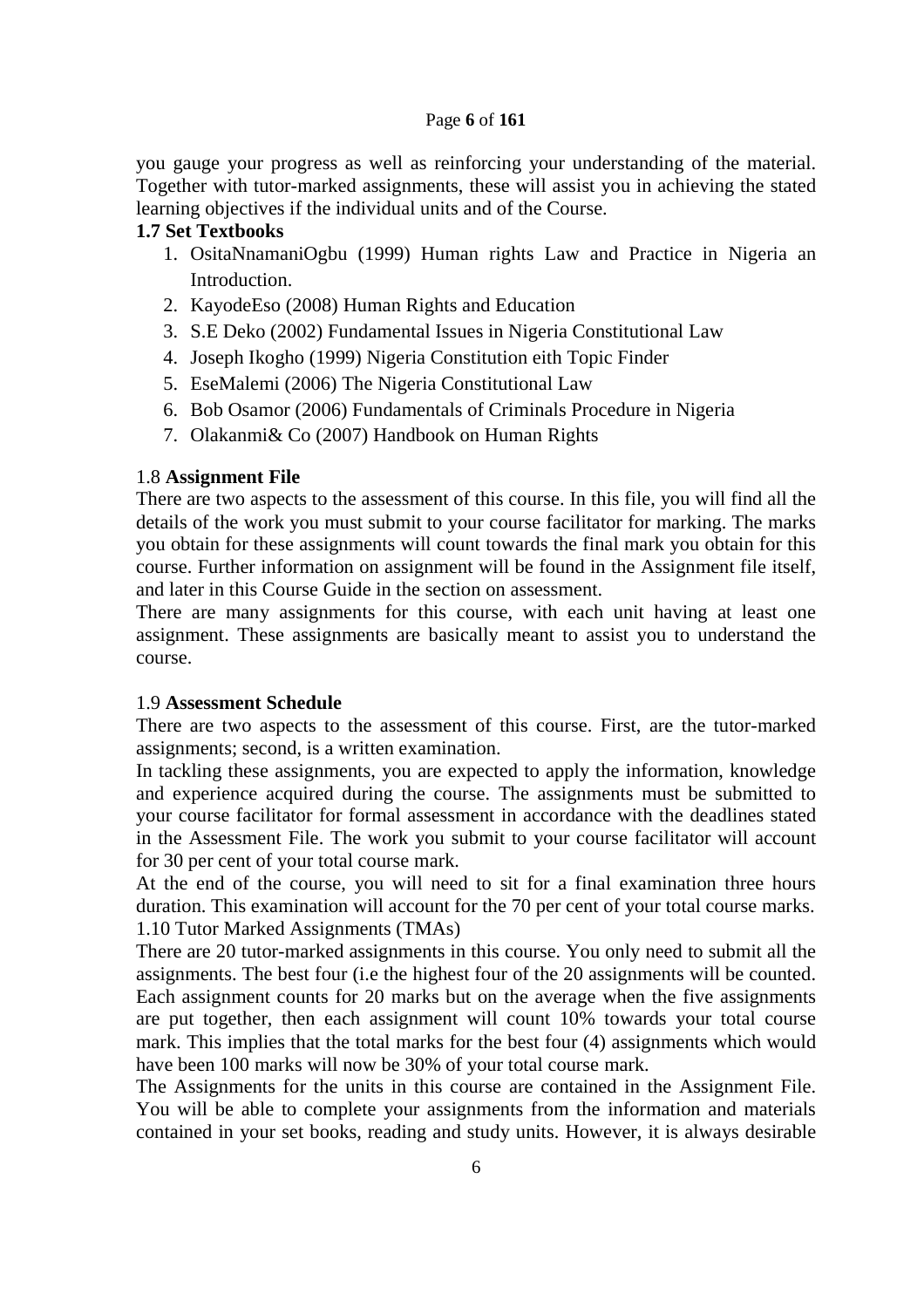## Page **7** of **161**

at this level of your education to research more widely, and demonstrate that you have a very broad and in-depth knowledge of the subject matter.

When each assignment is completed, send it together with a TMA (tutor-marked assignment) form to your Course Facilitator. Ensure that each assignment reaches your course facilitator before the assignment is due to discuss the possibility of an extension. Extensions will not be granted after the due date unless there are exceptional circumstances warranting such.

## **1.11 Final Examination and Grading**

The final examination for CSS 432 Human Rights Provision in Nigeria will be of three hours' duration and have a value of 70% of the total course grade. The examination will consist of questions which reflect the practice exercises and tutormarked assignments you have previously encountered. All areas of the course will be assessed. Use the time between the completion of the last unit and sitting for the examination, to revise the entire course. You may find it useful to review your tutormarked assignments and comment and comment on them before the examination. The final examination covers information from all aspects of the course.

1.12 Course Marking Scheme

Table 1: Course marking scheme

| <b>ASSESSMENT</b> | <b>MARKS</b>                          |
|-------------------|---------------------------------------|
| Assignments       | Best four marks of the Assignments @  |
|                   | 10% each (on the average) = $30\%$ of |
|                   | course marks                          |
| Final examination | 70% of overall course marks           |
| <b>Total</b>      | 100% of course marks                  |

## **1.13 How to get the most from this Course**

In distance learning, the study units replace the university lecturer. This is one of the great advantages of distance learning; you can read and work through specially designed study materials at your own pace, and at any time and place that suits you best. Think of it as reading the lecture instead of listening to the lecturer. In the same way a lecturer might give you some reading to do, the study units tells you when to read, and which are your texts materials or set books. You are provided exercises to do at appropriate points, just as a lecturer might give you in an in-class exercise.

Each of the study units follows a common format. The first item is an introduction to the subject matter of the unit, and how a particular unit is integrated with the other units and the course as a whole. Next to this is a set of learning objectives. These objectives, lets you know what you should be able to do by the guide your study. The moment a unit is finished, you must go back and check whether you have achieved the set objectives. If this is made a habit, then you will significantly improve your chances of passing the course.

The main body of the unit guides you through the required reading from other sources. This will be either from your set books or from a reading section.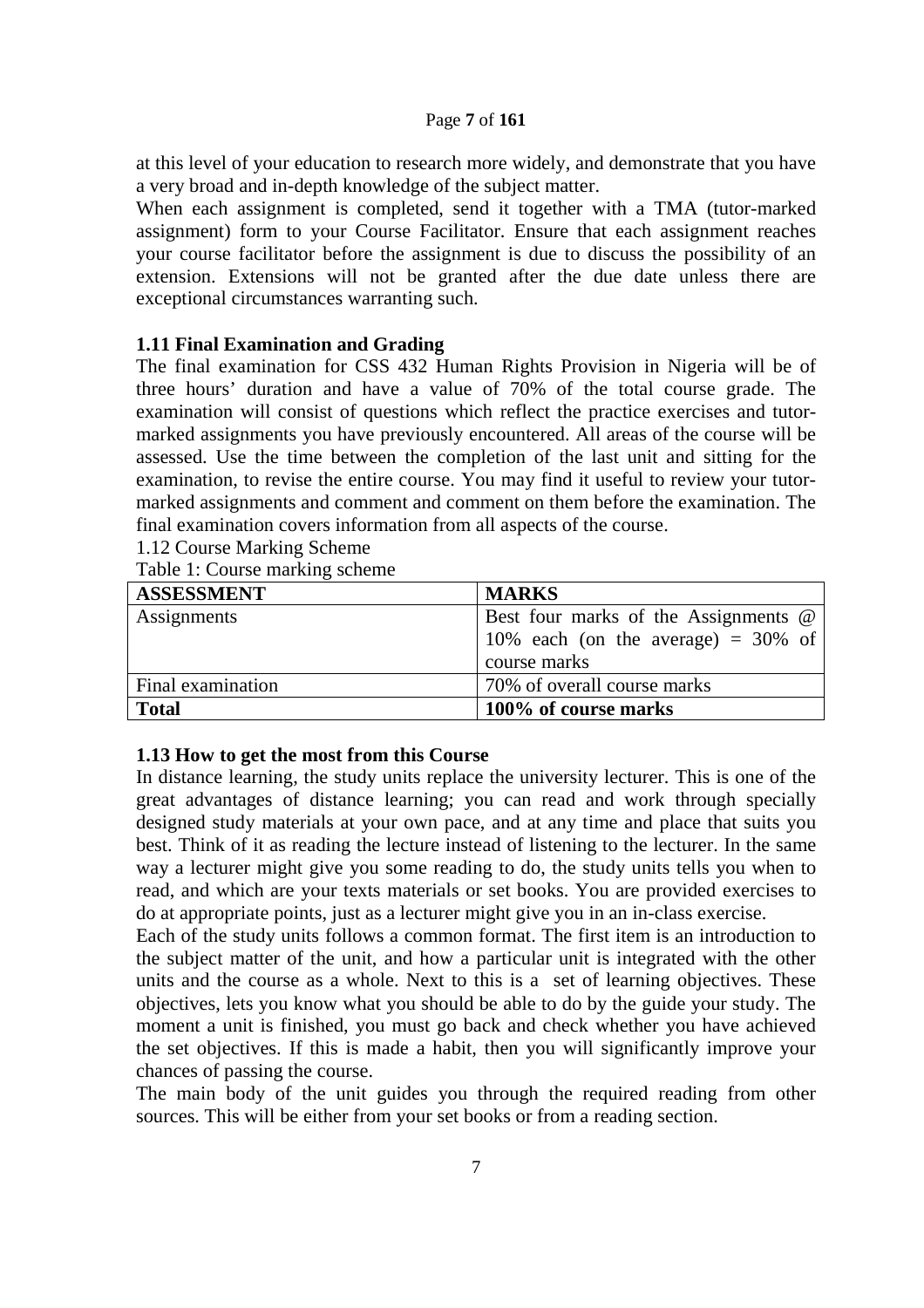## Page **8** of **161**

The following is a practical strategy for working through the course. If you run into any trouble, telephone your tutorial facilitator. Remember that your tutorial facilitator's job is to help you. When you need assistance, do not hesitate to call ask your tutorial facilitator to provide it.

The following is a practical strategy for working through the course

- 1. Read this Course thoroughly, it is your first assignment.
- 2. Organize a Study Schedule. Design a 'Course Overview' to guide you and note the time you are expected to spend on each unit and how the assignments relate to the units. You need to gather all the information into one place, such as your diary or a wall calendar. Whatever method you choose to use, you should decide on and write down your own dates and schedule of work of each unit.
- 3. Once you have created your own study schedule, do everything to stay faithful to it. The major reason that students fail is that they get behind with their course work. If you get into difficulties with your schedule, please let your tutorial facilitator know before it is too late for help.
- 4. Turn to unit 1, and read the introduction and the objectives for the unit.
- 5. Assemble the study materials. You will need your set books and the unit you are studying at any point in time.
- 6. Work through the unit. As you work through it, you will know what sources to consult for further information.
- 7. Review the objectives for each unit to confirm that you have achieved them. If you are unsure of about any objectives review study material or consult your tutorial.
- 8. When you are confident that you have achieved a unit objective, you can then start on the next unit. Keep to your schedule. When the Assignment is returned, pay particular attention to your tutorial facilitator's comment, both on the tutor marked as well as written assignment. Consult your tutorial facilitator if you have any problems.
- 9. Review the objectives for each study unit to confirm that you have achieved them. If you feel unsure about any of the objectives, review the study materials or consult your tutor.
- 10.Whenyou are confident that you have achieved a unit's objectives, you can start on the next unit. Proceed unit by unit through the course and try to space your study so that you can keep yourself on schedule.
- 11.When you have submitted an assignment to your facilitator for marking, do not wait for its return before starting on the next unit. Keep to your schedule. When the Assignment is returned, Payparticular attention to your tutorial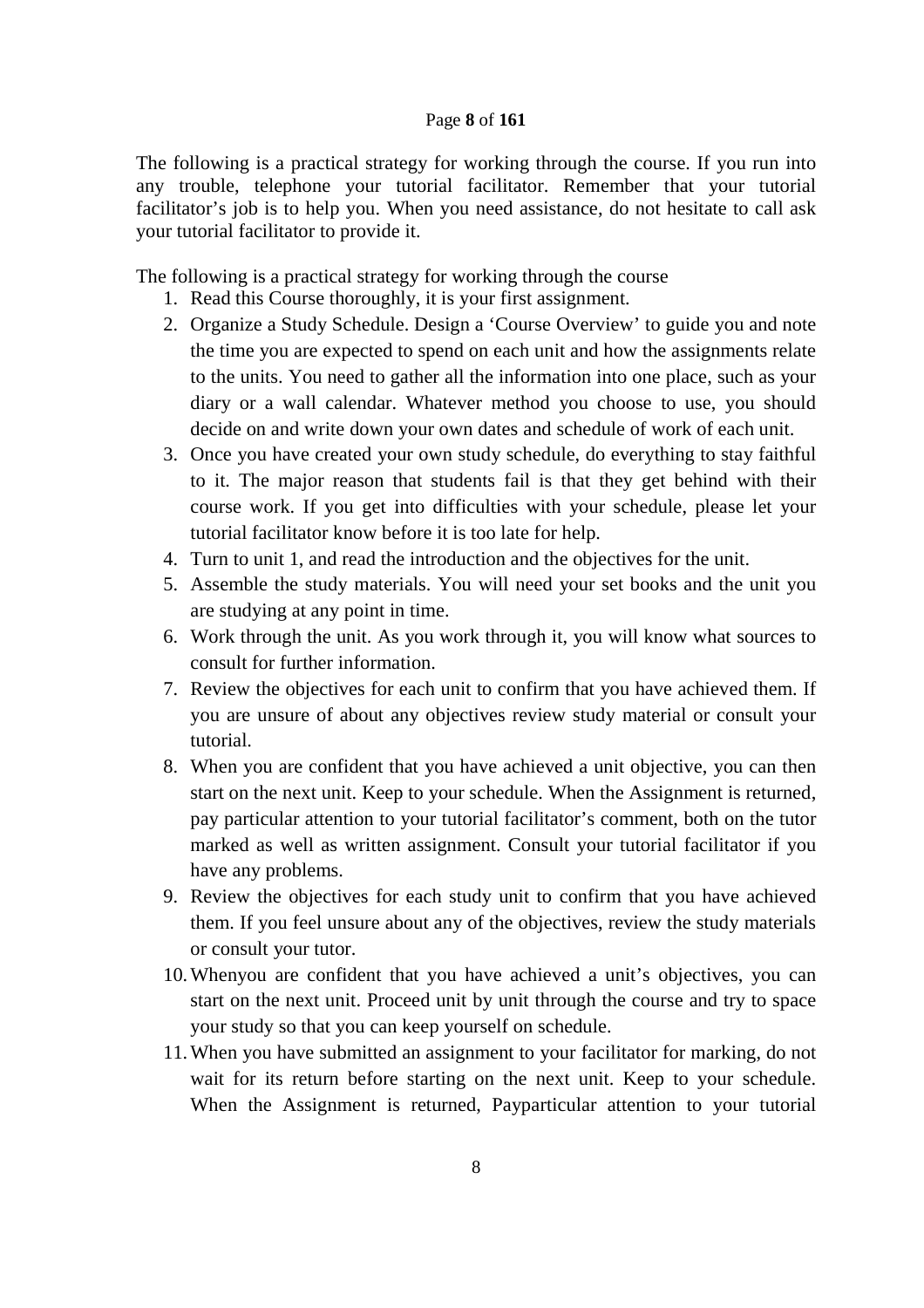## Page **9** of **161**

facilitators comments, both on the tutor-marked assignment form and also the written comments on the ordinary assignments.

12.After completing the last unit, review the course and prepare yourself for the final examination. Check that you have achieved the unit objectives (listed at the beginning of each unit) and the course objectives (listed in the Course Guide)

# **1.14 Tutors and Tutorials**

There are 15 hours of tutorials provided in support of this course. You will be notified of the dates, times and location of these tutorials, together with the name and phone number of your tutorial facilitator, as soon as you are allocated a tutorial group.

Your tutorial facilitator will mark and comment on your assignments, keep a close watch on your progress and on any difficulties you might encounter and provide assistance to your progress and on any difficulties you might encounter and provide assistance to you during the course. You must mail your tutor marked assignments to your facilitator well before the due date (at least two working days are required). They will be marked by your tutorial facilitator and returned to you as soon as possible.

Do not hesitate to contact your tutorial facilitator by telephone, email, or discussion board. The following might be circumstances in which you will find help necessary. Contact your tutorial facilitator if:

- You do not understand any part of the study units or the assigned readings
- You have difficulties within the exercises.
- You have a question or problem with an assignment, with your tutor's comments on an assignment or with the grading of an assignment.

You should try your best to attend the tutorials. This is the only chance to have face to face contact with your tutorials facilitator and ask questions which are answered instantly. You can raise any problem encountered in the course of your study. To gain the maximum benefits from course tutorials, prepare a question list before attending to them. You will learn quite a lot from participating in the discussions.

**1.15 Summary** This course guide has introduced you to every aspect of your course on Human Rights Provision in Nigeria. We wish you success in your studies.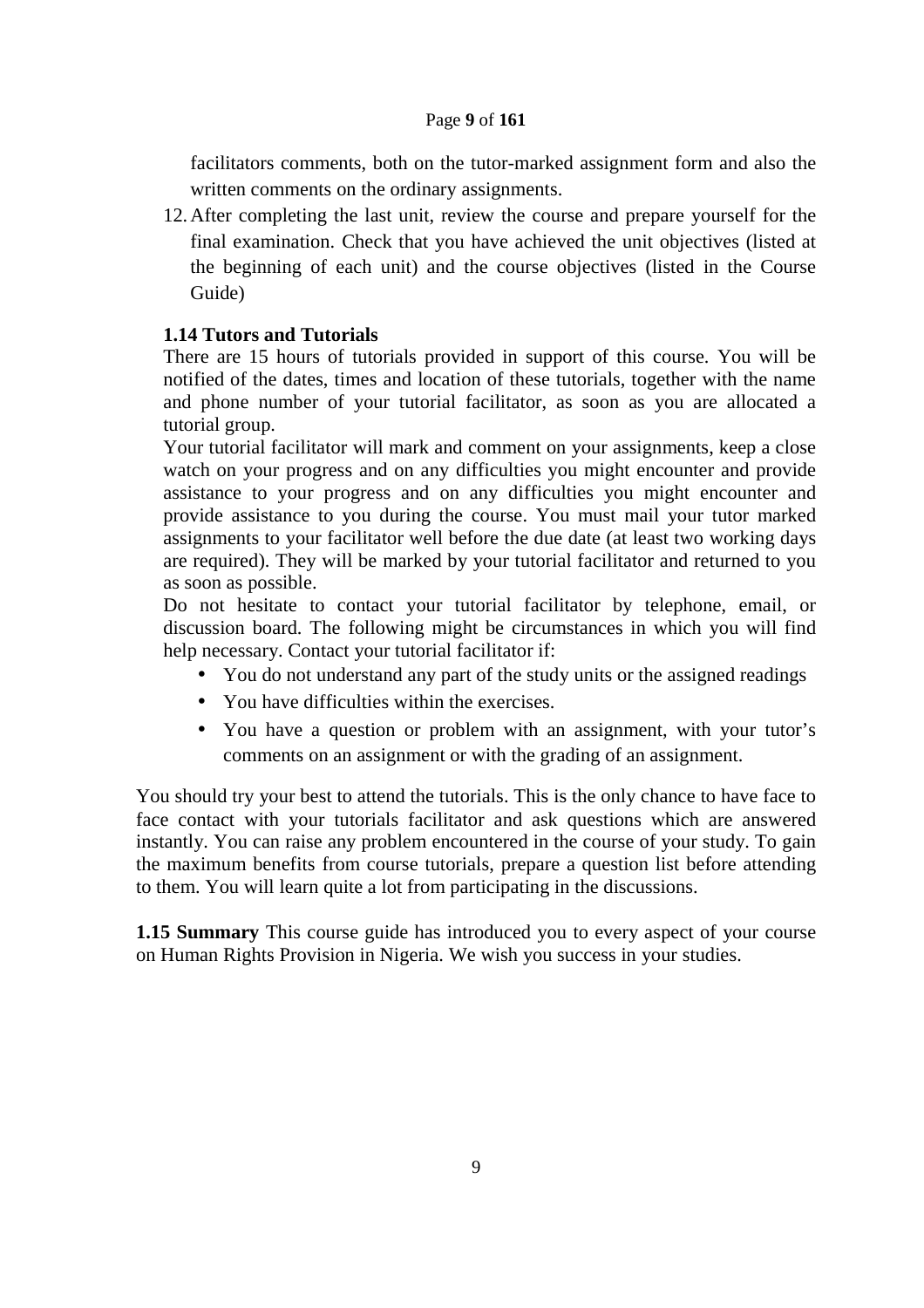Page **10** of **161**

# **MODULE 1: THE CONCEPT OF HUMAN RIGHTS**

## **UNITS:**

- **(1) The Notion of human Rights**
- **(2) Historical Development of Human Rights**
- **(3) Evolution of Human Rights in Nigeria**
- **(4) Other Rights Enforcement Agencies in Nigeria**
- **(5) International Discourse on Human Rights.**

# **MODULE 2: THE FUNDAMENTAL OBJECTIVES AND DIRECTIVE PRINCIPLE OF STATE POLICY**

## **UNITS:**

- **(1) Content of Fundamental Objectives and Directive Principles of State Policy.**
- **(2) The Non-Justifiability of Fundamental Objectives and Directive Principles of State Policy.**
- **(3) The Africa Charter on Human and people's Rights.**
- **(4) Judicial Activism and Locus Stand in Nigeria.**
- **(5) Minority Rights in Nigeria.**

## **MODULE 3: THE CONCEPT OF HUMAN RIGHTS**

## **UNITS:**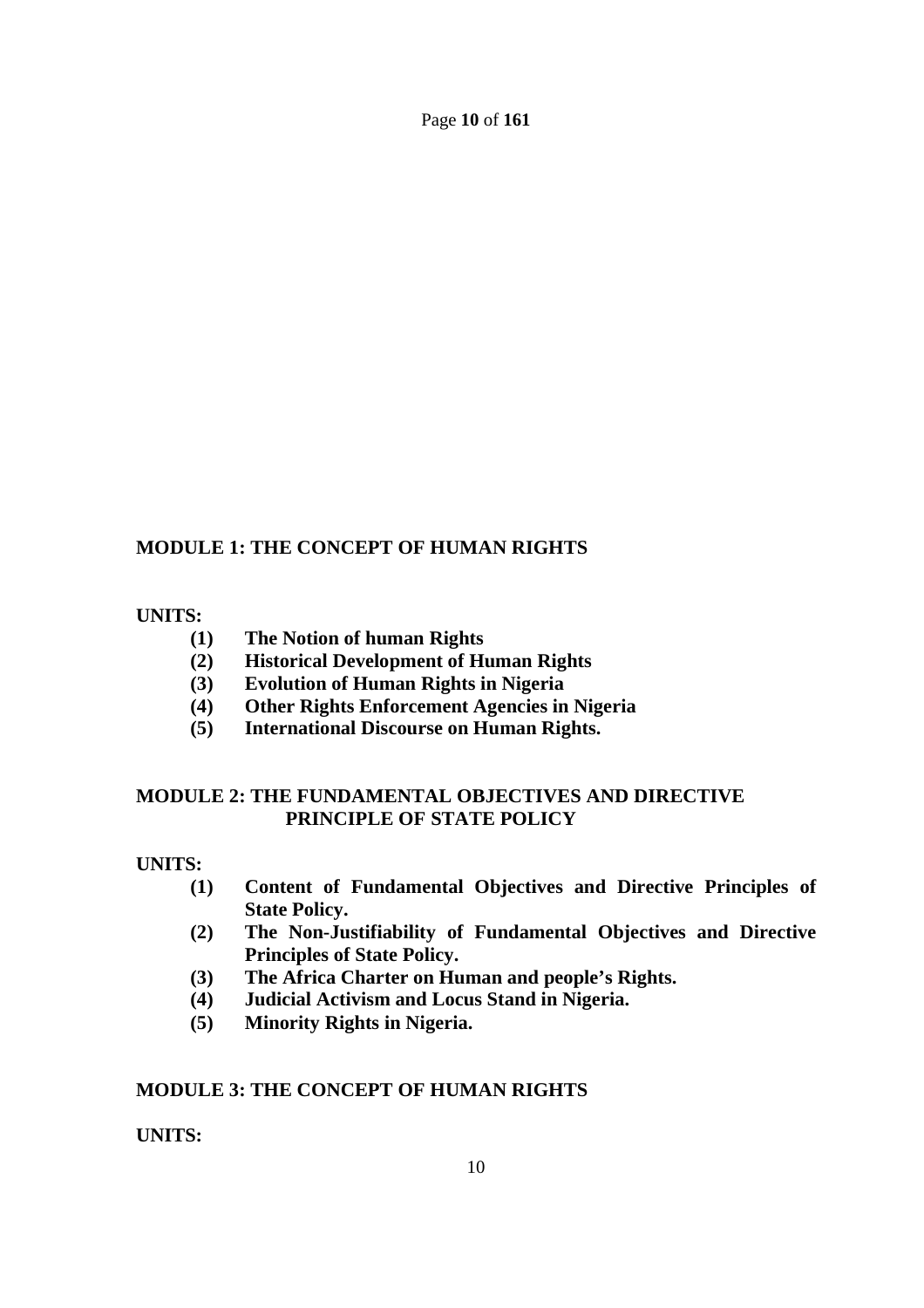## Page **11** of **161**

- **(1) Right to life, Right to dignity of Human person and personal liberty.**
- **(2) Right to fair hearing.**
- **(3) Right to private and family life, Right to freedom of thought conscience and religion, Right to freedom of expression and the press.**
- **(4) Right to peaceful Assembly & Association, Right to freedom of movement, freedom from Discrimination.**
- **(5) Right to acquire property, compulsory acquisition of property, Restriction and derogation from Fundamental Rights.**

## **MODULE 4: ENFORCEMENT OF HUMAN RIGHT IN NIGERIA**

**UNITS:** 

- **(1) Procedure for the Enforcement of Human Rights in Nigeria.**
- **(2) The Roles of the Judiciary, Lawyer and Police in the Enforcement of Human Rights in Nigeria.**
- **(3) Legal Aid in Nigeria.**
- **(4) Issues Raised in Promoting Human Rights in Contemporary Society;** 
	- **1. Death penalty**
	- **2. Abortion and Right of an unborn child**
- **(5) Ouster of Court Jurisdiction.**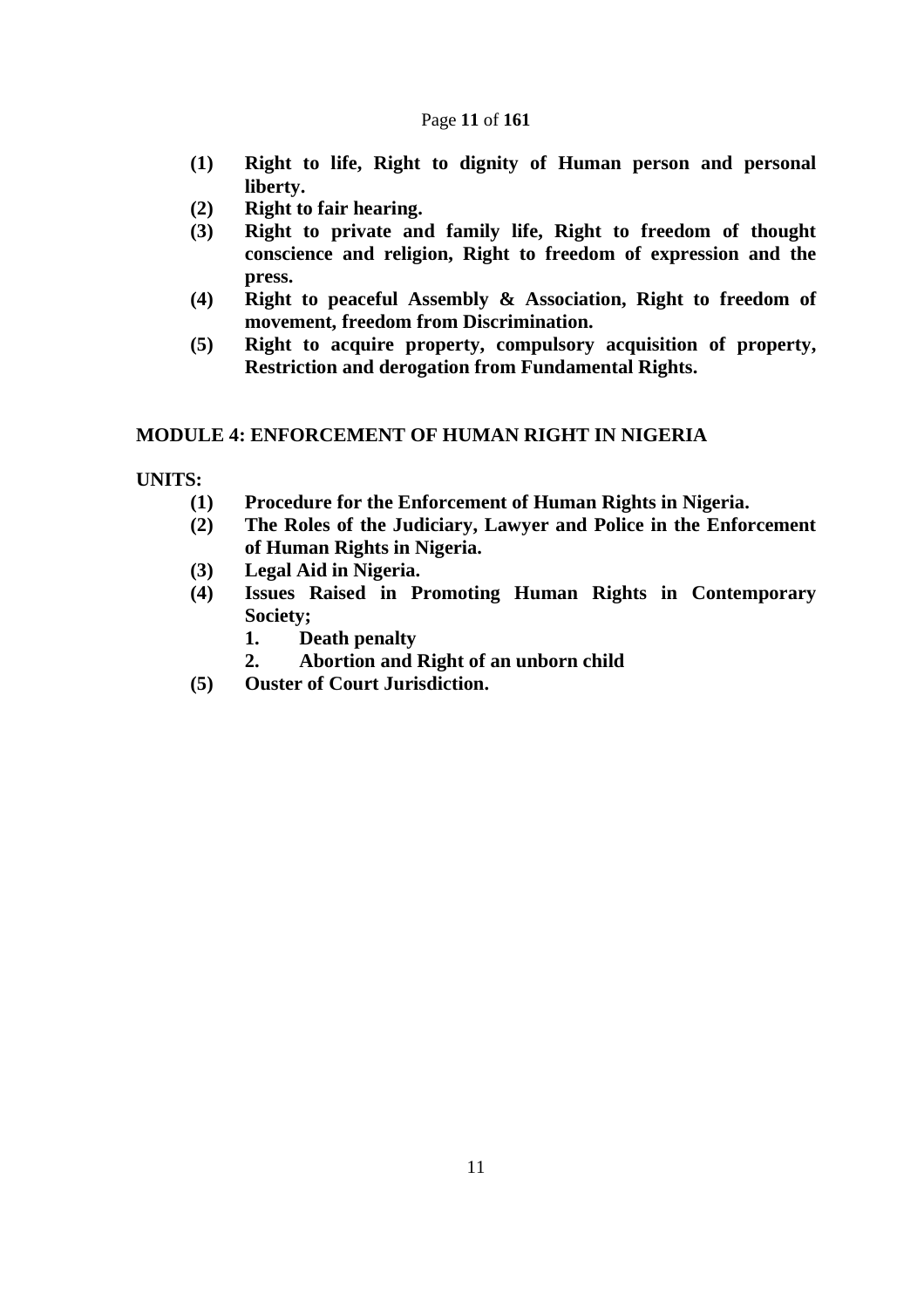Page **12** of **161**

# **MODULE 1**

# **THE CONCEPT OF HUMAN RIGHTS**

- **UNIT 1: The Notion of Human Rights**
- **UNIT 2: Development of human Rights**
- **UNIT 3: Evolution of human rights in Nigeria**
- **Other Rights Enforcement Agencies in Nigeria**
- **UNIT 5: International Discourse on Human Rights.**

# **UNIT 1: THE CONCEPT OF HUMAN RIGHTS**

## **CONTENTS**

- **1.0 Introduction**
- **2.0 Objectives**
- **3.0 Main Concept** 
	- **3.1 What Is Human Rights?**
	- **3.2 Human Rights and Fundamental Rights.**
	- **3.3 Who Are The Protectors Of Human Rights?**
	- **3.4 International Discourse on Human Rights.**
- **4.0 Conclusion**
- **5.0 Summary**
- **6.0 Tutor-Marked Assignment**
- **7.0 References/Further Reading**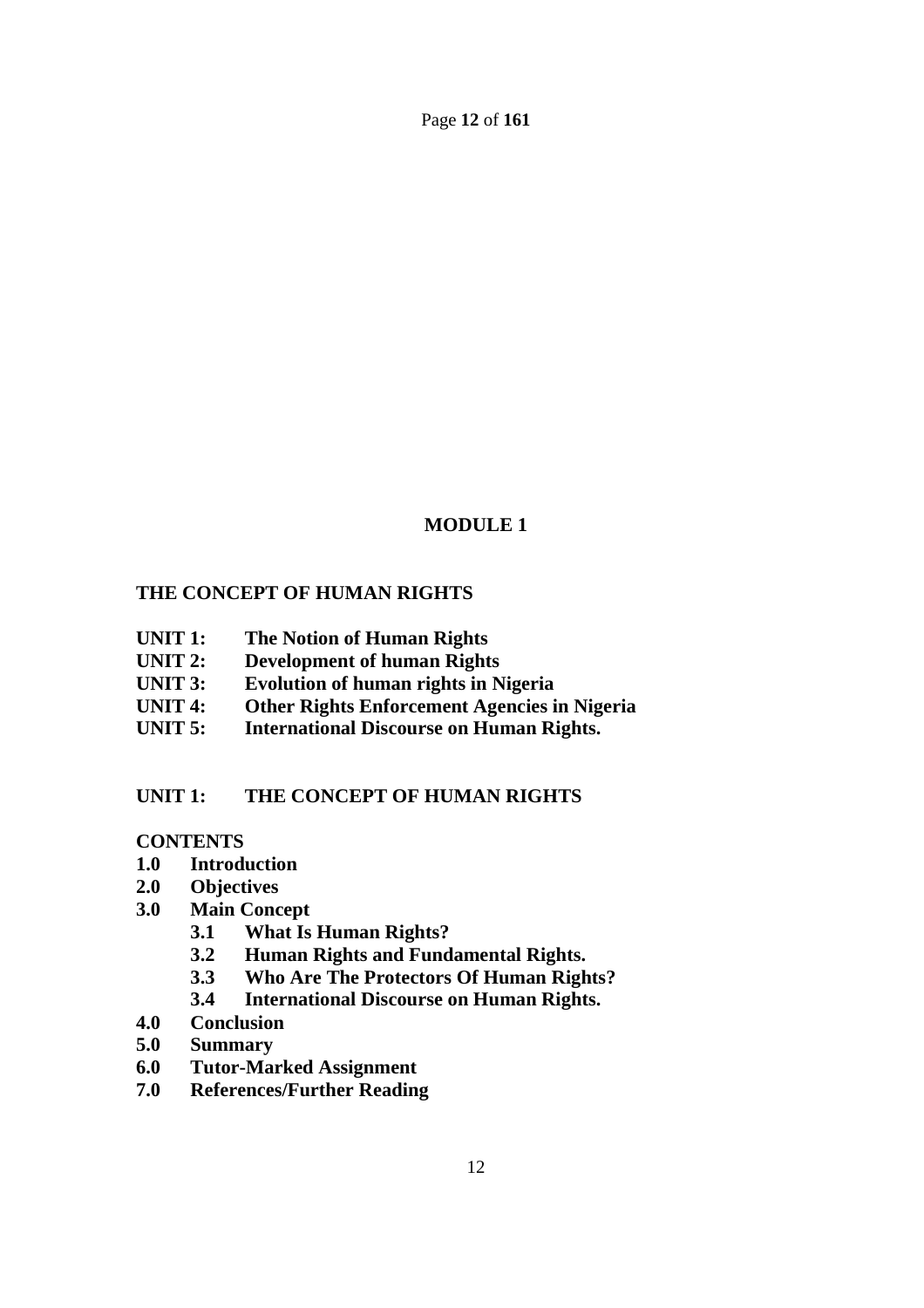## **1.0 INTRODUCTION**

Today it has become an almost universally recognized and accepted concept that individuals possess certain definite political, civil, economic and social rights which governments have the duty and responsibility of protecting and enforcing such rights. The concept of Human Rights cannot be taken away from man because these are rights to which we are entitled because we are human. As such every man is entitled to such rights and cannot be eroded by another.

It is then very important as students that we know these rights and how they can be enforced when breached by anybody, private individuals or government officials.

In your study, you will be able to identify these rights and the extent to which they can be enjoyed as citizens of Nigeria to which these rights are available and their limitation as enshrined in the constitution and on the international plane.

## **THE OBJECTS OF THE MATERIAL ARE:**

- To enhance your knowledge about human rights and the constituents of Human Rights.
- To identify the rights and how they affect you as an individual.
- To provide you with practice in legal reasoning, by way of self-assessment exercises and Tutor-Marked Assignments.

In units 2 and 3, you will learn about the Development and Evolution of Human Rights.

## **2.0 OBJECTIVES:**

## **At the end of this unit, you should be able to;**

- Identify the constituents of Human Rights.
- Describe the evolution of Human Rights.
- Identify International Mechanisms for protecting Human Rights.

## **3.0 MAIN CONTENT**

## **3.1 THE NOTION OF HUMAN RIGHTS**

The word 'right' is derived from the Latin word **rectus** which means that to which a person has a just and valid claim, whether it be land, a thing or the privilege of doing something or saying something. The notion of 'human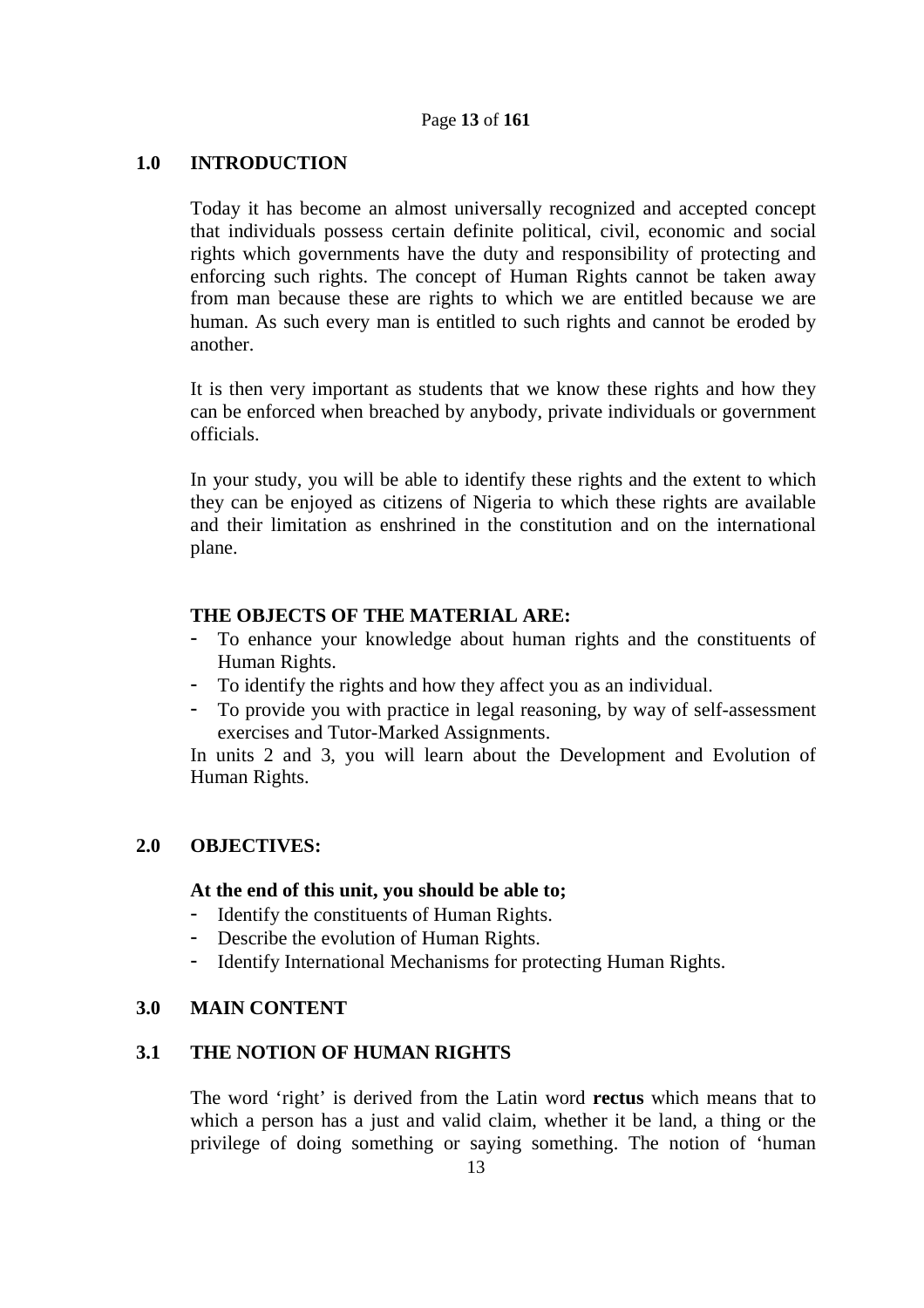#### Page **14** of **161**

rights' which originally is referred to as 'the rights of man', each individual within the society possesses certain claims and rights that cannot be taken away and the major reason for individuals coming together to form a government, is for the protection and fostering of these rights and to allow for the continuity of humanity.

These rights are inherent in any human being simply because of humanity – the birth right of all mankind. The expression "human rights" in its entirety embraces those civil, political, economic social, cultural, groups, solidarity and developmental rights which are considered indispensable to a meaningful human existence.

On the other hand, legal human rights are those human rights that are enshrined in the constitution and guaranteed by positive law (lex lata), while moral human rights are claims which fall within the positive law (lex feranda).

These rights are in alienable to human. They are part of the very nature of a human being; he will become less than human. They are part of the very nature of a human being, and attach to all human beings everywhere in all societies. These rights are not creation of the Constitutions and other codes do not create human rights but declare and preserve existing rights. That is why the first generation human rights are couched in negative terms. For example, to say that no person shall be deprived of his personal liberty presupposes that personal liberty is an existing right. Without the observance of human rights, there can be no justice and the state is nothing but a prison camp. Any country where the Fundamental rights of the people are denied and repressed, the people cannot achieve true development and greatness without human rights there can be justice, constitution only declares and preserves existing rights. That is why the first generation human rights are framed in negative terms.

From history, based on this philosophy, different societies have struggled for and enshrined human rights on their understanding of this, in their constitutions and political tradition. Major examples of this, which have perhaps most substantially influenced later constitutional and legal developments all over the world, ca be found in the Magna Carta of England (1215), the United States Declaration of independence (1776) and the French Declaration of the Rights of Man and the Citizen (1989).

## **3.2 HUMAN RIGHTS AND FUNDAMENTAL RIGHTS**

Human Rights that have been guaranteed by a positive law are the enforceable human rights, while those not yet guaranteed are so bound on the ground of morality and remain as aspiration yet to be attained. It has been argued that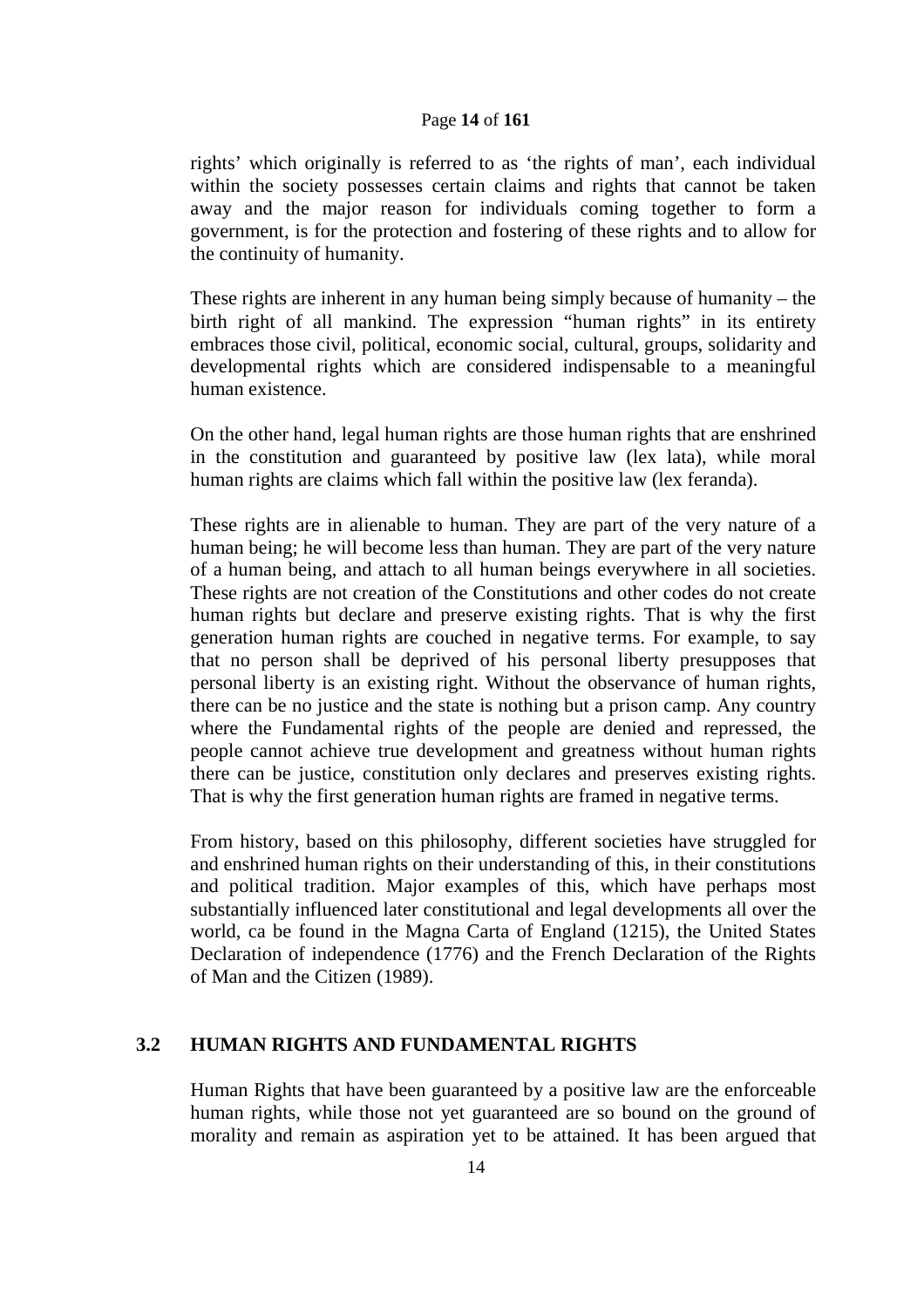## Page **15** of **161**

where the human rights are entrenched in a written constitution, they are called Fundamental Rights. This position received judicial assent in **Ransome Kuti and ors. V.A.G. Federation (1985) 8 NWLR (Part 6) P.211.**

In addition, Fundamental rights are those species of human rights which have been recognized and incorporated into the constitution of any nation. However, in view of this constitutional incorporation, Nigerian Jurists have drawn a line of difference between "human rights" and "Fundamental rights" see **uzoukwu & ors v. Ezeonu** II & Ors. (1991) G N role (PT 200) 708 at 761) the court of Appeal (per Nasir P.C.A) said "Due to the development of constitutional Law in this field distinct difference has emerged between 'Fundamental Rights' and 'Human Rights'. It may be recalled that human rights were derived from and out of the wider concept of national rights. They are rights which every civilized society must accept as belonging to each person as a human being. These were termed human rights. When the United Nations made its declaration, it was in respect of 'Human Rights' as it was envisaged that certain Rights belong to all human beings irrespective of citizenship, race, religion and so on. This has now formed part of International Law. Fundamental Rights remain in the realm of domestic law. They are fundamental because they have been guaranteed by the fundamental law of the country;

Nike Tobi, JCA as he then was has opined that human rights is more of an International concept while Fundamental rights is more of a municipal or domestic concept. According to his Lordship, the rights are either designated as human rights or Fundamental rights.

It should be noted that the International bills of rights – the Universal Declaration of Human Rights, the International covenant on Economic, social and cultural Rights and the international covenants on civil and political Right – use the expression "Fundamental Human Right" so also the charter.

# **3.3 THE PROTECTORS OF HUMAN RIGHTS**

The courts or judge are the interpreters of the law and arbiters of disputes have a unique role to play in the protection of human rights.

The court is of paramount importance to the democracy of any society and protection of human rights.

# **OTHER HUMAN RIGHTS ENFORCEMENT AGENCIES IN NIGERIA ARE:**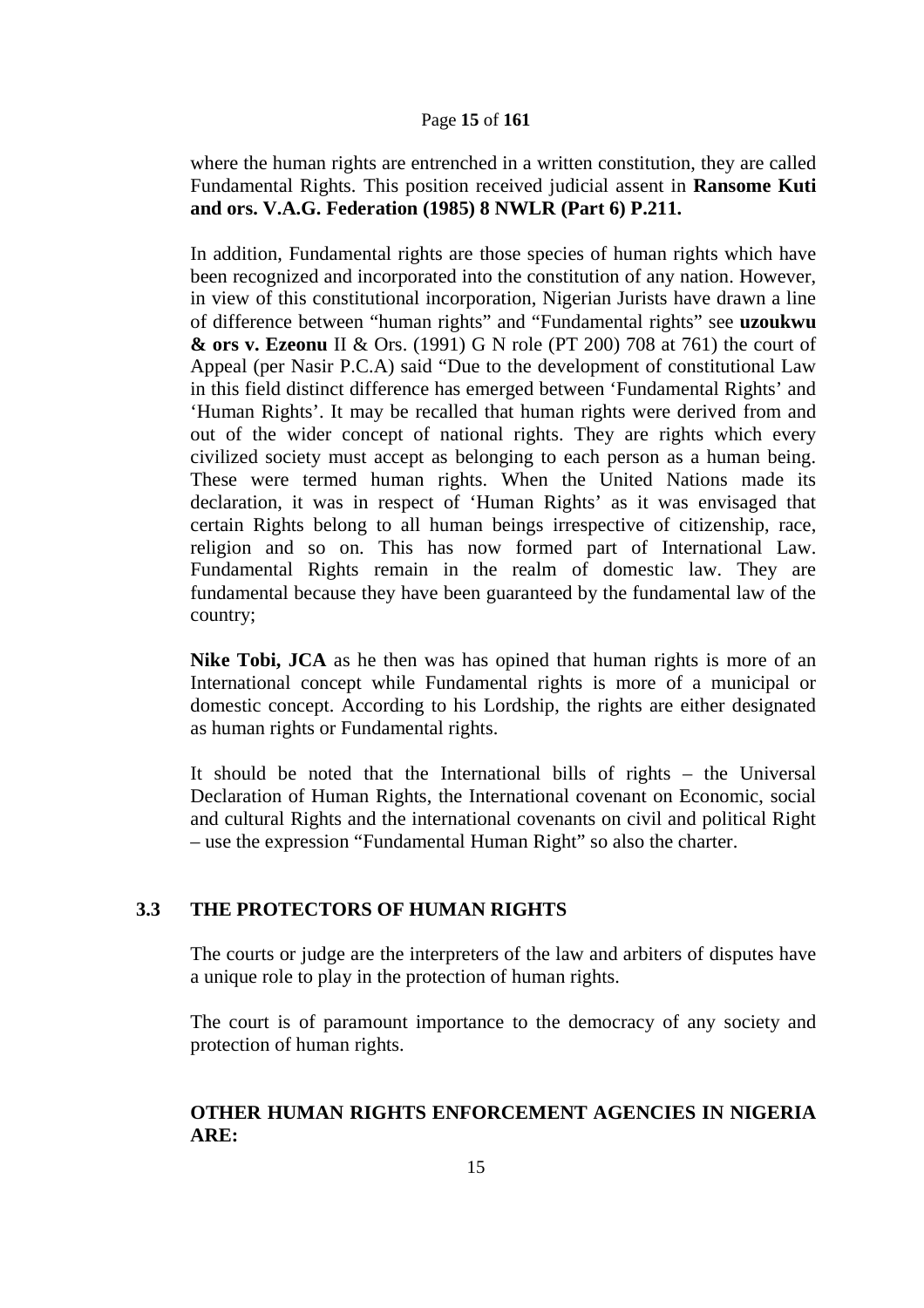The National Human Rights Commission

The Public Complaints Commission

Some of the problems that hamper the effective operation of these commissions as grievance redress mechanism are;

- (1) The Commission is inadequately staffed
- (2) Lack of basic equipment and facilities
- (3) The decisions made are merely recommendations and have no binding effect.
- (4) Limited jurisdiction
- (5) The requirement of Exhaustion of administrative and legal remedies is a pre-action requirement that will shut out many complaints.
- (6) Lack of public awareness of its existence and activities.
- (7) The time limit is not reasonable in-view of the requirement of exhaustion of other remedies.

The Fundamental rights provisions are omnibus provisions covering every other area of law, as a breach of constitutional provisions can occur in any area of law. Therefore, necessitating the need to rely on a relevant Fundamental rights provision in pursuing a claim as the case may be, in a society based on rule of law, all laws and actions should be in conformity with the constitution. As such, all the co-operation of all persons is a necessity for protection of Humans rights.

## **4.0 CONCLUSION**

We have had an introduction to the concept of Human rights and have discussed briefly about the concept. We have also identified that these rights are inalienable rights and are given by virtue of being human.

These rights are sacrosanct to humans and their violation questions the very existence of the person or individual whose rights are violated.

## **5.0 SUMMARY**

Human rights is peculiar to humanity as the need while it should be given consideration by both the governed and the government as well as at the international level since it is the very essence on Man and will allow for the continuous existence of civil government and will not give room for such recent civil protects in countries like Egypt, Tunisia and Libya.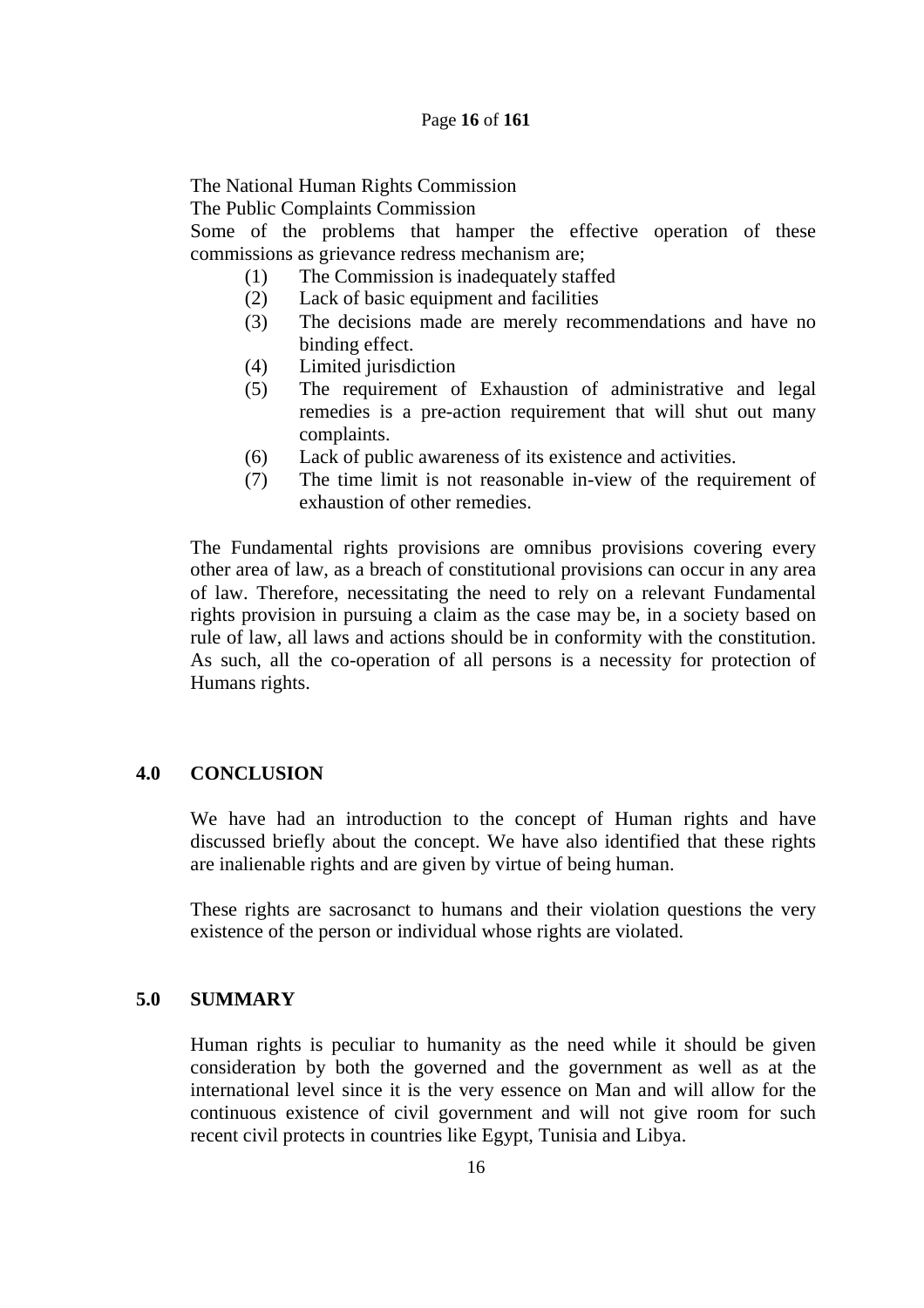# **6.0 TUTOR – MARKED ASSIGNMENT**

Human rights are inalienable rights, they are God- given rights hence they are sacrosanct. Discuss.

# **7.0 REFERENCE/FURTHER READING**

- (1) Osita Nnanani Ogbu (1999) Human Rights Law and Practice in Nigeria an Introduction.
- (2) Kayode Eso (2008) Human Rights and Education
- (3) S. E. Deko (2002) Fundamental Issues in Nigeria Constitutional Law.
- (4) Joseph Ikogho (1999) Nigerian Constitution with Topic Finder.
- (5) Ese Maleni (2006) The Nigerian Constitutional Law.
- (6) Bob Osamor (2008) Fundamentals of Criminal Procedure in Nigeria.
- (7) Olakanmi & Co (2007) Hand Book on Human Rights.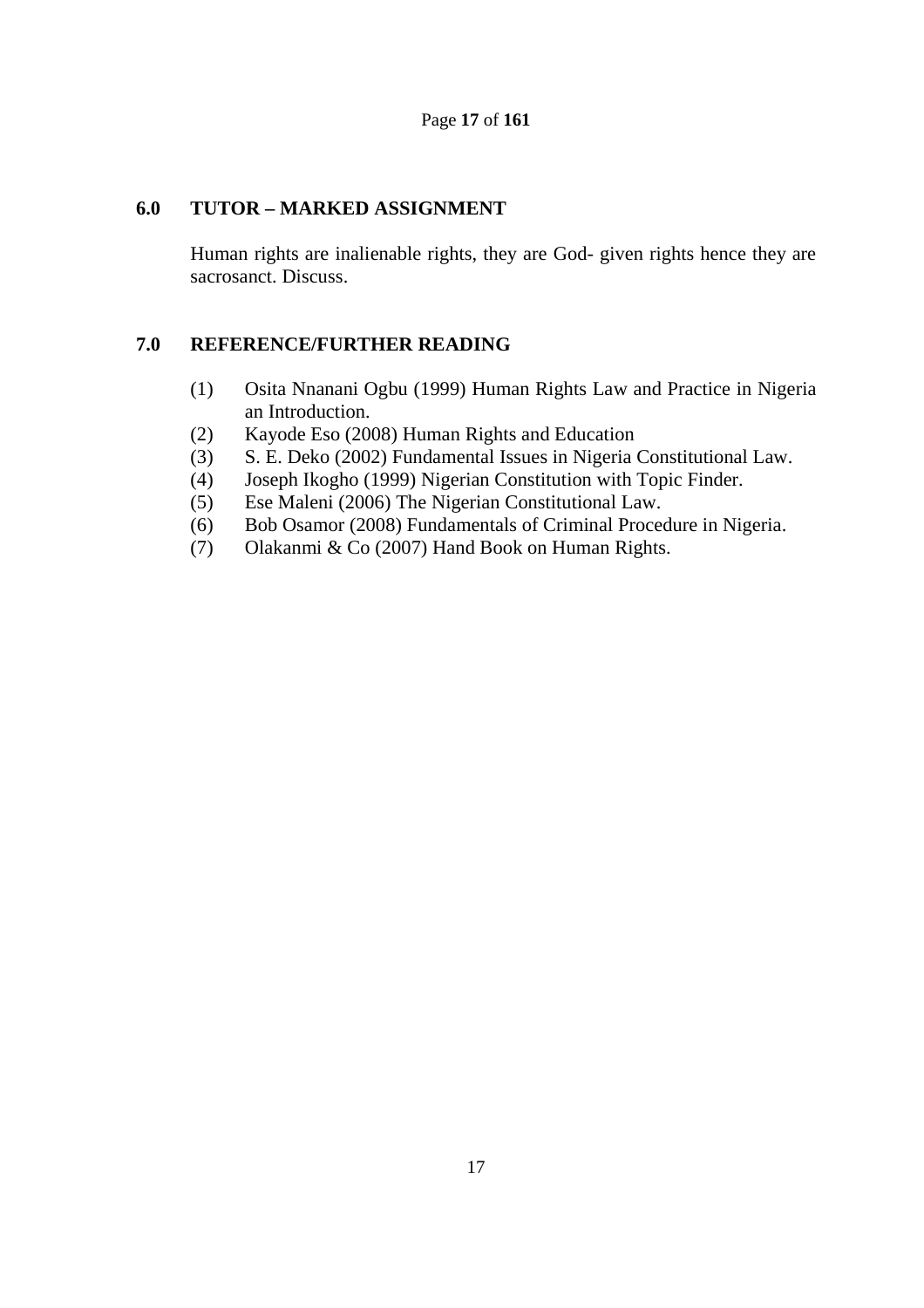Page **18** of **161**

# **UNIT 2: HISTORICAL DEVELOPMENT OF HUMAN RIGHTS**

## **CONTENTS**

- **1.0 Introduction**
- **2.0 Objectives**
- **3.0 Main Concept** 
	- **3.1 Historical Development**
	- **3.2 Universality of Human Rights.**
	- **3.3 Classes of Human Rights**
- **4.0 Conclusion**
- **5.0 Summary**
- **6.0 Tutor Marked Assignment**
- **7.0 References/Further Reading**

## **1.0 INTRODUCTION**

You are already familiar with the concept of human rights, the distinction between Fundamental Rights and Human Rights and the agencies that are to protect Human Rights, how then did Human Right begin, when and how.

# **2.0 OBJECTIVES**

- State the historical analysis of Human Rights
- Describe how Human Rights started in Nigeria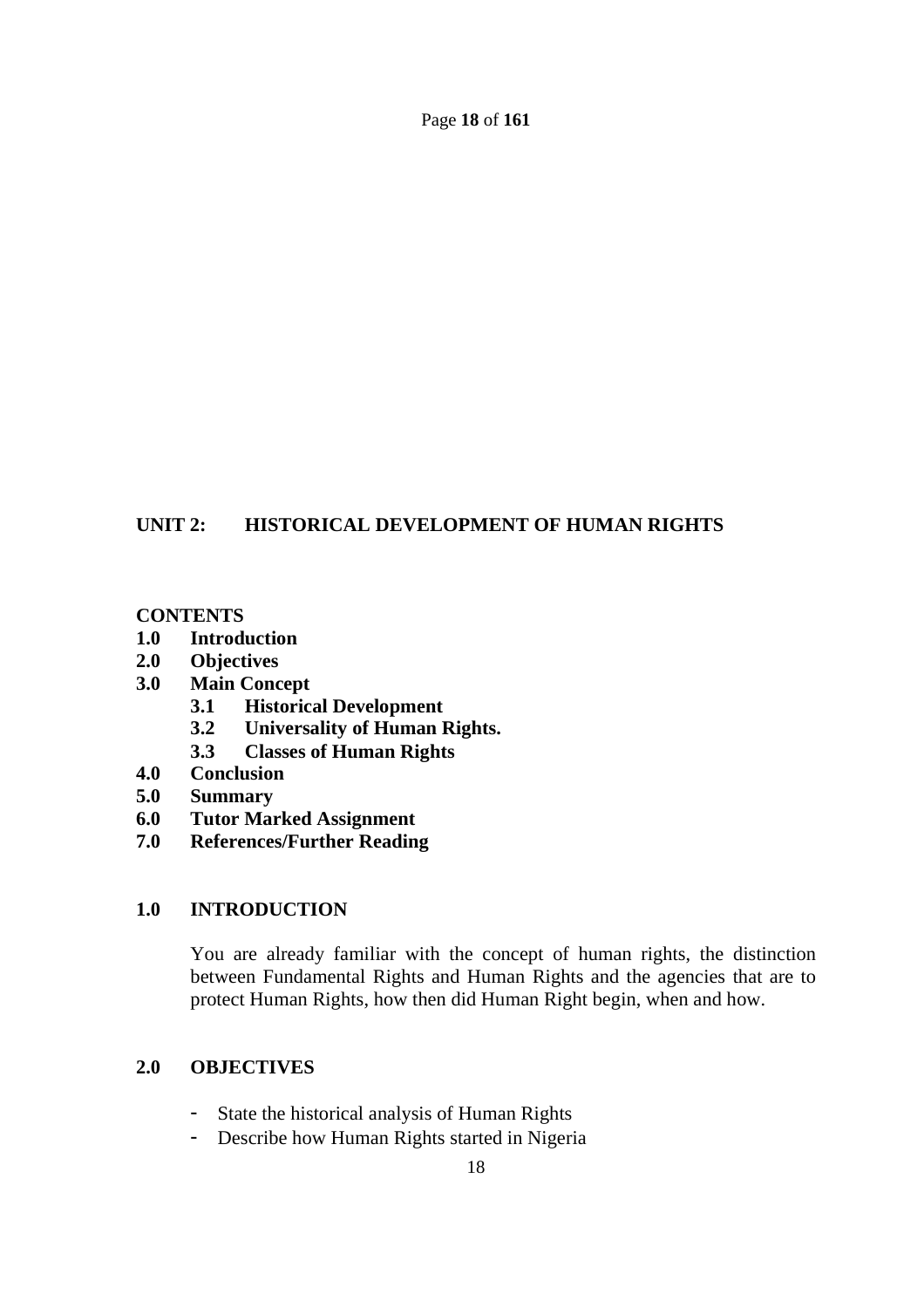## **3.0 MAIN CONCEPT**

## (1) **HISTORICAL DEVELOPMENT**

The concept of Human Rights has its history in the natural law school. Although have been commonly called different names at different times in history such as divine rights, natural rights, natural Justice, moral rights, human rights, democratic freedoms, constitutional Rights, civil liberties and so on. Thus Professor Maurice Cranston defines human rights as a "twentieth century" name for what has been traditionally known as natural rights or in more exhilarating phrase rights of man.

F. E. Dowric went further to assert that natural rights are the more appropriate words for natural law. Fundamental rights, natural justice or natural rights started as a part of natural law.

Its principles were first formulated by Greek and Roman Philosophers of the stoic school, theologians and others through the ages. The Ancient Greek thinkers conceive natural law as a body of imperative rules imposed upon mankind by nature.

These philosophers and theologians were of the view that the world or universe was governed by law; divine law and positive law. They posited that positive law, that is manmade law, applied to given city or state, while divine law or natural law which includes natural rights applied to everybody everywhere in the world, that is, to the people of every country. They posited that natural law, which includes all the principles of natural justice, was apparent to the eye of reason.

Describing the universality and superiority of natural law, natural justice or human rights to positive law or manmade law Cicero said.

It is for universal application, unchangeable and everlasting… it is a sin to try to alter this law, nor is it allowable to try to repeal any part of it and it is impossible to abolish it entirely.

Natural rights continued to develop through the centuries with jurists, scholars, statesmen and others lending support to it, and with the advent of political systems, constitutions and modern government, natural rights or human rights were enshrined in constitutions in order to give them constitutional protection and constitutional force as Fundamental Rights.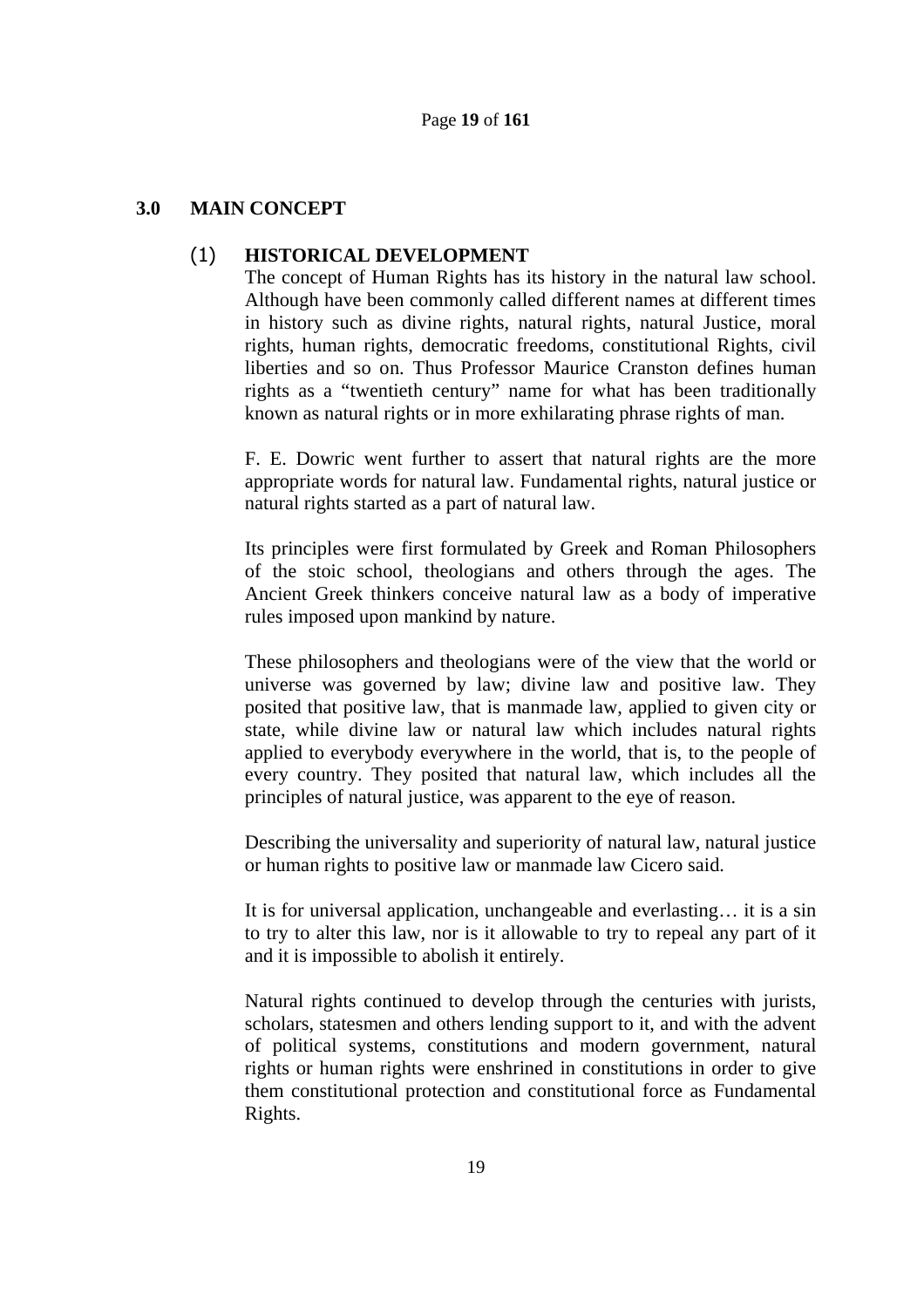#### Page **20** of **161**

Locke led the English puritan revolution of 1688 – 1689. This revolution and resulting bill of rights provided a rationale for the wave of revolutionary agitation that swept America and France. Both countries borrowed largely from English experience and thought, especially as embodies in the writings of Locke, and in the case of America, Coke's commentary on Magna Carta and Blackstone's commentaries (1765). After excessive taxation by the English crown without their consent, the American colonies united against the crown and seceded from the British Empire. They successfully established a Republic which was founded on the view that the authority of the government derived from the people, not the king. Thomas Jefferson, who had studied Locke and Montesquieu and who asserted that this country men were a "free people claiming their rights as derived from the laws of nature and not as the gift of their government", gave poetic – eloquence to the theory of social contract in the Declaration of independence proclaimed by the thirteen American colonies on July 4, 1776:

We hold these truths to be self-evident that all men are created equal; that they are endowed by their creator with certain inalienable rights that among these are; life, liberty and the pursuit of happiness. That to secure these rights governments are instituted among men deriving their just powers from consent of the governed; that whenever any form of government became destructive of these ends, it is the right of the people to alter or to abolish it and to institute new government.

In spite of this pious declaration, the constitution of America as adopted in 1989 did not contain Fundamental Rights provisions. The bill of rights was incorporated into the constitution in 1791 in the form of the first ten amendments.

The French people followed such in 1789 when the representatives of the people assembled in the National Assembly, dispensed with the king, took control of the state and assumed – sovereignty. They considered that ignorance, neglect or contempt of human rights, are the causes of public misfortunes and corruption in Government and resolved to set forth in a solemn declaration these natural, imprescriptibly and inalienable rights.

It was the outbreak of the second world war provoked by a state imbued with the aggressive will for the domination of the world coupled with ruthless denial of human rights, that strengthened the conviction that the international recognition and protection of human rights was in accordance not only with an enlightened conception of the objects of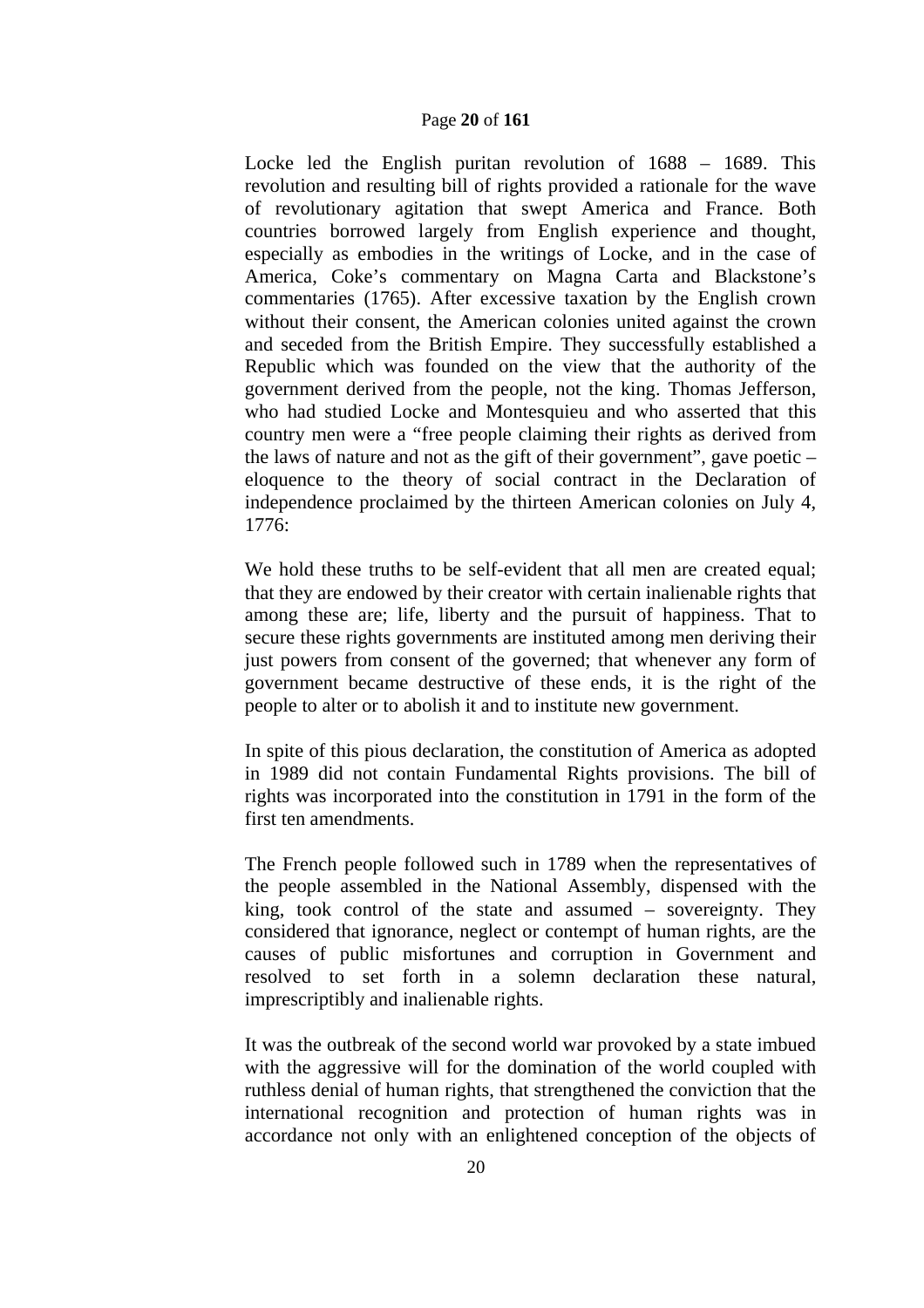#### Page **21** of **161**

international law but also with an essential requirement of international peace, for regimes that deny these rights often go further to seek foreign domination and pursue belligerent foreign Policy. Adolph Hitter perpetrated atrocities against hundreds of thousands of individuals and groups and subsequently exterminated more than six million Jews based on conceived inferiority of some human beings, hence their elimination by the supposedly superior race. Shocked by these acts, the International community came to realize that human rights could no longer be left to domestic jurisdiction. Furthermore, with the dropping of the atomic bomb in the cities of Hiroshima and Nagasaki came, the prospects of the end of mankind. It is then obvious that it is only when human rights are respected that democracy will be secure, and the chances of war will be remote.

The term "human rights" appeared in the public domain for the first time in the years 1942 to 1944 in the course of internal policy discussions in the United States on the subject of the principles on which the post-war organization would be based. The expression became an everyday parlance only after the Second World War and the founding of the United Nations in 1945. It replaces the phrase 'natural rights' which fell into disfavour in part because the concept of natural law to which it was linked had become a subject of great controversy and the later phrase, the rights of man was universally understood to include the rights of women.

The Charter of the United Nations (1945) begins by reaffirming "faith in fundamental human rights, in the dignity and worth of the human or persons, in the equal rights of men and women and of nations large and small. It states that the purpose of the United Nations are among other things, "to develop friendly relations among nations based on respect for the principle of equal rights and self-determination of peoples (and) to achieve international co-operation in promoting and encouraging freedoms for all without destination as to role, sex, language or religion". And all members 'pledge themselves to take joint and separate action in co-operation with the organization for the achievement of these and related ends". Never the less attempts to include a Bill of Rights in the Charter failed. Rather it was agreed that a Bill of Rights would be subsequently considered for adoption.

Recognition of human rights received its greatest impetus on  $10<sup>th</sup>$ December, 1948, when the General Assembly of the United Nations adopted the Universal Declaration of Human Rights. The prayer of Thomas Paine was thus hard. In dedicating the Rights of man to George Washington, Paine had prayed…. "that the rights of man may become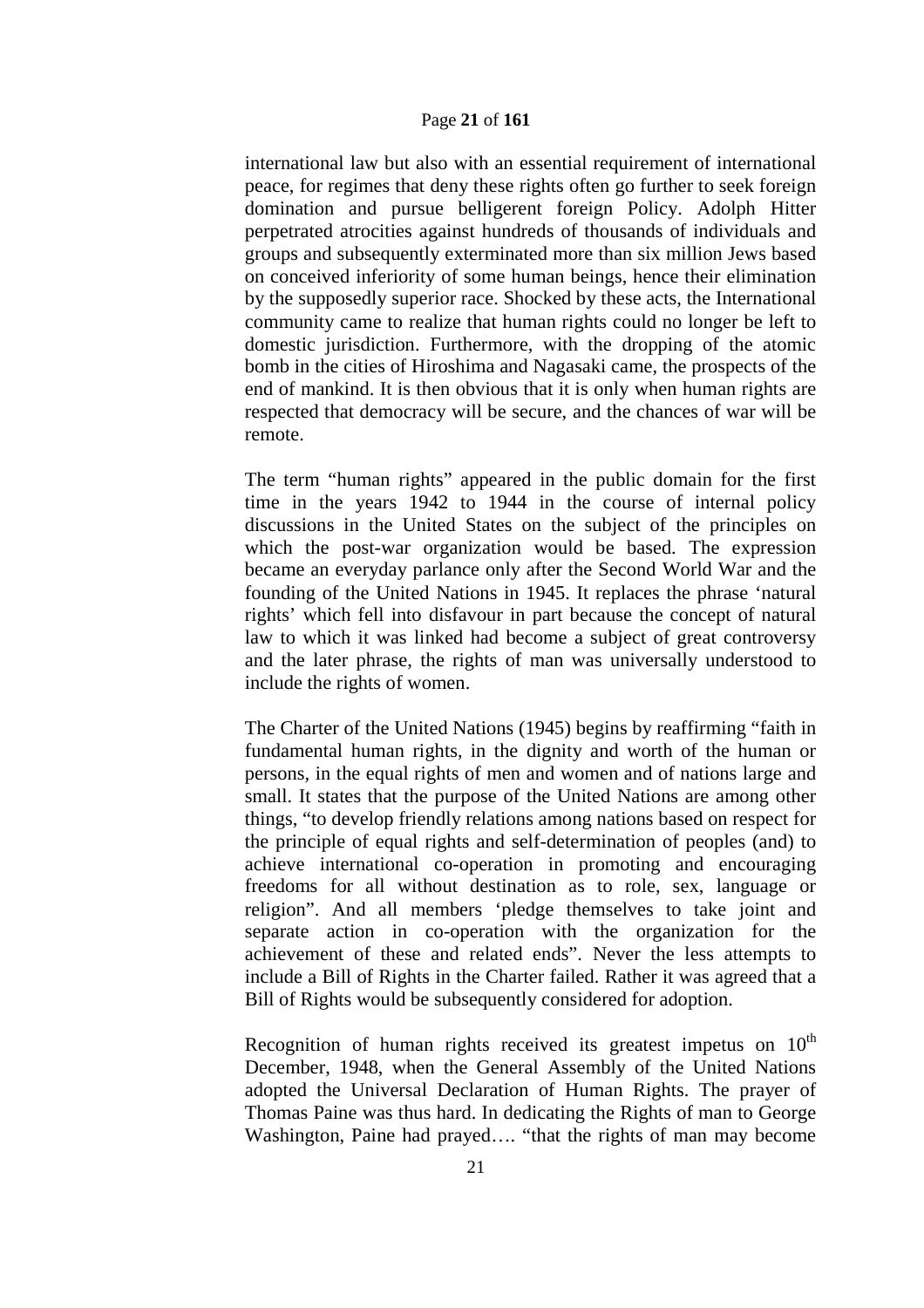#### Page **22** of **161**

as universal as your benevolence may wish and that you may enjoy the happiness of seeing the New world regenerate the old… though the Universal Declaration of Human Rights did not, at the time it was adopted, impose any legal aspiration to which member states strive to attain.

It look the world eighteen more years after the Universal Declarations to prepare and adopt other bills of right ideological and political differences – human rights versus national sovereignty individual liberty versus communal needs – prevented a consensus. The dispute revolved around the question: whether economic social and cultural interest should be recognized as rights at par with the civil and political rights. The capitalist countries – the United States of America and her allies – were opposed to the uplifting of the status of economic social and cultural rights, to a position of equality with the civil and political rights. The communist countries – the former Soviet Union and her allies – held contrary position, and were supported by the newly independent states from the third world. To resolve the statement, the drafters agreed to prepare two covenants, one dealing with civil and political rights, while the other one would deal with economic, social and cultural rights, giving states the option to ratify either or both of them.

Consequently, on  $16<sup>th</sup>$  December, 1966, the international covenant on Economic, social and cultural Rights and the International covenant on civil and political Rights were adopted. The peculiar aspect of the African, Charter on Human and peoples' Rights is the inclusion of peoples' rights in this document. This indicates a major departure from the traditional format adopted by most international instruments on human rights document in which the term 'peoples' as applied in connection with rights. As far back as 1990, the decree of the French constituent Assembly made reference to both rights of man and rights of peoples.

## (2) **HUMAN RIGHTS ARE UNIVERSAL**

In the world is born with human rights. Human Rights are what make a person a human being, without them a human being is completely debased. Human Rights are what enables a person to continue his humanity without human rights life is meaningless, worthless and a mere shadow. Human Rights are common to all mankind. They are the basic requirements for meaningful life, every civilized state is expected to ensure for its citizens. Human Rights are universal. Describing natural rights or human rights, M. Cranston said that human rights are;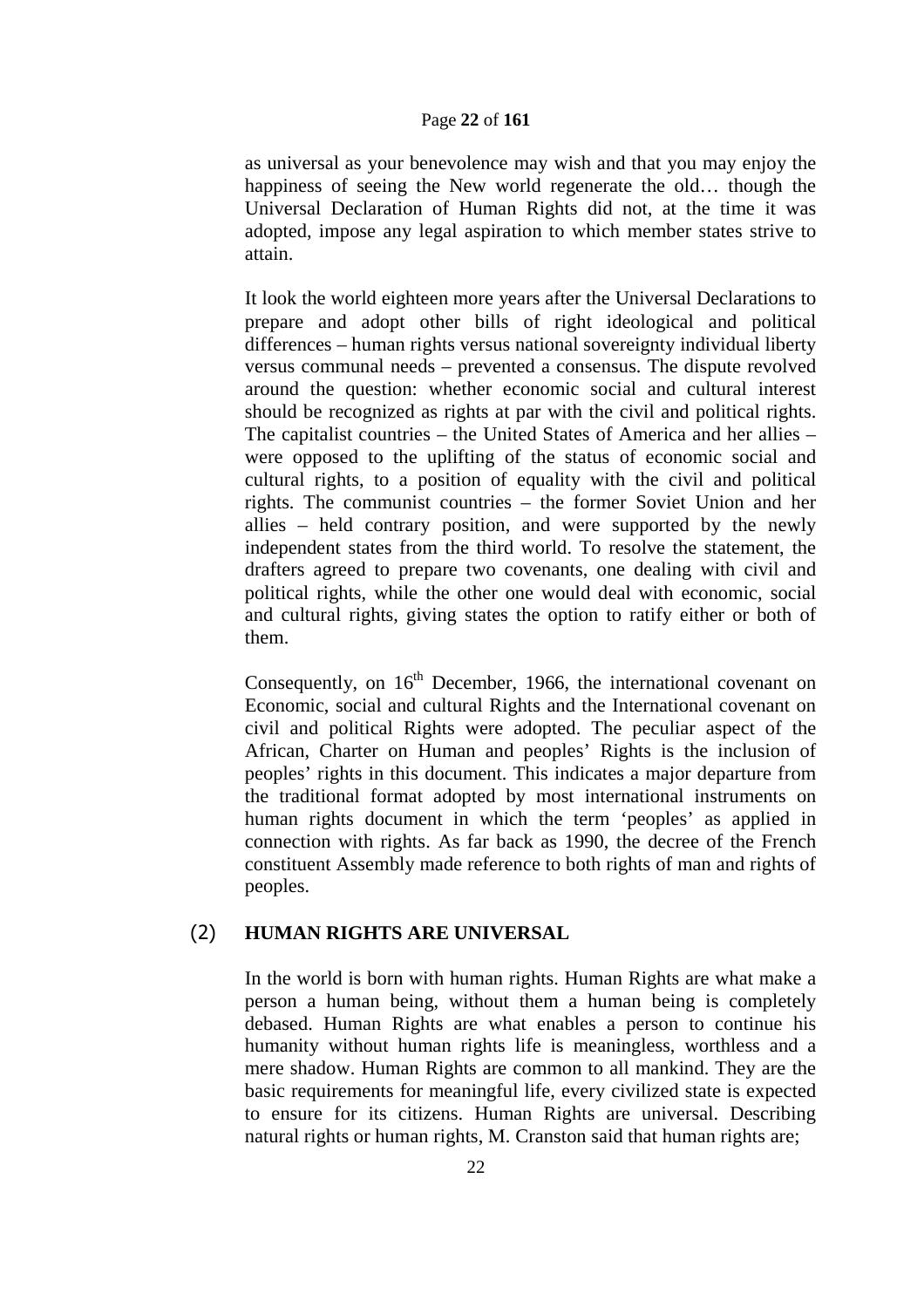#### Page **23** of **161**

"Not the particular privileges of citizens of certain states, but something to which every human being everywhere, is entitled".

However, Human Rights are not the creations or entitlement of some special societies as against others. However, all over the world, some societies or countries have been more forthcoming, eager has willing to articulate or give expression to them, recognize and give them force of law by enactment into law, observe, enforce and protect human rights than other countries. Thus while some are willing to recognize, enforce and protect human rights, other countries have been slow, and are not eager to observe and protect human rights.

The observance of human rights amount to justice and a state where these rights are not enforced will be like a prison camp. Any country where the fundamental rights of the people are denied and repressed, the people cannot achieve their full potentials, they cannot be truly happy and such a country cannot achieve true development and greatness.

Fundamental rights are rights which impose limitation on the government, especially the executive arm of government, and they are accordingly easily justifiable stressing the international nature and importance of human rights, Pro Itsejuwa saying SAN said;

So important are human rights that the human rights of the individual are now recognized under international law.

## (3) **CLASSES OF HUMAN RIGHTS**

Several categories of classifications of human rights have been adopted by various scholars. Human Rights have been classified into personal rights, political and moral rights, proprietary rights, procedural rights and equality rights. Personal rights include rights to life, to dignity of human person, the right to personal liberty and right to freedom of expression, freedom of Association and Assembly, freedom of conscience and religion. Proprietary rights include rights to property and privacy. Procedural (due process) rights include rights to fair hearing and to have one's cause heard. Equality rights include the right to freedom from discrimination.

Human rights have also been classified according to the period in which they emerged. The concept to human rights is not static but dynamic. There are so far three marked stages in the development of human rights. These stages have been called "generations". Correspondingly,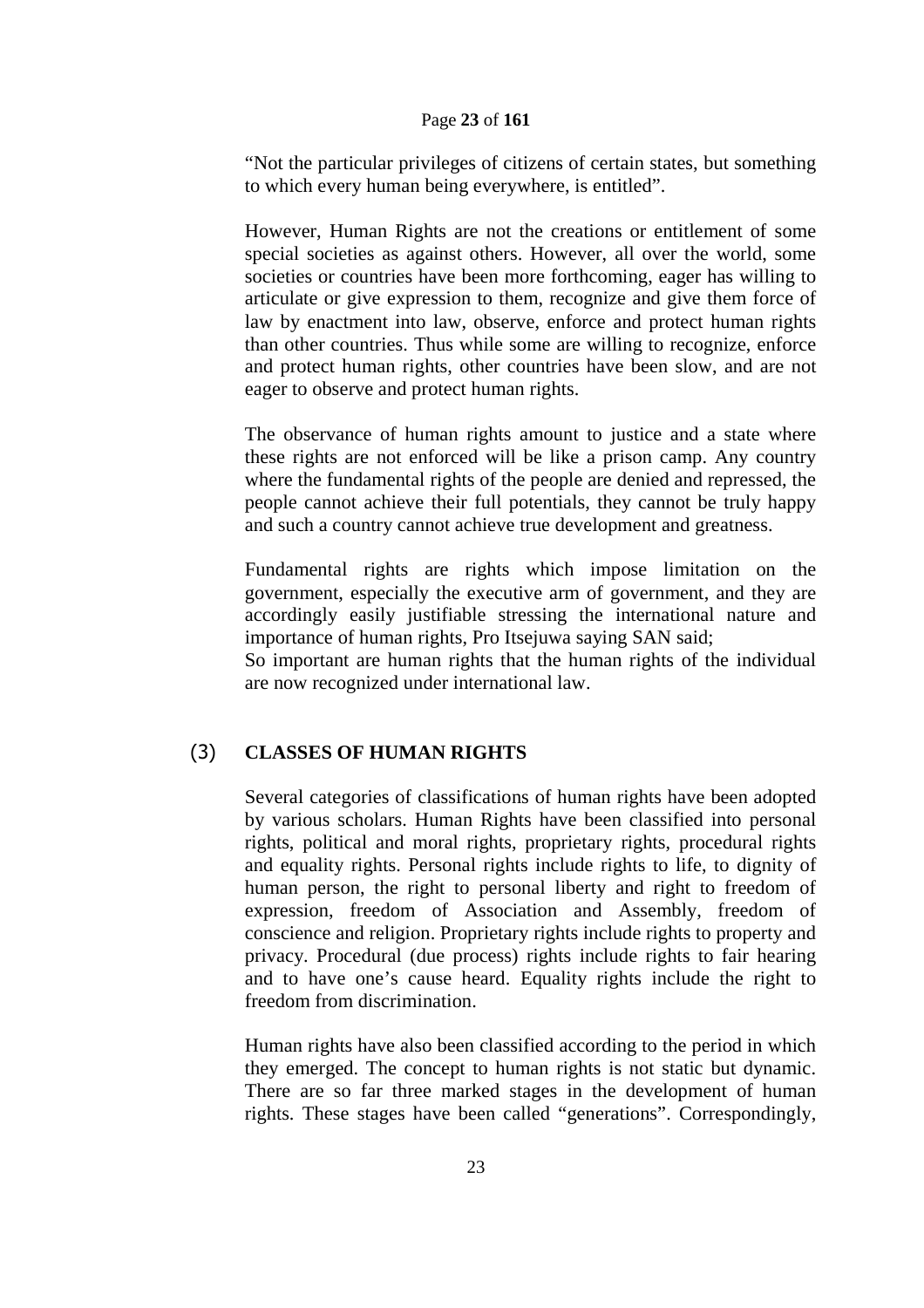#### Page **24** of **161**

we have three generations of human rights. This classification was advanced by the French Jurist Karel Rasak.

The first generation rights – the civil and political rights emerged from the ashes of the English, American and French revolution. They are aimed at securing the liberty of the individual from the arbitrary actions of the state. Included in this category of rights are the claim rights set out in Article 2-21 of the Universal Declaration of Human Rights. Also belonging to this category are all the rights guaranteed under Chapter IV of the 1999 constitution of Nigeria. These rights are called negative rights because they entail negative obligations on Government not to interfere with the exercise of these rights by individuals.

What is constant in this first generation conception is the notion of liberty, a shield that safeguards the individual alone and in association with others against the abuse and misuse of political authority the second generation of rights corresponds to economic, social and cultural rights. These rights emerged with the Russian revolution and were echoed in the welfare concepts which developed in the west as a response to the uses and abuses of capitalism which tolerated the exploitation of the working classes and colonial peoples.

Historically, it is a counter point to the first generation of civil and political rights, with human rights conceived more in positive rights than negative ("freedom from") terms. This category of rights is predicated on the assertion that the entertainment of a certain level of social and economic living standard is a necessary condition for the enjoyment of the negation rights. These rights therefore entail positive Obligations on government to provide the living conditions without which the negative rights – cannot be enjoyed. This class of rights is contained in articles 22-27 of the Universal Declaration of Human Rights and Chapter II of the 1999 Constitution of Nigeria (Fundamental objectives and Directive principles of state policy). The African charter on Human and peoples 'Rights also guarantees some second generation human Rights. And the International covenant on Economics, social and cultural Rights is essentially concerned with this category of rights.

The third generation of solidarity rights is a response to the progressive unfolding phenomenon of global interdependence. They are products of the rise and decline of the Nation – state in the last half of the twentieth century foreshadowed in Article 28 of the Universal Declaration of Human Rights which proclaims that "everyone is entitled to a social and International order in which the rights set forth in this Declaration can be fully realized, some of these rights reflect the emergence of third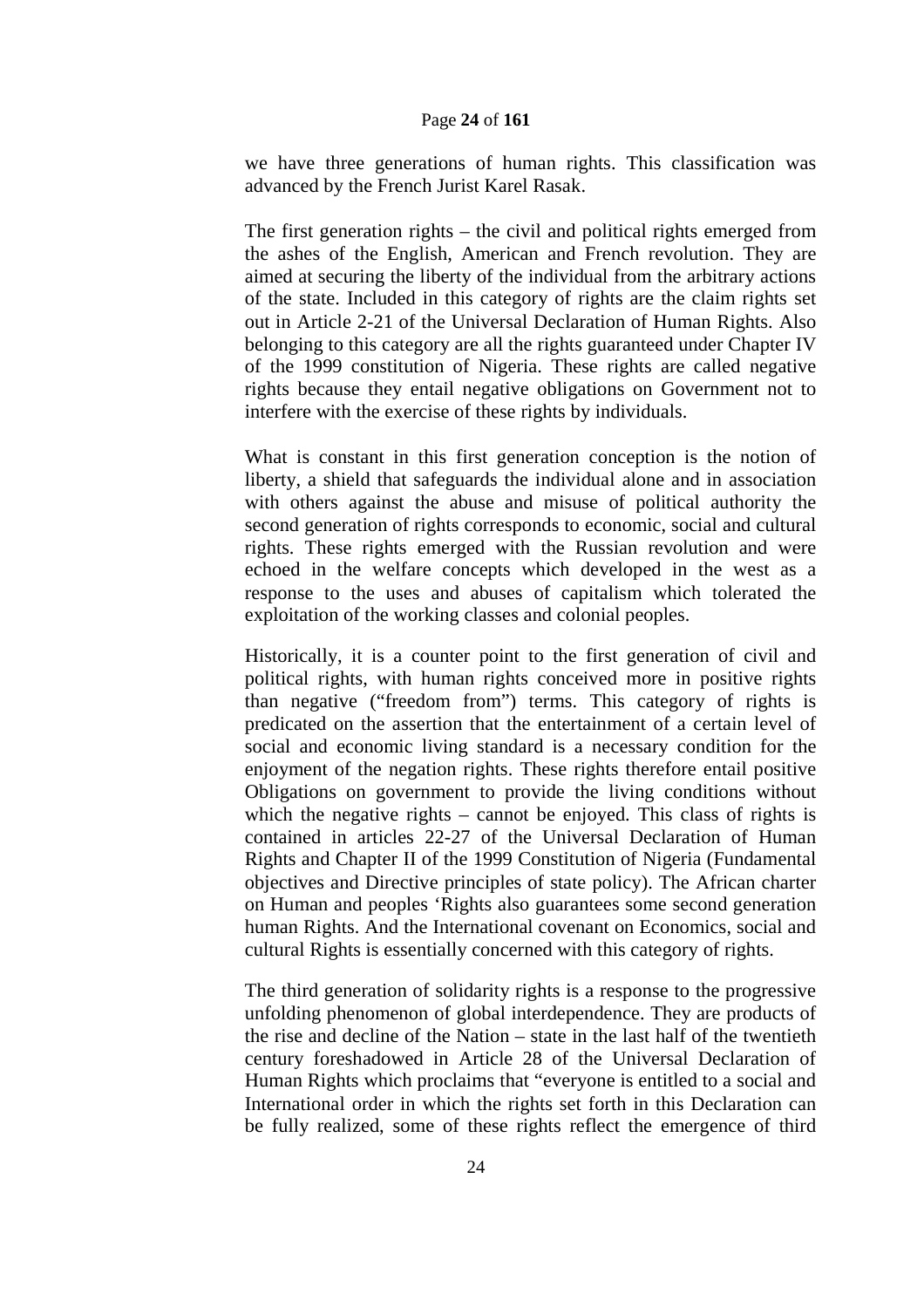#### Page **25** of **161**

world nationalism and its demand for a global redistribution of power, wealth and other important values. The rights in this category include the right to development, right to clean and healthy environment; and the right to International peace and security. These rights require international cooperation for their realization. The idea is that the economic development of under development countries is necessary for their social well being and political stability, without which they cannot ensure, effectively, the evil, political, economic, social and cultural rights. The general concern felt in many countries and International organizations abort the need for the protection of the environment.

There is however controversy over the notion of three generation of human rights. There is no general acceptance of three categories of rights. For instance, proponents of the first generation human rights do not include the secondary and third generation rights in their definition of human rights. First generation proponents inspired by the natural law and laissez faire traditions, are partisan to the view that human rights are inherently independent of civil society and are individualistic. To them, liberty is conceived negatively as absence of restraint.

The proponents of the primary or the negative rights contend that man is first and foremost a human being and only secondarily a social being. According to Professor Ben Nwabueze, human (negative) rights constitute the intrinsic attributes of body, mind and soul and to enable them to be fully realized and developed.

Some schools of thought have expressed the fear that emphasis second generation rights might lead to the subordination of the first generation rights to the former. On the other hand defenders of second and third generation rights contend that the first generation human rights are indifferent to the material needs of man. To them, the basic necessities of life, food, shelter and clothing – fall within the second generation. Human rights, they however, as sign such rights a low status and therefore treat them as long-term goals that will come to pass only with Fundamental economic and social transformation to ensure the welfare of all.

## (4) **SELF ASSESSMENT EXERCISE**

- 1) The right to life and right to privacy how realizable are they without the second generation rights.
- 2) Explain the distinctions between the first, second and third generation of rights.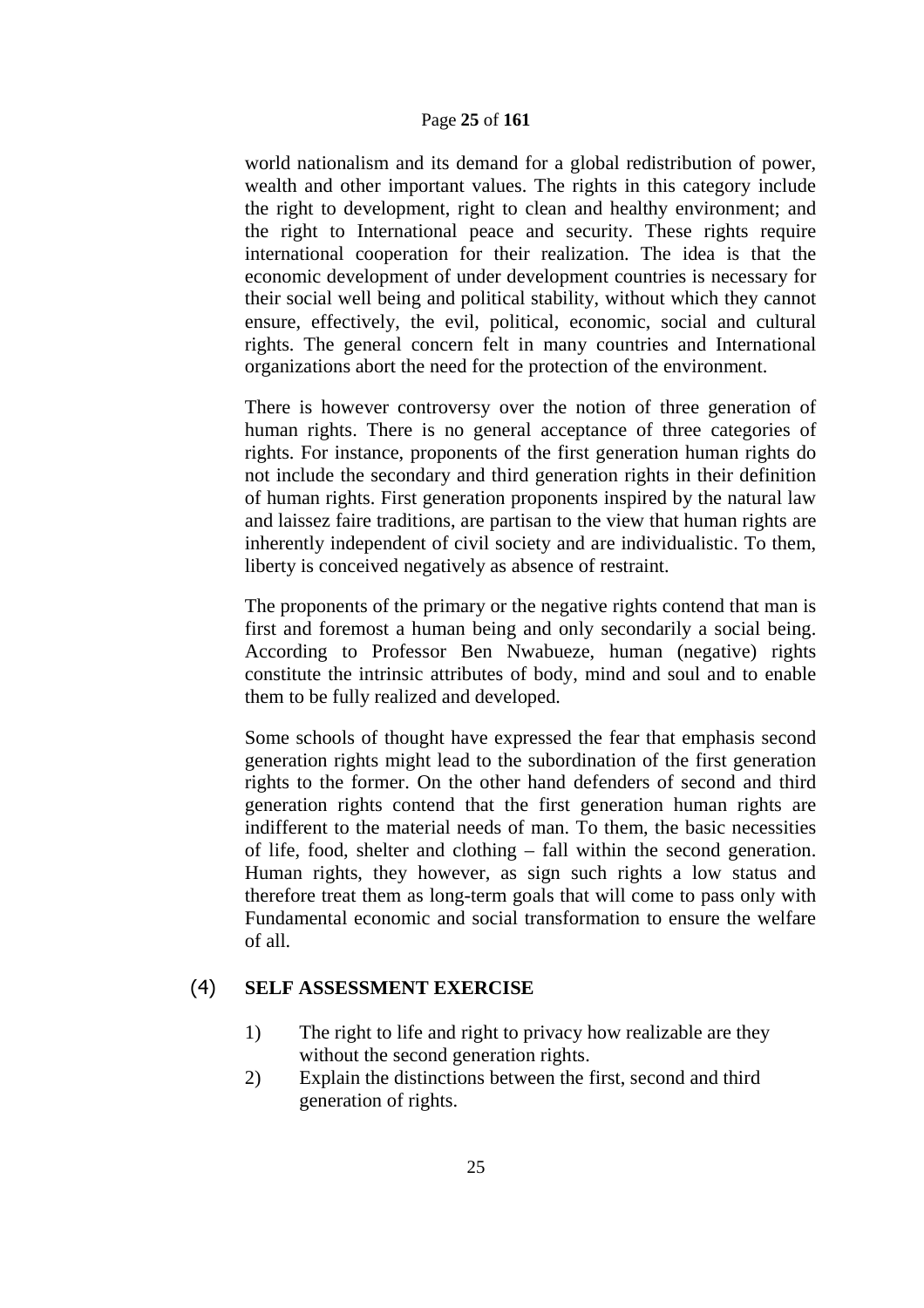# **4.0 CONCLUSION**

We have learnt about the various classifications and dimensions of rights however it need be said that there are divergent views on the existence, inherent universality or relativity of human rights while others contend that their precepts are not universal but relative, other schools of thought posit yet quite different positions.

# **5.0 SUMMARY**

We must move away from the intricacies involved in the classification and dimension of human rights, the nation of its universality and even its historical developments and endeavour to consider these generation rights from a liberal point of view so as to appreciate the significance of these rights to nationhood as whole.

# **6.0 TUTOR – MARKED ASSIGNMENT**

- 1) Discuss the various classifications of rights.
- 2) Human rights irrespective of the generation are a concept common to man. Explain.

## **7.0 REFERENCES/FURTHER READING**

- (1) Osita Nnanani Ogbu (1999) Human Rights Law and Practice in Nigeria an Introduction.
- (2) Kayode Eso (2008) Human Rights and Education
- (3) S. E. Deko (2002) Fundamental Issues in Nigeria Constitutional Law.
- (4) Joseph Ikogho (1999) Nigerian Constitution with Topic Finder.
- (5) Ese Maleni (2006) The Nigerian Constitutional Law.
- (6) Bob Osamor (2008) Fundamentals of Criminal Procedure in Nigeria.
- (7) Olakanmi & Co (2007) Hand Book on Human Rights.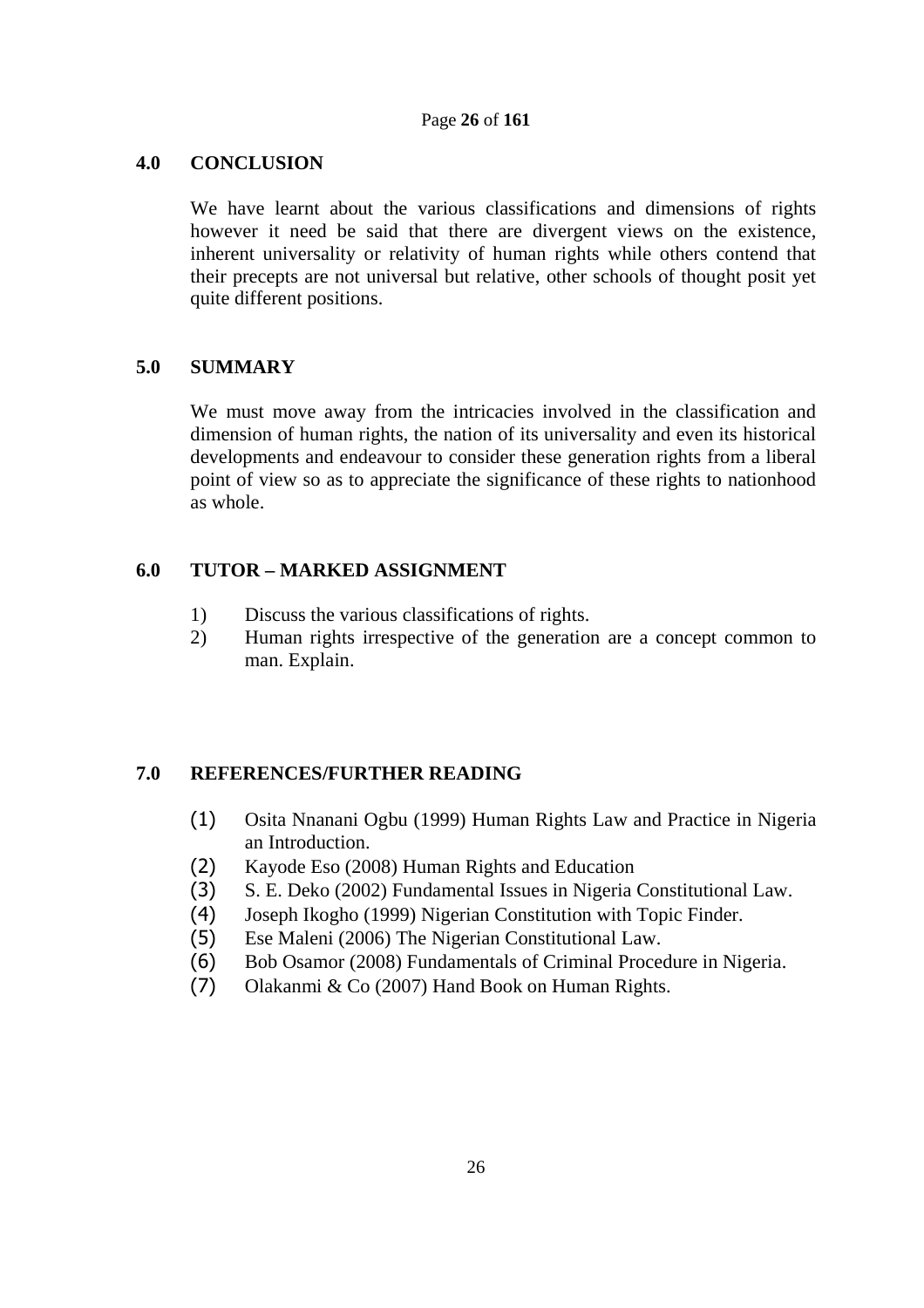Page **27** of **161**

# **UNIT 3: EVOLUTION OF HUMAN RIGHTS IN NIGERIA**

# **CONTENTS**

- **1.0 Introduction**
- **2.0 Objectives**
- **3.0 Main Concept** 
	- **3.1 Evolution of Human Rights in Nigeria**
	- **3.2 The Crisis of Human Rights in Contemporary Nigeria**
- **4.0 Conclusion**
- **5.0 Summary**
- **6.0 Tutor Marked Assignment**
- **7.0 References/Further Reading**

# **1.0 INTRODUCTION**

We have looked at human right historically on an International plane and now we want to discuss the Nigerian conceptualization of human rights that is how it started IN Nigeria the antecedent problems and other agencies involved in the enforcement of human rights in Nigeria. The various international attempts to protect human rights.

# **2.0 OBJECTIVES**

At the end of this unit, you should be able to;

- Discuss the concept of Human Rights in Nigeria.
- State the problems of Human Rights in contemporary Nigeria.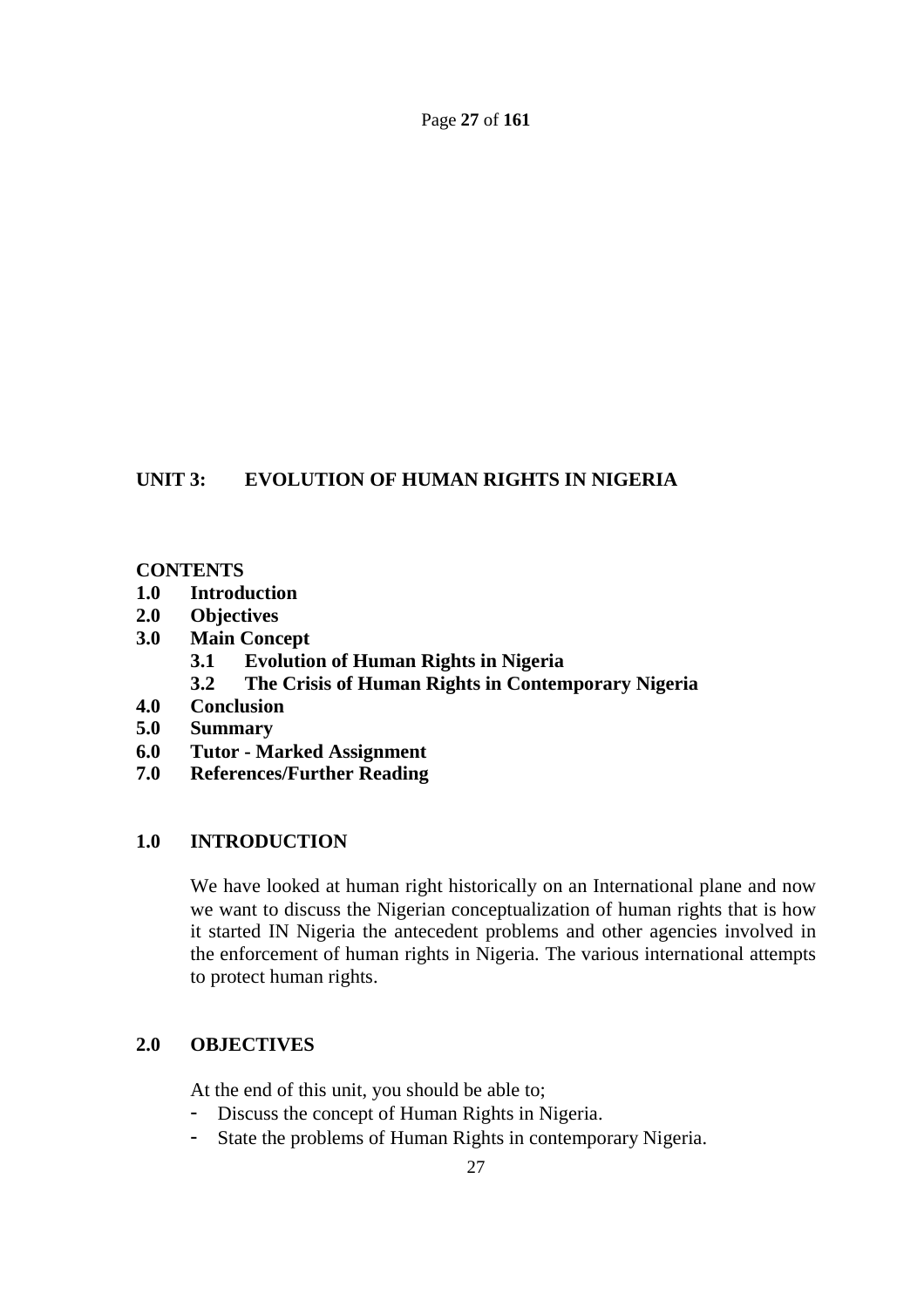## Page **28** of **161**

- List other Human Rights agencies in Nigeria.
- Discuss the various attempts made at the International plane.

## **3.0 MAIN CONTENT**

## **3.1 EVOLUTION OF HUMAN RIGHTS IN NIGERIA**

According to Justice Chukwudifu Akunne Oputa, a retired Supreme Court of Nigeria Justice, we in the common law countries have a common political and legal inheritance. We are co-heirs to the Magna Carta of 1215, the petition of rights of 1628 and the Bill of Rights 1689. One of Britain's legacies to the Commonwealth is the libertarian tradition of the common law and its system of justice. During the colonial era, there were legislative encroachments administer a colonial territory. For instance the law of sedition had to be made a little harsher to guard against the possibility of an articulate section of the population to incite the populace to rebellion. Apart from such cases, civil liberties were up to time to internal self-government enjoyed in the colonial territories.

Despite the provisions of civil liberties contained in the aforementioned documents, the colonial masters deliberately failed to inculcate fundamental rights in any of the various constitutions under which Nigeria was administered all through the colonial dispensation.

In accordance to the Natural law theorists, human rights is viewed as an abstract concept, they are the specie of rights that are inherent in all human being and are regarded as inalienable and immutable see. **Chief (Mrs.) Olufunmilayo Ransome – Kuti & Ors V Attorney General of the Federation** (1985) 6 SC 245 at 276 – 277.

When independence was ripe, a question that agitated the minds of people was how to preserve the libertarian heritage in the face of ethnic rivalry and ambition to dominate which was the major concern of Nigerian politics. The 1951 Macpherson constitution of Nigeria which introduced representative government in Nigeria provided for one central and three regional governments. And there were three major political parties corresponding to the three regions. The Northern People's Congress (NPC) was the dominant party in the North and supporters were the Hausa, Fulanis and Kanuris. In the West, the Action Group (AG) held sway and its main supporters were the Yoruba who are by far the largest tribe in the region.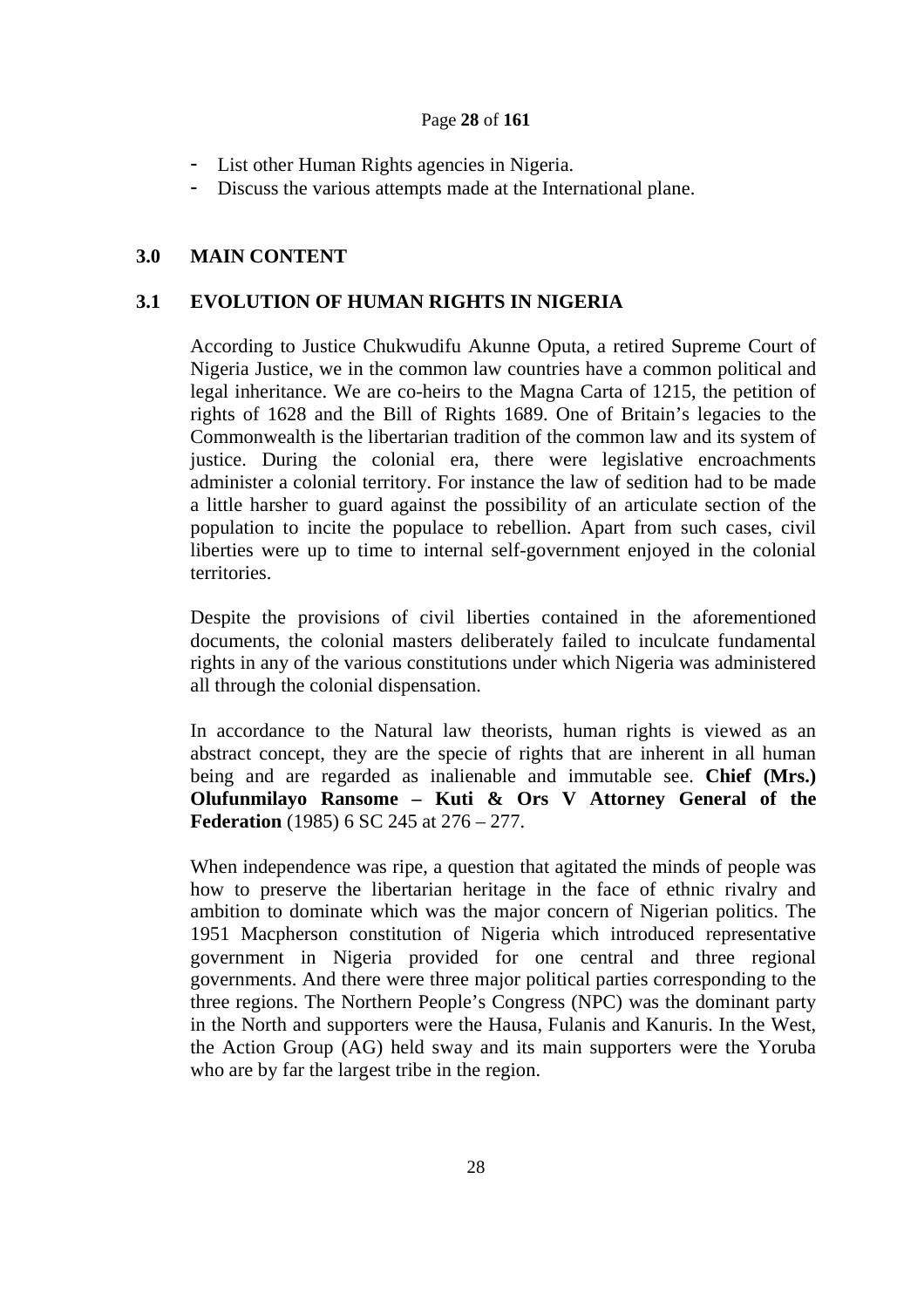#### Page **29** of **161**

The National Council of Nigeria and Camerouns (NCNC) which was conceived as a broad – based national party later degenerated into party for the Igbos, the dominant tribe in the Eastern Region.

There was unhealthy rivalry among those parties in 1953. There were crises at the centre arising from the motion for self – government in 1956 sponsored by AG and supported by the NCNC but vehemently opposed by the NPC. This led to demonstration in Lagos during which the leaders of the NPC were booed and jeered at. There was a counter action by supporters of the NPC against the AG members when they attempted to campaign in the North. As a result of these and other developments, the colonial secretary invited the political leaders to London for a review of the constitution. The AG allied with NCNC and proposed an amendment to the constitution which will incorporate a declaration of certain basic human rights. The aim being that such measure would allow them to campaign freely in the North. But the proposal was turned down at the London conference in 1953 by the colonial secretary.

The conference culminated in the 1954 Lyttleton Constitution which made the Regions autonomous certain minority groups within the Regions apprehensive of being dominated by the major ethnic groups started agitating for the own states.

Another conference was convened in 1957. At the 1957 – Constitutional Conference, the AG led a number of minority who demanded their recognition as separate regions for ethnic minority groups the party also raised the issue of the incorporation of a Bill of rights in the Constitution. Both measures were calculated to weaken the predominance of the NPC in the North and to allow other parties campaign in the North. The colonial Secretary constituted a commission headed by Sir Henry Willink to look into the fears of the minorities and the means of allaying them. The commission rejected the demand for the creation of more regions and, though not convinced of the constitutional guarantee of rights, nevertheless recommended a long list of human rights for inclusion in subsequent Nigerian Constitutions. In the opinion of the commission, the sobering fact is that any government determined to abandon the democratic course could always find ways of violating such rights, but still, their conclusion in the constitution, it is hoped would be of great value in preventing a steady deterioration in standards of freedom and the unobstructive encroachment of government on individual rights. The Commission's recommendations on human rights were accepted; the recommendations consequently formed Chapter III of both the independence constitution of 1960 and the Republican constitution of 1963.

The 1979 Constitution made advancement by the inclusion of Chapter II that is Fundamental Rights contained in Chapter IV. The aborted 1989 constitution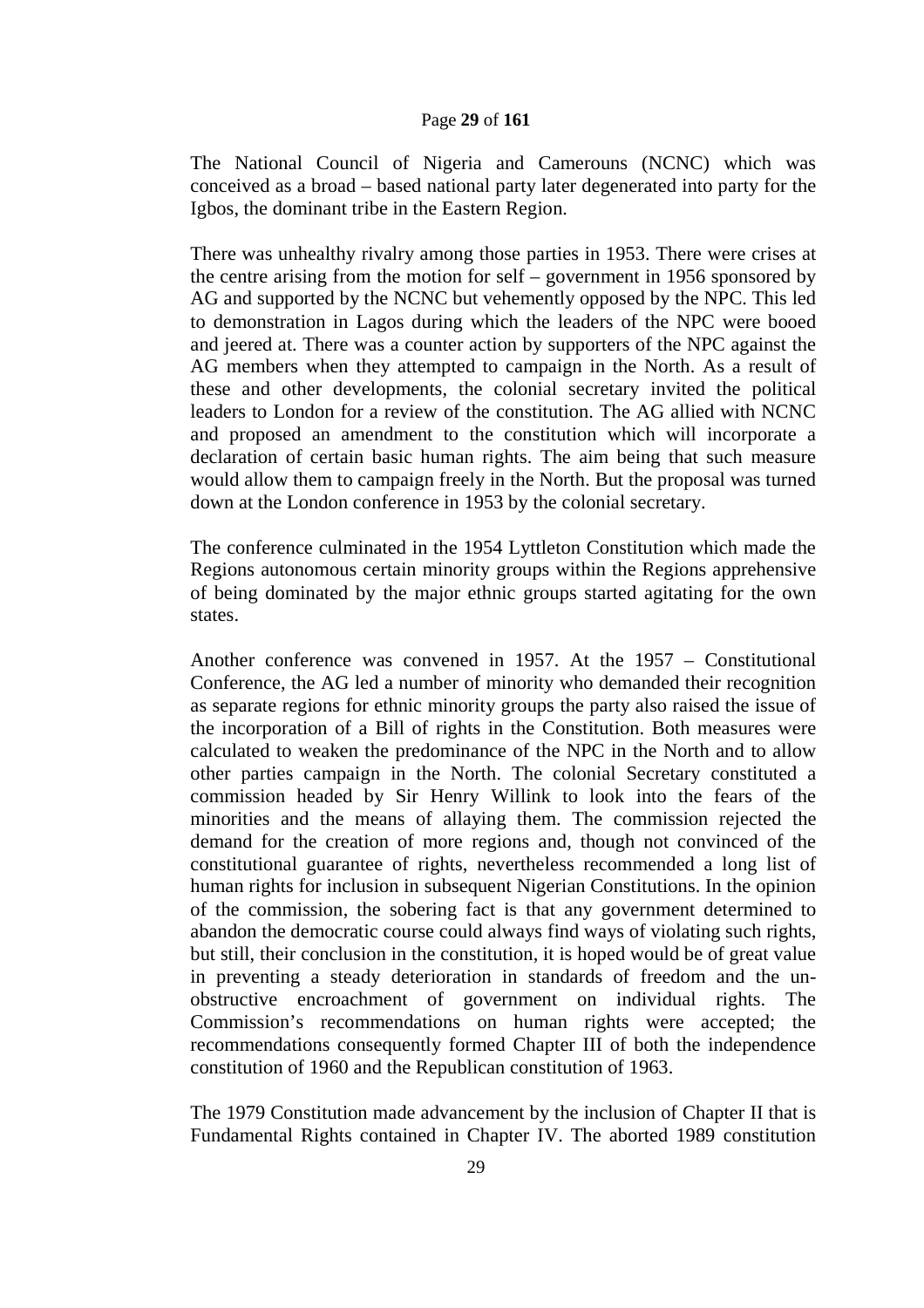## Page **30** of **161**

contained same so also the 1999 constitution however while the former is non Justifiable the later is Justifiable with all antecedent legal rights and remedies. The claim that fundamental human rights was entrenched in the Nigerian Constitution so as to protect ethnic minorities from domination will be a fowl cry as the Bill of Rights that was inculcated into the 1960 constitution was to a large extent lifted from the European Convention on Human Rights as well as the constitutions of Pakistan and Malaysia.

In conclusion, since inception till date, save for the inclusion of Directive Principles of State Policy in 1979 Constitution till date, our law makers have not made frantic effort to enlarge the scope of the fundamental rights provision in Nigeria even when there are improvement globally.

## **3.2 THE CRISES OF HUMAN RIGHTS IN CONTEMPORARY NIGERIA**

For some time now, Nigeria has been facing a crisis of human rights with the resultant effect on the country being rated as having very poor human rights records with series of human rights violation mostly during the military regimes of Ibrahim Babangida and Sanni Abacha, it needs be said that ever since inception of democracy in 1999 though not eradicated, has been reduced to the barest minimum.

The Second Republic was modeled after the American system. That is a presidential system which was based on the principles of separation of Powers.

However, after about four years of the experimentation it was vividly clear that Nigeria was an infertile soil for the presidential system of government. Although having experienced various systems of government, we are back to the presidential system of government anchored on the tenets of separation of power.

Worthy to note is the Shugaba's case, wherein Alhaji Shugaba Darma who was the majority leader of the Borno State House of Assembly was deported and declared a prohibited immigrant by the Federal Minister of Internal Affairs. The deportation was a violation of his human rights (freedom of movement) and right to liberty and a flagrant disregard to the constitutions. However, the Shagari regime was overthrown in a coup d'tat on  $31<sup>st</sup>$  December, 1995 with Major General Muhammadu Buhari, becoming Head of State.

# **3.3 OTHER INSTANCES OF HUMAN RIGHTS VIOLATION DURING THE SECOND REPUBLIC INCLUDE;**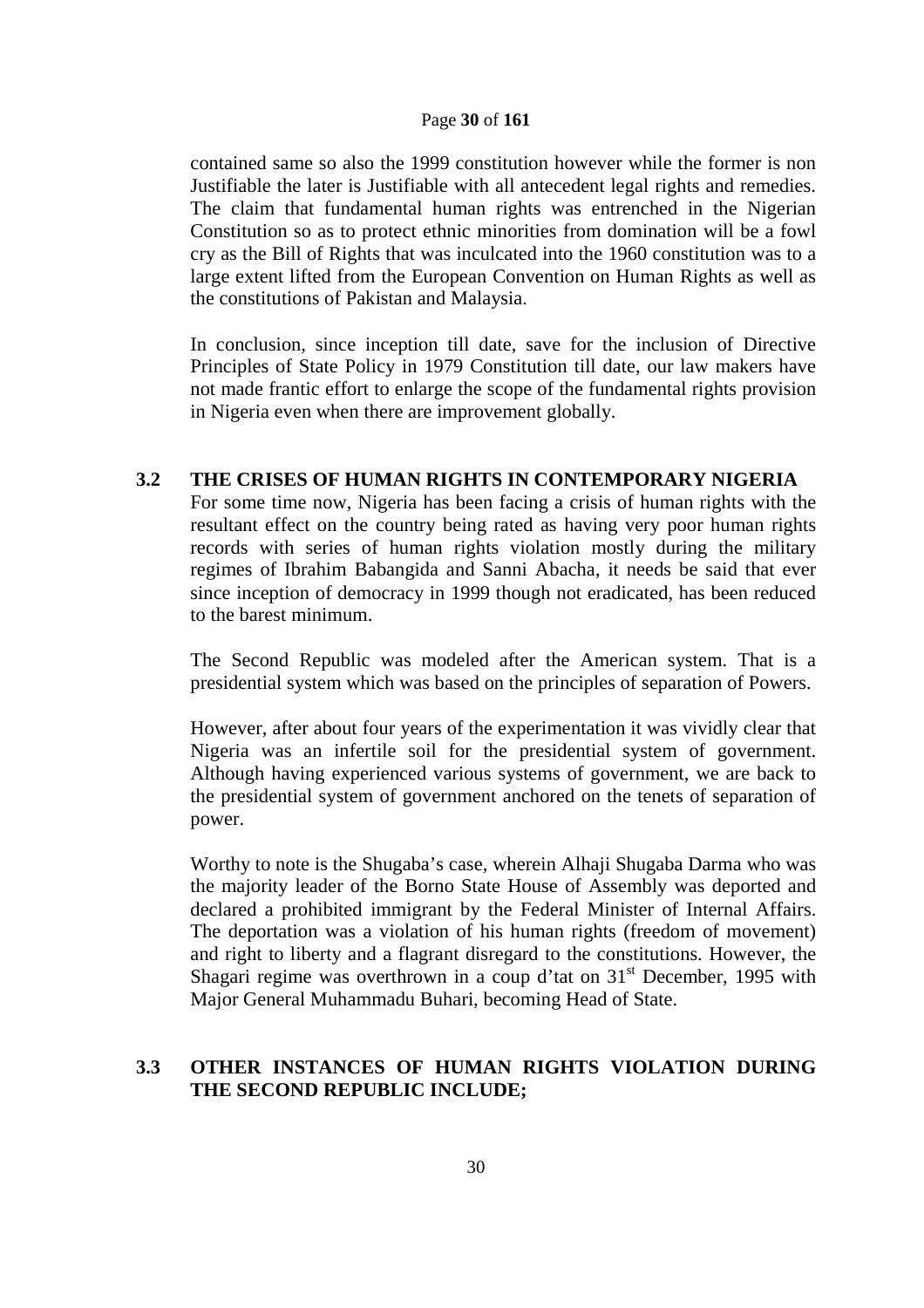## Page **31** of **161**

- a) Refusal by the Inspector General of Police in 1983 to be served service of court processes from the High Court of Lagos.
- b) Intimidation of the Judiciary.

The Buhari/Idiagbon regime on seizing power enacted the following Decrees; Decree No.1 of 1984, Decree No.2 of 1984, No.3 of 1984, Decree No.4 of 1984. Others include Decree No. 3, 7, 8, 20, 9, 16, 17 all the total draconian degrees had negative effect on our human rights rating at the international plain as they either suspended or modified the rights.

The above enactments were not limited to the Military reign of Buhari alone; other successive Military regimes followed the same procedure by enacting draconian laws without following due process.

## **4.0 CONCLUSION**

This unit is based on the evolution of human rights in Nigeria and this development is twined with Nigeria's political development and this can account for the high spate of human rights development in Nigeria especially during the military regimes wherein the various violations enhanced human rights development in Nigeria.

## **5.0 SUMMARY**

The evolution of human rights in Nigeria is incomplete without a preview into Nigeria political terrain considering the clamour for minority right during the colonial era, the various ranglings in the regions and the party system all led to the development of human rights in Nigeria.

## **6.0 TUTOR – MARKED ASSIGNMENT**

- Discuss the human rights crises in contemporary times.
- Explain the evolution of human rights in Nigeria.

## **7.0 REFERENCES/FURTHER READING**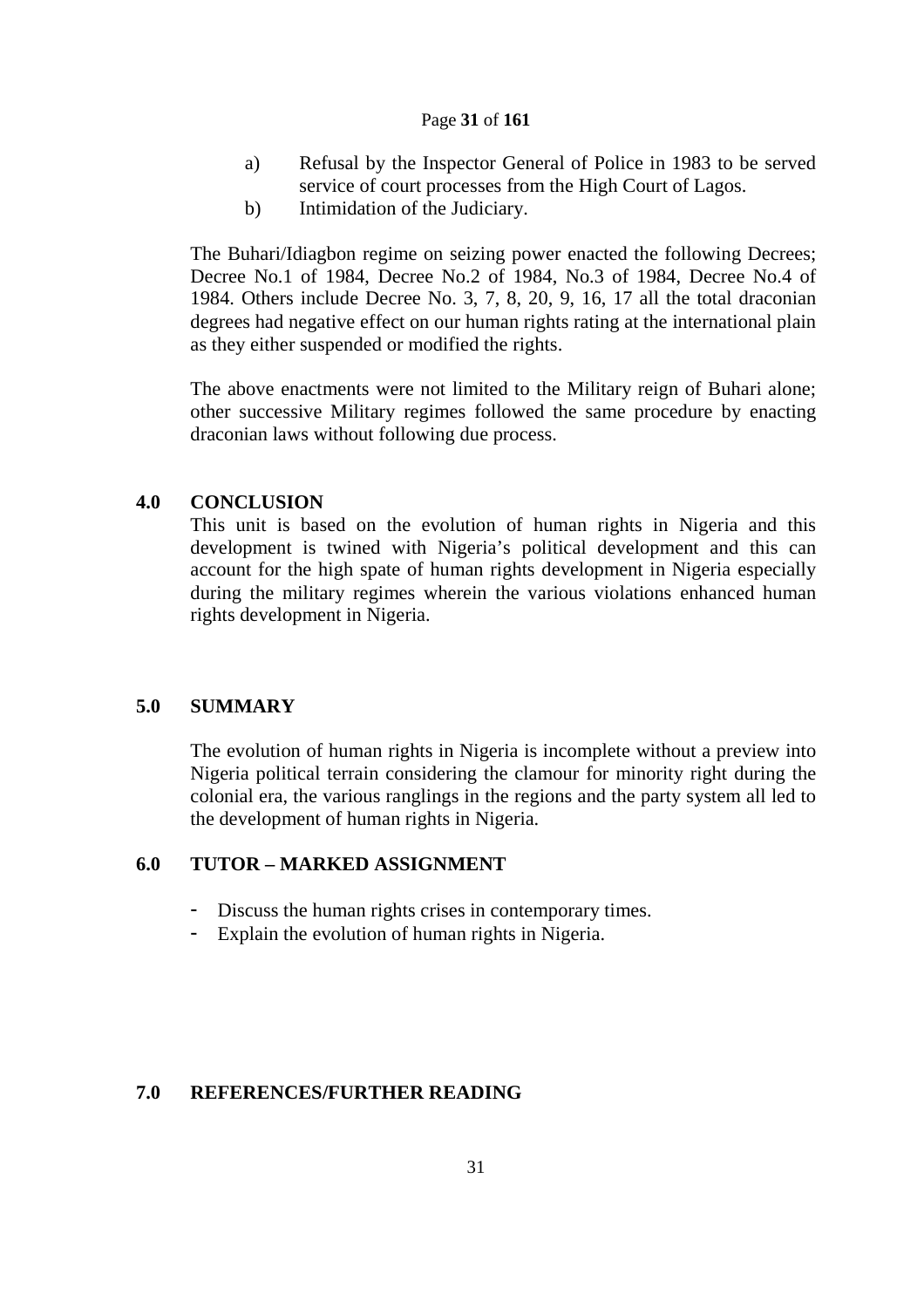## Page **32** of **161**

- (1) Osita Nnanani Ogbu (1999) Human Rights Law and Practice in Nigeria an Introduction.
- (2) Kayode Eso (2008) Human Rights and Education
- (3) S. E. Deko (2002) Fundamental Issues in Nigeria Constitutional Law.
- (4) Joseph Ikogho (1999) Nigerian Constitution with Topic Finder.
- (5) Ese Maleni (2006) The Nigerian Constitutional Law.
- (6) Bob Osamor (2008) Fundamentals of Criminal Procedure in Nigeria.
- (7) Olakanmi & Co (2007) Hand Book on Human Rights.

# **UNIT 4 OTHER RIGHT ENFORCEMENT AGENCIES IN NIGERIA**

## **CONTENTS**

- 1.0 Introduction
- 2.0 Objectives
- 3.0 Main Content
- 3.1 National Human Rights Commission
- 3.2 The Public Complaint Commission
- 4.0 Conclusion
- 5.0 Summary
- 6.0 Tutor Marked Assignment
- 7.0 References/Further Reading

## 1.0 **INTRODUCTION**

The creation of these commissions was necessitated by the numerous problems encountered by the society as a whole, although it was a child of a military regime their creation should however be applauded as this was another milestone in the progress achieved by human rights in Nigeria. As the Courts seems to be over crowded with so many cases and these are alternatives to the delays suffered by litigants in our Court system.

## 2.0 **OBJECTIVES**

At the end of this unit, you should be able to: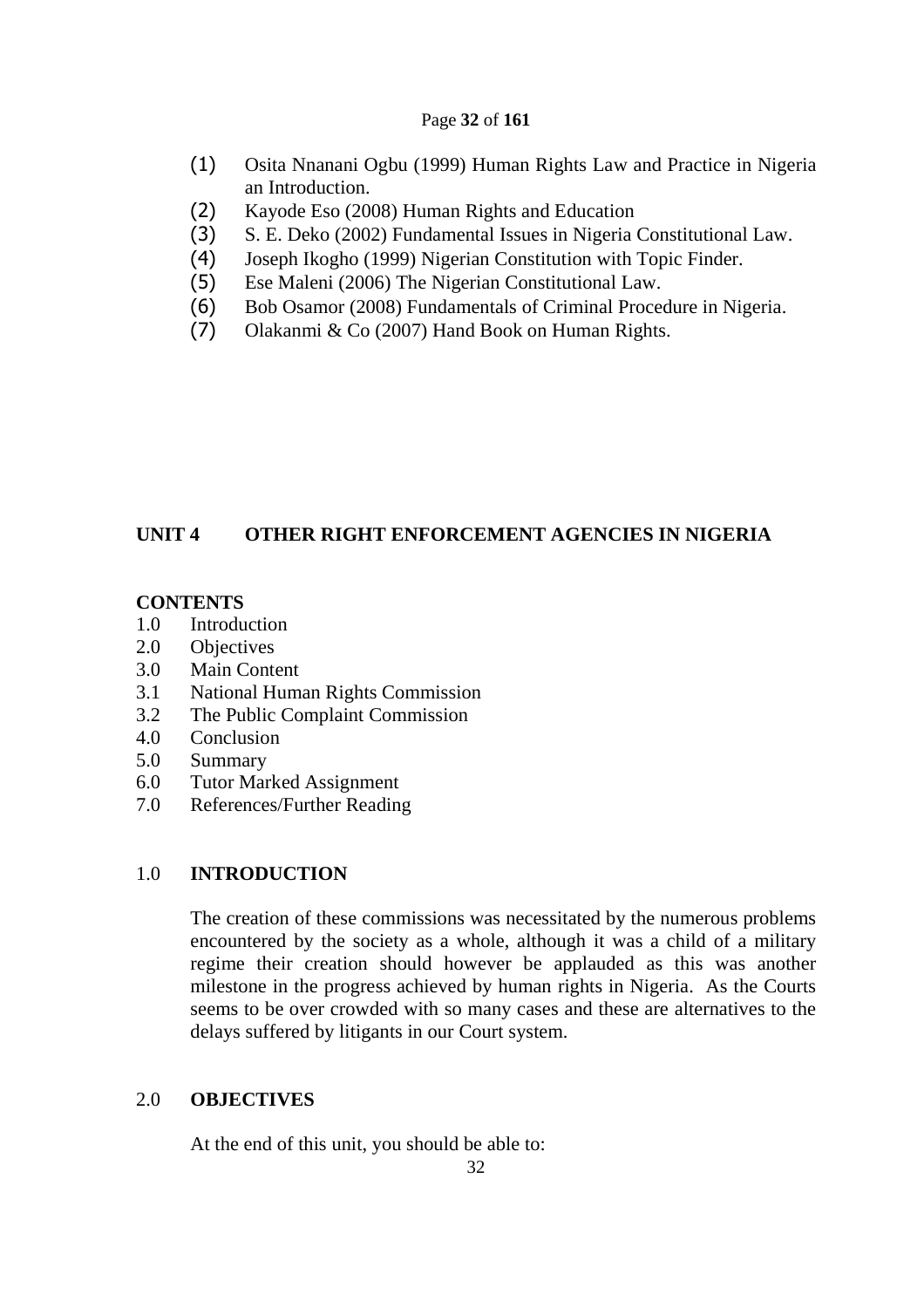## Page **33** of **161**

- Discuss the functions of the various Commissions
- Explain the membership of the various Commissions

# 3.0 **MAIN CONTENTS**

## 3.1 **NATIONAL HUMAN RIGHTS COMMISSION**

In the face of mounting Local and International criticism and sanctions in some cases for wanton human rights violations the general Sanni Abacha's regime in 1995 established the National Human Rights Commission. Pursuant to Decree 22 of 1995, The NHRC commission has a Governing Council vested with the responsibility of discharging the functions of the Commission. The council consists of a Chairman, a representative each of the Federal Ministry of Justice, Foreign Affairs and Internal Affairs, three representatives of registered human rights organization in Nigeria, two legal practitioners, three representatives of the media, three other persons to represent a variety of interests and an executive secretary. The members of the committee were appointed by the Head of State on the recommendation of Attorney general of the Federation and thus removed.

## **The Functions and Powers of the Commission are contained in Sections of the Decree**

- (1) The commission is mandated to deal with all matters relating to the protection of human rights as guaranteed by the constitution of the Federal Republic of Nigeria, the African Charter on Human and People's Rights the United Nationals Charter and universal Declaration of Human Rights and other International Treaties on Human Rights to which Nigeria is a signatory.
- (2) To monitor and investigate all cases of alleged human rights violation in Nigeria and make appropriate recommendation.
- (3) To undertake studies on all matters pertaining to human rights and assist the Federal Government in the formulation of appropriate policies on the guarantee of human rights' public reports on human rights for sermons, workshops and conferences on Human rights.
- (4) Also empowered to participate in all International activities relating to the promotion and protection of human rights, maintain a library, collect data and disseminate information and materials on human rights generally.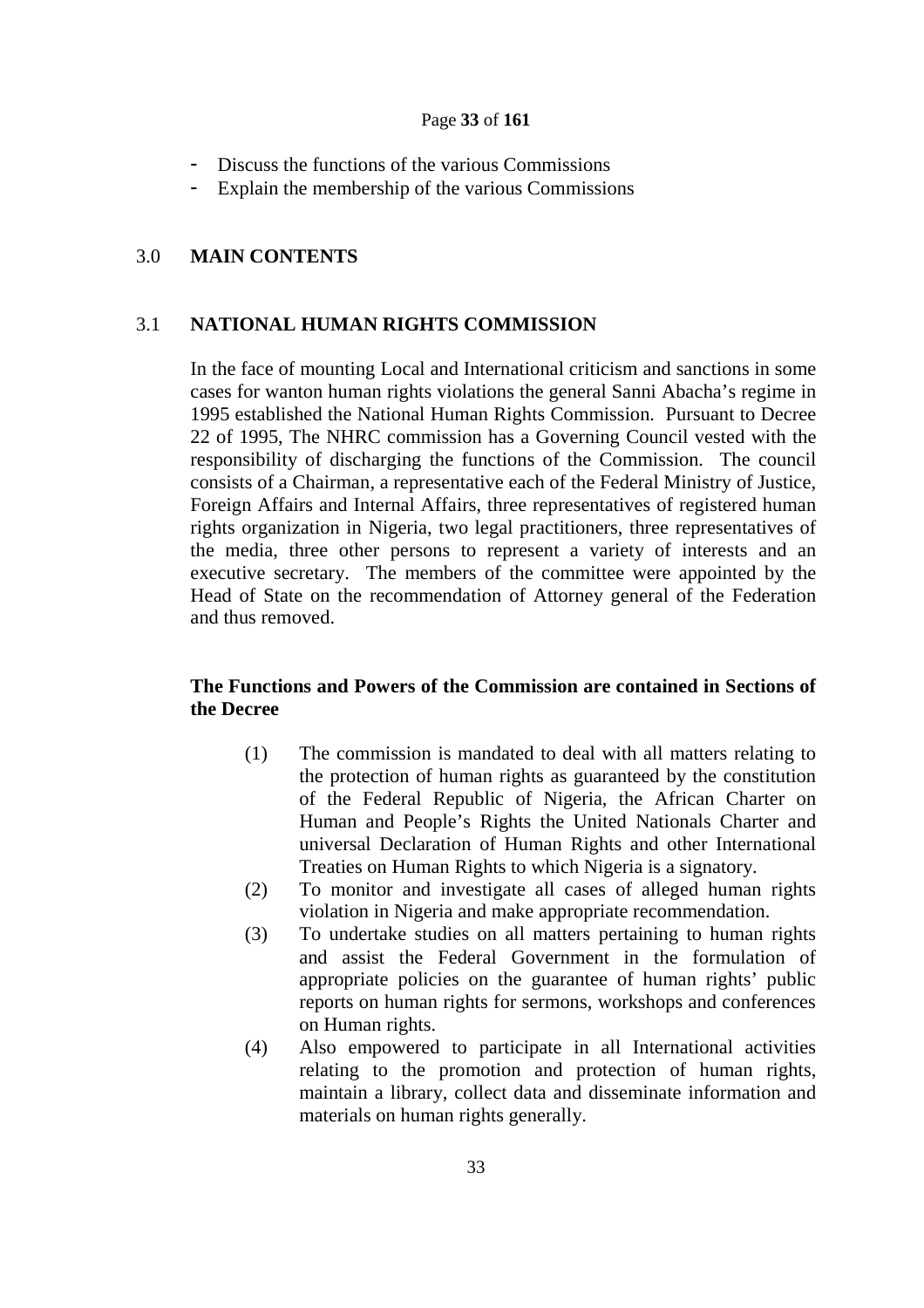## Page **34** of **161**

## **PROBLEMS OF THE COMMISSION**

- (1) The Commission lacks the power either to render binding decisions or to compel action or co-operation from individuals or public and private agencies recommendations.
- (2) The commission has no financial autonomy
- (3) Another issue is the fact that representatives of the governments are members of the commission.

The poor performance of the commission so far, coupled with the circumstances of its birth, has created doubts about the usefulness of the Commission. Curiously, the 1999 Constitution made no provision in respect of the Commission. It is submitted however, that given a proper legal frame work, the National Human Rights Commission is a desirable development.

## 3.2 **THE PUBLIC COMPLAINT COMMISSION**

Is a Government Institution created to examine complaints of inefficient administration, corruption and unjustified treatment by over 3 countries public authorities or official against citizens?

Modern governments have grown in complexity and affect people's lives in diverse ways. This has led to numerous cases of administrative injustices which can best be remedied through the ombudsman's office. The ombudsman has come to fight the cause of the unfortunate who are victims of unfair actions of the administration in circumstances that they cannot go to court. The rationale behind the establishment of this grievance redress system stems from the background that the various forms of redress provided by the legal system to check the excesses of the administration are inadequate because they are fraught with a number of defects that make the realization of full justice impossible in most cases. The limitations in the formal system of administration of justice through the courts which justify the establishment of the ombudsmen include the technical and formalized system of judicial settlement as opposed to the informal and flexible system of the ombudsmen. In addition, court processes are protracted and very expensive, and victory may be pyrrhic.

Judicial settlement is usually not amicable and may produce a victor and vanquished. In some cases, the amount in dispute may be too infinitesimal to justify going to court. And an administrative action may be legal but unfair.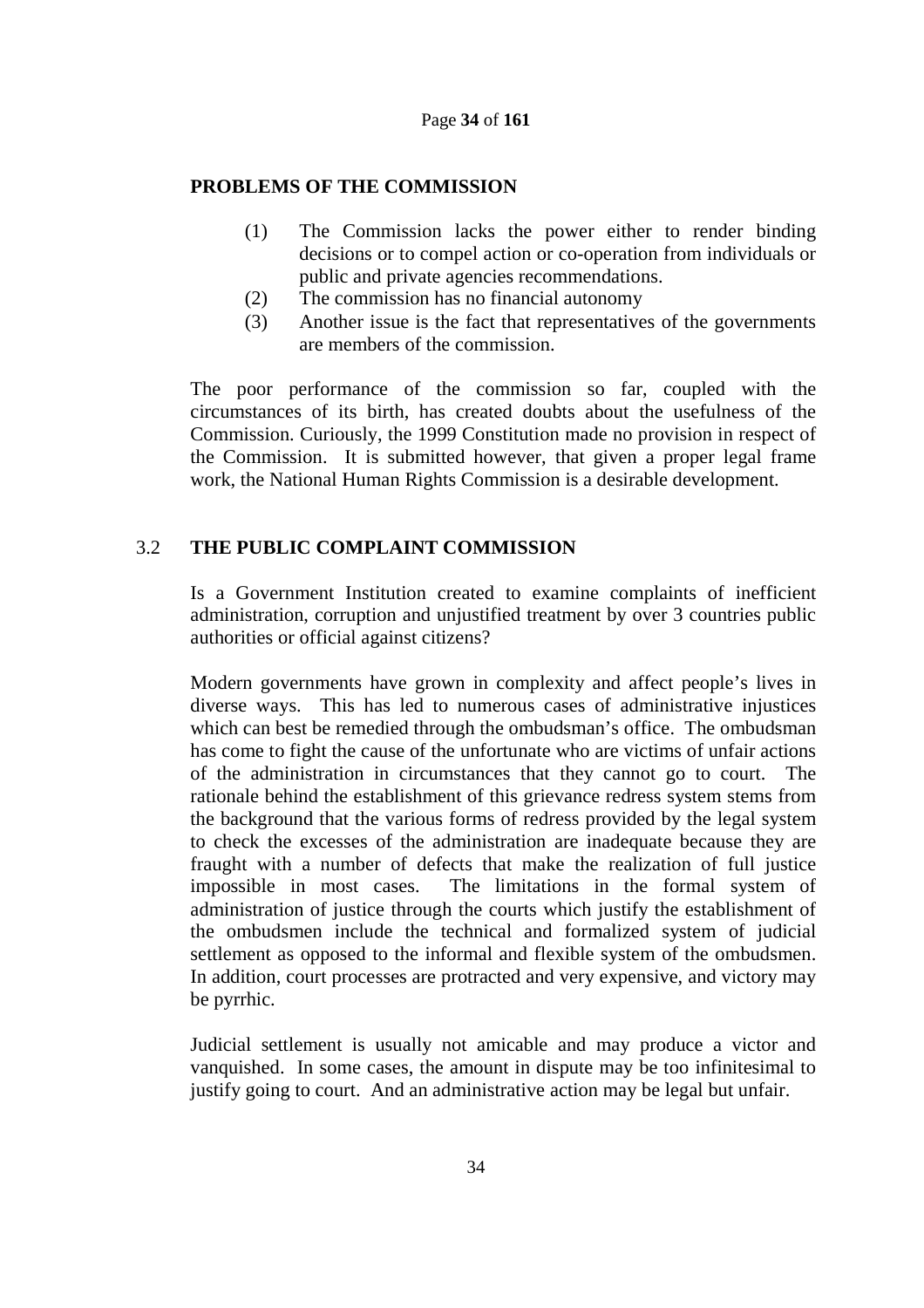## Page **35** of **161**

There is therefore the need for the ombudsmen to exercise control over the activities of government officials with little effort and less expense on the part of the Government and thereby supplement the various legal and internal administrative devices which have failed to adequately guarantee administrative justice.

The ombudsman as an institution started its life from Sweden since 1809. It was from there transplanted to Denmark and other neighboring countries.

In 1971, Finland established the office of Ombudsman. In 1962, New Zealand became the first English speaking country to establish the office of the ombudsmen outside the Scandinavian countries. In 1996, Tanzania, established the permanent commission of inquiring, while in 1967 Britain established the parliamentary commissioner for Administration. By 1995 about 75 countries of the world have established some sort of public watch – dog to protect its citizens from administrative injustice/maladministration.

The public complaints commission in Nigeria was established under Decree 31 of 1975 (amended by Decree 21 of 1979) and also known as Ombudsman. Although 1975 was the year the commission was established Nationwide by the Federal Military Government, it should however be noted that historical counterparts to the commission predated the October 1975 enactment. For instance, while Edict No. 5 of  $1<sup>st</sup>$  April 1974 established the Kaduna State public complaint Bureau. The call for the institution of the ombudsman in Nigeria was made in the Report of the Public service panel (Udorji report).

#### **The Following are the Powers and Duties of the Commission**

- (1) The Commission is empowered to investigate either on his own initiative or following complaints lodged before him by any person, any administrative action taken by; any Department or Ministry of the Federal State or Local Government Authority etc.
- (2) The commission has access to all information necessary for the efficient performance of its duties under the Act and for this purpose may visit and inspect any premises belonging to any person or body.
- (3) The commission is empowered to ensure that all administrative actions by any person or body within its jurisdiction will not result in the commitment of any of injustice against any citizen of Nigeria or any other person resident in Nigeria.

It is important to note that in exercise of the powers conferred upon a commissioner, he shall not be subject to the direction of any body or person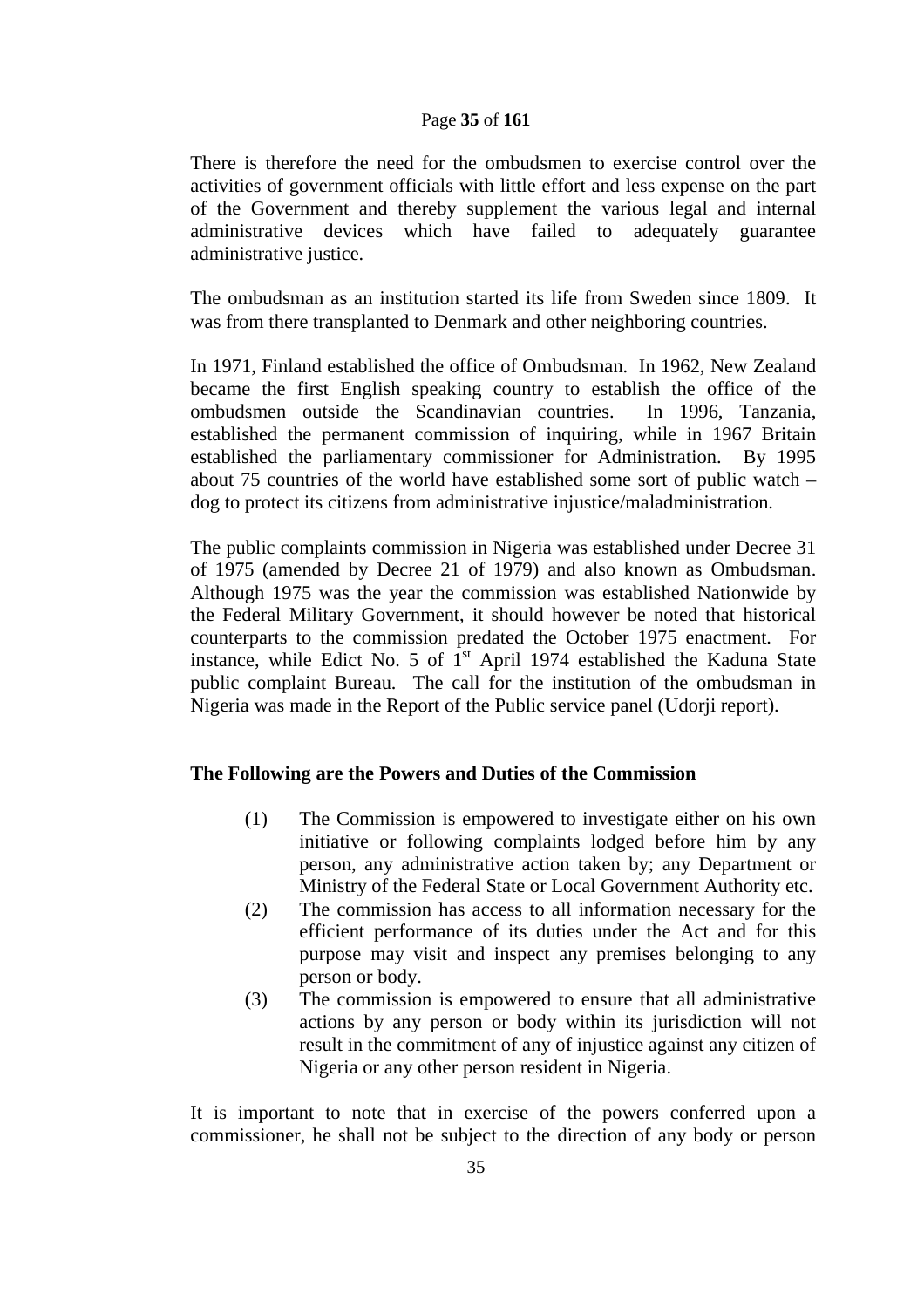## Page **36** of **161**

required by a commissioner to furnish information to comply with such within 30 days.

## **The Commissioner however has no Powers to Investigate Matters Contained in Section 6(1) and they include:**

- (1) Matters clearly outside its terms of reference that are pending before any court of law in Nigeria, National Assembly the National Council of ministers or of State.
- (2) Matters relating to anything done or purported to be done in respect of any member of the Armed Forces in Nigeria or the Nigeria Police force under the Nigerian Army Act, the Navy Act, the Air Force Act or the Police Act.
- (3) Matters in which the complainant on the opinion of the commissioner have not exhausted all available legal or administrative procedures or relating to any act or thing done before  $29<sup>th</sup>$  July, 1975 or where the complainant has no personal interest.

## **PROBLEMS OF THE COMMISSION**

The following problems hamper the effective operations of the public complaints commission as grievance redress mechanism

- (1) The commission is inadequately staffed
- (2) It tacks basic office equipment and facilities
- (3) It does not give binding decisions only recommendation and its jurisdiction is limited, that is, can only investigate and make recommendations.
- (4) The requirement of exhaustion will shut and many complaints.
- (5) The limitation period is not reasonable in view of the requirement of exhaustion of other remedies.
- (6) Lack of public awareness of its existence and activities.
- (7) Lack Secrecy

## 4.0 **CONCLUSION**

The National Human Rights Commission and the public complaint commission are the other various bodies saddled with the responsibility of enforcing human rights although not judicially they have been an effective mechanism taking cognizance of some of the defects of the judicial means.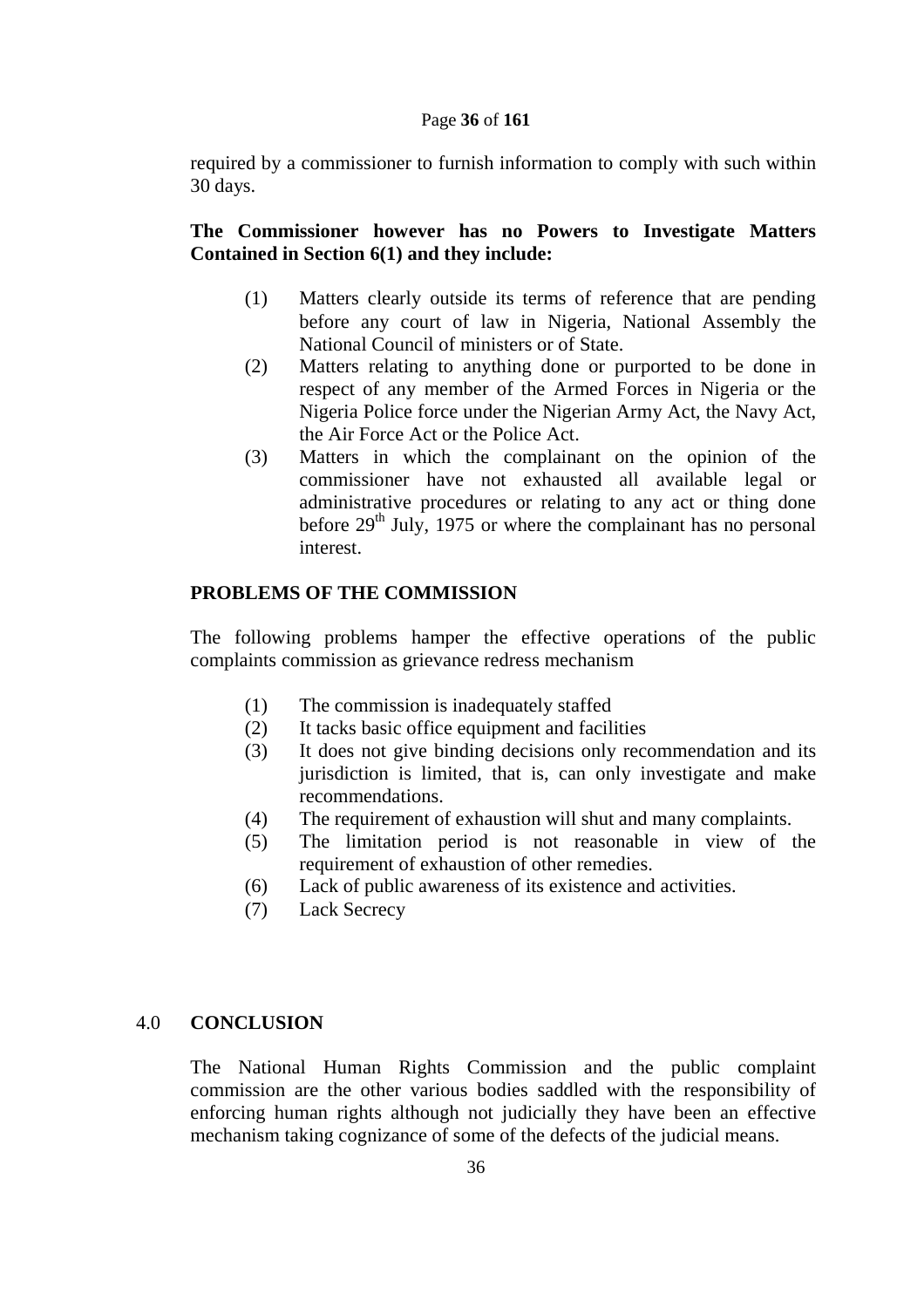# 5.0 **SUMMARY**

These bodies are not without their problems but if well managed by the appropriate authorities will enhance the enforcement of Human Rights in Nigeria curbing all the difficulties encountered in adopting the judicial enforcement.

# 6.0 **TUTOR MARKED ASSIGNMENT**

- 1. Discuss some of the problems of the Public Complaint Commission
- 2. How effective are these Commissions to the Court system?

# 7.0 **REFERENCES/FURTHER READING**

- (1) Osita Nnanani Ogbu (1999) Human Rights Law and Practice in Nigeria an Introduction.
- (2) Kayode Eso (2008) Human Rights and Education
- (3) S.E. Deko (2002) Fundamental Issues in Nigeria Constitutional Law
- (4) Joseph Ikogho (1999) Nigerian Constitution with Topic Finder
- (5) Ese Malemi (2006) The Nigerian Constitutional Law
- (6) Bob Osamor (2008) Fundamentals of Criminal Procedure in Nigeria
- (7) Olakanmi & Co. (2007) Hand Book on Human Rights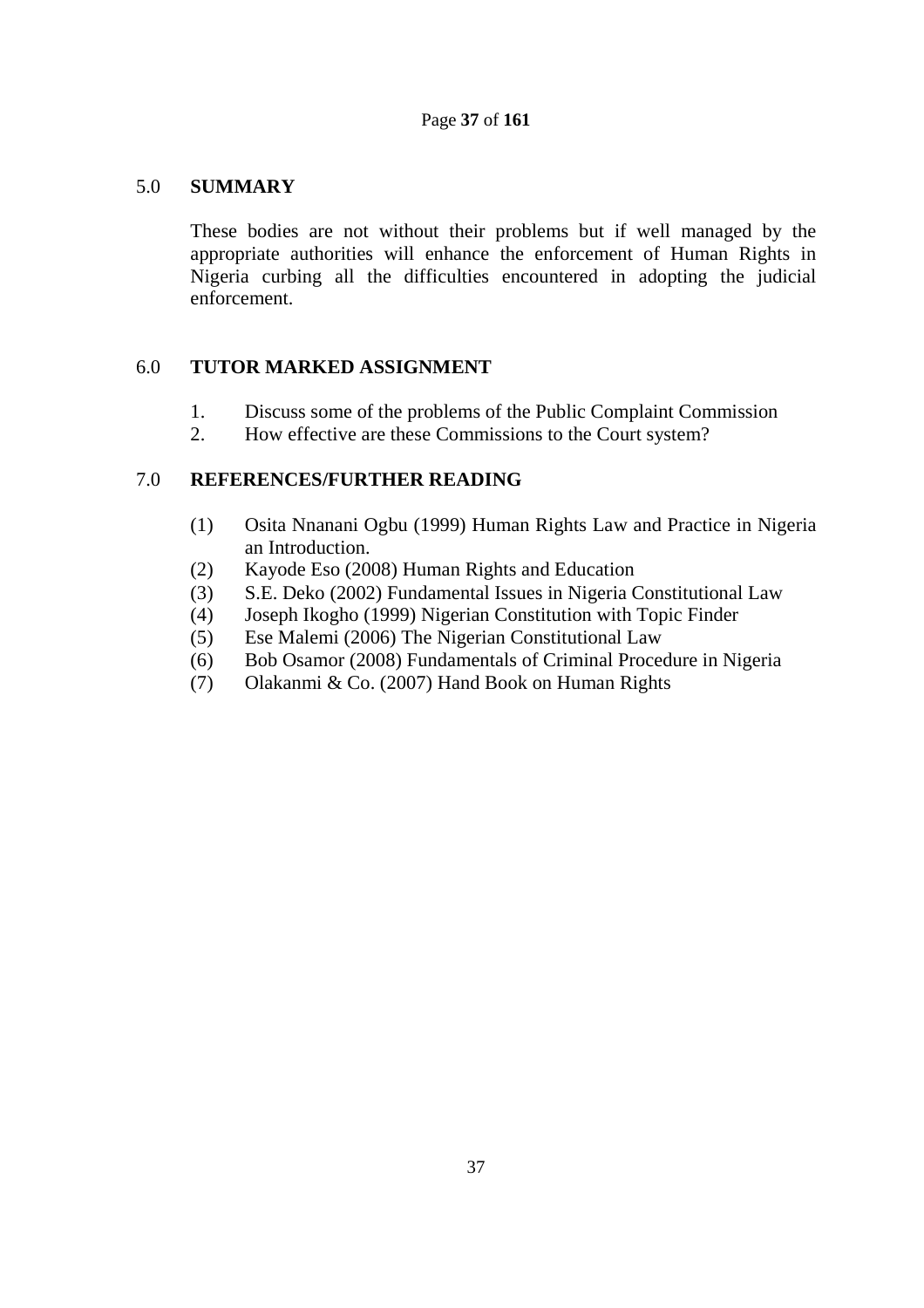# **UNIT 5 INTERNATIONAL DISCOURSE ON HUMAN RIGHTS**

### **CONTENTS**

- 1.0 Introduction
- 2.0 Objectives
- 3.0 Main Content
- 3.1 The United Nations and Human Rights
- 3.2 The United Nations Charter
- 3.3 The International Bill of Rights
- 3.4 Cedaw
- 4.0 Conclusion
- 5.0 Summary
- 6.0 Tutor Marked Assignment
- 7.0 References/Further Reading

### 1.0 **INTRODUCTION**

International Law has brought a lot of development to the concept of human rights and the various International treaties had improved the world view of human rights. And the various protocols had greatly affected the domestic laws of the various member States. The International Bills of rights have brought about unification of the world system.

# 2.0 **OBJECTIVES**

At the end of this unit, you should be able to:

- 1. Explain the optional protocol of CEDAW.
- 2. List the content of the International Bill of Rights.
- 3. Discuss the effects of ratification of the International Bill of Rights.

## 3.0 **MAIN CONTENT**

## 3.1 **THE UNITED NATIONS AND HUMAN RIGHTS**

Due to the emergence of new states with their attendant sovereignty, the states thus possess the basic features of independent states such as territory, government and in essence the right to determine their own polices both domestic and foreign. International relations was then required so as to guide the relationship between these sovereign states. Thus the emergence of International law whose subjects are sovereign nations.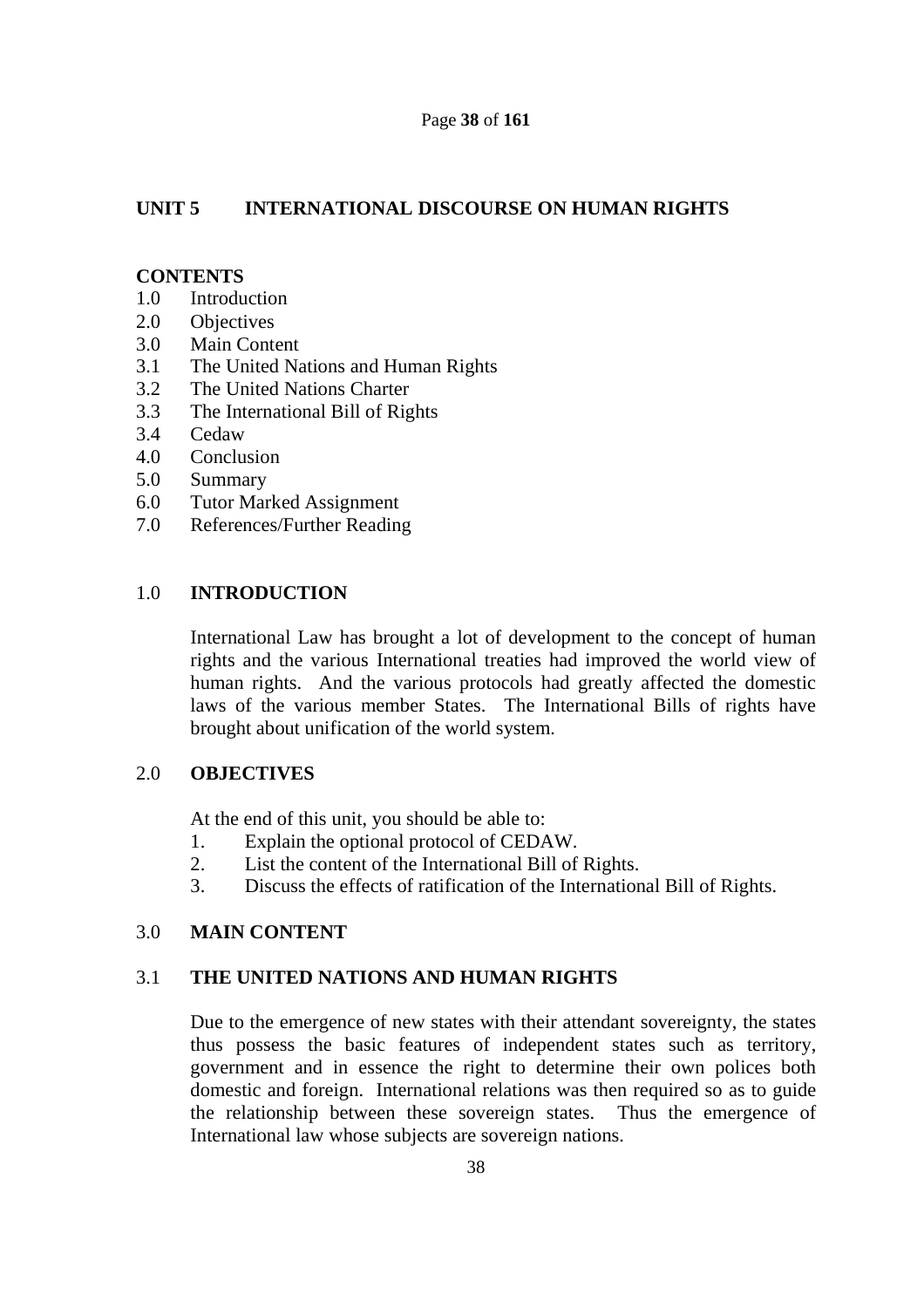#### Page **39** of **161**

The outcry for the need to protect human rights on the International plane was adduced to the flagrant disregard for human values and concerns, for instance slavery, world war in the  $19^{th}$  century. To this end treaties were signed thus making illegal the activities of slave trade. The 1919 treaty of Versailles protected minority groups and guaranteed certain rights without discrimination as to language, nationality religion and birth.

The outbreak of the second world war and the ills of the Nazi Germany caused total breakdown of law resulting into a state of anarchy where denial of rights was the order of the day, instances of the denial was the 6 million Jews exterminated in gas chambers on the conception that some human beings are inferior, the atomic bomb incidence in Hiroshima and Nagasaki all led to the calmour for a new world order based on universal respect for human dignity. International law seeks international peace which can be achieved only through the protection of human rights.

## 3.2 **THE UNITED NATIONS CHARTER**

The United Nations aimed at protecting human rights for all without bias as to sex, race, language or religion. This thus ushered in a new order clearly different from the domination tendency obtainable in the early  $19<sup>th</sup>$  century. Hence since 1945, the concept of human rights had taken a new dimension attracting sanctions and legitimacy at the international level.

## **THE UNITED NATIONS**

The United Nations Organisation came into existence in 1945, whose emergence was as a result of the failure of the League of Nations formed in 1919, after the First World War (1914 – 1918), so as to present similar reoccurrence Second World War (1939 – 1945). The following Nations, U.S.A, Britain, China, Soviet Union, France and about 50 other States came together to draw a charter on the  $24<sup>th</sup>$  of October 1945, at Dumbarton oaks San Francisco in U.S.A.

The essence of this charter was the desire to maintain peace and security among Nations of the world. Membership into the U.N.O which is a monolithic body is open. Nigeria was the  $99<sup>th</sup>$  member and was so admitted after her independence.

The United Nations Charter thus affirmed "faith in fundamental human rights, in the dignity and worth of human persons, in the equal rights of men and women and of Nations large and small". Article 1, paragraph, 3 provides for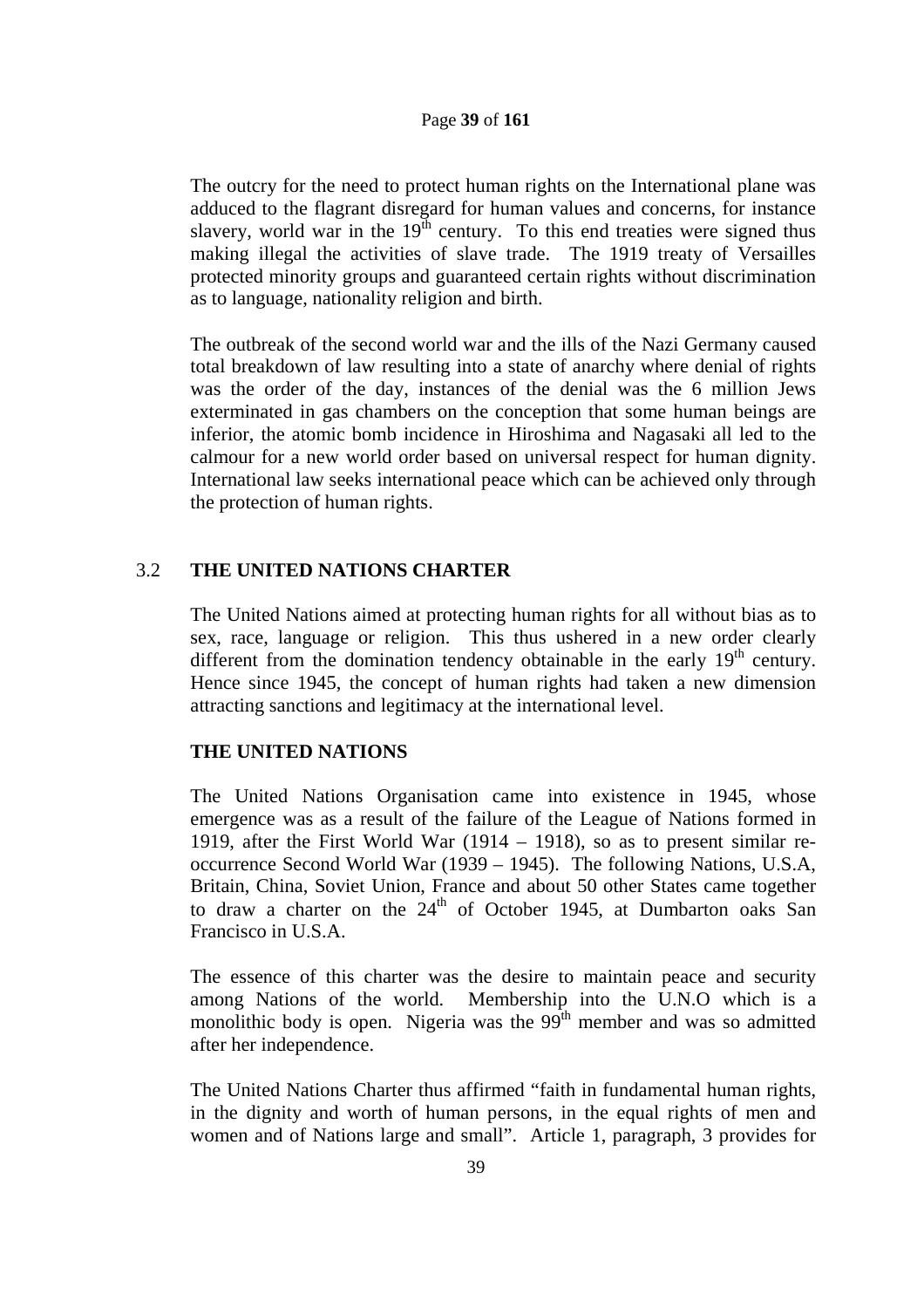### Page **40** of **161**

promoting and encouraging respect for human rights and for fundamental freedoms for all without distinction as to race, sex, language, or religion. The General Assembly is also empowered to initiate studies and make recommendations for the purpose of assisting in realizing human rights and fundamental freedom.

This Fundamental achievement of the United Nations Charter was reached through the lobbying efforts of the delegates and 42 representatives of the various private organizations drafted into the writing session of the United Nations at San Francisco as consultant. Again the effort of this Charter, have brought individual rights under the purview of international law contrary to the old belief that the concept affects only sovereign states.

Some of the problems that hamper the United Nations Charter progress are:

- (i) It was feared that international bill of rights will remove the individual from the authority of the state.
- (ii) That the UN should be confined to promulgating rights while enforcement was a matter of purely domestic concern.

This would later become the greatest achievement of the International community in regard to the protection of human rights.

# 3.3 **THE INTERNATIONAL BILL OF RIGHTS**

The UDHR (Universal Declaration of Human Rights); ICCPR – International Covenant on Civil and Political Rights and ICESCR – International Covenant on Economic, Social and Cultural Rights are called the bill of rights.

## (a) **THE UNIVERSAL DECLARATION OF HUMAN RIGHTS**

The Commission on Human Rights was established in 1964 under Article 68, ECOSOC (Economic and Social Council) and was saddled with the primary duty of drafting an International bill or rights. This commission comprises of eighteen representatives of different countries under the Chairmanship of Eleanor Roosevelt.

The United Nations Charter on human rights provision having been enmeshed in controversies bordering on the extent of International concern for human rights to derogate from the sovereignty of nations. There were divergent opinions on certain clauses of the charter as a result of which in order to savage the bill, it was divided into:

- (a) A Declaration
- (b) A Covenant and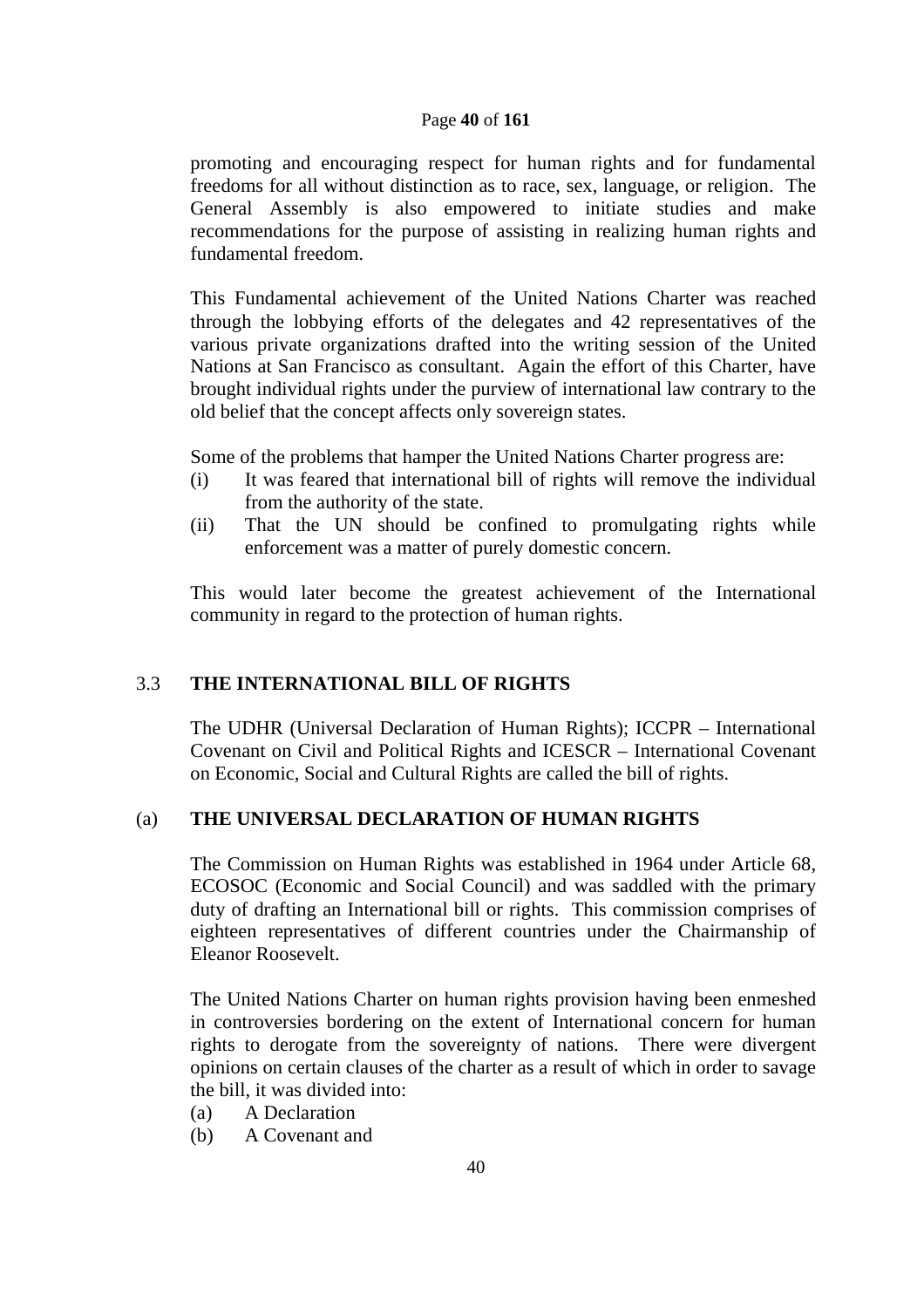### Page **41** of **161**

#### (c) Machinery of Implementation

The declaration was intended to be a mere statement of principles and declarations which the General Assembly could adopt; while the covenant will contain legally binding obligations based on the declaration, with optional protocols which nation states have the choice of adopting.

The General Assembly adopted the universal Declaration by a vote of fortyeight to zero, with eight abstentions: the Soviet Union, South Africa the Ukraine, Czechoslovakia, Poland, Yugoslavia and Saudi Arabia having received the final draft of the declaration Late 1948.

The universal Declaration provided for the first and second generation human rights, while the first generation rights include, the right to life, liberty and security of person, freedom from torture, cruel, in human or degrading treatment; recognition as a person; remedy for acts violating fundamental rights, liberty; fair hearing; privacy; movement; asylum, and nationality; property; freedom of thought; conscience and religion, expression; assembly and association; participate in government and equal access to public service. (Articles 1 – Articles 21).

The second generation rights encapsulate; social security to free choice of employment to work under just and favourable conditions rest and leisure, standard of having adequate for health and well being, education, freely to participate etc.

The universal Declaration, human rights instruments serve as a vision of the international community, which further states that the "……… recognition of the inherent dignity and of the equal and in alienable rights of all members of the human family is the foundation of freedom, Justice and peace in the world.

This provision recognizes the equal and in alienable rights of all members of the human race is in consonance with the natural law schools of thought of the origin of human rights.

In essence, the Universal Declaration of Human Rights (UDHR) Covers Civil and Political rights, economic, social and cultural rights as well as solidarity or group rights.

The United Nations established the Economic and Social Council which under the authority of the General Assembly is to promote higher standards of leaving, full employment, and conditions of economic and social progress and development. Another concern of the council is the promotion of "Universal respect for, and observance of human rights and fundamental freedoms without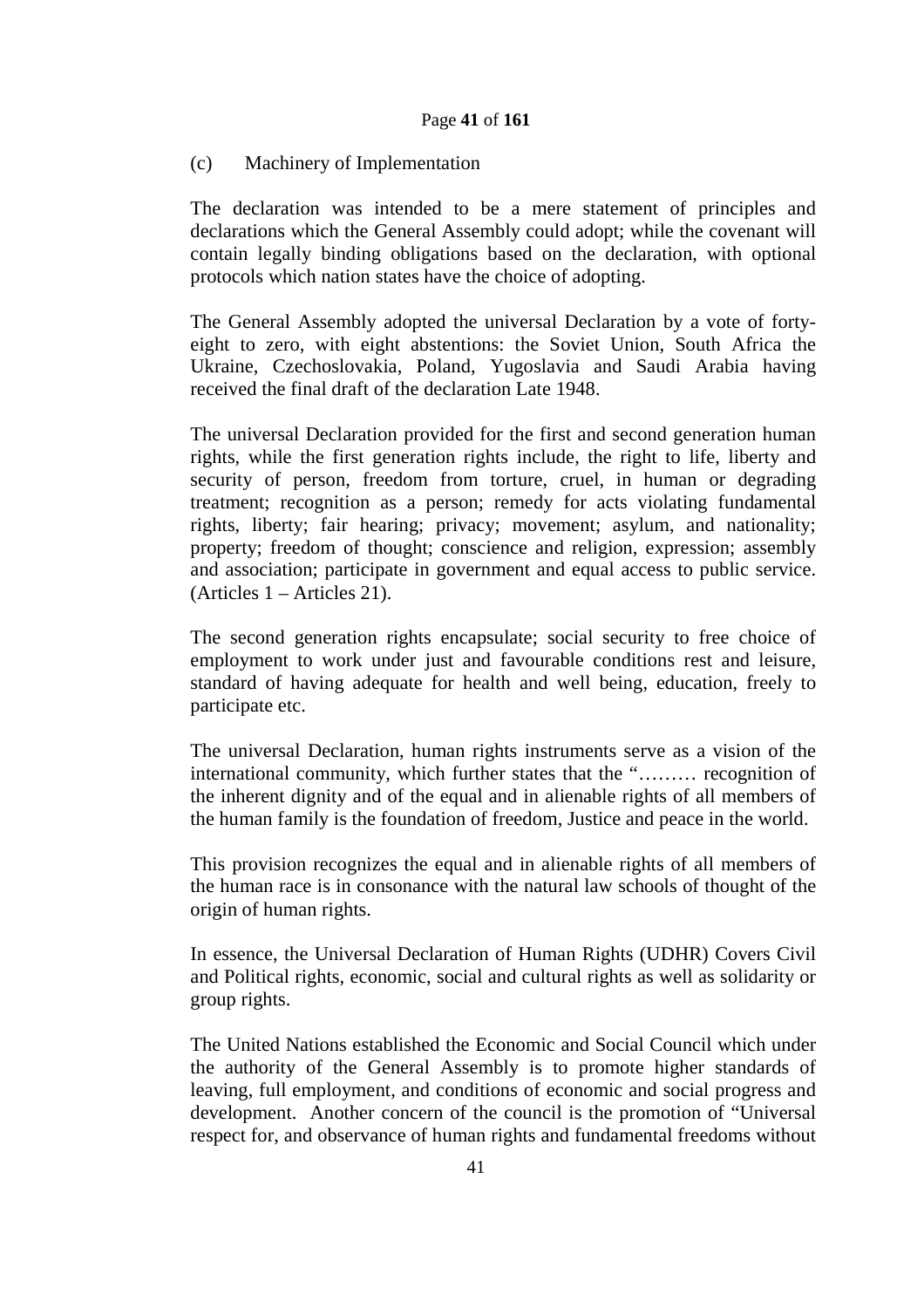### Page **42** of **161**

discrimination as to race, sex, language or religions over the years, the UDHR had given birth to other International human rights. Instruments which provide for specific areas that is, concentration on specific issues, these are:

- (a) International Covenant on Civil and Political Rights 1966
- (b) International Covenant on Economic, Social and Cultural Rights, 1966
- (c) Convention on the Elimination of Discrimination against Women (CEDAW), 1979
- (d) Convention on the Rights of the child
- (e) Convention against Torture (CAT)

The various continents have taken due hence the African charter on Human and People's Rights 1981, European convention on Human Rights, 1950, later American Convention on Human Rights.

Human rights on the International plane from the emergence of the United Nation UDHR in 1945 had made substantial progress, such that the clamour on Sovereignty has shifted to the rights of individuals, the doctrine of non-Interference in the Internal affairs of nation States is now replaced with the call of duty on the International Community to protect all and sundry irrespective of language, sex, religion.

The following happenings have however attracted international outcry and condemnation, the extra judicial execution by the despotic government of General Sani Abacha of Ken Saro Wiwa, the Clamp – down by the Chinese Government on the rights of Tibetans, Charles Taylor, the former leader of Liberia went on trial for his acts of violation of human rights while in office, recent issues attracting international outcry are the crises in Cote d' Ivore, Libya etc.

It is the increasing recognition of the above that led to the establishment of the International Criminal Court which was establish by the Rome State and has commenced sitting at the Hague.

# (b) **THE INTERNATIONAL COVENANT OF CIVIL AND POLITICAL RIGHTS (ICCPR)**

The international Covenant on Civil and Political rights was adopted by the General Assembly on 16 December 1966 and came into force on 23<sup>rd</sup> March, 1976. The covenant recognizes the inherent dignity and the equal and inalienable rights of all members of the human family is the foundation of freedom, Justice and peace in the world.

The covenant adopts the civil and political rights in the universal declaration and further recognizes states rights as against the position of the universal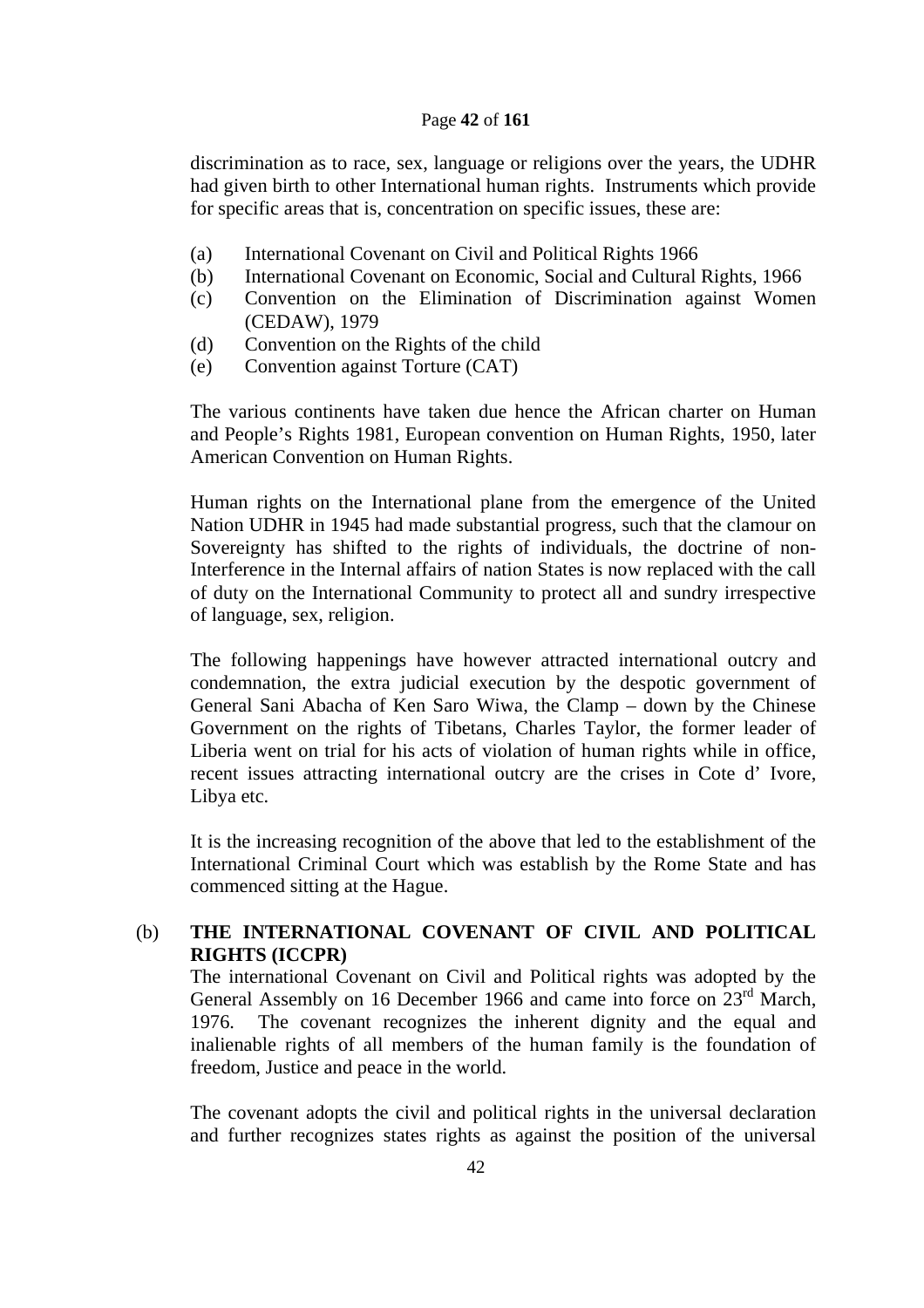#### Page **43** of **161**

Declaration which was based on individual rights. The rights to property and asylum are omitted from the 51 Articles of the covenant.

# (c) **PROTOCOLS TO THE INTERNATIONAL COVENANT ON CIVIL AND POLITICAL RIGHTS**

On December 16, 1966, the General Assembly adopted the protocol and entered into force on  $23<sup>rd</sup>$  March 1976 in order to achieve the purpose of international covenant on civil and political Rights and the implementation of its provisions, the two optional protocols were set up to enable individuals relay cases of violations of rights as enshrined in the covenant. Article 2 of the 1<sup>st</sup> optional protocol is to the effect that aggrieved individuals must have exhausted all available domestic remedies may then submit a written communication to the committee. It should be noted that the committee will not consider any communication which is anonymous or which amounts to an abuse of the right of submission.

The General Assembly adopted the second optional protocol in 1989 and entered into force on  $23<sup>rd</sup>$  March 1996, the second optional protocol was aimed at abolishing death penalty and this is based on the belief that death penalty contributes to the enhancement of human dignity and progressive development of the right to life.

Nigeria has ratified the international covenant on civil and political right but has not ratified any of the optional protocols.

# (d) **THE INTERNATIONAL COVENANT ON ECONOMIC, SOCIAL AND CULTURAL RIGHTS**

The (ICESCR) provides on a broader plane for the economic, social and cultural rights as enshrined in the universal Declaration and also added new rights such as the right to strike Article 8(d), right to social insurance Article 9, right to mental health and further provided for maternity leave for pregnant women and stipulates minimum age limits for child labourers Article 10.

The (ICESCR) provides for futuristic implementation depending on the economic resources of state partners while the supervisory responsibility is rested on the committee on Economic, social and cultural rights. The mechanism for enforcement is such that state parties submit reports to ECOSOC enumerating steps they have taken in the realization of rights. The ECOSCO thus consider the reports in accordance with the provisions of the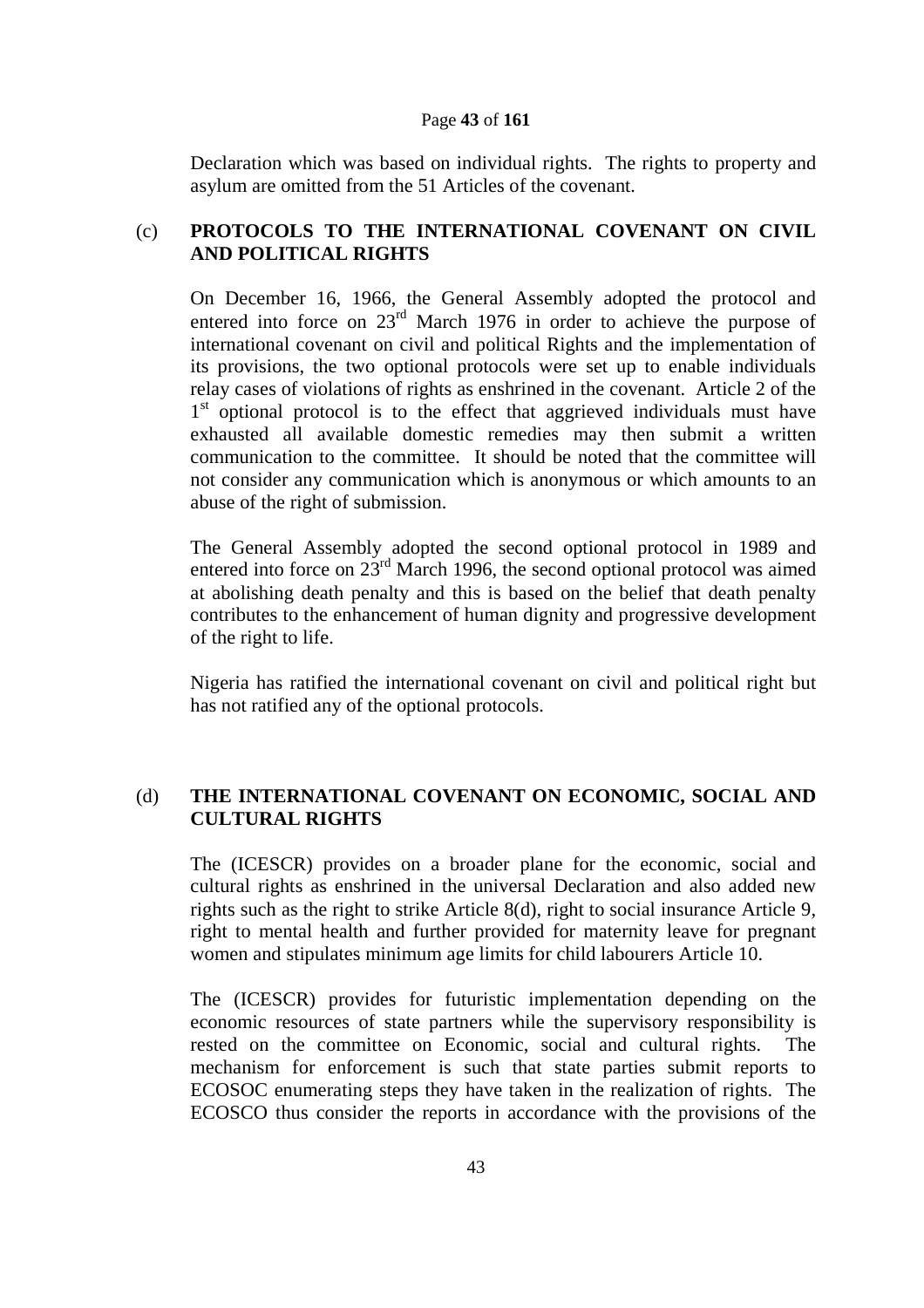#### Page **44** of **161**

covenant and transmit same to the Human Rights Commission for study and recommendations.

# (e) **CONVENTION ON THE ELIMINATION OF ALL FORMS OF DISCRIMINATION AGAINST WOMEN (CEDAW)**

It is no gain saying that the charter of the United Nations provides for the fundamental human rights, in the dignity and worth of the human person and in equal rights of men and women and the international covenants on human rights is to ensure equal rights of men and women to enjoy all economic, social, cultural, civil and political rights, however, despite all the above instruments flagrant and extensive discriminations against women continues.

The convention was adopted by the United Nations General Assembly on 18 December, 1979 opened for signature on March 1980 and entered into force on 3<sup>rd</sup> September 1981 after 20 states have ratified or acceded.

The 30-article convention provides for a frame work to achieve equal rights for women everywhere in the world. The convention seeks exclusion and restriction practiced against women solely on the basis of their sex, by calling for equal rights for women irrespective of their marital status, in the political, economic, social, cultural and civil spheres, include changing models of socio cultural behavioural patterns that perpetuate discrimination, equal rights of women in political and public life, equal access to education, nondiscrimination in employment and pay, guarantee job security in the event of marriage and maternity, social services needed especially child care facilities for combining family obligations with work responsibilities and participation in public life, non-discrimination health services to women, while special attention be given to the problems of rural women.

## **IMPLEMENTATION**

In practice the implementation of the convention rests majorly on nation states' willingness of government to incorporate terms of the convention into their domestic legislation. The convention is a viable tool in the hands of activists and legislators, judges and educators, politicians and professionals who can use score to influence legislature processes and Government policies for instance the present clamour in Nigeria for the involvement of women in politics.

Again, courts in many countries refer to the convention in domestic legislation to advancing women in areas such as sex harassment at work, nationality, inheritance or violence against women, for instance Article 6 of CEDAW was referred to **Mojekwe V. Ejikeme (2 1997) 7 NWLR pt 512,238** wherein it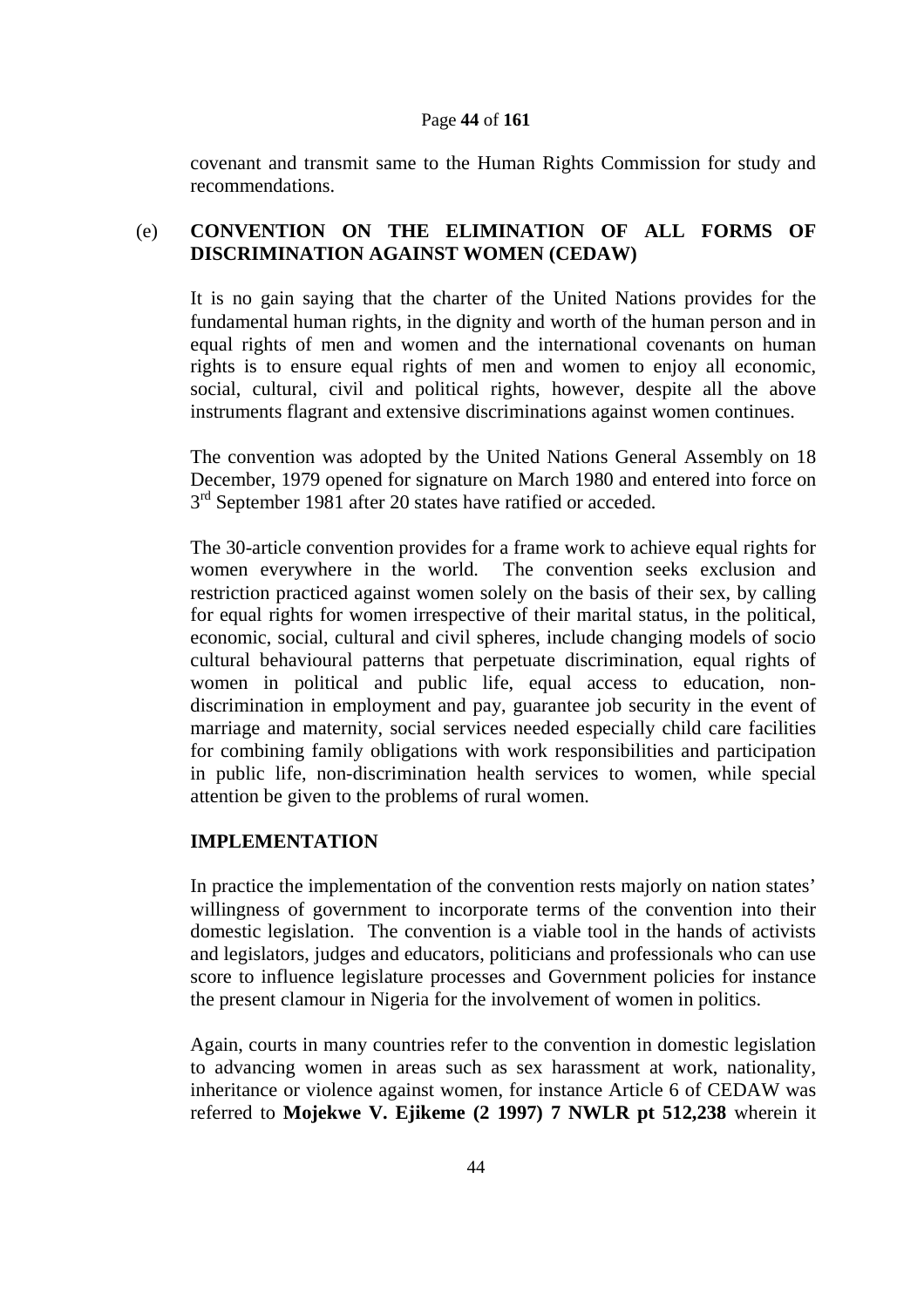#### Page **45** of **161**

was held that the Nnewi practice where a man keeps one of his daughters unmarried perpetually is discriminatory.

The convention allows reservations where a state is allowed to waive certain provisions by which it cannot or does not wish to be bound, while being a party to the treaty. Some of the reasons adduced for waivers are: national legislation in force, customary or religious freedom. It should be noted that a reservation which is incompatible with the object and purpose of the treaty will not be allowed.

### **OPTIONAL PROTOCOL**

Only until December 1999, when the United Nations General Assembly adopted the optional protocol to CEDAW victims of human rights violations had no means of seeking individual redress for violations. The optional protocol permits women to lodge individual complaints with the committee concerning violations of the convention by their governments and empowers the committee to conduct investigations into the abuses of which women are victims in countries that have signal the protocol. The coming into force of the optional protocol to the convention will entrance the realization of women's equality.

Nigeria over the years has signed a number of treaties thus becoming a member of various conventions such as International labour organization, convention relating to the treatment of prisoners of war etc. worthy of note is regional efforts toward the promotion and protection of Human Rights hence the African charter on human and people's rights was adopted in 1981 at the 18<sup>th</sup> Assembly of Heads of state and Government of the O.A.U meeting in Nairobi, Kenya. The charter came into effect on 21<sup>st</sup> October, 1986 after its ratification by a majority of African states.

# **EFFECT OF RATIFICATION OF INTERNATIONAL HUMAN RIGHTS TREATIES**

Any treaty signed or ratified by any state or nation becomes binding on such members internationally. However application of such treaties is not always instantaneous, since this depends primarily on the constitutional system of each state. In the common law Jurisdiction, for a treaty to become enforceable at the domestic level, such must have passed through transformation process of the local legislation of such state see **Attorney General for Canada V Attorney General for Ontario.** 

In Nigeria, section 12 of the 1999 constitution of the Federal Republic of Nigeria provides; "No treaty between the Federation and any other country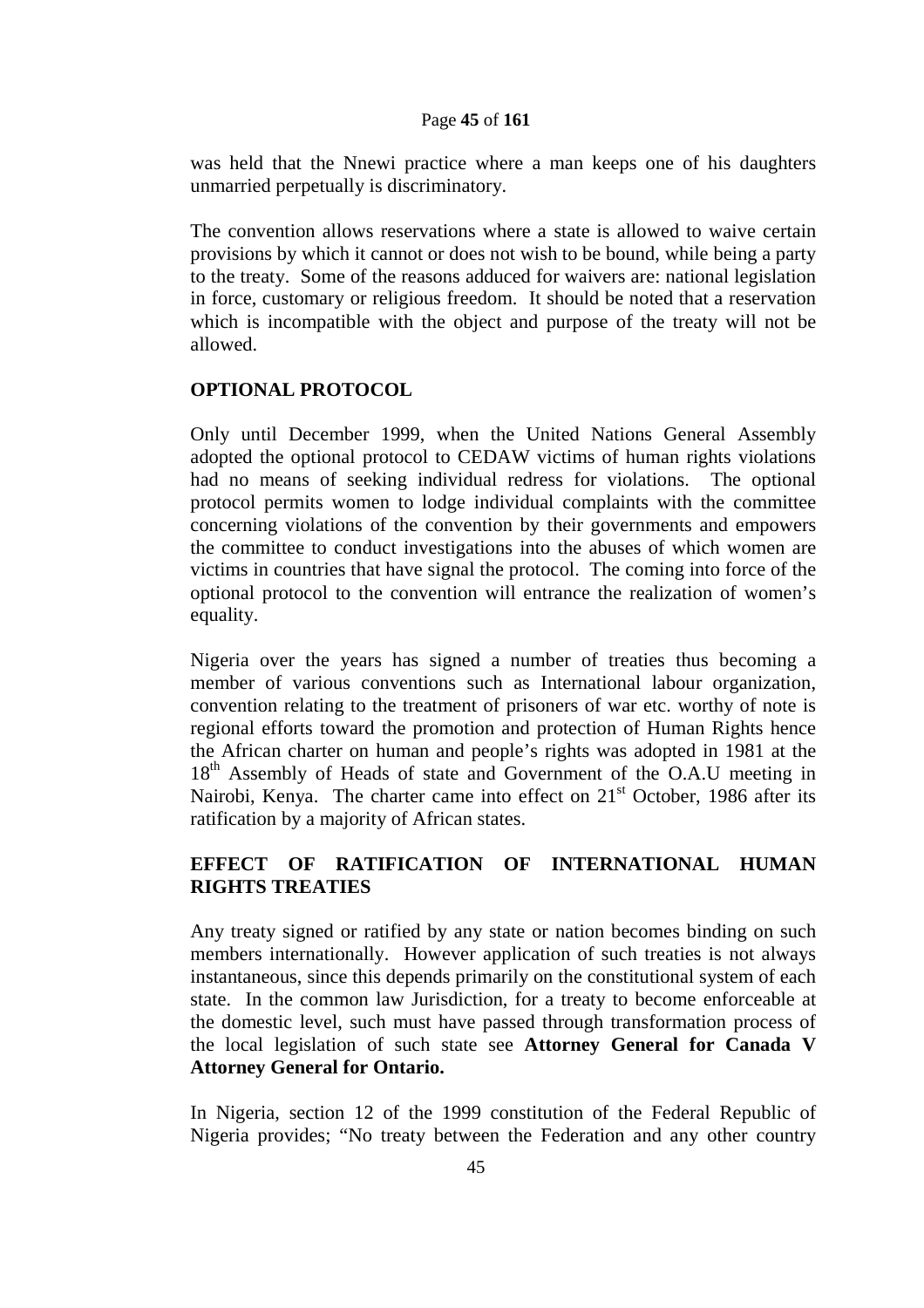### Page **46** of **161**

shall have the force of law except to the extent to which any such treaty has been enacted into law by the National Assembly".

From the foregoing, it is evident that transformation of such treaty into our domestic law is required for such to be enforceable in Nigeria. The argument is that is amounts to the executive making law if such treaty becomes effective upon ratification by the executive as such eroding the principle of separation of powers.

## 4.0 **CONCLUSION**

From the foregoing trend and analysis it seems Human rights in Nigeria evolved as a child's play but has now blossomed into the corner piece of Nigerian society and even universally such that at the International plane human rights is not considered with levity as individual violations can now gain attention at the International level.

# 5.0 **SUMMARY**

Ever since the evolution of human rights in Nigeria it had since been a common re-occurrence in the Nigerian constitution but yet to be fully realized as a notion despite the Nigerian involvement in various International Organizations that tends to safeguard these sacrosanct rights.

## 6.0 **TUTOR MARKED ASSIGNMENT**

- (1) Human rights in Nigeria has a political origin, discuss
- (2) Explain the concept human right is as old as Nigeria in evolution in Nigeria.
- (3) Explain an ouster clause
- (4) Discuss the optional protocol of the United Nations.

# 7.0 **REFERENCES/FURTHER READING**

- (1) Osita Nnanani Ogbu (1999) Human Rights Law and Practice in Nigeria an Introduction.
- (2) Kayode Eso (2008) Human Rights and Education
- (3) S.E. Deko (2002) Fundamental Issues in Nigeria Constitutional Law
- (4) Joseph Ikogho (1999) Nigerian Constitution with Topic Finder
- (5) Ese Malemi (2006) The Nigerian Constitutional Law
- (6) Bob Osamor (2008) Fundamentals of Criminal Procedure in Nigeria
- (7) Olakanmi & Co. (2007) Hand Book on Human Rights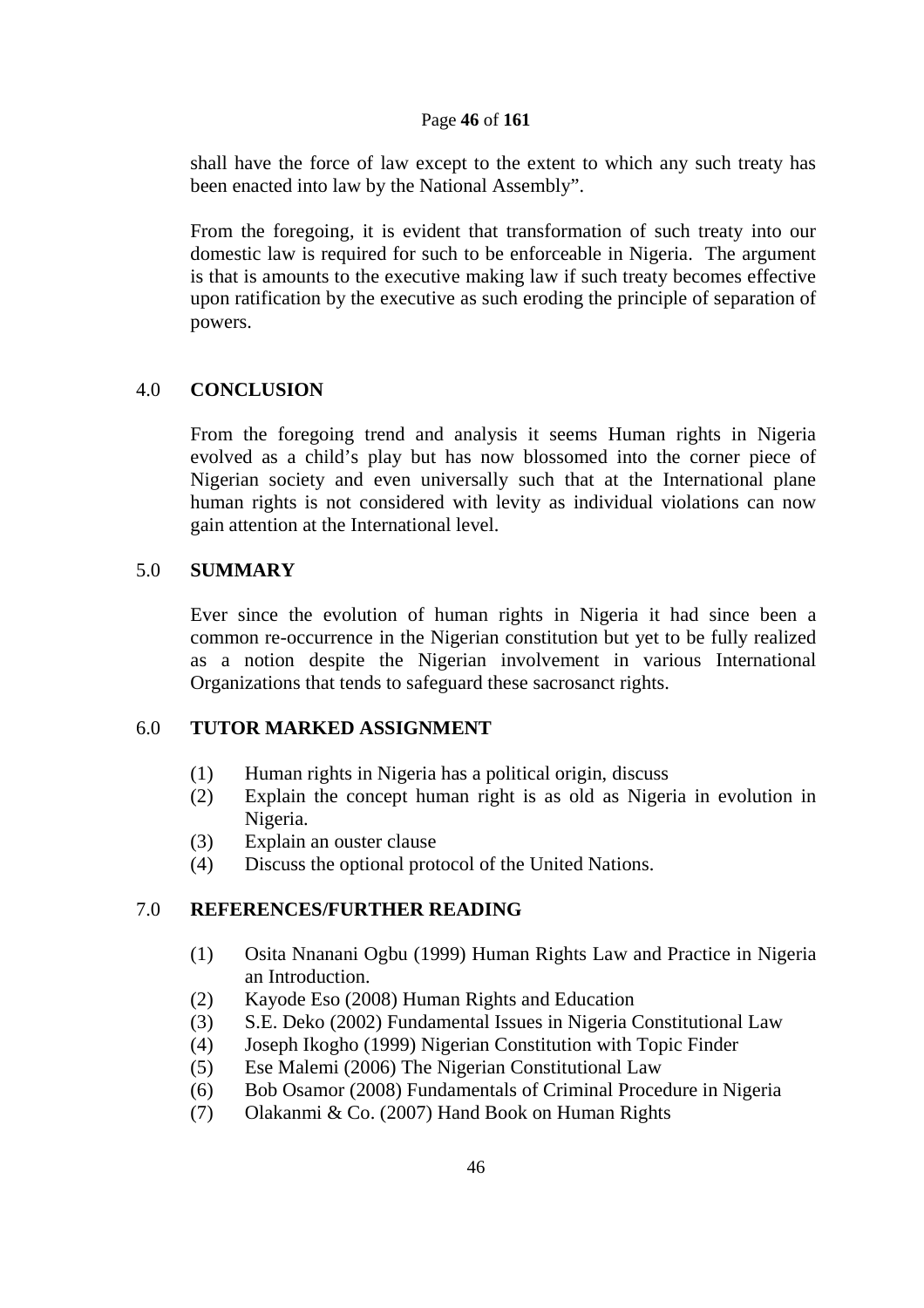Page **47** of **161**

# **MODULE 2**

# **THE FUNDAMENTAL OBJECTIVES AND DIRECTIVE PRINCIPLES OF STATE POLICY**

## **UNIT 1: CONTENTS OF FUNDAMENTAL AND OBJECTIVES AND DIRECTIVE OF STATE POLICY. UNIT 2: THE NON JUSTICIABILITY OF FUNDAMENTAL OBJECTIVES AND DIRECTIVE PRINCIPLES OF STATE POLICY.**

**UNIT 3: JUDICIAL ACTIVISM AND LOCUS STANDI IN NIGERIA** 

# **UNIT 4: THE AFRICAN CHARTER ON HUMAN AND PEOPLE'S RIGHTS**

**UNIT 5: MINORITY RIGHTS IN NIGERIA** 

# **UNIT 1: CONTENTS OF FUNDAMENTAL AND OBJECTIVES AND DIRECTIVE OF STATE POLICY.**

## **CONTENTS**

- 1.0 Introduction
- 2.0 Objectives
- 3.0 Main Content
- 3.1 The Government and the People
- 3.2 Political Objectives
- 3.3 Economic Objectives
- 3.4 Social Objectives
- 3.5 Educational Objectives
- 3.6 Foreign Policy Objectives
- 3.7 Environmental Objectives
- 3.8 Directive on Nigerian Culture
- 3.9 Obligation of Mass Media
- 3.10 National Ethics
- 3.11 Duties of the Citizens
- 4.0 Conclusion
- 5.0 Summary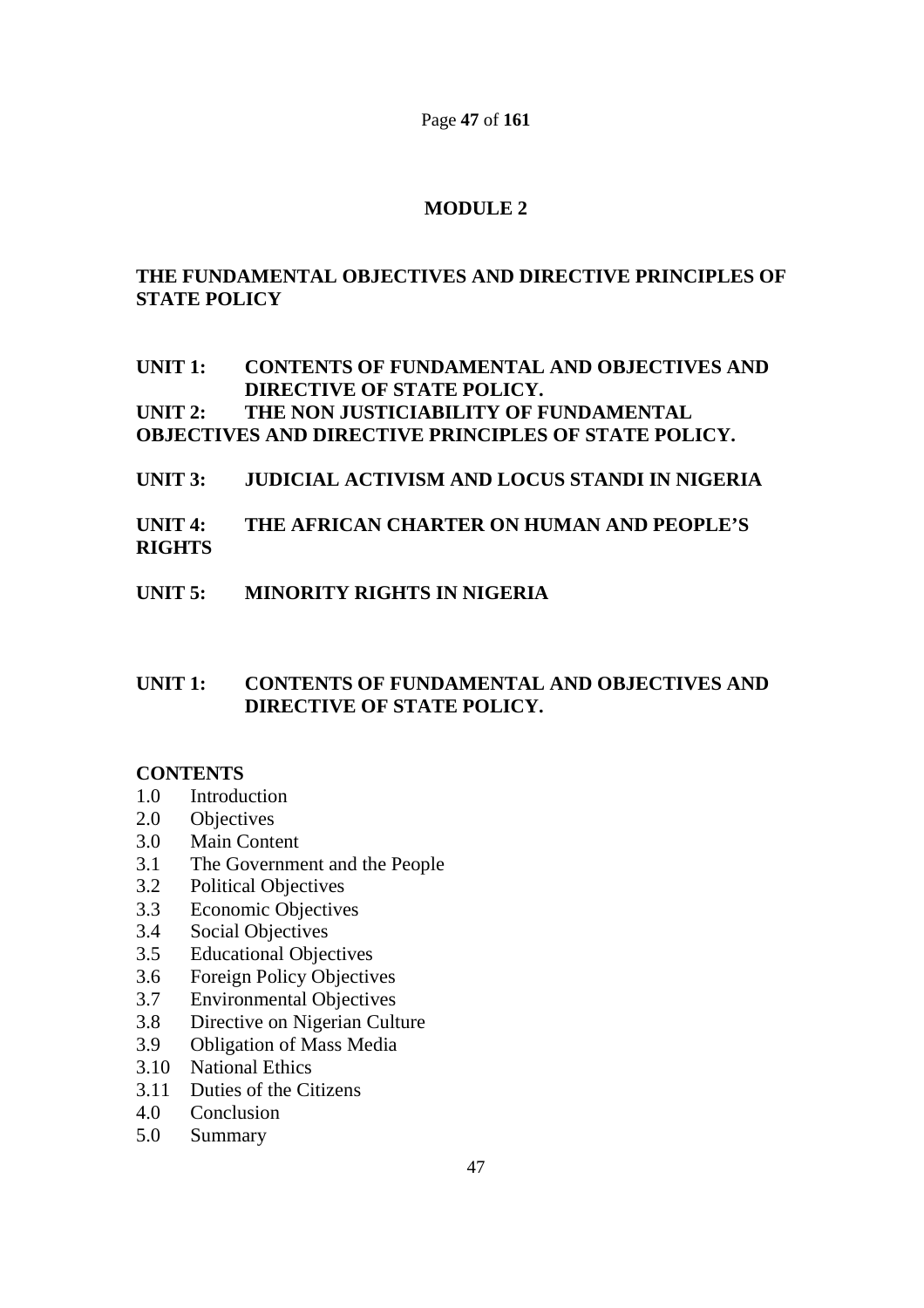- 6.0 Tutor-Marked Assignment
- 7.0 References/Further Reading

## 1.0 **INTRODUCTION**

One of the fundamental changes in the 1979 Constitution of Nigeria is the inclusion of a chapter on fundamental objectives and Directive principles of State Policy. According to the drafters of that constitution, Fundamental objectives means the ultimate objectives of the nation that is the hall mark of a nation whilst directive principles of State policy indicate the road map that leads to those objectives.

The philosophical foundation for the inclusion of the Fundamental objectives in the Constitution is that governments of developing countries are observed with power and its attendant affluence such that they daily disregard the very institution they ought to protect.

It is however by these provisions of Chapter 2 of the 1999 Constitution, which the duties and responsibilities of the various organs of government and other authorities are prescribed and are meant to be observed, preserved and applied as contained in the provisions of the said chapter.

In essence, the government and its various arms are not without a guide and road map on what to do, when and how it should be done so as to enhance rapid development. This chapter is basically a contraction of the second generation rights which include right to housing, right to education, right to social security, right to health, etc.

It should be noted that the first generation and second generation rights are not divisible but are interrelated and inseparable as the realization of the first generation rights cannot in anyway be realized without the fulfillment of the second generation rights.

Recent development and clamour have shown that our government believes in the principle of progressive realization of socio-economic rights as they claim so as not to distract the government from its executive function. See **Archbishop Okogie & Ors V. Attorney – General (1981) 2NCLR 337** where the plaintiffs successfully challenged the power of the Lagos State Government to demolish private schools in the State, where it was contented that it was a violation of their right to establish schools and other medium for the dissemination of information. See **also A.G. Ondo State V. A.G Federation (2002) WSCM.**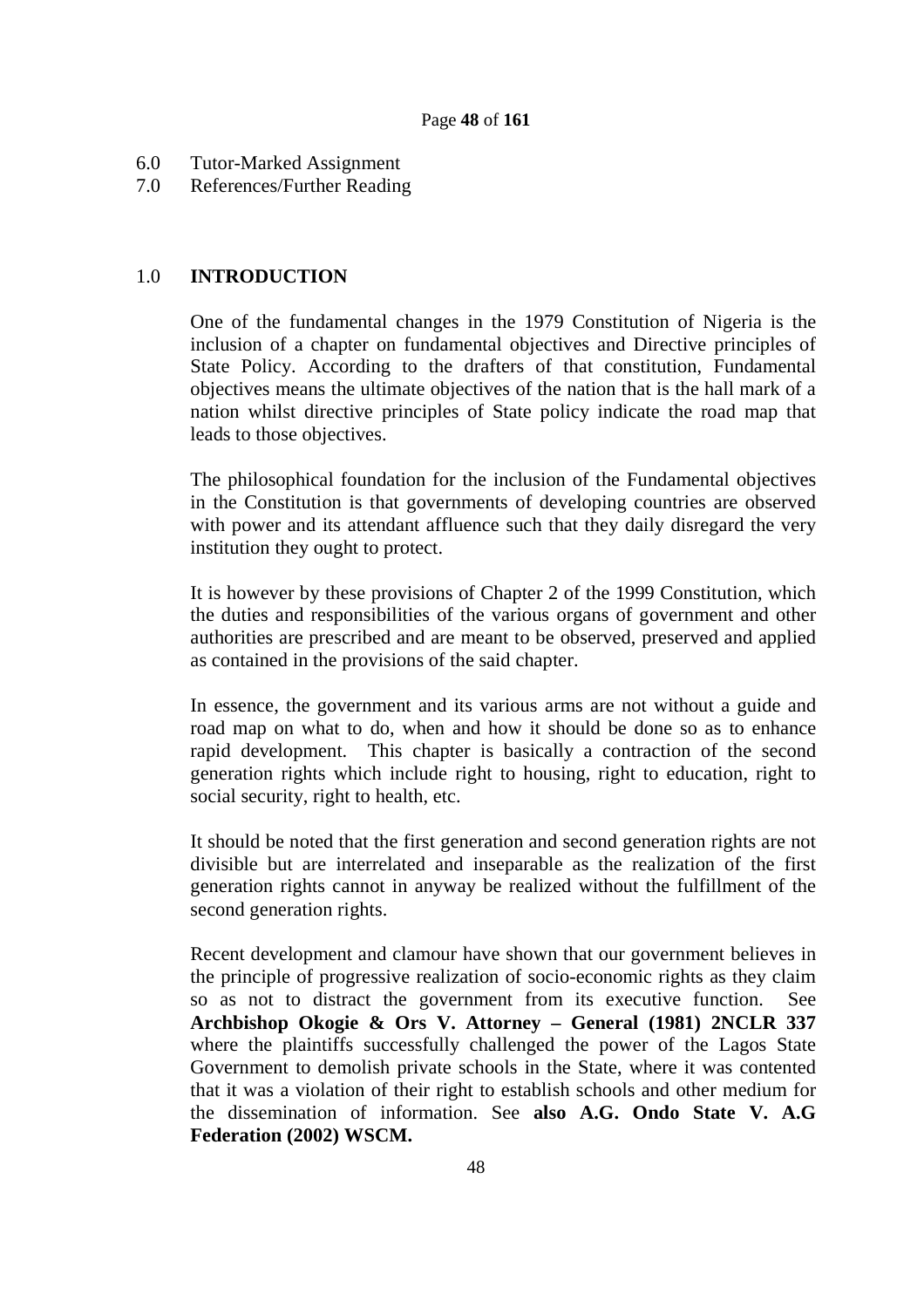### Page **49** of **161**

# 2.0 **OBJECTIVES**

At the end of this unit, you should be able to:

- List all the contents of chapter 2 of the 1999 Constitution.
- Describe the Nigeria National Ethics
- Explain the various objectives and how they work.

# 3.0 **MAIN CONTENT**

# 3.1 **THE GOVERNMENT AND THE PEOPLE**

Section 14 of the Constitution provides for the Fundamental principles of democratic government:

- 1. The Federal Republic of Nigeria shall be a State based on the principle of democracy and social justice;
- 2. It is hereby accordingly declared that;
- a. Sovereignty belongs to the people of Nigeria from whom government through this Constitution derives all its powers and authority;
- b. The security and welfare of the people shall be the primary purpose of government; and
- c. The participation by the people in their government shall be ensured in accordance with the provisions of this constitution.
- 3. The composition of the government of the Federation or any of its agencies and the conduct of its affairs shall be carried out in such a manner as to reflect the Federal character of Nigeria and the need to promote national unity and also to command national loyalty, thereby ensuring that there shall be no predominance of persons from a few states or from a few ethnic or other sectional groups in that government or in any its agencies and the conduct of its affairs shall be carried out in such a manner as to reflect the Federal character of Nigeria and the need to promote national unity and also to command national loyalty, thereby ensuring that there shall be no predominance of persons from a few states or from a few ethnic or other sectional groups in that government or in any its agencies.
- 4. The composition of the government of a state, a local government council, or any of the agencies of such government or council, and the conduct of the affairs of the government or council or such agencies shall be carried out in such manner as to recognize the diversity of the people within its area of authority and the need to promote a sense of belonging and loyalty among all the people of the Federation.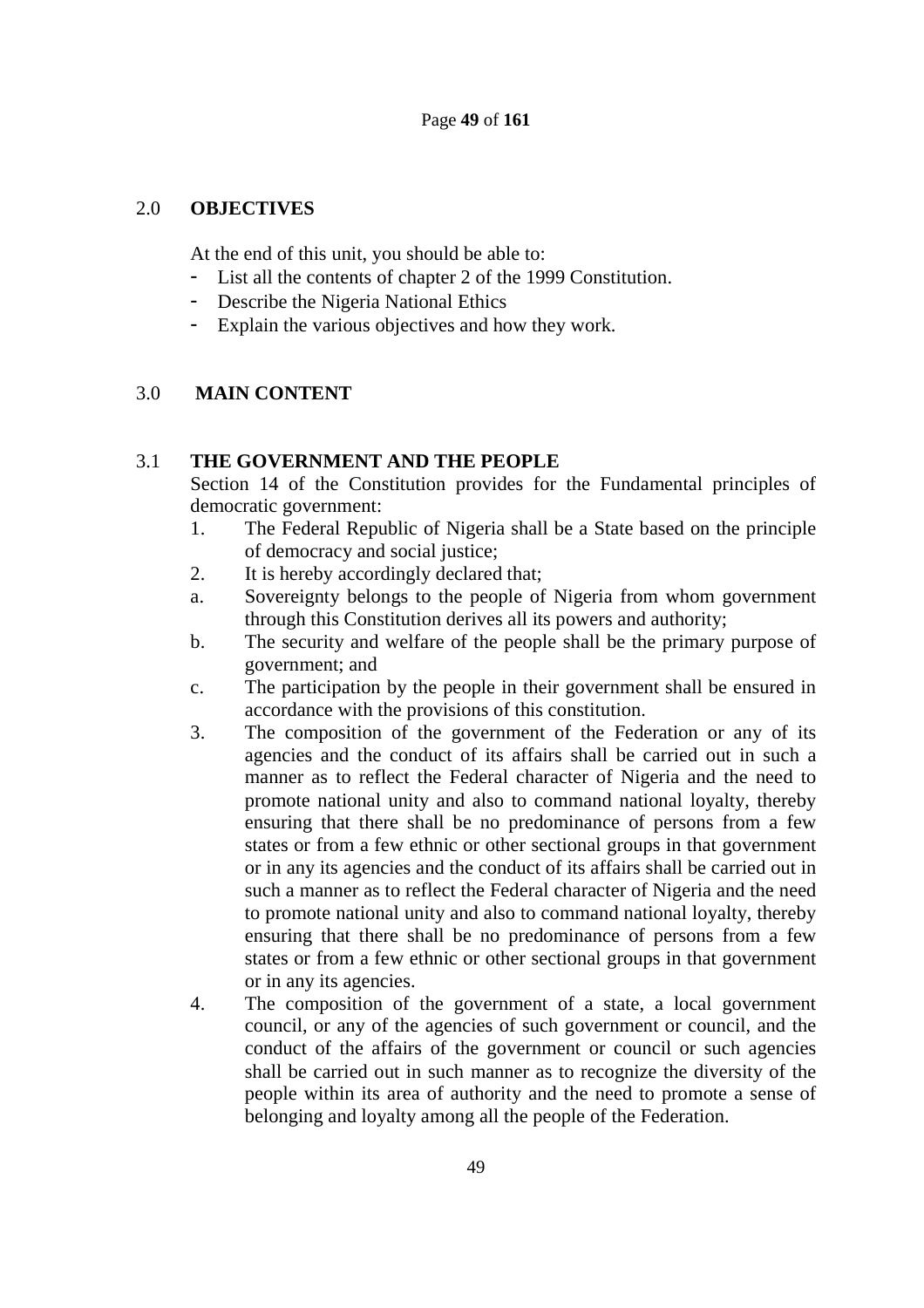### Page **50** of **161**

The above provisions provide that the Federal Republic of Nigeria shall be a nation based on the principles of democracy and social justice. In essence sovereignty and power in the country belongs to the people which is exercisable by them through the Constitution and their elected representatives in government and by their votes during elections, referendum, recall etc.

In summary, the security and welfare of the people shall be the basic purpose of the government and the responsibility of the government and its agencies at every level, whether Federal, State and local government levels. Appointments or composition of the federal government and its agencies is to reflect the Federal character of Nigeria and the need to promote national unity and to command national loyalty thus ensuring that there shall be no form of dominance of persons or group of persons from a section or states over others.

Although the principle of federal character is fraught with so many flaws, it is meant to achieve the following:

- (a) Equality and fairness among the various groups in Nigeria
- (b) Create a sense of belonging among the Nigerian people.
- (c) Protect the right of the minorities and erase the fear of domination.
- (d) Create an atmosphere of mutual co-existence.

## 3.2 **POLITICAL OBJECTIVES**

Section 15 provides as follows:

- 1. The motto of the Federal Republic of Nigeria shall be Unity and faith, peace and progress.
- 2. Accordingly, national integration shall be actively encouraged whilst discrimination on the grounds of place of origin, sex, religion, status, ethnic or linguistic association or ties shall be prohibited.
- 3. For the purpose of promoting National integration, it shall be the duty of the state to:
- (a) Provide adequate facilities for and encourage free mobility of people, goods and services throughout the federation;
- (b) Secure full residence rights for every citizen in all parts of the federation;
- (c) Encourage inter-marriage among persons from different places of origin or of different religious, ethnic or linguistic association.
- (d) Promote or encourage the formation of associations that cut across ethnic, linguistic, religious or other sectional barriers.

The Nigerian motto is unity and faith, peace and progress which forms the foundation of the Nigerian state and which both the government and the governed should pursue to attainment. This constitutional provision aimed at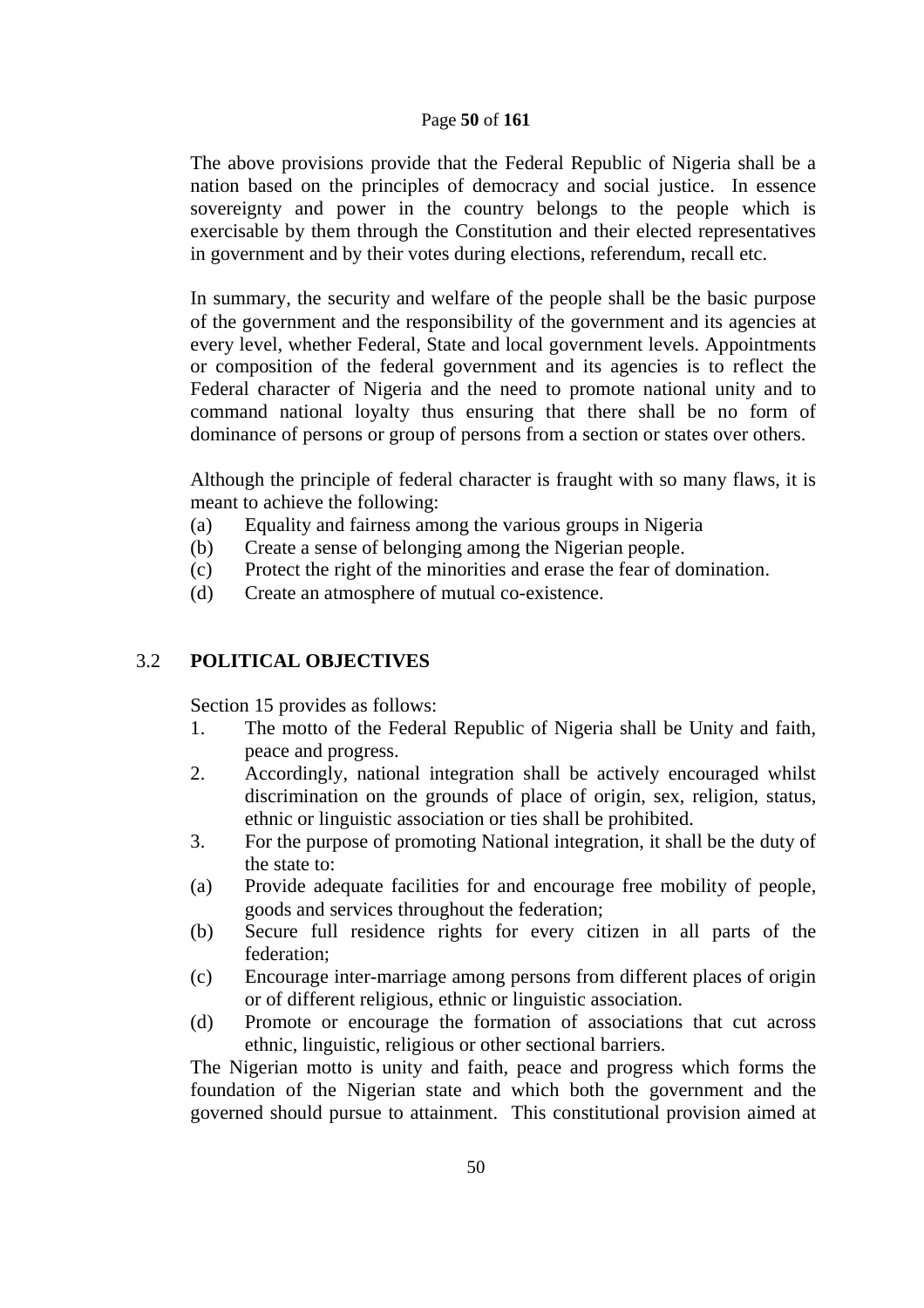### Page **51** of **161**

promoting the integration of the nation while it does not allow for any form of discrimination either as an individual or collectively.

These sections of the constitution provide a wide range of means for promoting our national unity and oneness by encouraging residence, association and inter marriages across all divides. As a state we are implored to encourage a feeling and sense of belonging among the various sections of the Nigerian state such that the affinity and loyalty to the nation will supersede that of any ethnic affiliation. Also that the people will pay total loyalty to the Nation, it is however the responsibility of the government to protect and defend the people, enforce the rule of law, ensure the efficient function of government institutions and services, and government is to abolish corruption and abuse of power. See the cases of **Director of SSS V. Agbakoba (1999) 3 NWLR pt 595, pg 314 sc** and **Shugaba V. Minister of Internal Affairs (1981) 2NCLR 459** wherein the issues of providing free mobility and that of discrimination were adjudicated upon respectively. Hence chapter 4 of the constitution thus provides for the freedom from discrimination of any sort and kind against anyone in Nigeria.

Finally it is the duty of the government to promote National integration having provided adequate facilities as are required to enhance such integration.

# 3.3 **ECONOMIC OBJECTIVES**

Section 16 of the 1999 constitution provides:

- 1. The state shall within the context of the ideas and objectives for which provisions are made in this constitution:
- a. Harness the resources of the Nation and promote National prosperity and an efficient, a dynamic and self-reliant economy;
- b. Control the National economy in such manner as to secure the maximum welfare, freedom and happiness of every citizen on the basis of social justice and equality of status and opportunity;
- c. Without prejudice to its right to operate or participate in areas of the economy, other than the major sectors of the economy.
- d. Without prejudice to the right of any person to participate in areas of the economy within the major sectors of the economy, protect the right of every citizen to engage in any economic activities outside the major sectors of the economy.
- 2. The state shall direct its policy towards ensuring:
- a. The promotion of a planned and balanced economic development
- b. That the material resources of the nation are harnessed and distributed as best as possible to serve the common good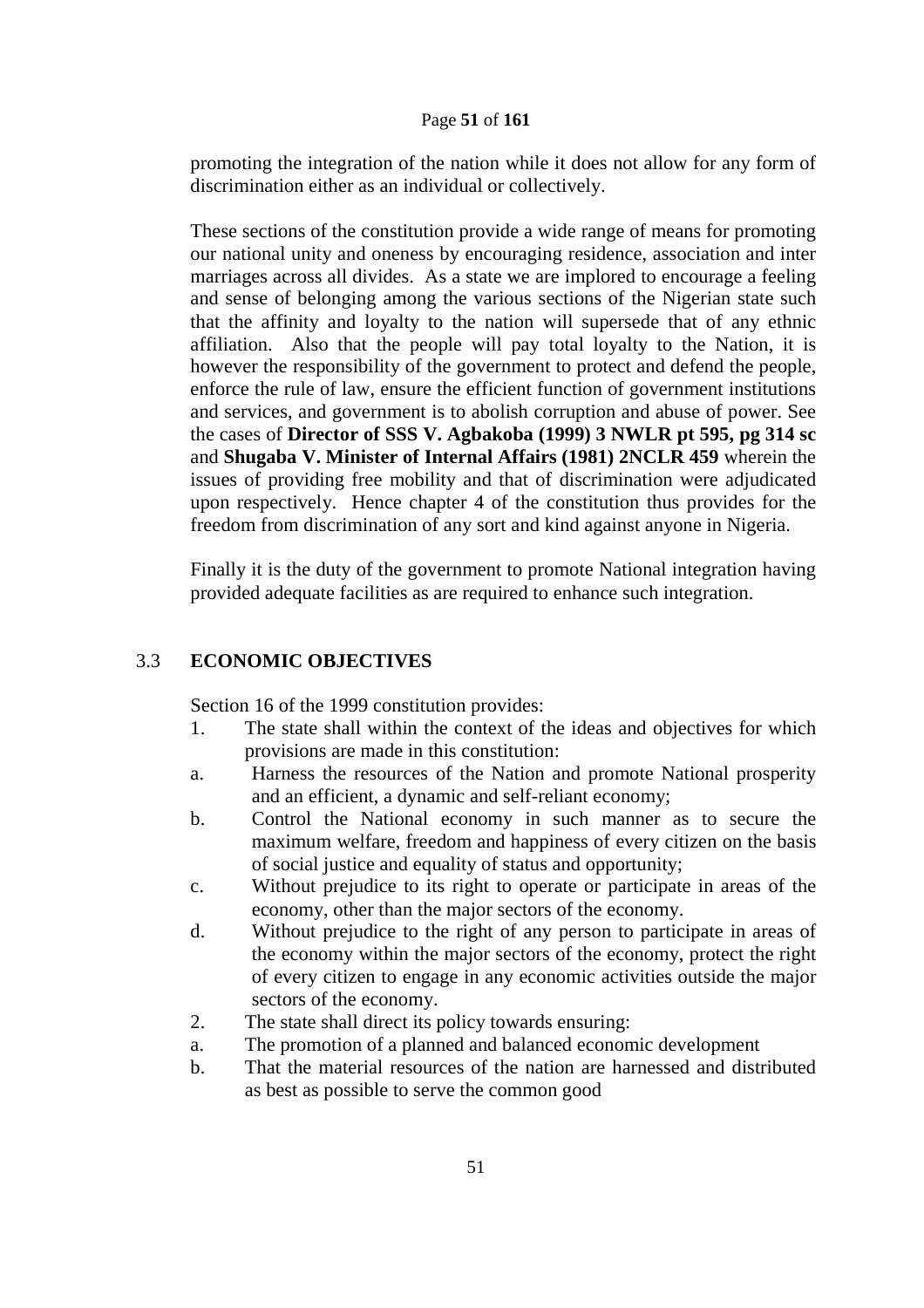### Page **52** of **161**

- c. That the economic system is not operated in such a manner as to permit the concentration of wealth or the means of production and exchange in the hands of few individuals or of a group; and
- d. That suitable and adequate shelter, suitable and adequate food, reasonable national minimum living wage, old age care and pensions, and unemployment, sick benefits and welfare of the disabled are provided for all citizens.
- 3. A body shall be set up by an Act of the National Assembly, which shall have power:
- a. To review from time to time, the ownership and control of business enterprises operating in Nigeria and make recommendations to the president on same; and
- b. To administer any law for the regulation of the ownership and control of such enterprises.
- 4. For the purposes of subsection (1) of this section:
- a. The reference to the 'major sector' of the section shall be constructed as a reference to such economic activities as may, from time to time, be declared by a resolution of each house of the National Assembly to be managed and operated exclusively by the Government of the federation on the date immediately preceding the day when this section comes into force, whether directly or through the agencies of a statutory or other corporation or company, shall be deemed to be major sectors of the economy.
- b. "Economic activities" includes activities directly concerned with the production, distribution and exchange of wealth or of goods and services; and
- c. Participate includes the rendering of services and supplying of goods.

A very good example of the major sector of the economy is petroleum managed by the NNPC as an agency for the Nigerian government. In view of the above provision is at liberty to garner, manage and control all resources within the Nigerian State so as to be self reliant and provide for the wellbeing of the people and the state.

The constitution compared to some other nations provide for a mixed economy, where there is the participation of both the private and public sectors. This implies that individuals are allowed to participate in business and commercial enterprises alongside the government and its agencies.

Nevertheless the government is empowered to manage and control the major sectors such as PHCN, NNPC, etc this however explains the new trend of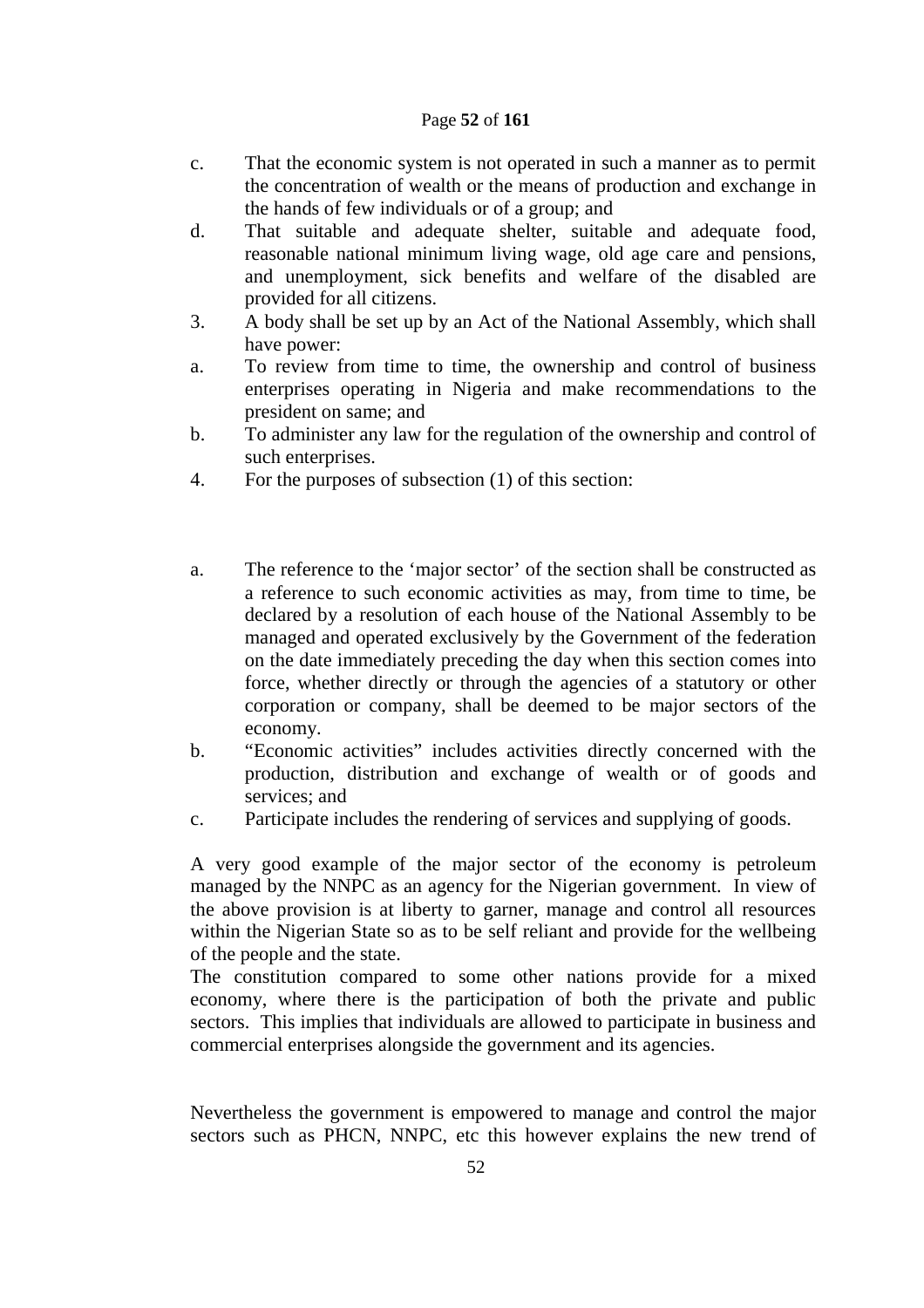### Page **53** of **161**

privatization of some sectors since the government is duty bound to protect the right of every citizen to engage in any economic activities within the economy. It is also required of the government to harness all resources and provide for the happiness of all especially the indigent ones and to provide a minimum living wage, the question is how 'living' is the Nigerian minimum wage, see the case of **Agbor v. Metro police comm.. (1969) 1WLR 703CA, Momodu v. NULGE (1994) 8NWLR pt 362 p336 CA.** 

The role of the government is thus synonymous to that of a mother with a large heart hence playing a leading role; determine who gets what and a price determinant so that citizens are not exploited. And that the wealth of the Nation is not concentrated in the hands of a few at the expense of the Nation.

It will not amount to exaggerating to say that the government control of our economy in some ways has hampered the growth of our economy and had reduced private initiative in the development of the economy, for instance ever since privatization the communication sector of the economy has regained life since there is healthy competition among the private operators hence the clamour for the privatization of PHCN. As such the lack of competitors in some sphere of the economy can hinder the rate of performance or development.

# 3.4 **SOCIAL OBJECTIVES**

Section 17 of the 1999 constitution provides:

- 1. The state social order is founded on the ideas of freedom, equality and justice.
- 2. In furtherance of the social orders:
- a. Every citizen shall have equality of rights, obligations and opportunities before the law;
- b. The sanctity of the human person shall be recognized and human dignity shall be maintained and enhanced;
- c. Government actions shall be humane;
- d. Exploitation of human or natural resources in any form whatsoever for reasons other than the good of the community, shall be prevented, and
- e. The independence, impartiality and integrity of courts of law and easy accessibility thereto shall be secured and maintained.
- 3. The state shall direct its policy towards ensuring that: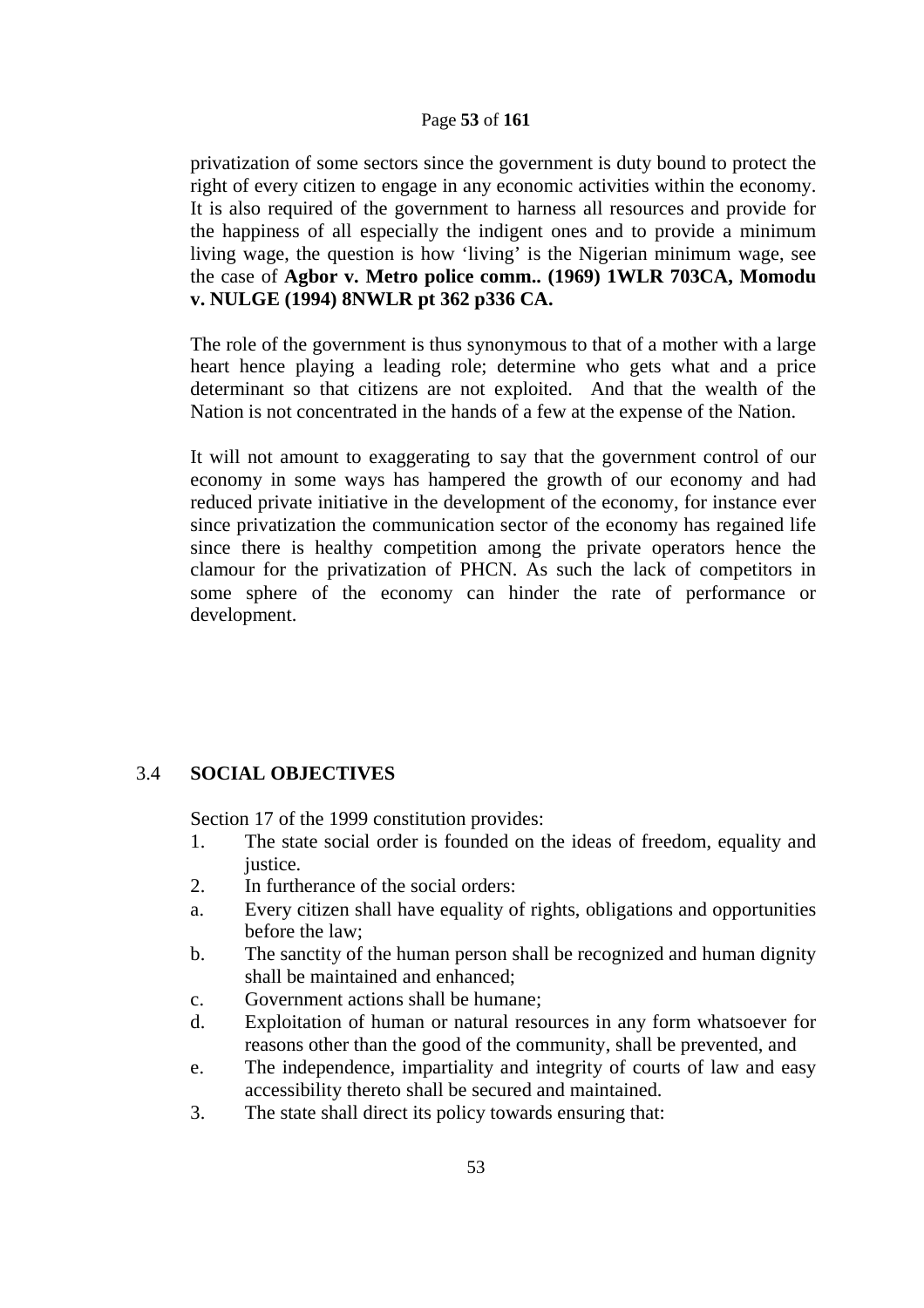### Page **54** of **161**

- a. All citizens, without discrimination on any group whatsoever, have the opportunity for securing adequate means of livelihood as well as adequate opportunity to secure suitable employment.
- b. Conditions of work are just and humane, and that there are adequate facilitates for leisure and for social, religious and cultural life
- c. The health, safety and welfare of all persons in employment are safeguarded and not endangered or abused
- d. There are adequate medical and health facilities for all persons
- e. There is equal pay for equal work without discrimination on account of sex, or on any ground whatsoever.
- f. Children, young persons and the aged are protected against any exploitation whatsoever and against moral and material neglect
- g. Provision is made for public assistance in deserving cases or other conditions of need.
- h. The evolution promotion of family life is encouraged.

Social order is founded on the principles of freedom, equality and justice and this is opened to all and sundry such that the sanctity of the human person is recognized and human dignity is maintained and enhanced see **Dele Giwa v. IGP unreported suit No:m/44/83 of 30/7/84 and Bello v. A.G (1986) 5 NWLR pt 45, pg 828 C.A.** Our courts are to be independent, impartial, uphold integrity and accessible to all See **LPDC v. Fawehinmi (1985) 1NWLR pt7, pg SC.** 

The section also provides specifically for children, young persons and the aged to be protected against any form of exploitation and against moral and material neglect by the government and all of its agencies.

In addition, this section is a guide for the activities of the government and its agencies and creates a basis for the provision of fundamental rights as contained in chapter four of the 1999 constitution.

The tenets of the social objectives are freedom, equality and justice hence there should be no form of discrimination against anyone on the ground of sex, religion etc also to encourage the evolution and promotion of family life as contained in the United Nation Charter.

## 3.5 **EDUCATIONAL OBJECTIVES**

Section 18 of the 1999 constitution provides:

- 1. Government shall direct its policy towards ensuring that there are equal and adequate educational opportunities at all levels
- 2. Government shall promote science and technology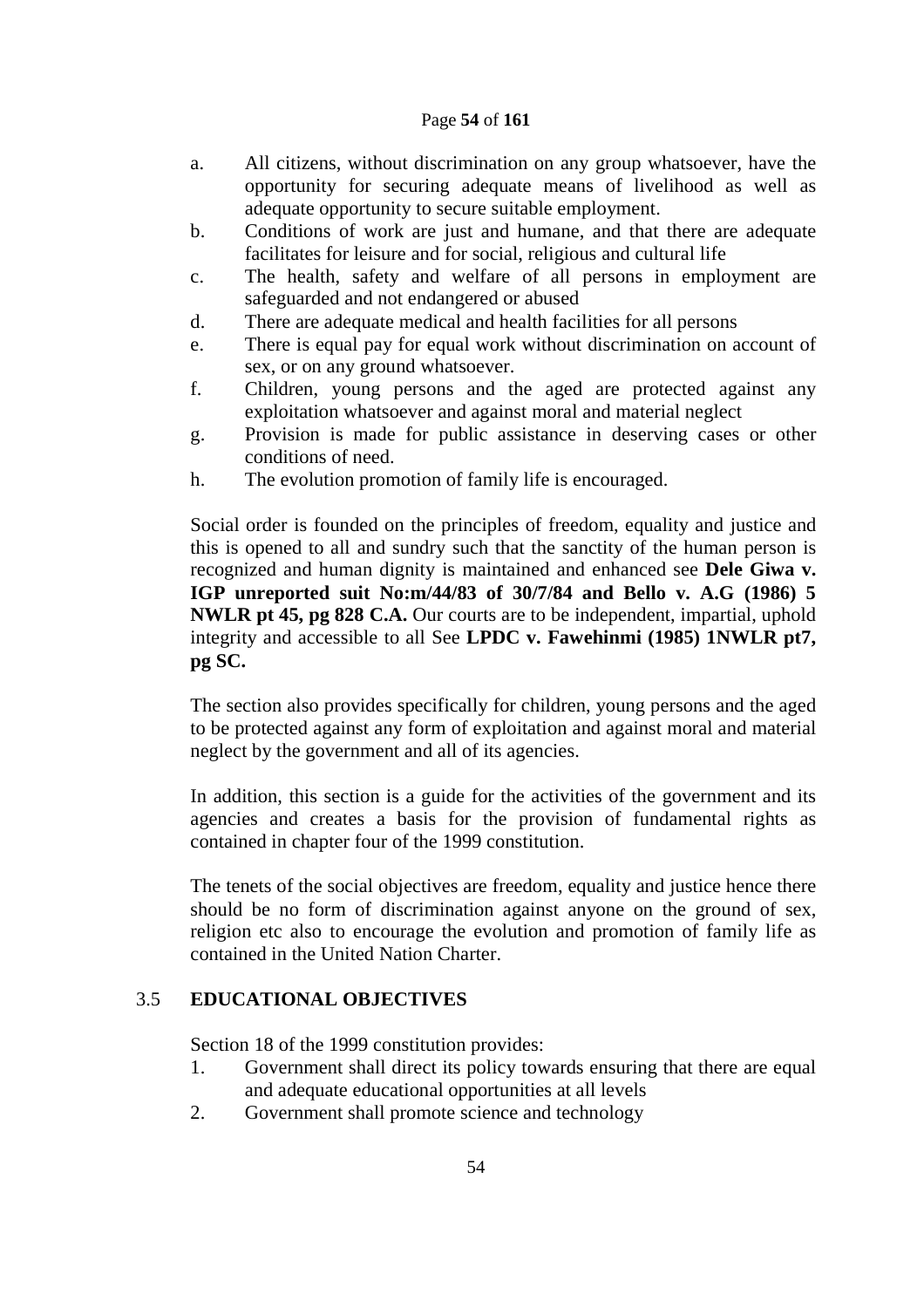## Page **55** of **161**

- 3. Government shall strive to eradicate illiteracy and to this end government shall as and when practicable provide:
- a. Free, compulsory and universal primary education
- b. Free secondary education
- c. Free university education and
- d. Free adult literacy programme

Education by the purport of this section should be free for all since the education is the future and hope of any nation and no nation anywhere can develop without education. The bane of developing nations in the world over is ignorance and illiteracy and this is accountable for the spate of their development.

The power of education cannot be overemphasized as such education is not a luxury but a necessity for all citizens and a sine qua non for development, as an educated society is a prosperous society. Therefore no effort or resources should be spared by the government and its agencies to make education available to all at all levels.

Furthermore, this provision provides that government shall promote science and technology and strive to eradicate illiteracy. It should be noted that if this policy is vigorously pursued then the nation will witness unprecedented development and not just the theoretical learning that obtain in Nigeria today.

# 3.6 **FOREIGN POLICY OBJECTIVES**

Section 19 of the 1999 constitution provides:

The foreign policy objectives shall be:

- a. Promotion and protection of the national interest
- b. Promotion of African integration and support for African Unity
- c. Promotion of international co-operation for the consolidation of universal peace and mutual respect among all Nations and elimination of discrimination in all its manifestation.
- d. Respect for International law and treaty obligations as well as the seeking of settlement of International disputes by negotiation, mediation, conciliation, arbitration and adjudication
- e. Promotion of a just world economic order

Nigeria at all spheres belongs to one International body or the other. Thus Nigeria is active on the foreign policy plain, at the West African region a member of ECOWAS, Africa a member of the African Union and at the world level a member of the United Nations, also a signatory to so many international treaties, peace keeping missions, economic, cultural and development policy in various parts of the world.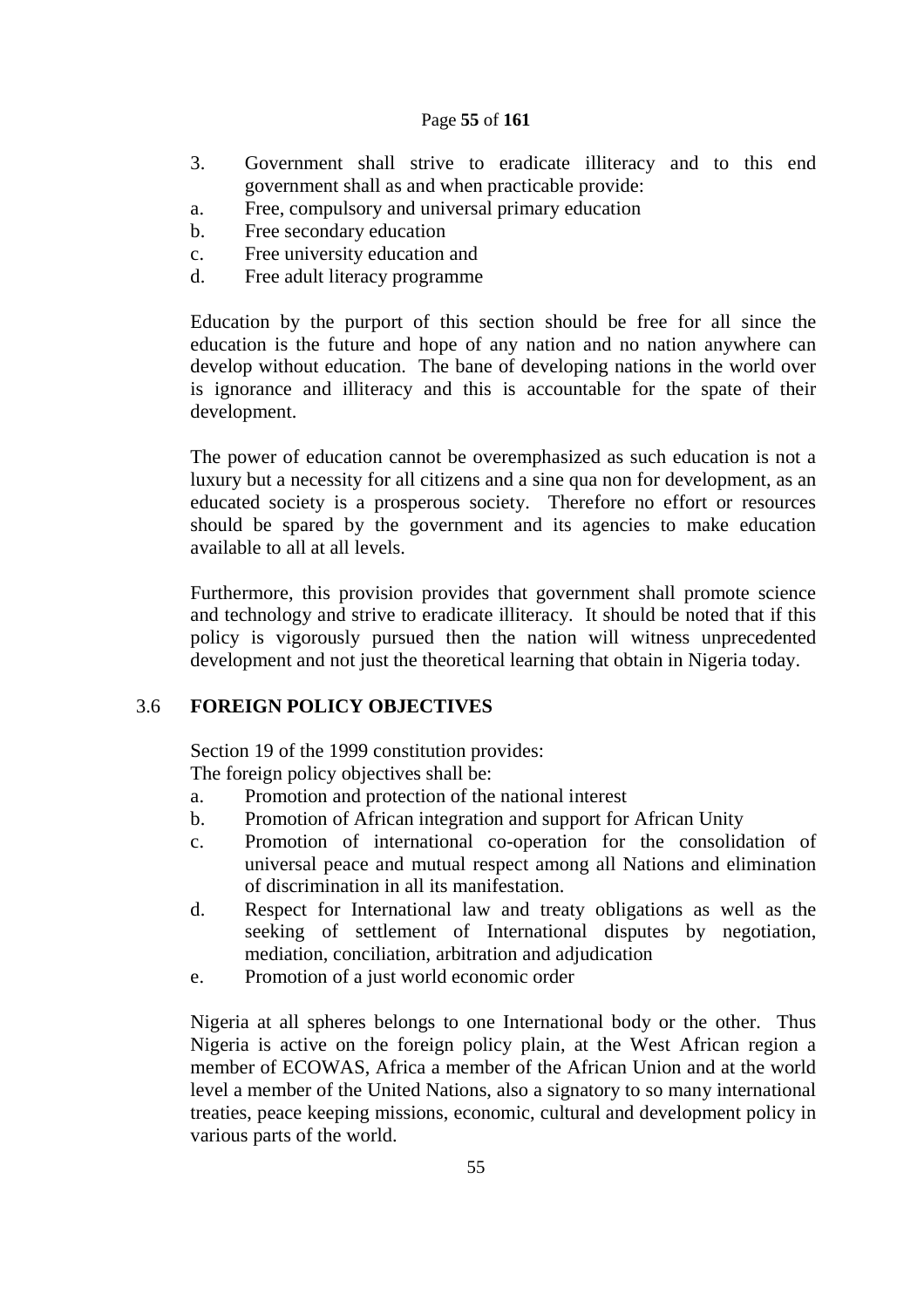### Page **56** of **161**

It also enjoins the government to respect international treaty; law and obligations imposed for instance the right of the child, CEDAW etc.

### 3.7 **ENVIRONMENTAL OBJECTIVES**

Section 20 of the 1999 constitution provides: The state shall protect and improve the environment and safeguard the water, air and land, forest and wildlife of Nigeria.

For instance we have the Federal Environmental protection Agency since the well being of the nations natural resources vegetation and wild life is dependent on the government as such should be concerned with policies of renewal such that they will not go into extinction. If these natural endowments are properly managed then the nation will turn a place of tourism and another source of generating revenue. The water, air and land are to be protected and improved upon by the government.

# 3.8 **DIRECTIVE ON NIGERIAN CULTURES**

Section 21 of the 1999 constitution provides:

- a. Protect, preserve and promote the Nigerian cultures which enhance human dignity and are consistent with the fundamental objectives as provided in this chapter; and
- b. Encourage development of technology and scientific studies which enhance cultural values.

This provision is to enhance the preservation of our cultures and to protect our heritage as a people since no nation is an island. It should also be free to interact with other nation thus embracing aspects of their cultures that are good and beneficial.

Science and technology should be encouraged. However cultural practices that are not human and good should be jettisoned see **Mojekwu v. Mojekwu (1997) 7NWLR pt 512, p 283 CA.** 

### 3.9 **OBLIGATION OF THE MASS MEDIA**

Section 22 of the 1999 constitution provides:

The press, radio, television and other agencies of the mass media shall at all times be free to uphold the fundamental objectives contained in this chapter and uphold the responsibility and accountability of the government to the people.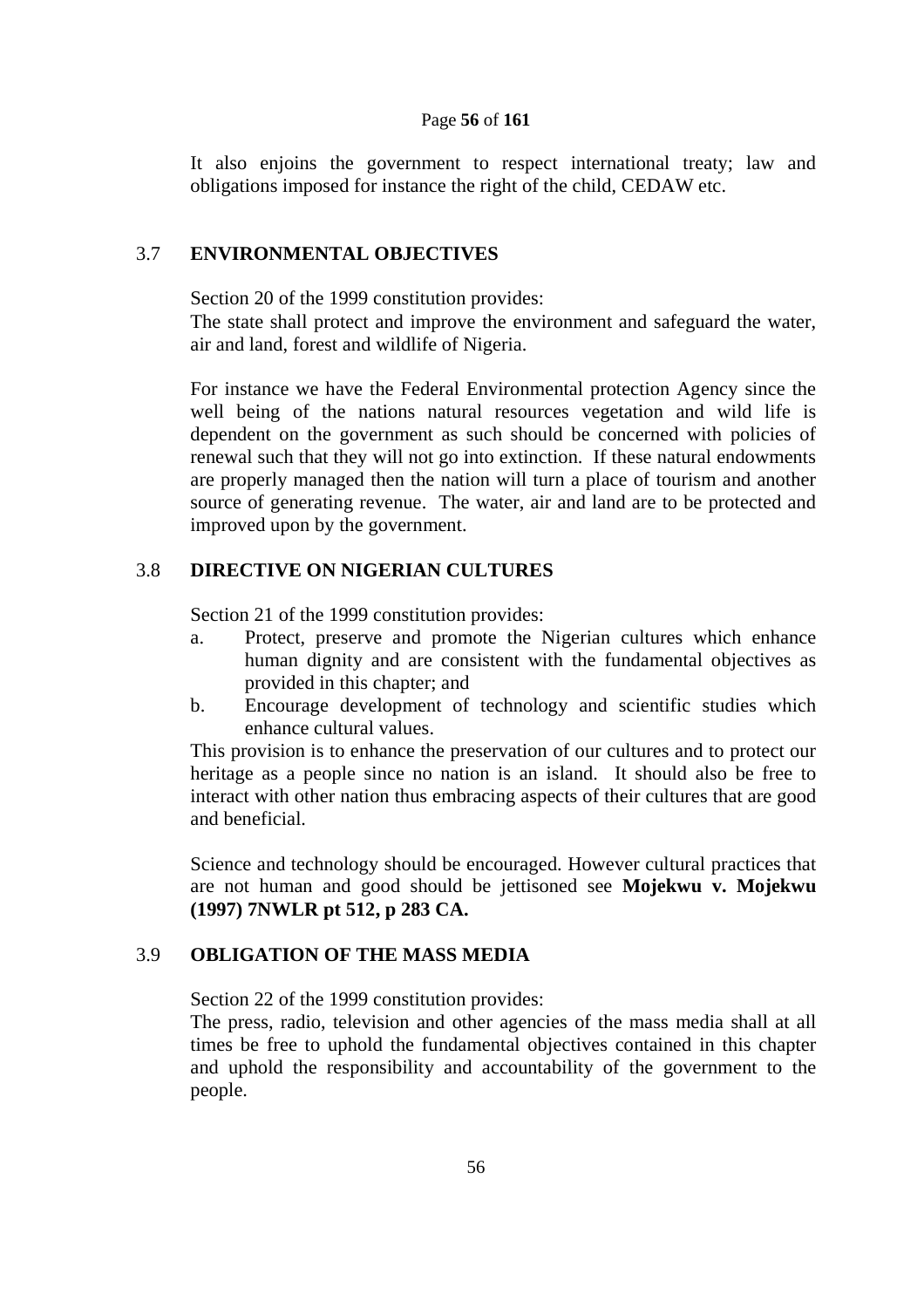#### Page **57** of **161**

This provision clearly stipulates the roles, rights, duty and obligation of the press in Nigeria. The constitutional duty of the press is to be a watch dog of government policies and actions, on behalf of the people. The role of the press is vital to any nation and the role cannot be eroded by any government or its agencies.

Where the government tries to deny the press the constitutional roles ascribed to them it will amount to a breach of their constitutional right and they can sue the government under chapter 4 of the constitution, the press is to carry news and information from the government to the governed and vice versa and are meant to create a sustainable democracy, developed and progressive society and a government that is responsible and accountable see **Adikwu v. House of Representatives (1987) 3 NCLR397.** 

The vital roles of the press cannot be over emphasized; this however explains the delay of the National Assembly in passing into law the freedom of information bill which has just been passed into law and this is just to prevent the press from carrying out these roles.

### 3.10 **NATIONAL ETHICS**

Section 23 of the 1999 constitution provides:

The National ethics shall be discipline, integrity, dignity of labour, social justice, religious tolerance, self reliance and patriotism.

The following cases **FMG v. Saro Wiwa** and **Governor of Lagos State v. Ojukwu (1986) NWLR (6).** The above provision on ethics and values forms the corner stone upon which the Nigerian state is built and the basis of our corporate existence as a people. They are necessary and vital to our continuous co-existence most importantly religious tolerance, social justice, discipline and integrity this will enhance potentials as a nation. Although these values have been eroded by the Nigerian State hence the recent spate of decadence in Nigeria and until we appreciate these core values as part of our ethical life then Nigeria cannot experience appreciable development.

### 3.11 **DUTIES OF THE CITIZEN**

Section 24 of the 1999 constitution provides: It shall be the duty of every citizen to:

a. Abide by this constitution; respect its ideas and its institutions, the national flag, national anthem, the national pledge and legitimate authorities.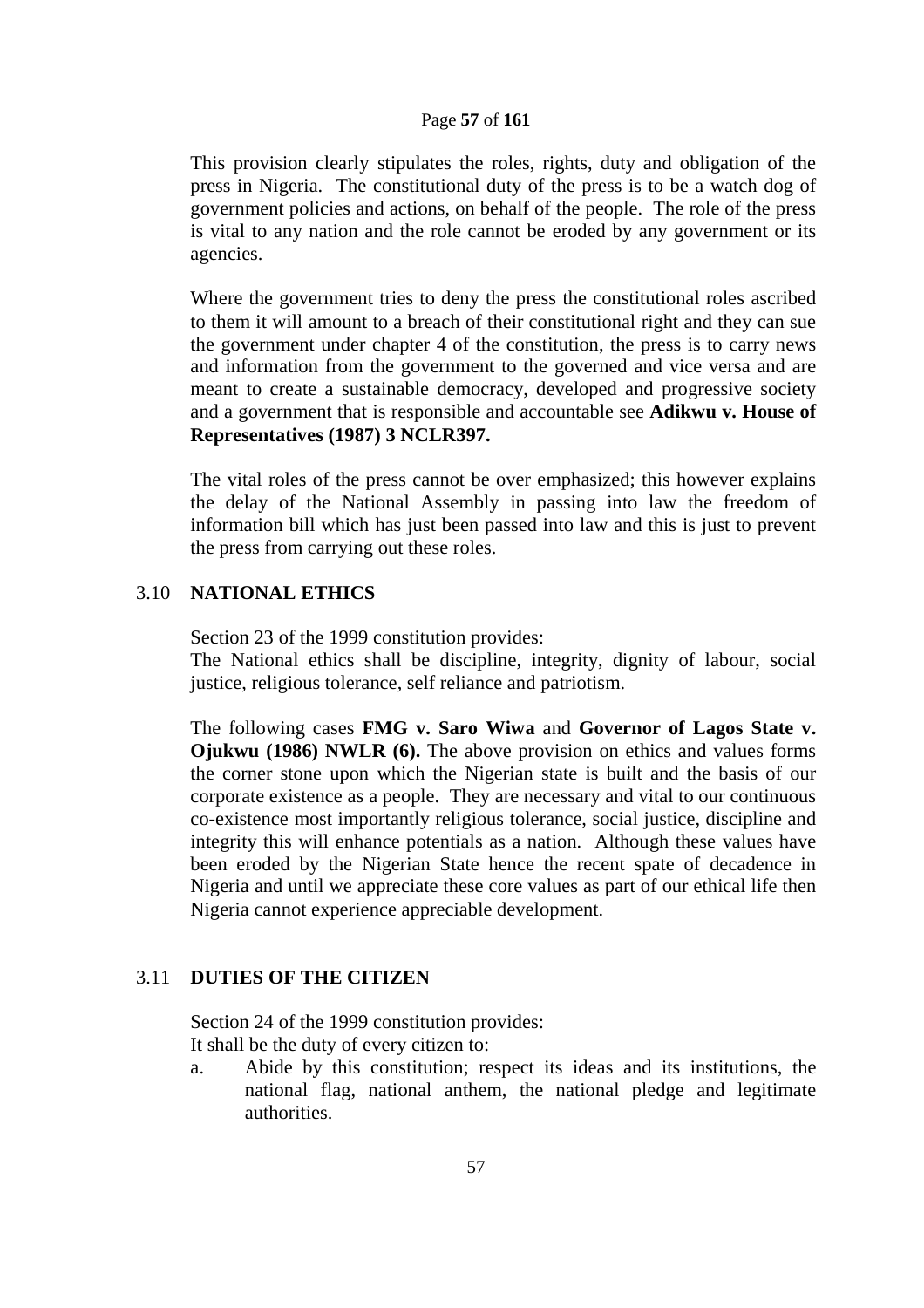### Page **58** of **161**

- b. Help to enhance the power, prestige and good name of Nigeria, defend Nigeria and render such national services as may be required
- c. Respect the dignity of other citizens and the rights and legitimate interests of others and live in unity and harmony and in the spirit of common brotherhood.
- d. Make positive and useful contribution to the advancement, progress and well being of the community where he resides.
- e. Render assistance to appropriate and lawful agencies in the maintenance of law and order; and
- f. Declare his income honestly to appropriate and lawful agencies and pay his tax promptly.

Who is a citizen? A citizen is a person who has legal right to belong to a particular country (oxford advanced learner's dictionary –  $7<sup>th</sup>$  editions). Thus a citizen has and can enjoy all the rights and privileges accorded under the Nigerian constitution. Following the constitution, one is either a citizen by birth, naturalization etc.

Just like the constitution provides for rights and privileges for the citizens so also it makes provisions for the duties and obligations of citizens; a citizen owes the duty to respect the country and its symbols such as the name, national anthem, pledge, flag and all legitimate authorities, to defend the country and render compulsory services such as the National Youth Service Corps programme that is mandatory for all graduates in Nigeria. They should also have respect for the rights of others allow for harmonious co-existence, maintain law and order, also to honestly declare their assets, this is most likely to apply more to political office holders and public servants and pay their taxes promptly.

However these rights, privileges and duties guaranteed by the constitution are applicable to all citizens and cannot be denied except in circumstances provided by the constitution.

## 3.12 **SELF ASSESSMENT EXERCISE**

- 1. Consider the importance of these objectives to the Nigerian citizens
- 2. Discuss how practicable and realizable are these objectives
- 3. Explain the concept of minority rights

## 4.0 **CONCLUSION**

Attempts were made in the 1995 constitutional draft to elevate the same provisions of chapter 2 on objectives and directive principle of state policy to chapter of the constitution, such rights include free and compulsory education and the right to free medical consultation at government expense,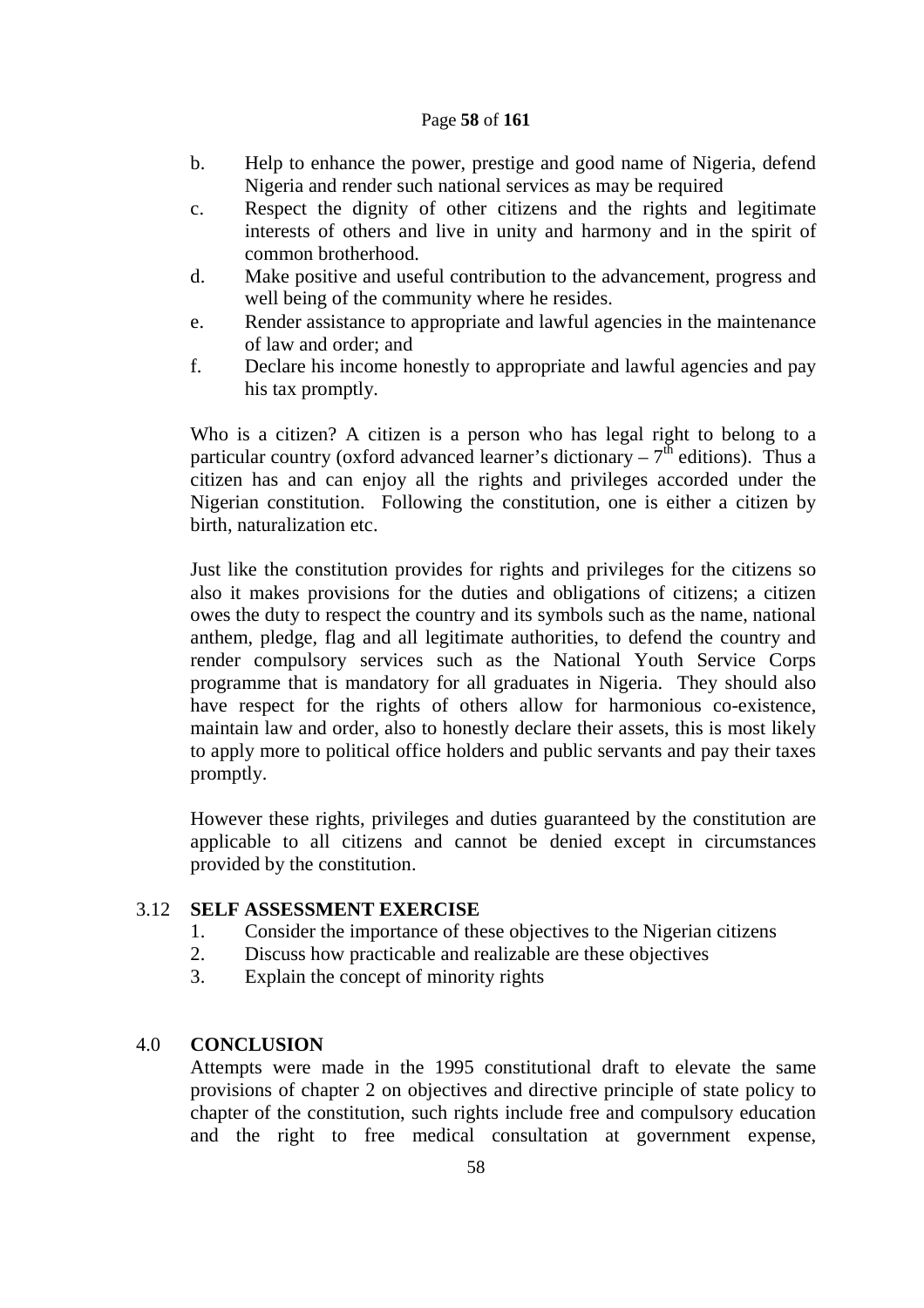### Page **59** of **161**

unfortunately, the coming into existence of the 1999 constitution did not allow as it omitted the said provisions hence leaving them to maintain status quo hence our government only pays lip services to these provisions since they cannot be enforced as it is obtainable in other countries despite the fact that Nigeria is a signatory to International treaty who are in consonance with the 1999 Constitutional provisions.

# 5.0 **SUMMARY**

The fundamental objectives and directive principle of state policy are objectives meant for the good and well being of the generality of the people and are basically provided so as to ensure that both the government and the governed are alive to their responsibilities and allow for our continuous coexistence as a nation. These social economic rights are generally regarded and termed the second generation rights.

# 6.0 **TUTOR MARKED ASSIGNMENT**

- 1. Discuss how the fundamental objectives and directive principles of state policy can be effectively implemented by our government.
- 2. Proffer solutions to how these objectives can be achieved as a nation.

# 7.0 **REFERENCES/FURTHER READING**

- 1. Osita Nnanani Ogbu (1999) Human Rights Law and Practice in Nigeria an Introduction.
- 2. Kayode Eso (2008) Human Rights and Education
- 3. S.E. Deko (2002) Fundamental Issues in Nigeria Constitutional Law
- 4. Joseph Ikogho (1999) Nigerian Constitution with Topic Finder
- 5. Ese Malemi (2006) The Nigerian Constitutional Law
- 6. Bob Osamor (2008) Fundamentals of Criminal Procedure in Nigeria
- 7. Olakanmi & Co. (2007) Hand Book on Human Rights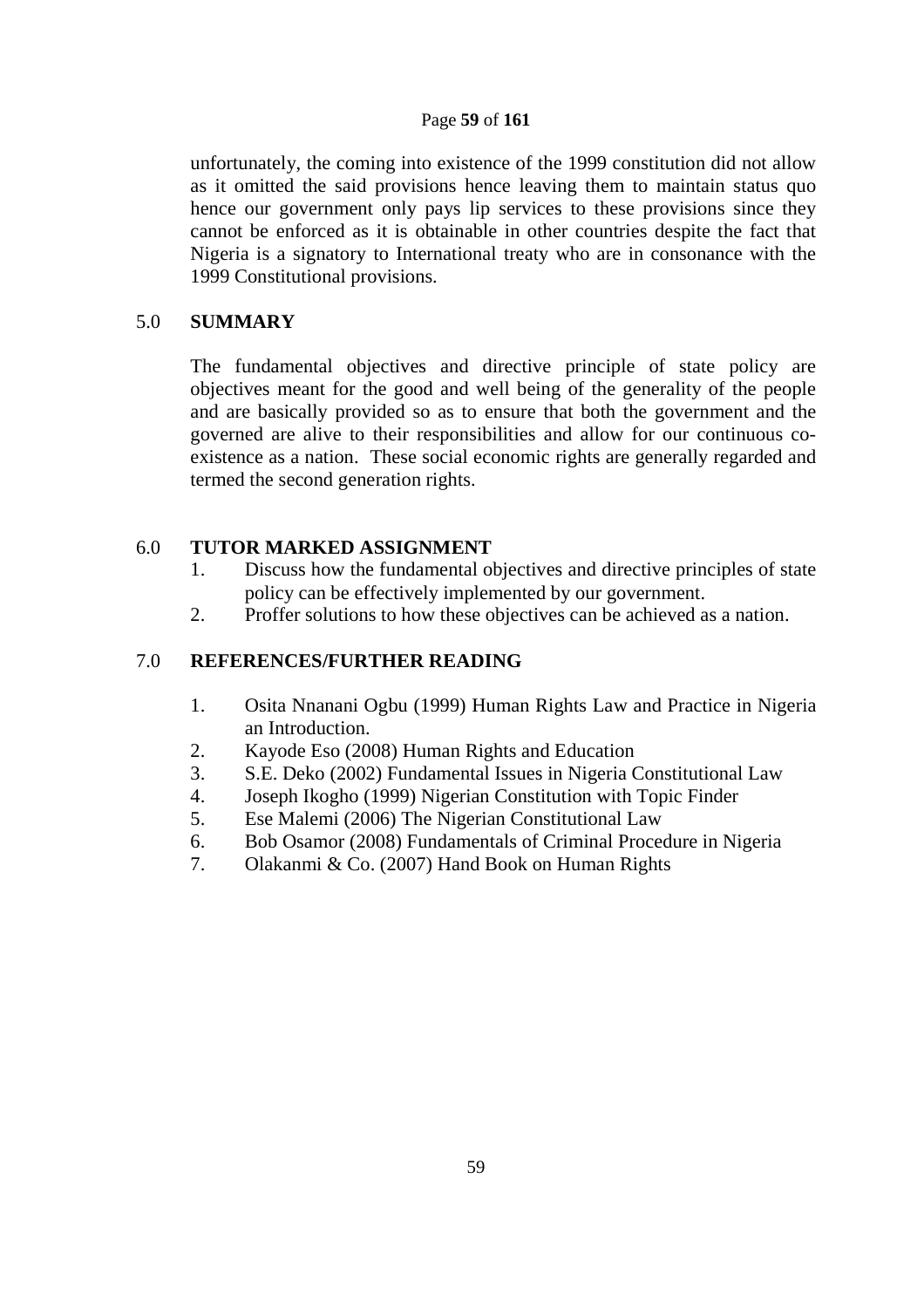### Page **60** of **161**

# **UNIT 2: CONFLICT BETWEEN FUNDAMENTAL RIGHTS AND FUNDAMENTAL OBJECTIVES OF STATE POLICY**

### **CONTENTS**

- 1.0 Introduction
- 2.0 Objectives
- 3.0 Main Content
- 3.1 Disparity between Fundamental Rights and Fundamental Objectives and Directive Principle of State Policy
- 4.0 Conclusion
- 5.0 Summary
- 6.0 Tutor Marked Assignment
- 7.0 References/Further Reading

## **1.0 INTRODUCTION**

The law certainly provided for the Fundamental objectives and directive principle of state policy which are contained in chapter 2 of the 1999 constitution and likewise Fundamental rights in chapter 4 of the same constitution. The pertinent question then: is there any difference between the two concepts; the answer to the question if in terms of rights, one will answer in the negative as both are rights to be enjoyed by the people. However in term of application then the answer will be in the affirmative, since the former is not justifiable while the latter is justifiable when violated by anyone.

## **2.0 OBJECTIVES**

At the end of this unit, you should be able to:

- Explain the disparity between fundamental rights and fundamental objectives and directive principles of state policy.
- Discuss the imminent dangers of rights that are not justifiable
- Explain the differences and similarities between chapter 2 and 4 of the constitution.

### **3.0 MAIN CONTENT**

# **3.1 DISPARITY BETWEEN THE FUNDAMENTAL RIGHTS AND FUNDAMENTAL OBJECTIVES AND DIRECTIVE PRINCIPLES OF STATE POLICY**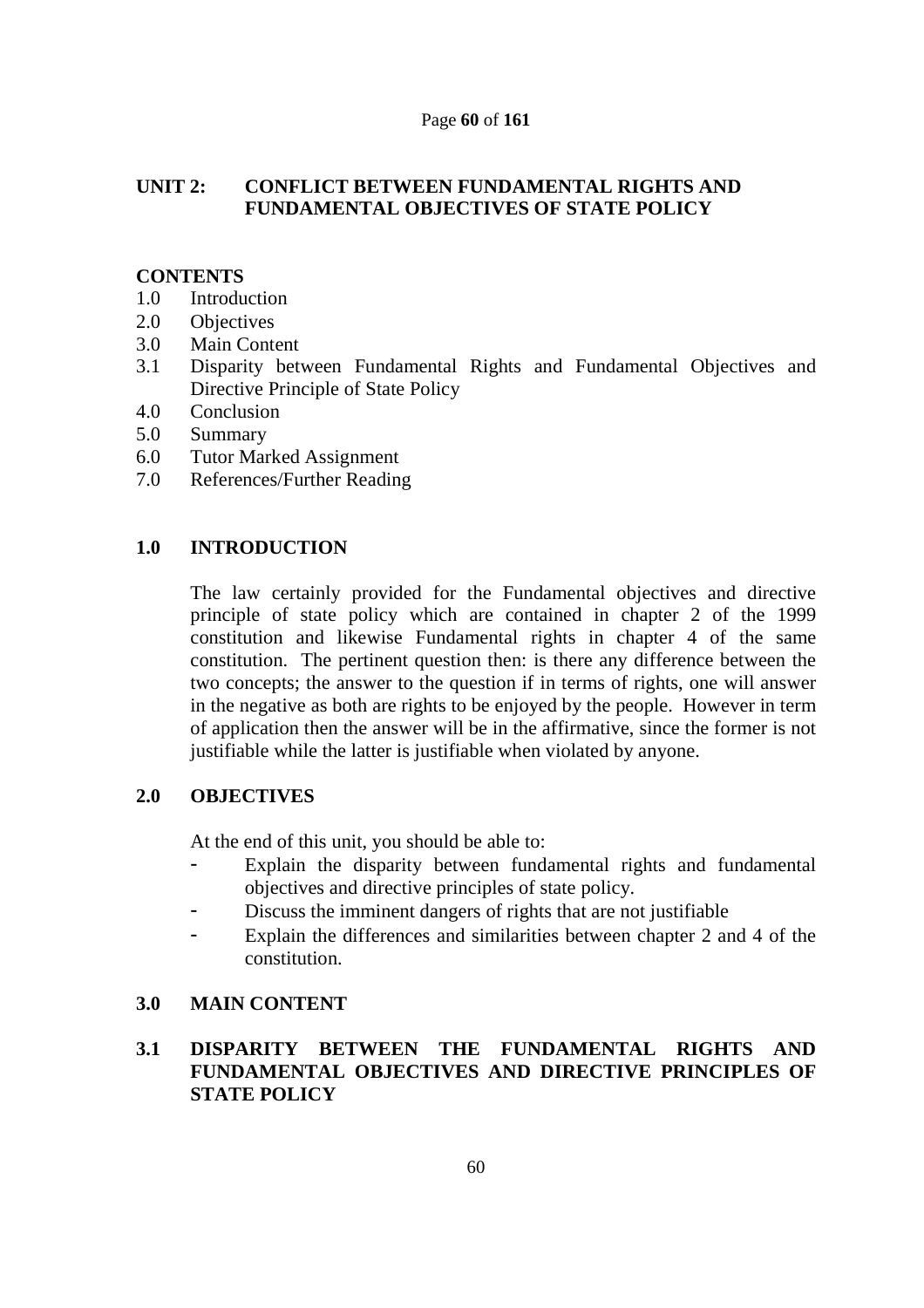#### Page **61** of **161**

The fundamental rights entrenched in the constitution are basically concerned with the political and civil rights. The infringement of which can be challenged in any court of law. On the other hand the provisions of the economic, social and cultural rights as contained in chapter II of the 1999 constitution are not Justifiable. See **Arch Bishop Olubunmi Okogie V. The Lagos State (1981) 2NCLR 337 at 350**. Where it was held.

"The fundamental Objectives Identify the Ultimate Objectives of the Nation and the Directive Principles lay down the policies which are expected to be Pursued in the efforts of the Nation to realize the national ideas. While section 13 of the Constitution makes it a duty and responsibility of the Judiciary among other organs of government to conform to and apply the provisions of chapter II, Section 6(6)© of the same constitution makes it clear that no court has Jurisdiction to pronounce any decision as to whether any organ of government has acted or is acting in conformity with the Fundamental Objectives and Directive Principles of State Policy. It is clear therefore that Section 13 has not made chapter II of the Constitution Justifiable".

Section 6(6)© of the 1999 constitution renders without mixing words that the objectives and directive principles of state policy are not justifiable. Furthermore, section 13 of the constitution provides that all organs of government, authorities, agencies, persons exercising legislative, executive or judicial powers to conform to, observe and apply the provisions of the objectives and directive principles.

The above provisions of both sections appears to be an open contradiction as the formal in clear terms is to the effect that the provisions are non justifiable while the latter imposes its implementation as a responsibility on all organs of government. The implication thus is that actions under this head cannot maintained in courts against the government who do not comply and only judicial interpretations can be made.

Consequent upon the above, where there is a conflict between the two concepts, it is clear from judicial authorities that such conflicts are resolved in favour of Fundamental rights see **Okogie v. A.G Lagos State (1981) 2NCLR 337**, the court of appeal held that section 18 of the constitution could not, nor was it intended in any way to minimize or abrogate the enjoyment of the right of freedom of expression guaranteed by section 36 of the 1979 constitution (now section 39 of the 1999 constitution). See also **Adamu v. A.G Bornu State (1996) 8NWLR 203.** 

The Indian case of State of **Mandras v. Champakan A.I.R 1951 s.c 226** was the locus classic us on holding that where there is a disparity, such should be resolved in favour of fundamental rights. The trend in some other countries for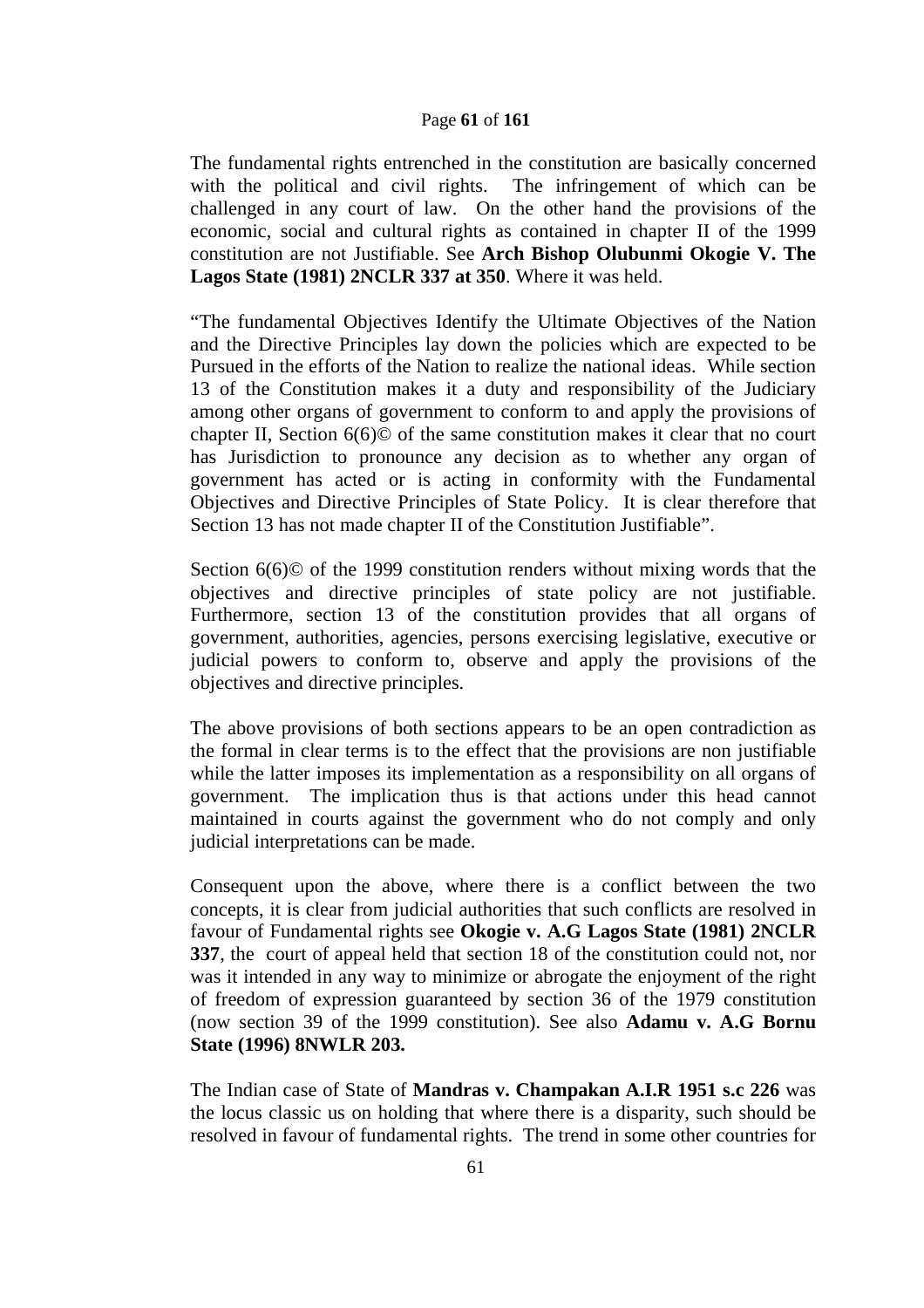#### Page **62** of **161**

instance Indian, the courts are to interpret statutes by the legislature and acts of the executives to be in conformity with the spirit of the fundamental objectives and **Directives of State Policy. See Olga Tellis v. Bombay municipal corp A.I.R 1968 sup ct.** 

It can thus be concluded that of what benefit is the right of privacy to a person that cannot afford an accommodation. Item 59 of the exclusive legislative list authorizes the National Assembly to make laws for the establishment and regulation of authorities for the federation or any part thereof to promote and enforce the observance of the fundamental objectives and directive principles of the state policy contained in the constitution, however in recent time no such law has been made.

## **3.2 THE NON-JUSTICIABILITY OF FUNDAMENTAL OBJECTIVES AND DIRECTIVE PRINCIPLE OF STATE POLICY**

What has generated much controversy about the fundamental objectives is that they cannot be enforced in the law courts. Section 6(6)© of the 1979 constitution of Nigeria made them non-justifiable. This non-justifiability has been justified by some schools of thought on various grounds. Arguing in support of the inclusion of non-justifiable objectives and directive principles in the constitution, Professor B.O. Nwabueze maintained that a constitution operating as law and imposing judicially enforceable restraints upon government should not abandon its other function as a source of legitimacy for those political concepts and governmental powers and relations that are by their very nature non-justifiable. Non should it renounce its roles in the affirmation of fundamental objectives and ideas or directive principles of government which serve to inform and inspire governmental actions along desirable lines.

The constitution drafting committee had also advanced the argument that if the objectives and directive principles were made enforceable it would lead to constant confrontation between the executive and the legislature on the one hand and the judiciary on the other hand. It has similarly been contended that it will be tantamount to asking judges to make political value judgments if they have to decide whether governmental actions and omissions are in line with the objectives and the directives. A somewhat extreme view was canvassed by Abiola Ojo who stated that most of the matters in the objectives and directive section belong to the area of party political manifests and therefore should have place in the constitution let alone being justifiable.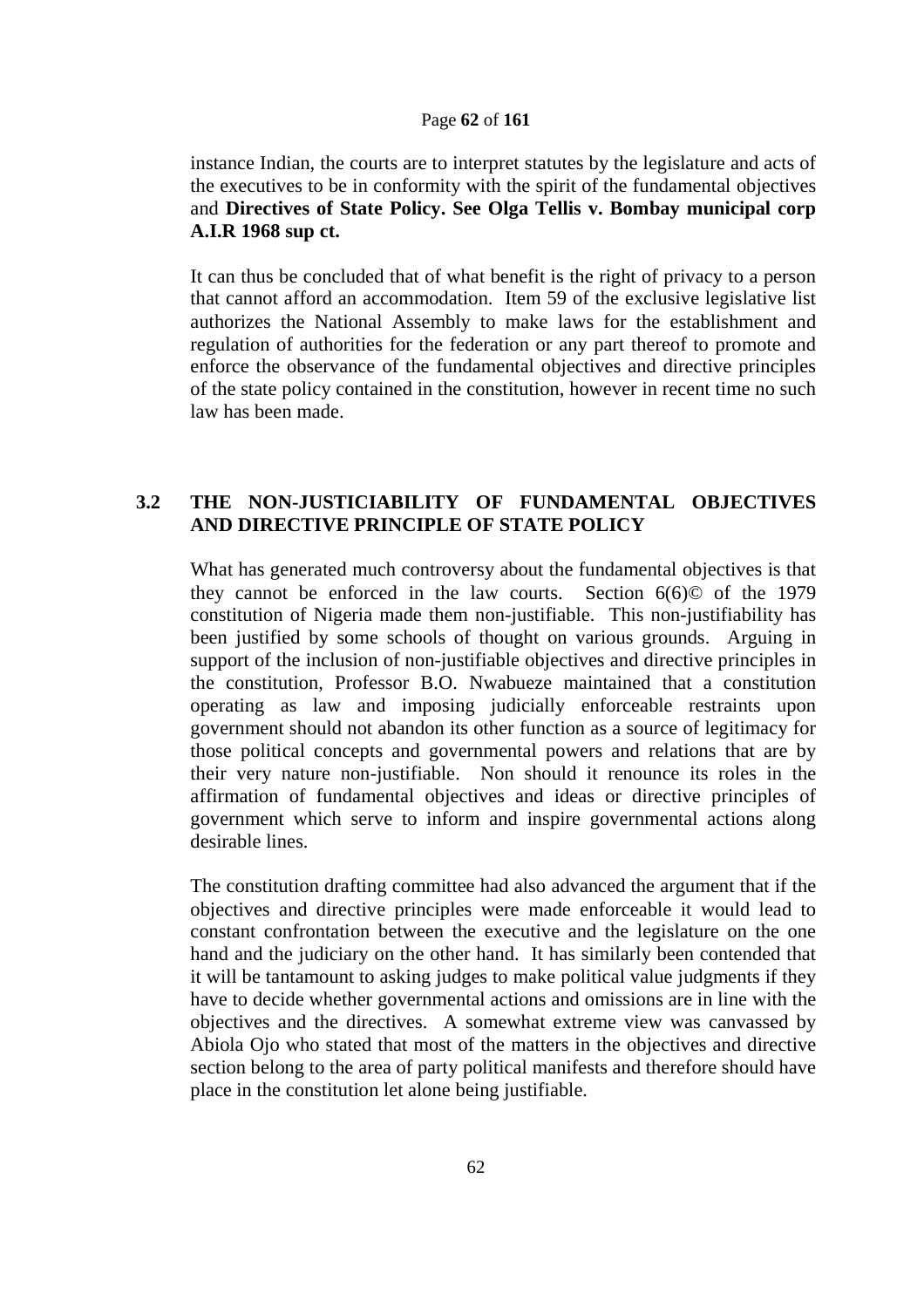### Page **63** of **161**

It is respectively submitted that these views missed the point and cannot be supported. The objectives and direct principles are an attempt to incorporate social and economic rights into the constitution, since human rights is not static and the conception f the substance and scope of the term human rights has been and continues to be subject to change in pace with the evolution of society. Originally attention was mainly focused on civil and political rights. However developments have steadily progressed towards an enlargement of the human rights concepts in which economic, social and cultural rights are also included.

The need to guarantee the provisions of chapter 2 of the constitution is of paramount importance in that chapter 4 cannot be of meaningful effect to the Nigerian people, of what relevance is the right to privacy to a Nigerian who lives under a fly-over or what dignity has such a person.

One cannot but agree with late Chief Obafemi Awolowo that "social objectives constitute the raison d'tre, the bedrock and indeed the original legitimacy of the state. It is the entrenchment of the objectives that forms the cornerstone to the constitution Nigerians cannot afford to leave anything as fundamental as the social objectives to

what will amount to party political discretion which sometimes can be whimsical and capricious".

The contention of the constitution drafting committee that the enforcement of the fundamental objectives and directive principles will lead to frequent fiction between the executive and the judiciary is a contention that does not hold water. If the courts have powers of review of legislative and executive acts including the power to declare a law passed by the legislature unconstitutional, why is it only its interpretative power in respect of the objectives and the directive principles that will lead to confrontation with other arms of government? The constitution did not expressly state that the directive principles are unenforceable. It is fortunate that the African charter on human and peoples' rights which has not only been ratified by Nigeria but has formed part of her municipal law contains enforceable provisions on social and economic rights. Recourse can therefore be made to the chapter for the enforcement of these rights.

## **SELF ASSESSMENT EXERCISE**

- Are there detriments or problems posed to the Nigerian government if these objectives are elevated to that of chapter 4 of the 1999 Constitution?
- How justifiable are these rights in Nigeria, discuss?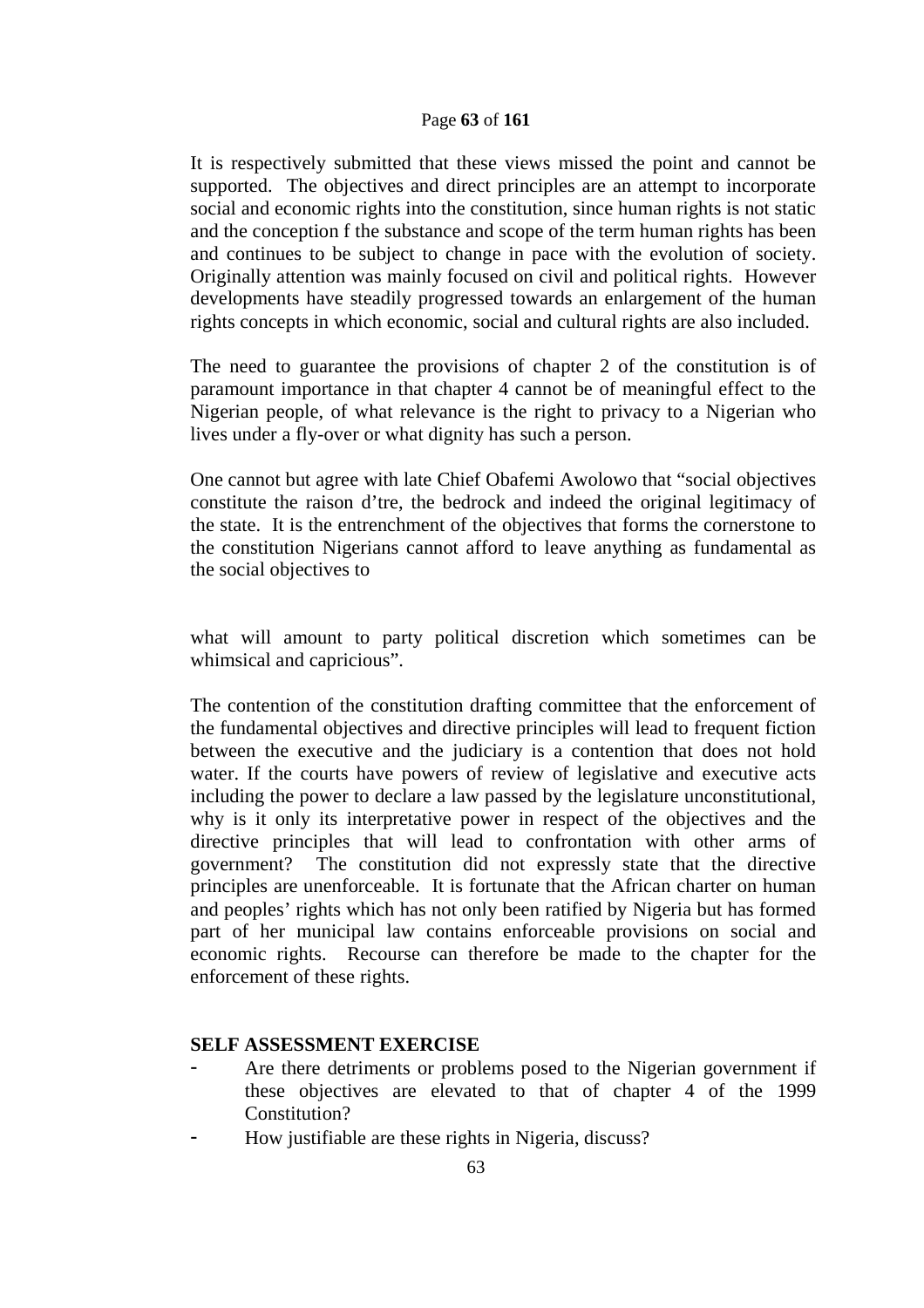# **4.0 CONCLUSION**

It is however to be noted that some of the contents of the chapter on fundamental objectives and directive principles are mere statement of the basic principles of a democratic government and therefore could not in any case be elevated to enforceable rights. These provisions are the political, economic and social blue print and inbuilt manifests in the Nigeria constitution to be pursued by the government and the people of Nigeria to ensure an ideal nation. However as important as these objectives are; they are not justifiable, and so cannot confer right of actions, nor remedy in court, except the action is, also founded on another provision of the constitution which confers of action and remedy.

# **5.0 SUMMARY**

We discussed the totality of the constitutional provisions on the fundamental objectives and directive principles of state policy as beautiful as these provisions are; we discovered they are not justifiable that is cannot be enforced by way of a legal remedy hence the Nigerian Government is at liberty to either complement or disregard and as such cannot be forced into implementing them even when hey are in consonance with international human rights position in the world over.

It however gives hope that its mere presence in the Nigerian constitution is another giant stride in the right direction as a nation.

## **6.0 TUTOR – MARKED ASSIGNMENT**

- 1. Explain the position of the law where there are conflicts on chapter and 4 of the 1999 constitutions.
- 2. Discuss the concept of justifiability and non-justifiability.

## **7.0 REFERENCES/FURTHER READING**

- 1. Osita Nnanani Ogbu (1999) Human Rights Law and Practice in Nigeria an Introduction.
- 2. Kayode Eso (2008) Human Rights and Education
- 3. S.E. Deko (2002) Fundamental Issues in Nigeria Constitutional Law
- 4. Joseph Ikogho (1999) Nigerian Constitution with Topic Finder
- 5. Ese Malemi (2006) The Nigerian Constitutional Law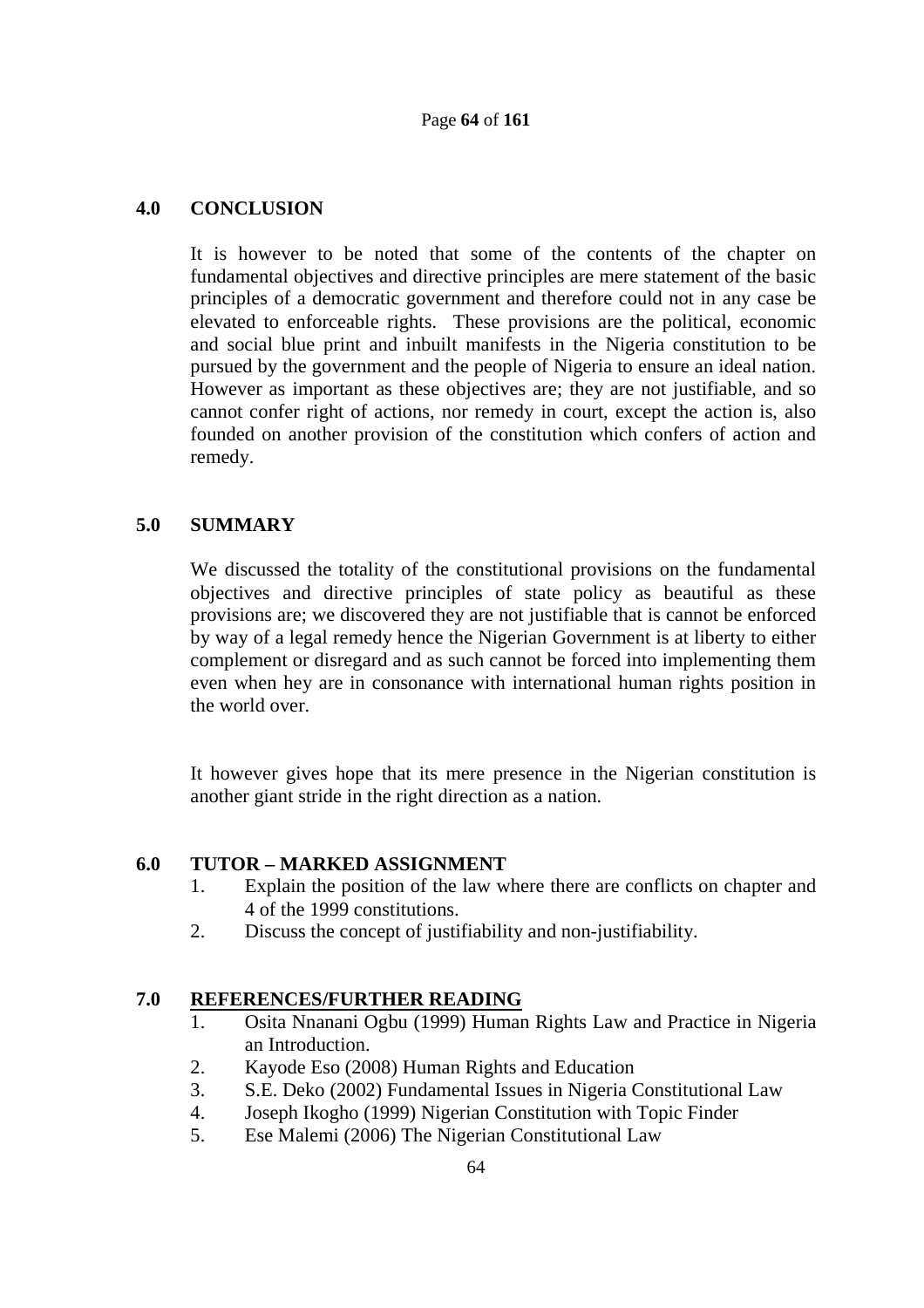# Page **65** of **161**

- 6. Bob Osamor (2008) Fundamentals of Criminal Procedure in Nigeria
- 7. Olakanmi & Co. (2007) Hand Book on Human Rights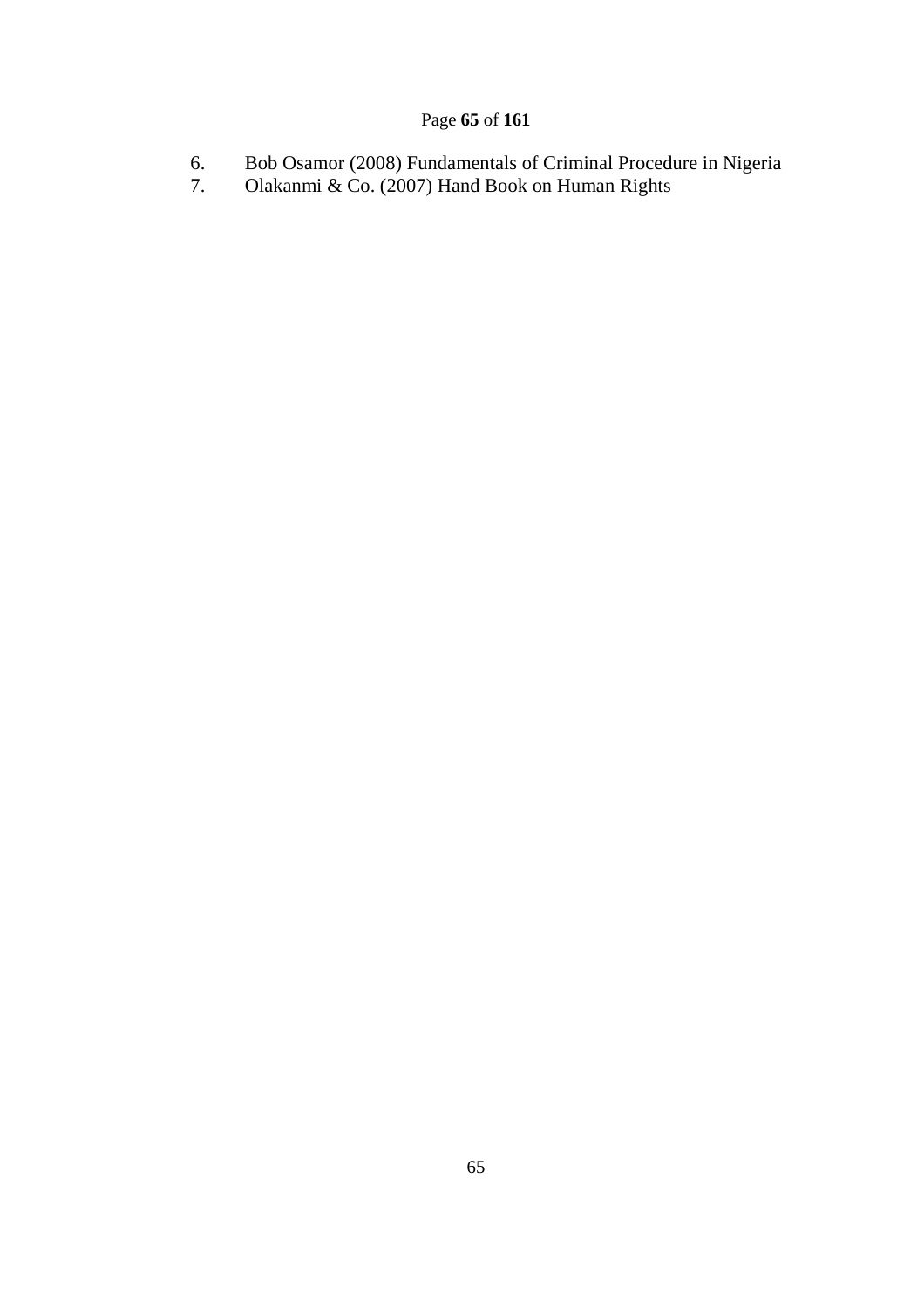#### Page **66** of **161**

## **UNIT 3: JUDICIAL ACTIVISM AND LOCUS STANDI IN NIGERIA**

## **CONTENTS**

- 1.0 Introduction
- 2.0 Objectives
- 3.0 Main Content
- 4.0 Conclusion
- 5.0 Summary
- 6.0 Tutor Marked Assignment
- 7.0 References/Further Reading

# 1.0 **INTRODUCTION**

Judicial activism and locus standi are twin concepts and determining factors in the enforcement of human rights in the world over, while the former means the interpretation of enactments by judges to achieve the desired end, the latter relates to the right of persons whose rights have been violated to sue for the enforcement of such rights. While some scholars have seen the concept of judicial activism as negating the principle of separation of power claiming it amounts to the judges making laws. On the other hand a person cannot initiate a procedure of enforcement without having such right imputed on him by the law.

# 2.0 **OBJECTIVES**

At the end of this unit, you should be able to:

- Define the concepts of judicial activism and locus standi
- Explain the rules of interpretation

## 3.0 **MAIN CONTENT**

### 3.1 **JUDICIAL ACTIVISM**

It is the duty of the Judiciary to interpret the laws, but the court should not exceed its powers in the process of interpreting the law. It is their duty to carry out the intention of the makers of the construction as expressed in the various enactments.

Judicial Activism in the layman's parlance simply means the Interpretation ability or attitude of Judges of the constitution and other enactments. There are basically two approaches to the Interpretation of the constitution by Judges and they are: the liberal approach and the strict approach. The strict Interpretation implies Interpretation basically on the construction of the law and nothing more that is interpretation based on the words of the law in essence the adoption of the literal or plain meaning of the law. On the other hand the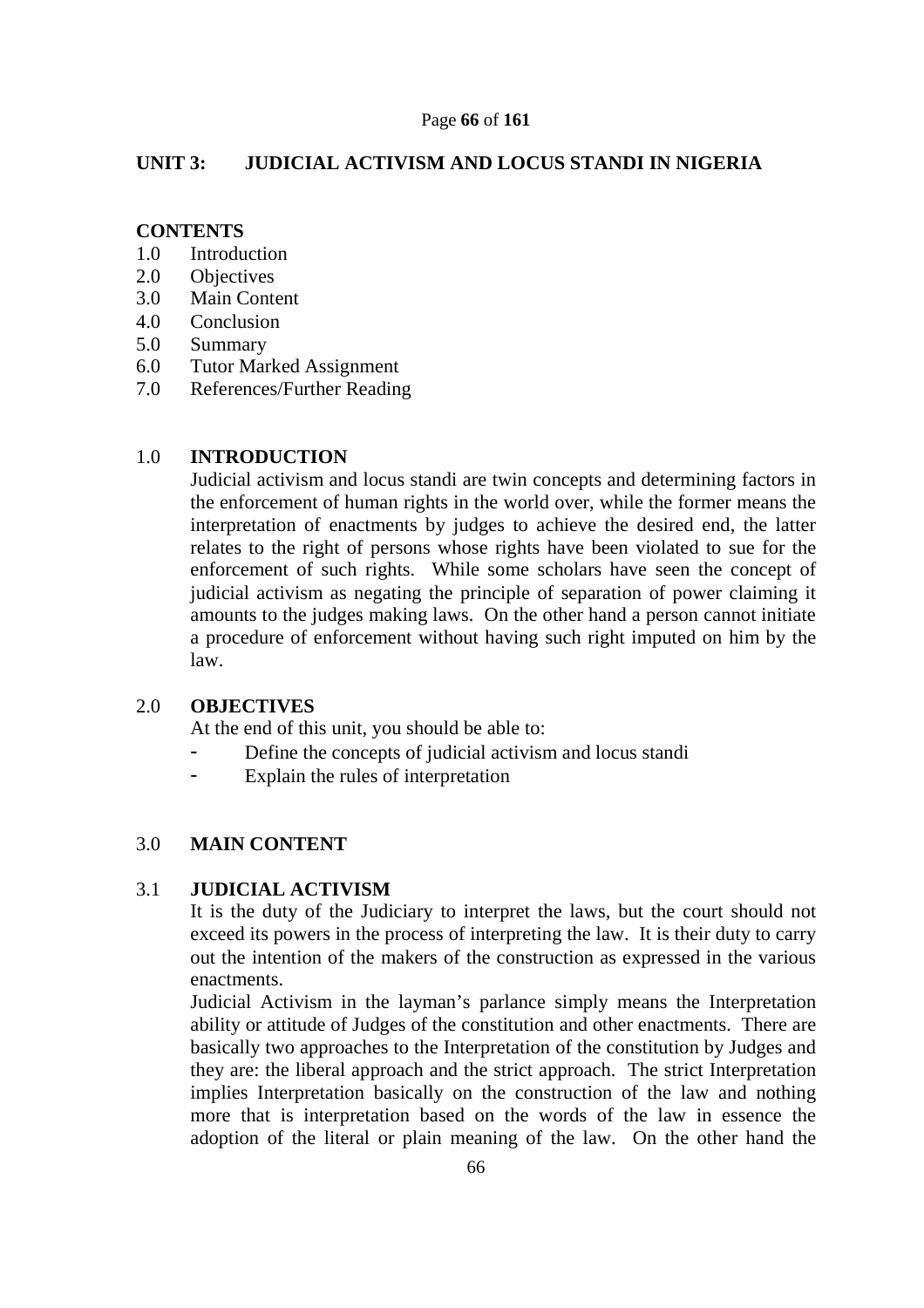#### Page **67** of **161**

liberal approach seeks interpretation should tend to achieve the purpose for which the law was made as such seeks the underlying principles and gives effect to same.

However, the following are the rules of interpretation of statutes; they are:

- (a) The literal Rule
- (b) The Golden Rule
- (c) The Mischief Rule

The literal rule is adopted when words of the statutes are clear and unambiguous see **A.G of Ekiti State v. A.G of Ondo State (2001) 17NWLR pt. 743, 706, Fawehinwi v. IGP (2000) 7NWLR pt 507, 481.** The golden rule on the other hand means the constitution prime face be given their ordinary meaning save where it will amount to injustice in essence the golden rule is adopted to meet the demands of justice. While Mischief Rule implies that the cause and necessity if the Act shall be considered and shall thus be construed so as to prevent the mischief the law was so intended to prevent. **See Heydon's case 3 Co. Rep 7A, at p. 7b. Savannah Bank v.Ajilo (1987) 2NWLR (pt. 57) 42. C.A.** 

Judicial restraint has its foundation in the positive school of Jurisprudence which favours the separation of law from morals. The basic concern of the positivist with law is morally, ideologically and evaluative neutral. John Austin Major Proponent of legal Positivism asserted that "law and ethics must be rigidly separated as it is not the business of the lawyer to concern himself with the end and purpose of the law. The lawyer must take the law as it is and not as it ought to be".

Following from the foregoing, judicial restraint which is a position of passivism is that law should be applied as ordained by statutes as prescribed by law. Hence the Judicial passivism strengthens the principles of separation the legislative to make laws and the Judiciary to interpret same.

Lord Denning a lead activist in era of judicial activism opined "My root belief is that the proper role of a judge is to do justice between the parties before him. If there is any rule of law which impairs the doing of justice, then it is the province of the judge to do all he legitimately can to avoid that rule or even to change it – so as to do justice in the instance case before him. Kayode Eso another Judicial activist post "without the law there will be no justice and without justice law will be laboring in vain; for law and justice are two lions tethered the same day but whichever is stronger depends on the judge". Lord Denning further gave Credence to the above assertion when he stated 'he will prefer a bad law with a good judge to having a good law with a bad judge. The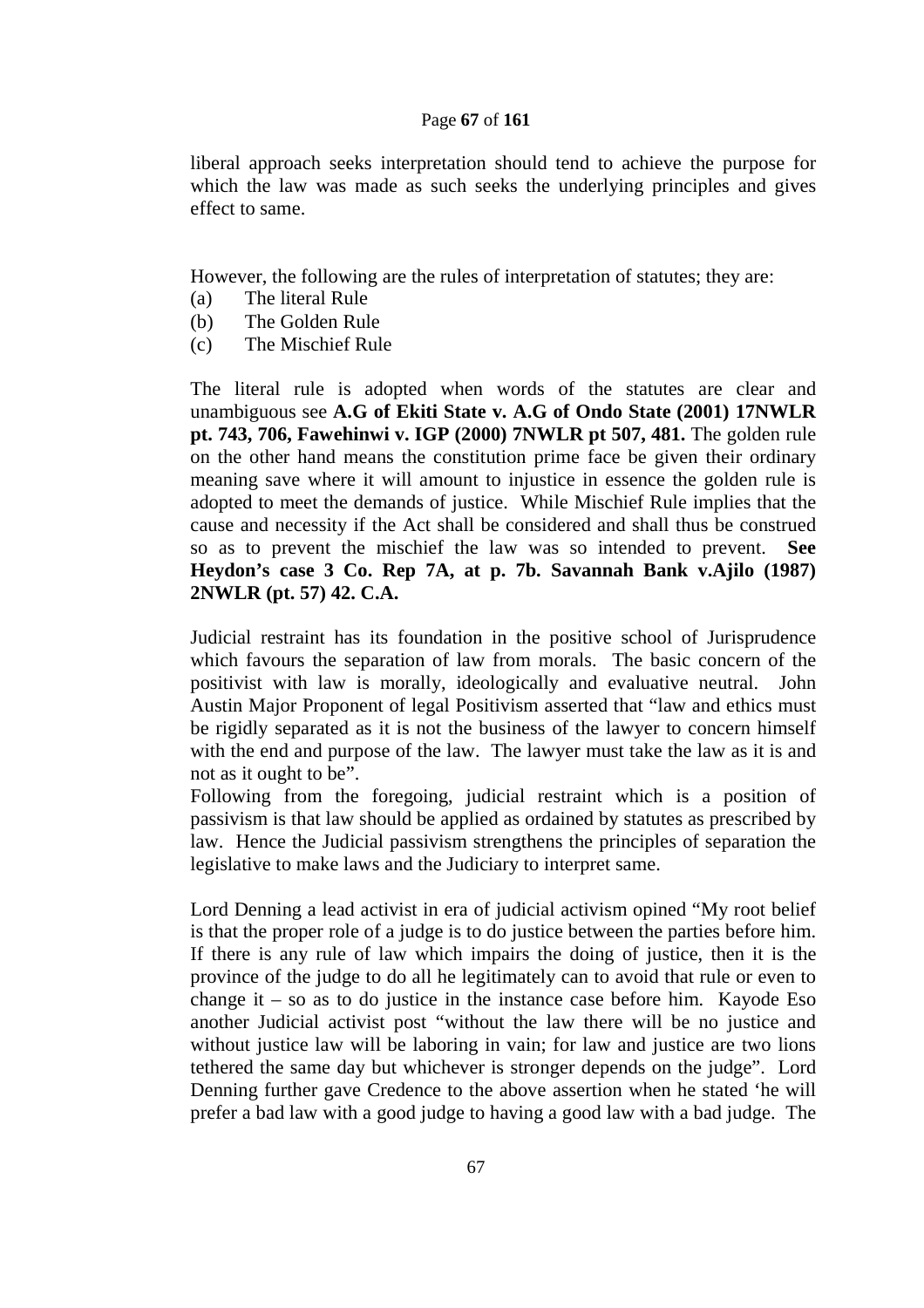#### Page **68** of **161**

realist school of thought sees law as the prophecies of what the court will do and nothing more pretentious.

Judicial activism is a much needed tool in our nascent democracy however this should not be at the expense of the rule of law, some level of activism should be allowed most especially in the interpretation of chapter 2 of the 1999 constitution where there have been clamour for a level of creativity and activism in the interpretation of the law. See **Nafiu Rabiu v. the State (1981) 2 NCLR p. 293 at 326.** 

The Nigerian Judiciary has been swinging between Judicial passivism and Judicial activism whose basic goal should be the people and justice for all as a society and a people.

### 3.2 **LOCUS STANDI**

Locus standi simply means the legal capacity to institute proceeding s in a court of law which is usually used interchangeably with 'standing to sue'. Section 46(1) of the 1999 Constitution provides as follows;

"Any person who alleges that any of the provisions of this chapter has been is being or likely to be contravened in any state in relation to him may apply to a High Court in that state for redress".

From the foregoing, such a person must be aggrieved and in legal parlance have a standing to sue that is locus standi. The provisions referred to above to chapter 4 of the 1999 constitution which deals with Fundamental Human Rights. The locus classic us in Nigeria on the principles of locus standi is **Adesanya v. The president (1981) S.C 112.** 

The principle of locus standi was necessitated as opined by scholars so that litigants will not waste the time of the court as advanced by an eminent legal practitioner, Chief F.R. A Williams, the major reason for this rule is to controversies between parties who have sufficiently vital and real interest in the subject matters of litigation. See also **Bater v. Carr 369 Us 186/204.** In summary the principle of locus standi prevents multiplicity of actions by busy – body and meddle some inter hopers from overcrowding the courts.

Locus standi is an issue which goes to the jurisdiction and could be raised at any stage even at the Supreme Court. See **Oredoyin v. Arowolo (1989) 4 NWLR (pt 114) 172; Adesanya v. the president (Supra). See also Section 6(6)(b)** which bothers on civil rights and obligation between Government authority and any person in Nigeria. See **Thomas v. Olufosoye (1986) 1NWLR (pt 18) 6695** S.C Section 46(1) is to the purport that only a person whose right is infringed or likely to has sufficient interest under the law to sue that is only such persons have locus standi. See **Olawoyin v. Attorney**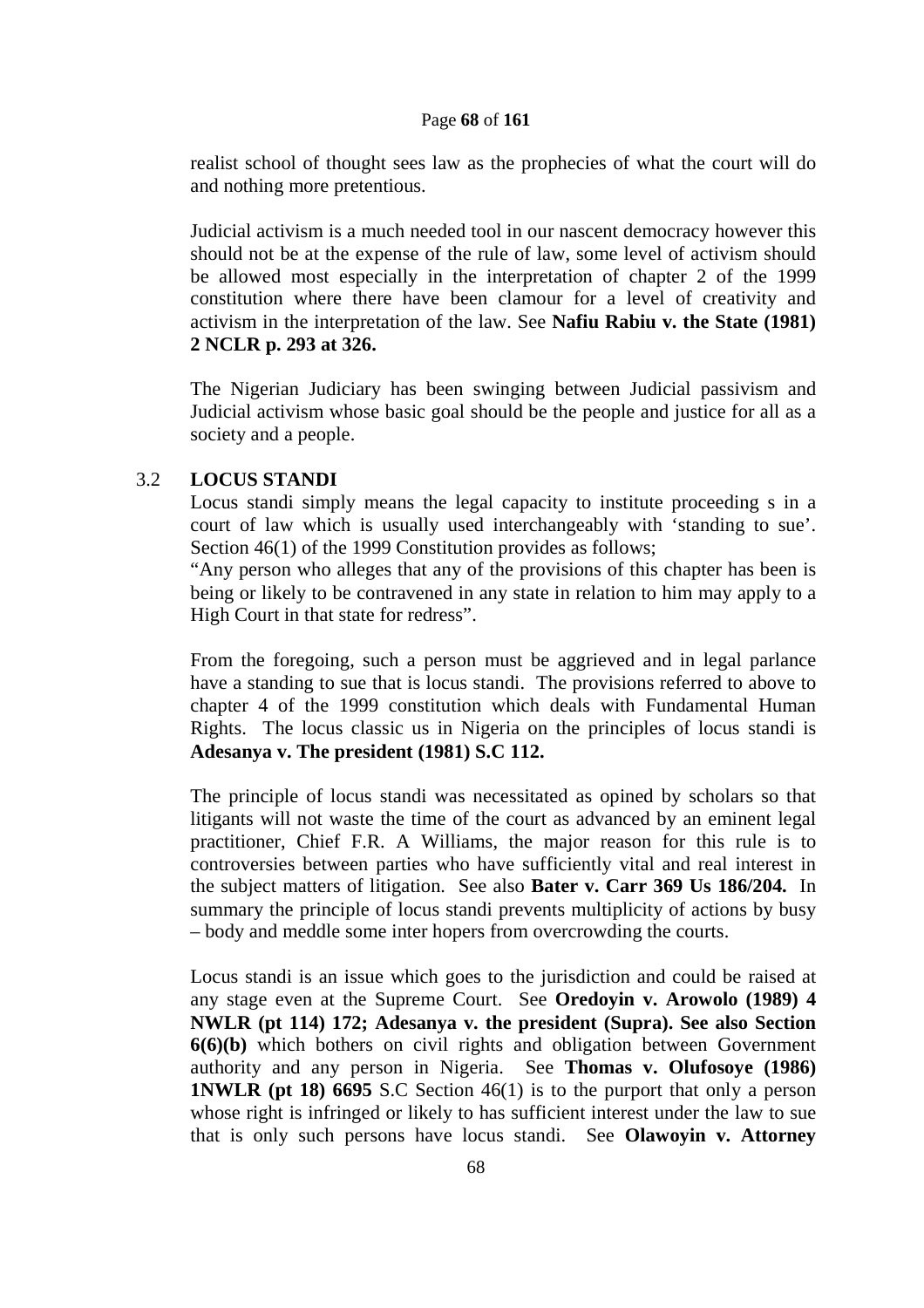#### Page **69** of **161**

**General for Northern Nigeria (1961) All NLR 269** where the applicant had challenged the provisions of the children and young person's law, 1958 which prohibited political activities by children of 15 years age or under, on the ground that these provisions contravened section 7 and 8 of the schedule 6 of the 1954 constitution. His contention was that he wished to give political education to his children but if the above mentioned law was enforced his rights would be infringed. It is to be noted that his children had not been prosecuted under the statute. The high court dismissed his application, holding that no right of his was infringed. His appeal to the Supreme Court was also dismissed on the question of locus standi.

The Supreme Court held that it coming into conflict with a law, or whose normal business or other activities have been directly interfered with by or under the law that has sufficient interest to sustain a claim for the infringement of his rights. See also **Shugaba v. Minister of Internal Affairs (1981) 2 NCLR 459, University of Ilorin v. Oluwadare (2003) 3 NWLR (pt. 808) C.A, Governor of Ebonyi State v. Isuama (2003) 8 WRN 123.** 

Order 1 rule 2(1) 1979 Fundamental Rights (Enforcement Procedure) rules it is only a person whose rights has been, is being or likely to be infringed that has the locus standi; to challenge such infringement and such application is not proper to be made in the name of any person Order than that of the person whose right was breached. See **Asemota v. Yesufu & another (1981) 1 NCLR 420.** Any person in the Constitution and the rules imply both having individuals and also entities like the state, Corporate bodies, companies etc. The Interpretation Act defines "person" as to refer to both types of entities and since the constitution does not proffer a different definition then same is adopted, thus a company can sue for the infringement of its Fundamental rights and in turn may be sued. It should however be emphasized that not all rights that are available to persons such as right to freedom of movement and right to freedom from discrimination are available to citizen only but all other rights are available to "persons" see **Concord press Nigeria Limited v. A.G fed & ors (1994) FH CLR 144, Punch Nigeria & Anor v. A.G, fed & ors (199-)1 HRLRA 288, Tell Communication Ltd Ors v. State Security Service (SSS)(2000) 2 HRLRA 104, New Patriotic Party v. IGP, Accra (1992- 93) G.B.R 586.** 

The law permits a minor or an underage whose Fundamental rights been breached to see remedy in court. However such must follow the prescribed procedure. The prescribed is that the name of the infant should be stated clearly in the application any other relevant court processes while that of his next friend should follow, labeling each correctly as infant and next of friend see **Sofolahan & Anor v. Fowler (2002) 14NWLR (pt. 788) 664 Sc.**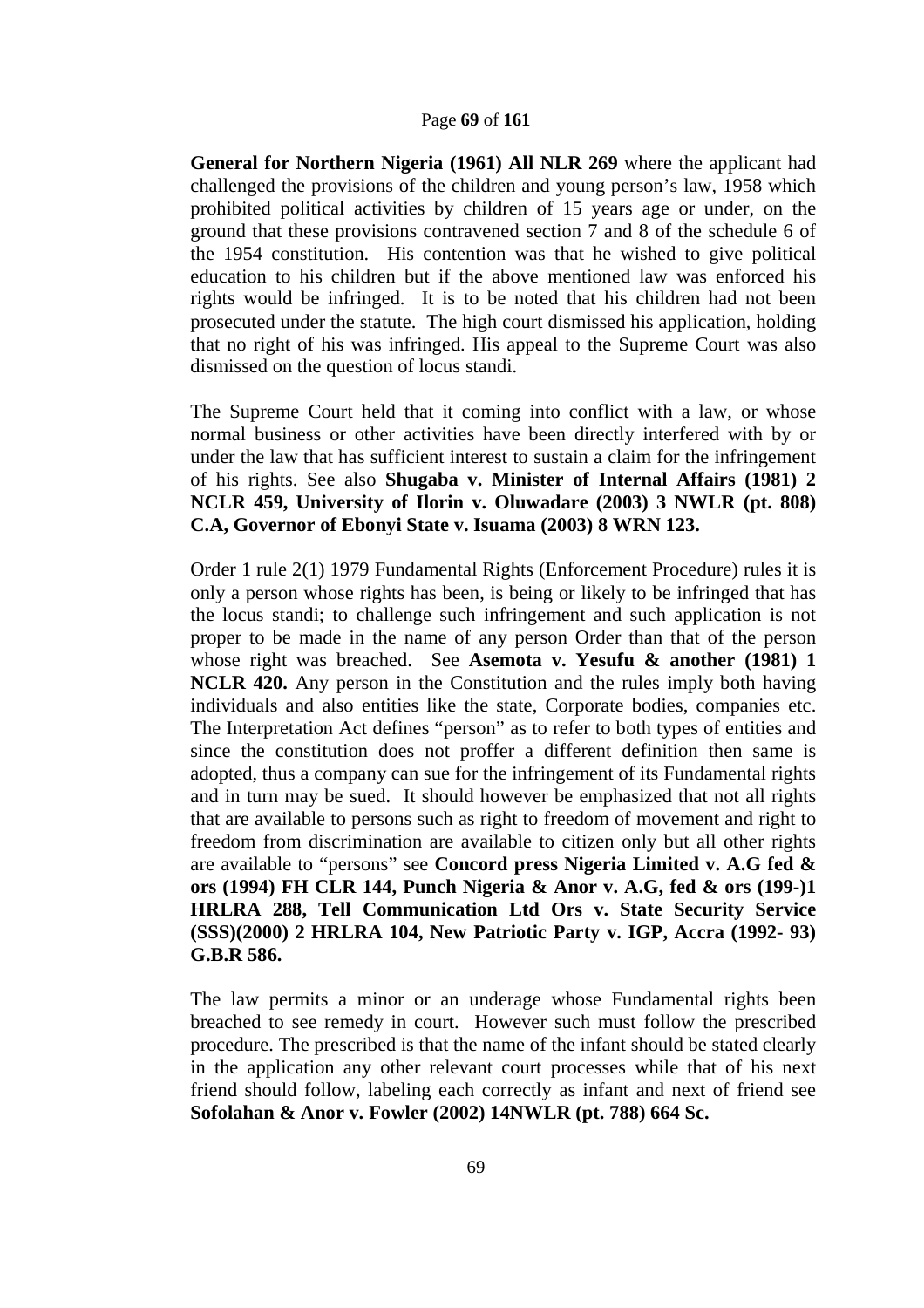#### Page **70** of **161**

Where a plaintiff lacks the locus standi, the court will strike out the action without considering the matter on the merit **see A.G Kaduna v. Hassan (1985) 2NWLR (pt. 8) 453 at 496.** From case laws an application for the enforcement of the fundamental right of – dead person cannot succeed. In essence, the right to life guaranteed under the 1999 constitution ends the moments its owner is killed or murdered because he is no longer alive to enforce the rights see **Ezechukwu v. Maduka (1997) 8NWLR (pt. 518) 635 C.A.**

However relatives of a person whose life has been unlawfully terminated cannot maintain an action under the fundamental rights (enforcement procedure) Rules, such killings can only be challenged under the law of tort or criminal law. **Bello & Ors v. A.G, Oyo State (1986( 5 NWLR (pt. 45) 8285C.** 

Fundamental rights application can be instituted against private persons and the procedure is the same as an action against the state or authority for a similar infringement see **Abdulhmaid v. Akar (2006) 13NWLR (pt. 996) 127.** 

The provision of section 46(1) is not to hinder or derogate from the provisions of the Constitution but basically to present multiplication of matters. But with the emergency of non-governmental human rights organizations whose basic aim is the protection and promotion of human rights the principle should not be adopted to hinder the fulfillment of this purpose see **Ahonaruogho v. Governor of Lagos State Long J of 31/10/90 (suit No. ID/392m/88)** unreported.

In conclusion, in **R v Inland Revenue Commissioners Ex parte National Federation of self. Employed and small Business** Ltd (1982) A.C 617 there is now a general tendency to relax the principle of locus standi in essence if the applicant can show strong enough reasons on the merits. Then he can be said to have the standing to sue.

### 4.0 **CONCLUSION**

There can be no enforcement without locus standi because the concept imputes the right to sue on any person whose right has been violated either by government officials, corporate bodies or private individuals. On the other hand since chapter two of the Constitution is not justifiable, it can only be when the judiciary adopts judicial activism as it allows that justice be done so as to achieve the purpose for which the enactment were made as seen in the Indian courts in so many cases thus making justifiable the provisions of chapter 2 of the Constitution in other climes.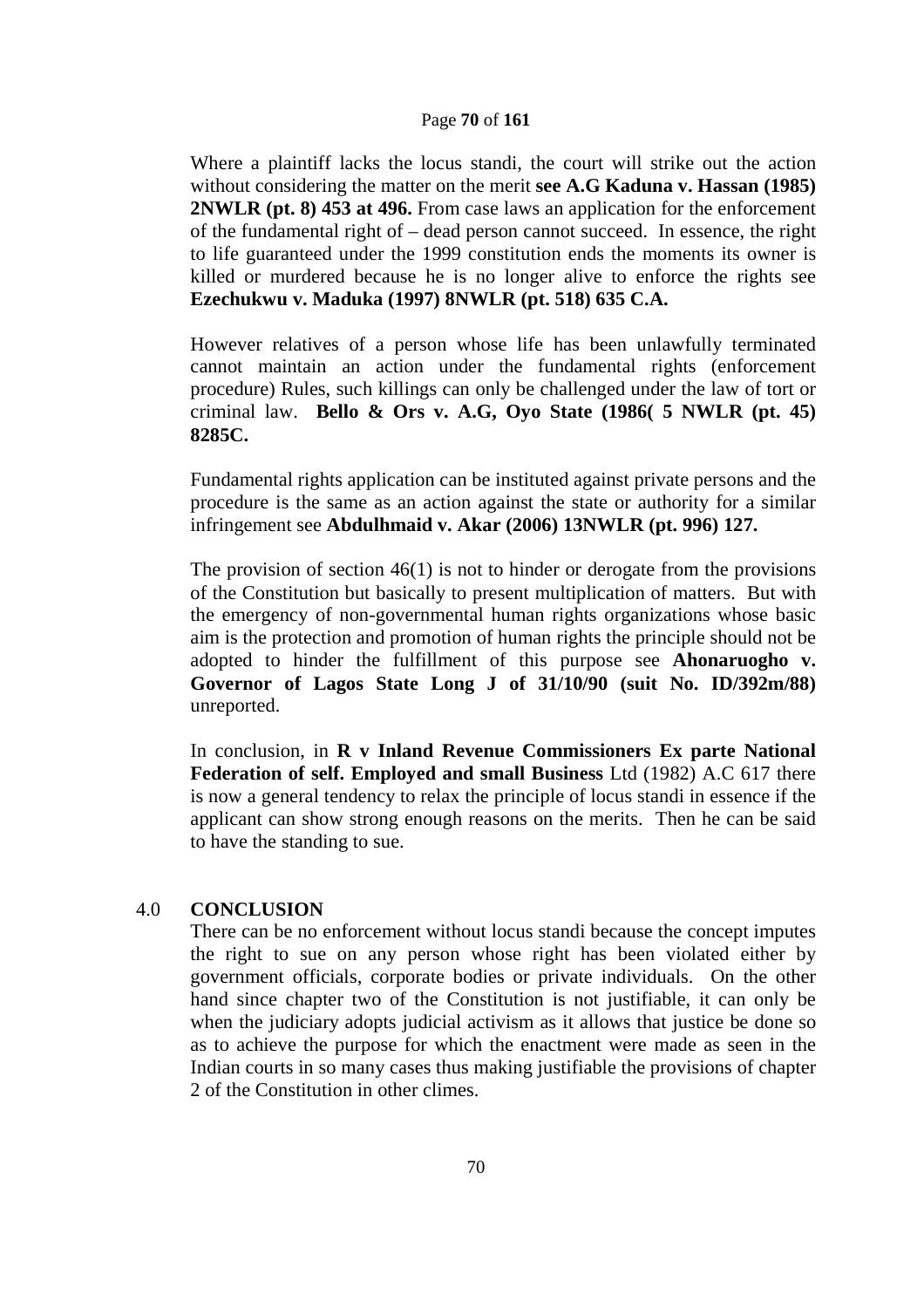# Page **71** of **161**

# 5.0 **SUMMARY**

For the provisions of chapter 2 of our constitution to be indeed the guiding principles for our Government the judicial activism should be appreciated so as to achieve the desired results as expected by the drafters of the Constitution thus not making the provision mere paper work thus borrowing a leave from other progressive countries.

# 6.0 **TUTOR MARKED ASSIGNMENT**

- Explain the term judicial activism.
- No locus standi no enforcement, discuss.

# 7.0 **REFERENCES/FURTHER READING**

- 1. Osita Nnanani Ogbu (1999) Human Rights Law and Practice in Nigeria an Introduction.
- 2. Kayode Eso (2008) Human Rights and Education
- 3. S.E. Deko (2002) Fundamental Issues in Nigeria Constitutional Law
- 4. Joseph Ikogho (1999) Nigerian Constitution with Topic Finder
- 5. Ese Malemi (2006) The Nigerian Constitutional Law
- 6. Bob Osamor (2008) Fundamentals of Criminal Procedure in Nigeria
- 7. Olakanmi & Co. (2007) Hand Book on Human Rights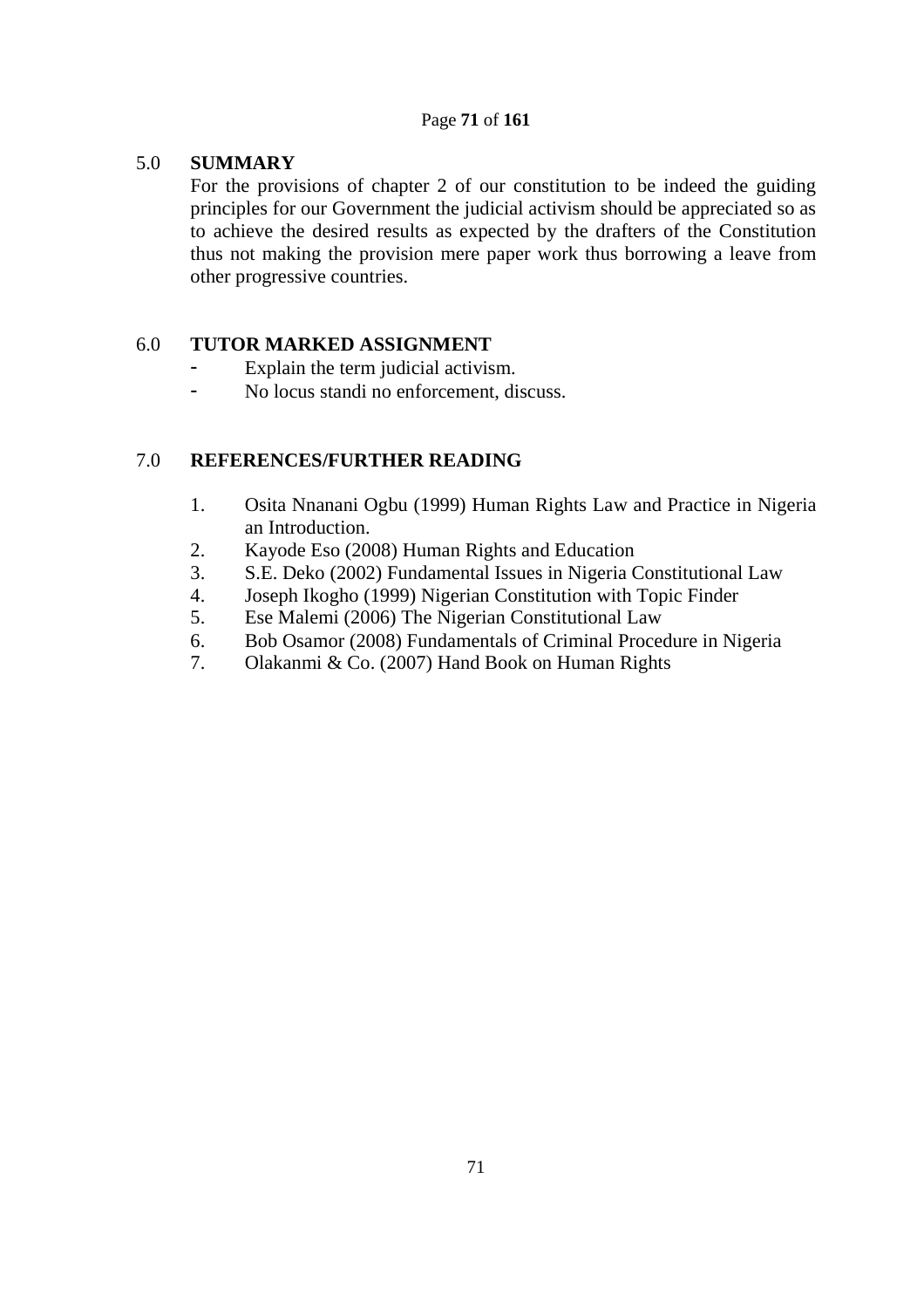# **UNIT 4 OTHER RIGHT ENFORCEMENT AGENCIES IN NIGERIA**

### **CONTENTS**

- 1.0 Introduction
- 2.0 Objectives
- 3.0 Main Content
- 3.1 African Charter
- 4.0 Conclusion
- 5.0 Summary
- 6.0 Tutor Marked Assignment
- 7.0 References/Further Reading

### 1.0 **INTRODUCTION**

The African charter like every other International Charter is a step further to ensure compliance with the provisions of protection of the rights as provided by the charter. The African Charter provides for rights of individuals, peoples' rights, duties of State party to the Charter, duties of individuals and it further provides for the functions of the Commission and its basic aim is promotion and protection of human rights in Africa and in the world at large.

### 2.0 **OBJECTIVES**

At the end of this unit, you should be able to:

- Explain the duties of state party under the Commission
- The membership of the Commission
- Explain the petitioning procedure

# 3.0 **CONTENT**

### 3.1 **THE AFRICAN CHARTER**

The African charter is an International approach to human rights in the African Continent just like every other charter aimed at promoting human rights in Africa as a whole with the various African states as its target. The charter further aims at strengthening human rights in Africa.

The 1984 adoption of the UDHR led to the emergence of regional attempts geared to words the promotion and protection of human rights. First was European convention for the protection of Human rights and Fundamental Freedoms in 1953, the lnter-American Convention on Human Rights in 1979,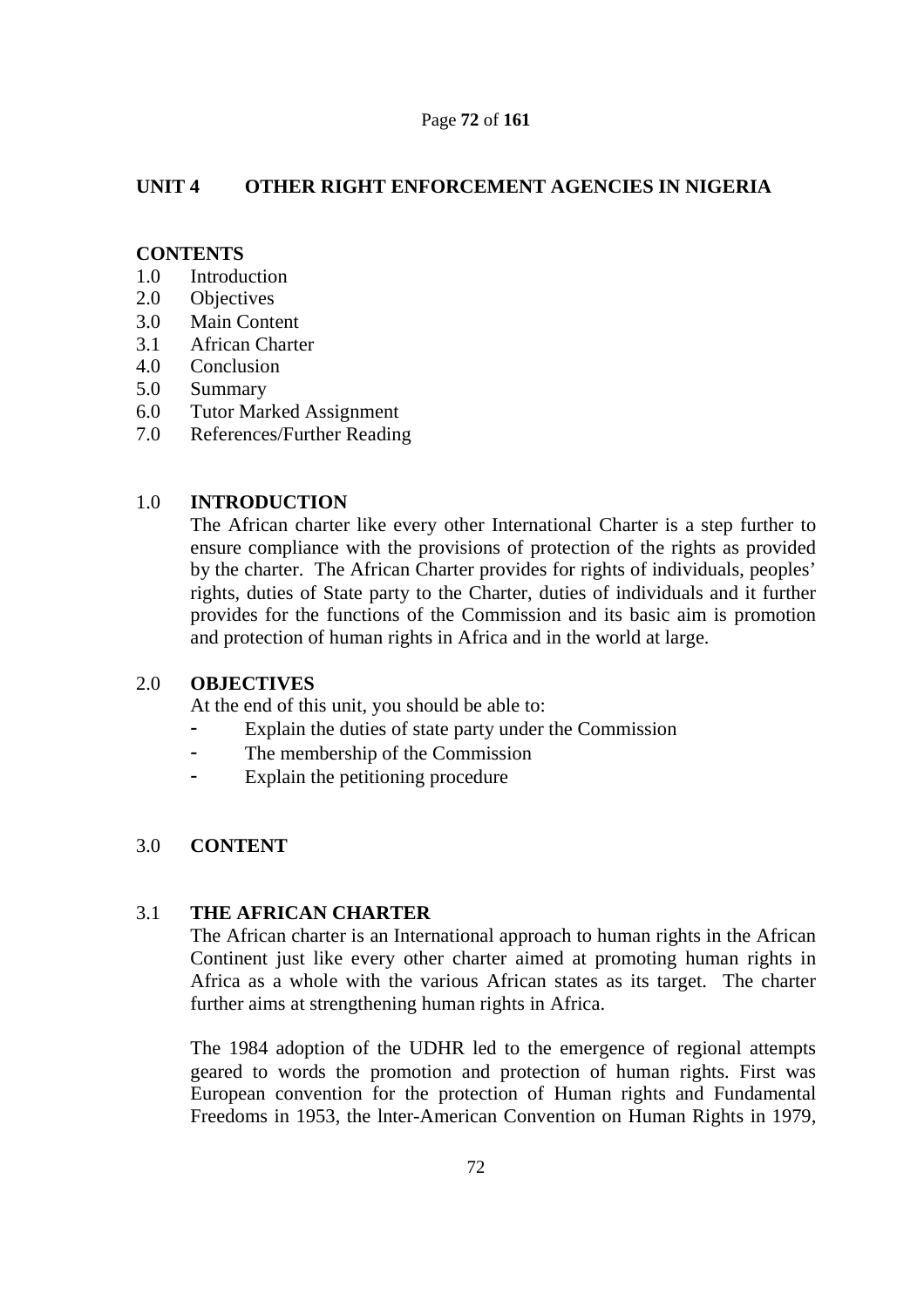#### Page **73** of **161**

the African Charter came into effect on  $21<sup>st</sup>$  October, 1986 also known as "Benjul Charter".

The African Charter provides for both the first and generation rights. The most controversial innovation of the charter is the inclusion of people's right which provides for collective and solidarity right of the society to which the individual is linked.

The charter further provides for the right to development and the rationale for this is hinged on the fact most African-states are developing or under developed, hence the citizenry cannot fully appreciate the inclusion of the second generation rights that will facilitate and enhance the realization of the negative rights.

Another landmark innovation is the provision of some individual duties to the family, the society and the state. This is in line with the traditional African Society Characteristic which is based on obligations of kinship and family relationship.

**3.2 THE AFRICAN COMMISSION ON HUMAN AND PEOPLES' RIGHTS**  The Charter Copiously made Provisions Rights of Individuals Article 2-17, while peoples' Rights Articles 19-24, whiles Articles 25-29 provide for both duties of states party to the charter and duties of individuals.

The African Commission is an organ of the OAU Created for the purpose of promotion and protection of human and peoples' rights. The members of the Commission is made up of eleven members chosen based on the highest reputation, they are elected by Heads of State and Government from a list of nominations by the state parties to the charter. Each State party may nominate two candidates who must be national of the same state. The members serve in their personal capacity.

The term of office is for a singular term of six years and can be re-elected. However, at the first election, the term of office of four homers shall be two years, while three others shall serve for four years. Members who should so retire before six years are to be determined by lot.

The membership of the Commission should be such as to ensure the representation of African political divisions and legal systems (French, English and Arabic) as well as geographical considerations (West Africa, North Africa, Central and Southern Africa).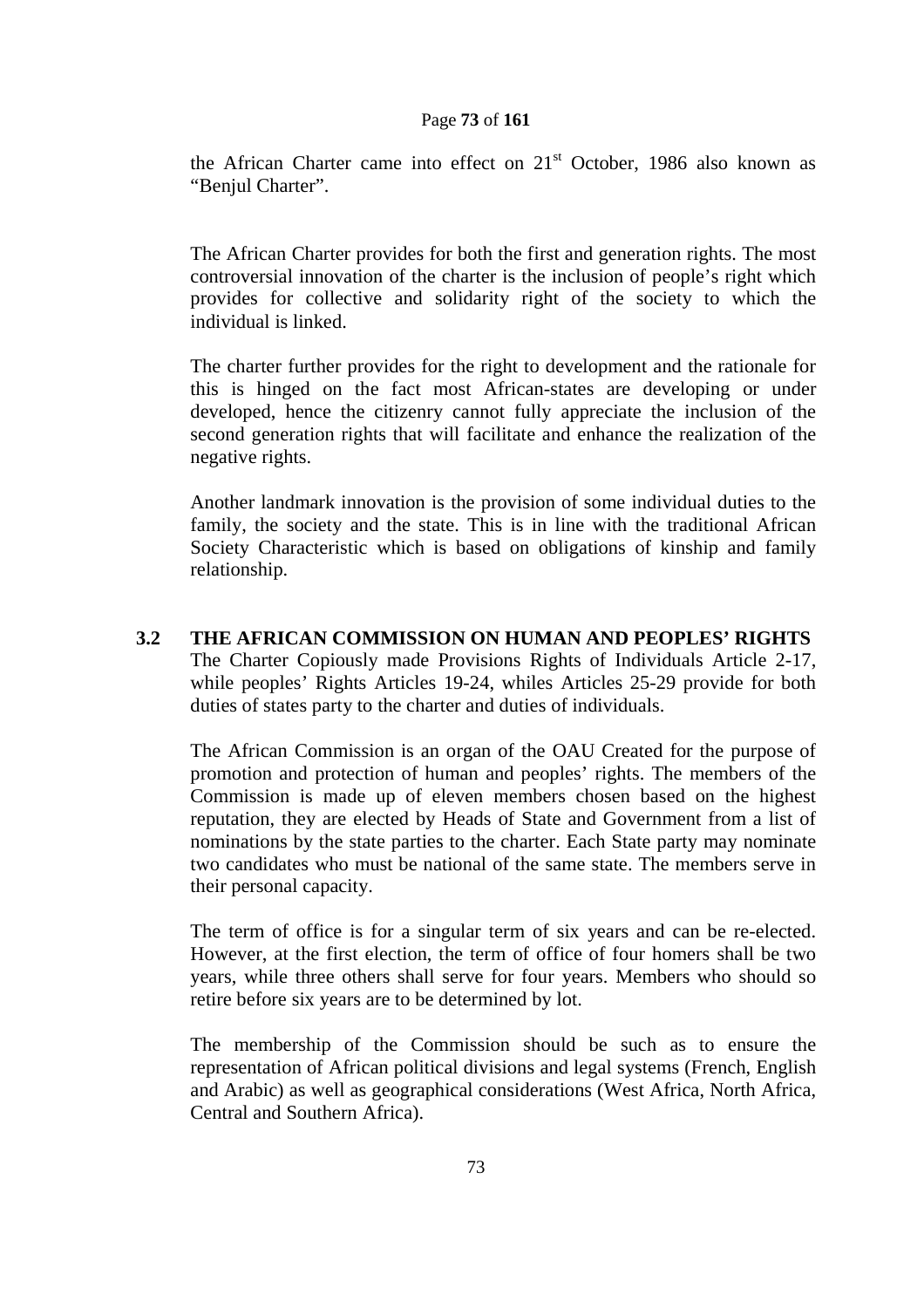#### Page **74** of **161**

The Secretary General of the O.A.U appoints the secretary of the Commission and also provides staff and facilities for the commission Article 41. The Commission elects its chairman and vice chairman for a two – year tenure, and can be re-elected. The Commission formulated its rules of procedure in Dakar, Senegal at its  $2<sup>nd</sup>$  ordinary session Containing 120 Articles. The seat of the African Commission is Banjul, in Gambia, where activities of the Commission are carried out.

Article 45 of the charter provides basically for the functions of the Commission which includes;

- (1) To promote Human and peoples' Rights and in particular
- (2) Ensure the protection of human and people' rights under conditions laid down by the charter.
- (3) Interpret all the provisions of the present charter at the request of a state party, and institution of the O.A.U or an African Organization recognized by the O.A.U.
- (4) Perform any other tasks which may be entrusted to it by the Assembly of Heads of State and Government.

The Commission has basically two methods of petitioning procedure which are; inter State Communications Articles 47-54 and other Communications. Articles 55-59.

#### **3.3 PROBLEMS OF THE C HARTER**

- (1) The charter provides for too many rights claw back
- (2) No provision for suspension of rights or state of emergency and non derogation from certain rights when required such as times of war or tension
- (3) The lines of Communication are cumbersome
- (4) No court of human rights under the commission.
- (5) Lack of publicity and exposure of investigations due to its confidential nature.

#### **7.0 REFERENCES AND FURTHER READIN**

- (1) Osita nnanani ogbu (1999) human rights law and practice in Nigeria an introduction.
- (2) Kayode eso (2008) Human Rights and Education
- (3) S.E. Deko (2002) Fundamental Issues In Nigerian Constitutional law
- (4) Joseph Ikogho (1999) Nigerian Constitution With Topic Finder
- (5) Ese Malemi (2006) The Nigerian Constitutional Law
- (6) Bob Osamor (2008) Fundamentals of Criminal Procedure in Nigeria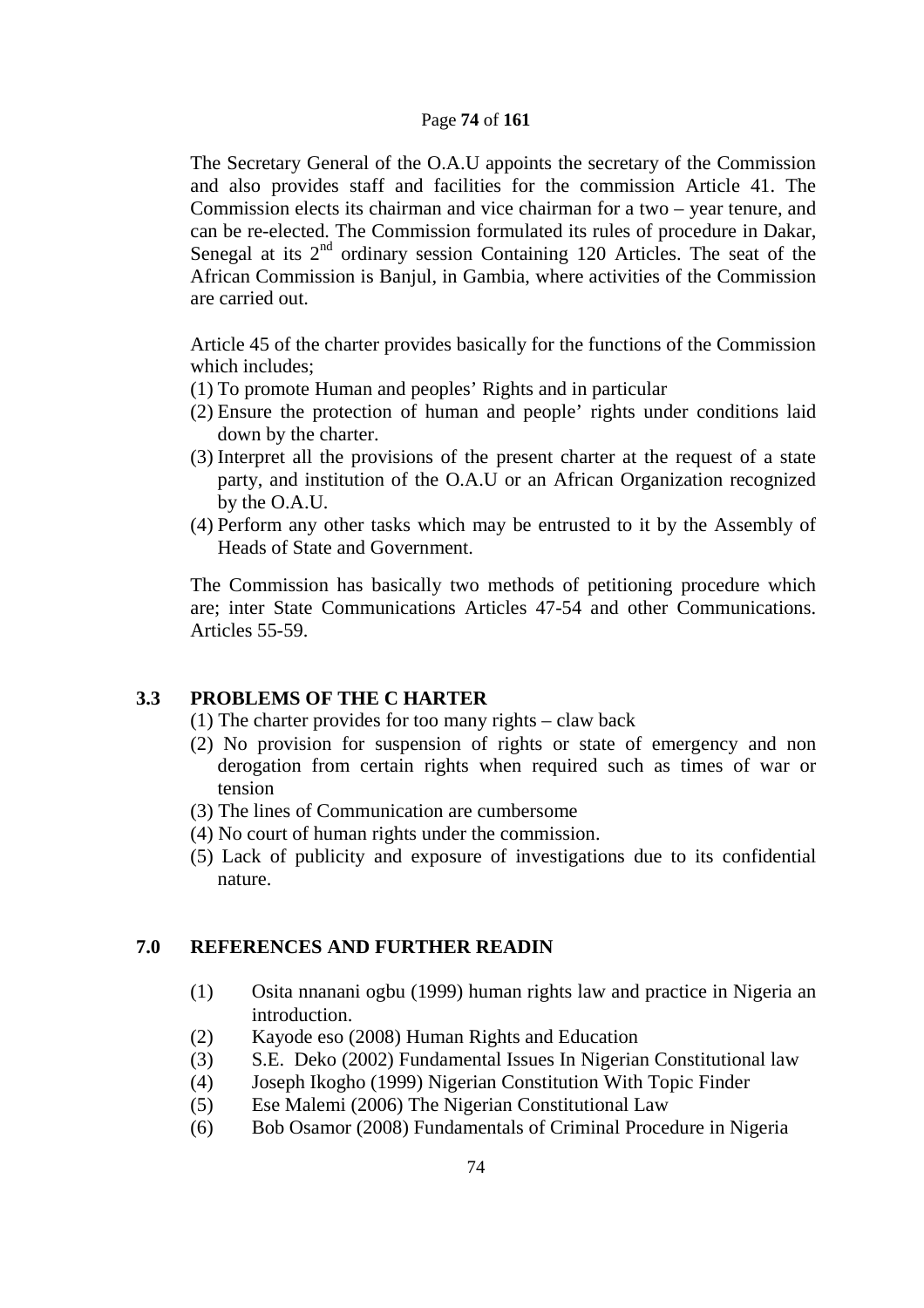# Page **75** of **161**

(7) Olakanmi & Co. (2007) Hand Book on Human Rights.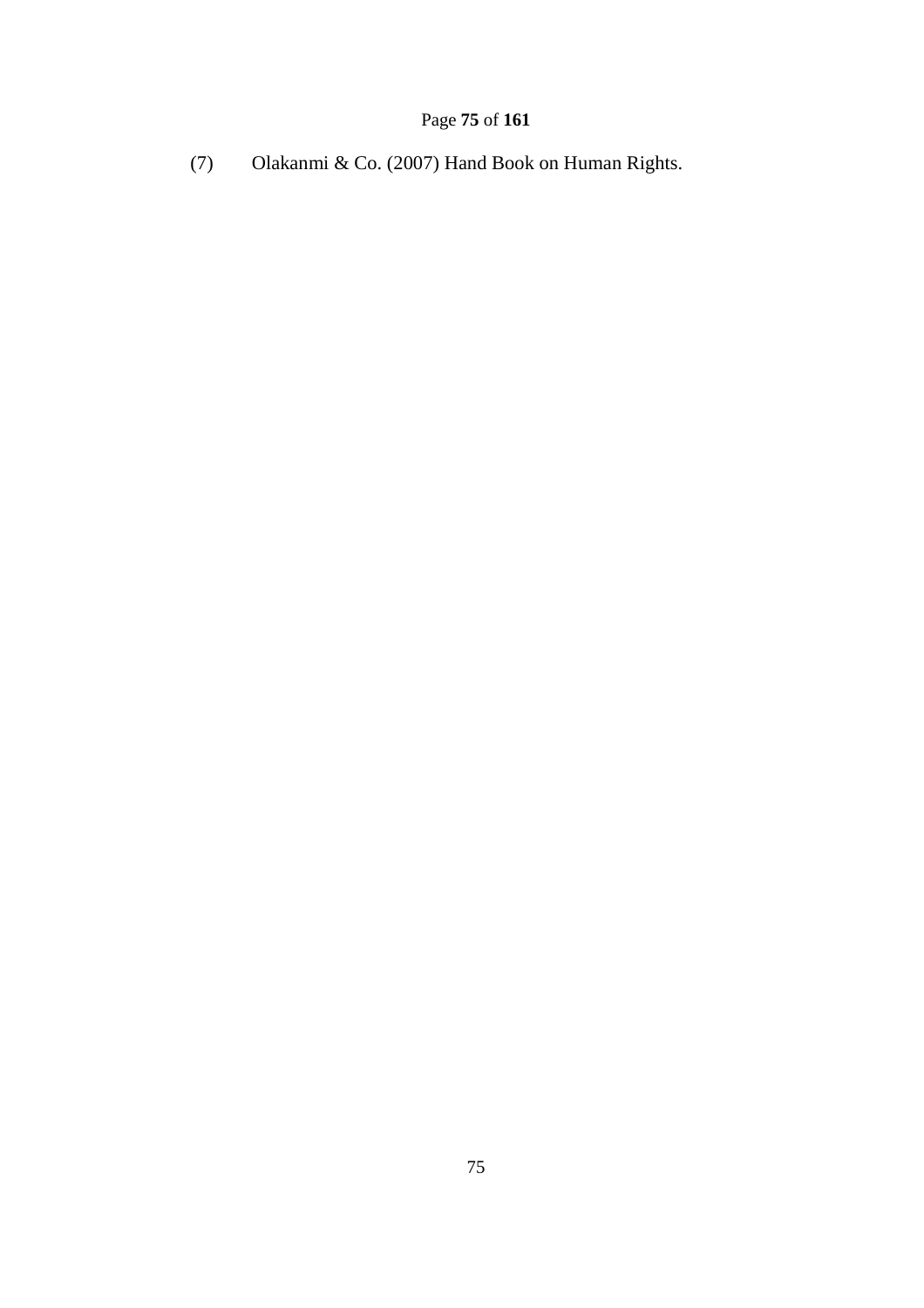#### Page **76** of **161**

# **UNIT 5 MINORITY RIGHT IN NIGERIA**

### **CONTENT**

- 1.0 Introduction
- 2.0 Objectives
- 3.0 Main Content
- 3.1 Minority Right in Nigeria
- 4.0 Conclusion
- 5.0 Summary
- 6.0 Tutor Marked Assignment
- 7.0 References / Further Reading

### **1.0 INTRODUCTION**

In Nigeria today we have over two hundred and fifty tribes and the major ones are the Yorubas in the West, the Igbos in the East and the Hausas in the North however during the colonial era and at the early stage of independence these three major tribes dominated every spheres of our lives, that is politically and otherwise and even have certain individuals they look up to.

### **2.0 OBJECTIVES**

At the end of this unit, you should be able to,

- Explain the concept minority rights.
- Discuss the relevance of minority right.

### **3.0 MAIN CONTENT**

#### **3.1 MINORITY RIGHT IN NIGERIA**

Minority right is a concept adopted so as to give everybody a sense of belonging where they belong as a people without intimidation or discrimination of any kind and having equal rights and enjoying the same privileges. Like every other rights such as children's right, women's rights and refugee's group which is in a vulnerable, disadvantaged or marginalized position in the society, is able to achieve equality and is protected from persecution.

Human rights standards that codify minority rights include the international Covenant on Civil and Political Rights (Article 27), the United Nations Declaration on the Rights of Person Belonging to National or Ethnic, Religious and Linguistic Minorities, two Council of Europe treaties (the Framework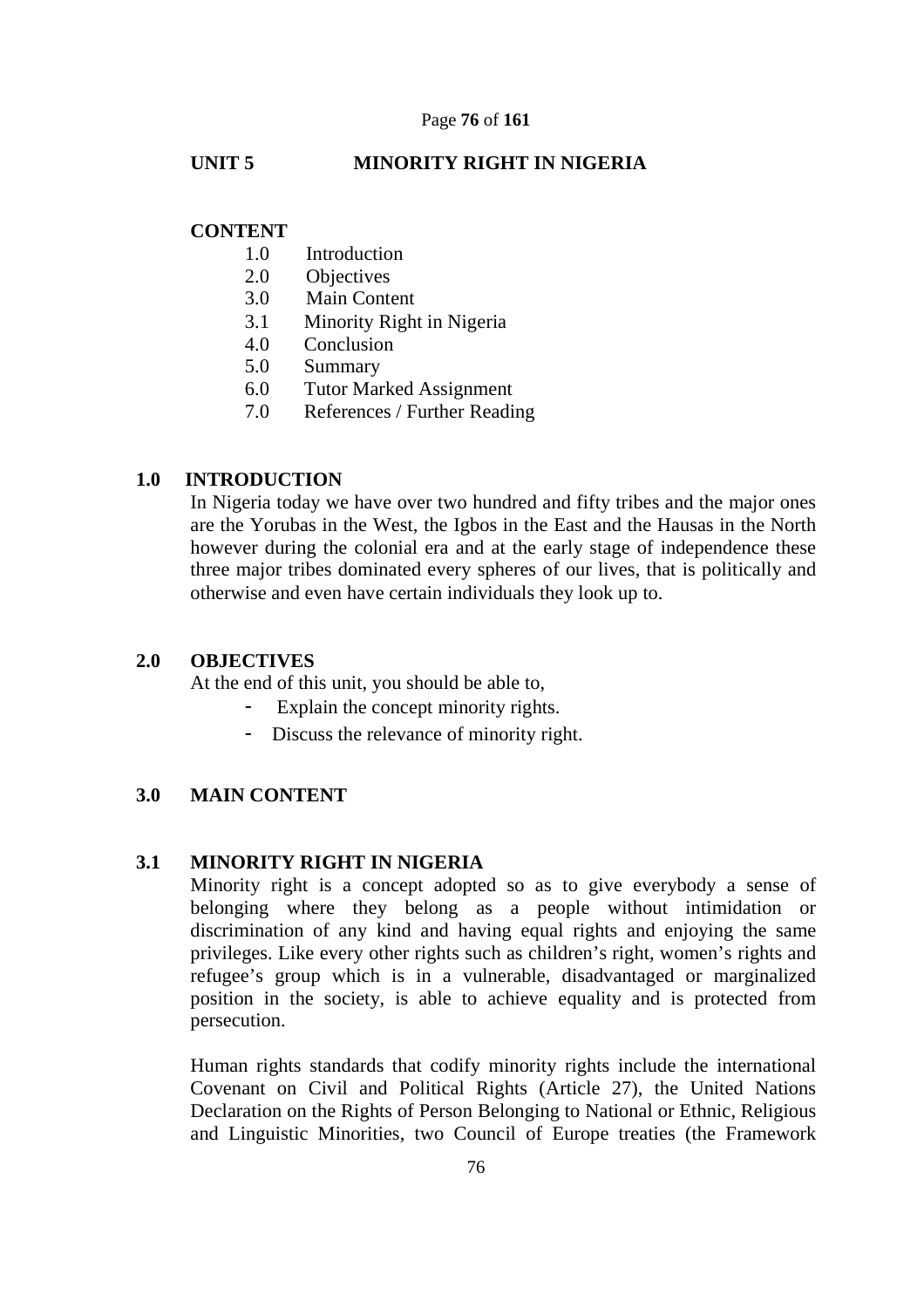#### Page **77** of **161**

Convention for the Protection of National Minorities and the European Chapter for Regional Minority Languages, and the OSCE Copenhagen Document of 1990.

To protect minority rights, many countries have specific laws and /or commissions or ombudsman institutions (for example the Hungarian Parliamentary Commissioner for National and Ethnic Minorities Rights). And same is applicable in Nigeria.

While initially, the United Nations treated indigenous peoples as a subcategory of minorities, there is an expanding body of international law specifically devoted to them, in particular Convention 169 of the International Labour Organization and the UN Declaration on the Rights of indigenous Peoples (adopted 14 September 2007)

In Nigeria the clamour for minority rights is not new due to our political history which had been based on ethnic basis from the colonial era, when independence was ripe, a question that agitated the minds of people was how to preserve the libertarian heritage in the face of ethnic rivalry and ambition to dominate which was he major concern of Nigerian politics. The 1951 Macpherson constitution of Nigeria which introduced representative government in Nigeria provided for one central and three regional governments. And there were three major political parties corresponding to the three regions. The Northern people's congress (NPC) was the dominant party in the North and its main objectives was to protect the interest of the Northerners. Its main supporters were the Hausas, Fulani sand Kanuris. In the west, the Actions Group (AG) held sway and its main supporters were the Yoruba who are by far the largest tribe in the region. The National council of Nigeria and Camerouns (NCNC) which was conceived as a broad – based national party later degenerated into party for the Igbos, the dominant tribe in the Eastern region.

There was unhealthy rivalry among those parties in 1953. There were crises at the centre arising from the motion for self- government in 1956 sponsored by A.G. and supported by the NCNC but vehemently opposed by the NPC. This led to demonstration in Lagos during which the leaders of the NPC were booed and jeered at. There was a counter action by supporters of the NPC against the A.G. members when they attempted to campaign in the North. As a result of these and other developments, the colonial secretary invited the political leaders to London for a review of the constitution.

The A.G. allied with the NCNC and proposed an amendment to the constitution which will incorporate a declaration of certain basic human rights. The aim being that such measure would allow them to campaign freely in the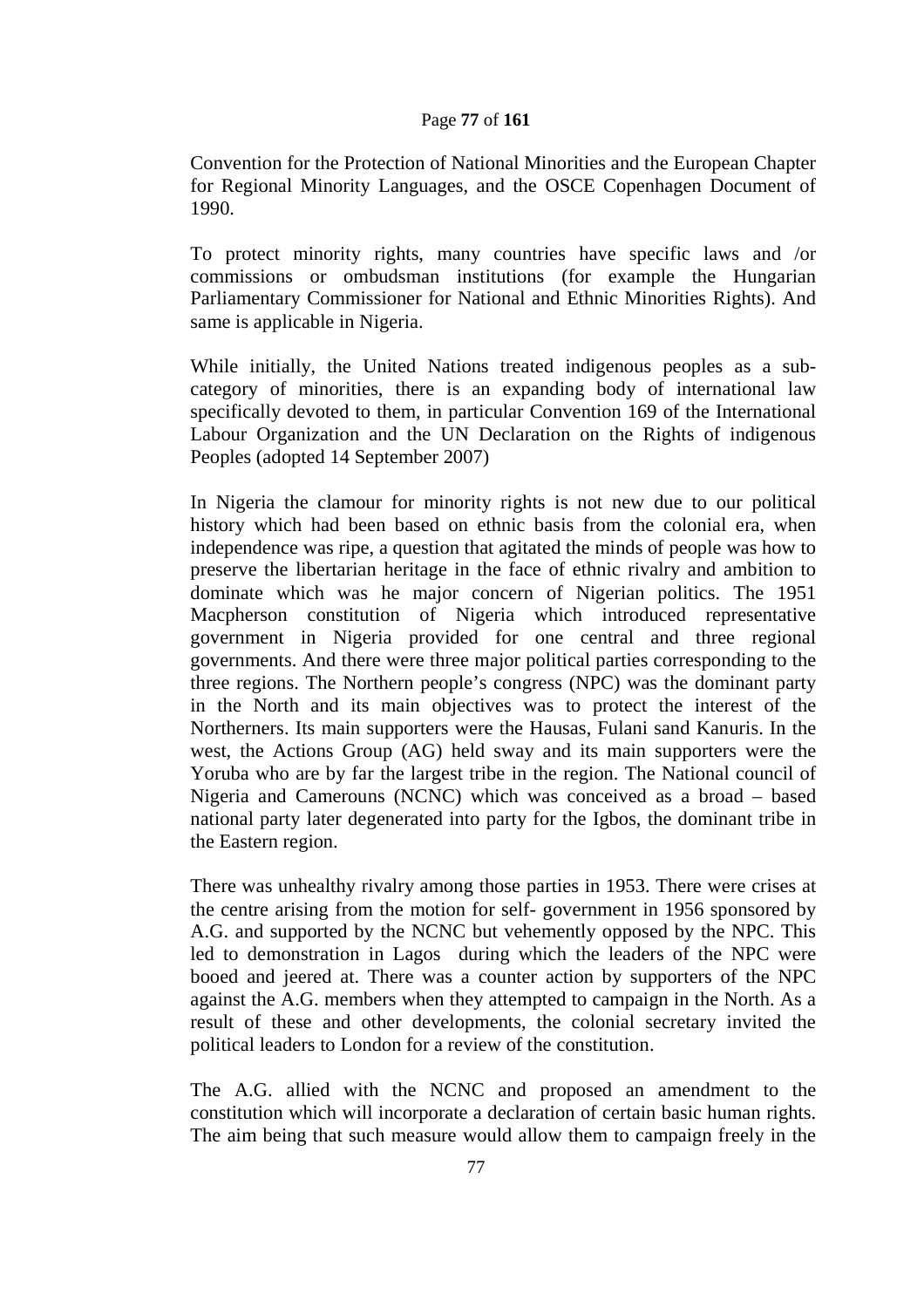#### Page **78** of **161**

North. But the proposal was turned down at the London conference in 1953 by the colonial secretary.

The conference culminated in the 1954 Lyttleton Constitution which made the Regions autonomous certain minority groups within the Regions apprehensive of being dominated by the major ethnic groups started agitating for their own states.

Another conference was convened in 1957. At the 1957 – Constitutional Conference, the A.G. led a number of minority who demanded their recognition as separate regions for ethnic minority groups the party also raised the issue of the incorporation of a Bill of rights in the Constitution. Both measures were other parties campaign in the North. The colonial Secretary constituted a commission headed by Sir Henry Willink to look into the fears of the minorities and the means of allaying them. The commission rejected the demand for the creation of more regions and, though not convinced of the constitutional guarantee of rights, nevertheless recommended a long list of human rights provisions for inclusion in subsequent fact is that any government determined to abandon the democratic course could always find ways of violating such rights, but still, their inclusion in the constitution, it is hoped would be of great value in preventing a steady deterioration in standards of freedom and the un-obstructive encroachment of government on individual rights. The Commission's recommendations on human rights were accepted, the recommendations consequently formed chapter III of both the independence constitution of 1960 and the Republican constitution of 1963.

The clamour for Minority right has not reduced in any way in Nigeria people seem to understand and agitate more for their rights in recent times and this can account for the spate of crises everywhere in Nigeria today. It needs be said that other minor tribes are now aware of their rights and agitating for them.

### **4.0 CONCLUSION**

It is a known fact that though we have over two hundred and fifty tribes in Nigeria, the polity of the county over time have been dominated by just three major tribes and this has brought to issue the rights of the other minor tribes who tend to have lost their identity under these major tribes.

#### **5.0 SUMMARY**

Some of the other tribes we have in Nigeria are the ibibios, ijaws. Isokos, ogojas, kanuris just to mention a few. For the first time in the history of the Nigerian State a South/South Nigerian is becoming president, and this has attracted so much violence since some persons believe it is their birth right.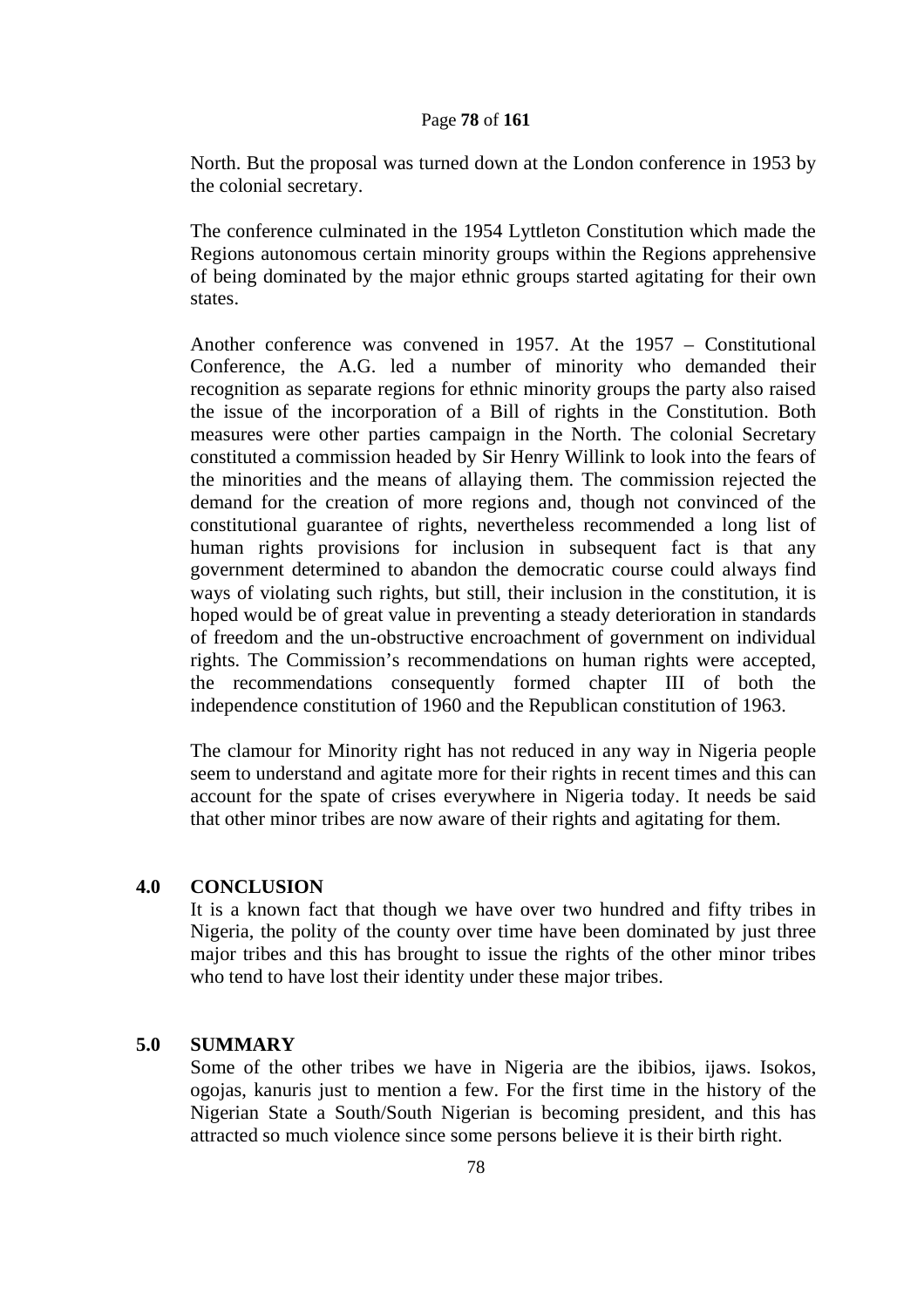# **6.0 TUTOR MARKED ASSIGNMENT**

We have basically three tribes in Nigeria; discuss the reality of this statement. Chief Ogogo was insulted by a friend that he is a minority as far as Nigeria is concerned and do not have a say, he was vexed and decided to relocate, can you advise him on the propriety of his decision.

# **7.0 REFERENCES AND FURTHER READING**

- (1) Osita nnanani ogbu (1999) human rights law and practice in nigeria an introduction.
- (2) Kayode eso (2008) Human Rights and Education
- (3) S.E. Deko (2002) Fundamental Issues In Nigerian Constitutional law
- (4) Joseph Ikogho (1999) Nigerian Constitution With Topic Finder
- (5) Ese Malemi (2006) The Nigerian Constitutional Law
- (6) Bob Osamor (2008) Fundamentals of Criminal Procedure in Nigeria
- (7) Olakanmi & Co (2007) Hand Book on Human Rights.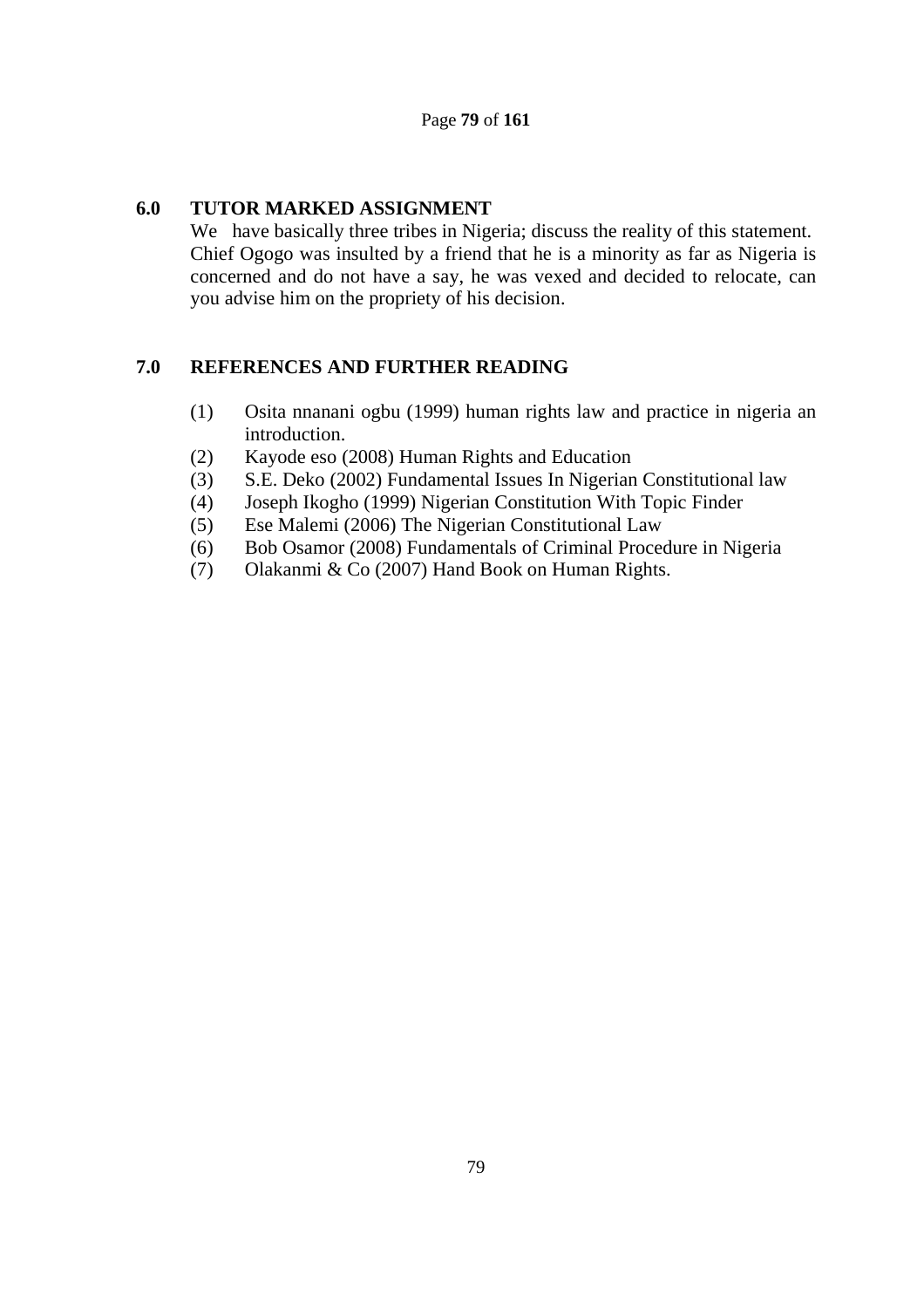#### Page **80** of **161**

# **MODULE 3**

### **FUNDAMENTAL HUMAN RIGHTS IN NIGERIA**

**UNIT 1 Right to life, Right to dignity of human person, Right to personal liberty** 

- **UNIT 2 Right to fair hearing**
- **UNIT 3 Right to private and family life, Right to freedom of thought, conscience and religion, Right to freedom of expression and the press**
- **UNIT 4 Right to peaceful assembly and association, right to freedom of movement, Right to freedom from discrimination**
- **UNIT 5 Right to acquire and own immovable property anywhere in Nigeria, Compulsory acquisition of property, Restriction and derogation from fundamental rights, Enforcement of human rights.**
- **UNIT 1 Right to Life, Right to Dignity of Human Person, Right to Personal Liberty**

#### **CONTENT**

- 1.0 Introduction
- 2.0 Objectives
- 3.0 Main Content
- 3.1 Right To Life
- 3.2 Right to Dignity Of Human Persons
- 3.3 Right to personal liberty
- 4.0 Conclusion
- 5.0 Summary
- 6.0 Tutor-Marked Assignment
- 7.0 References/Further Reading

### **1.0 INTRODUCTION**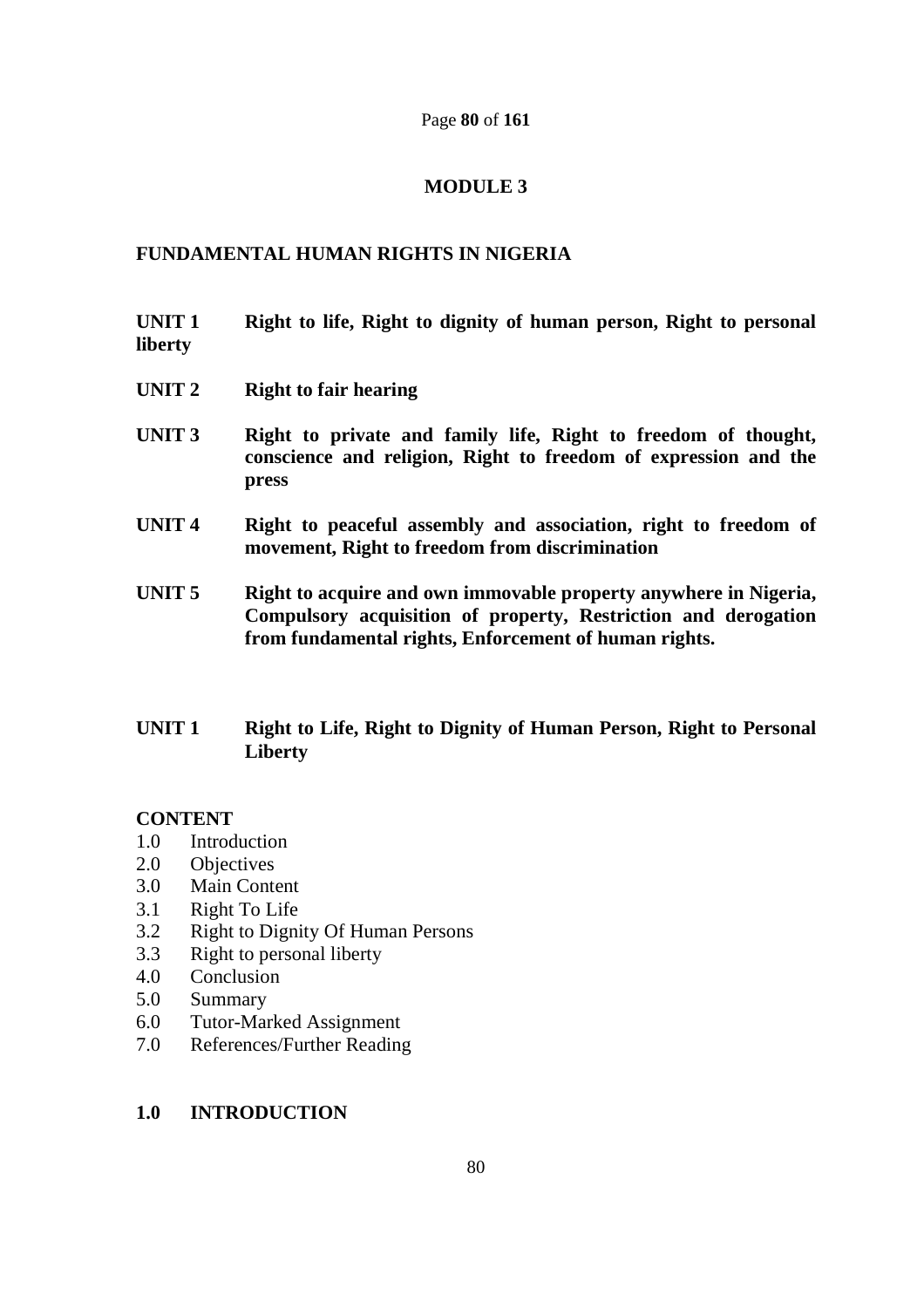#### Page **81** of **161**

The various Nigerian Constitutions over the years that is the 1963, 1979 and 1999 constitutions made copious provisions for the protection of Fundamental rights of her citizens.

The essence of these rights is so that individuals might attain and achieve the desire objectives for their individual and collective existence hence a degree of freedom is required.

Fundamental rights are inalienable, because once alienated an individual becomes less human. the whole of chapter 4 of the constitution provides for fundamental human rights and in explicit terms for all and sundry and in negative terms such that it is expected for both the government and the governed to ensure it is protected and not in any way violated save for exceptions allowed by law.

### **2.0 OBJECTIVES**

At the end of this unit one should be able to;

- List the content of Chapter 4 of the constitution.
- Describe how these rights affect individuals
- Explain the workings of these rights in Nigeria.

### **3.0 MAIN CONTENT**

RIGHT TO LIFE

RIGHT TO DIGNITY OF HUMAN PERSON

RIGHT TO PERSONAL LIBERTY

### **3.1 RIGHT TO LIFE**

Section 33(1) of the 1999 constitution

S. 33(1) Every person has a right to life, no one shall be deprived intentionally of his life, save in execution of the sentence of a court in respect of a criminal offence of which he has been found guilty in Nigeria.

- 2. A person shall not be regarded as having been deprived of his life in contravention of this section, if he dies as a result of the use, to such extent and in such circumstances as are permitted by law, of such force as is reasonably necessary.
- a. For the defence of any person from unlawful violence or for the defence
- of property.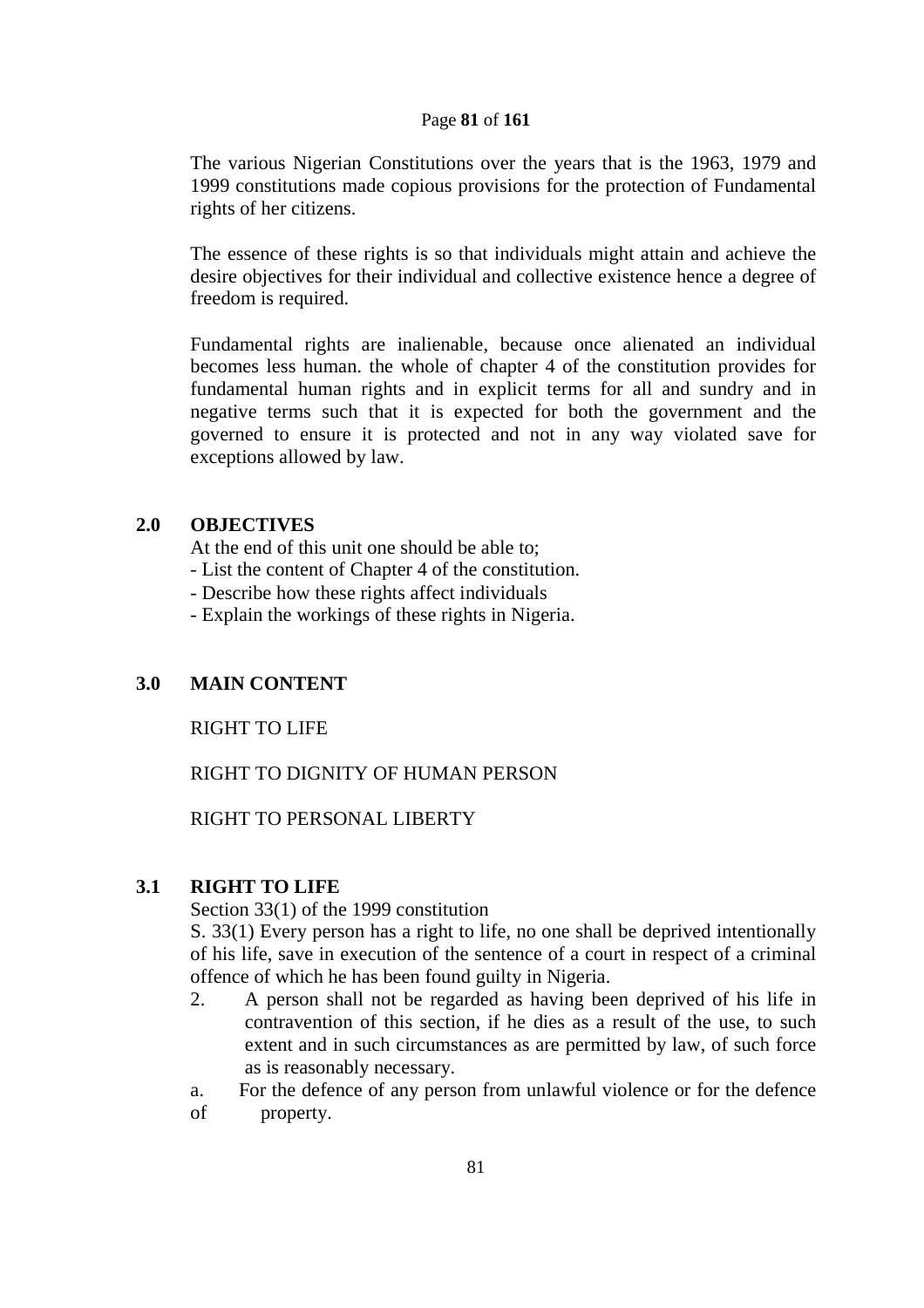#### Page **82** of **161**

- b. In order to effect a lawful arrest or to prevent the escape of a person lawfully detained; or
- c. For the purpose of suppressing a riot, insurrection or mutiny.

 The Nigerian constitution from independence till date has always made provisions for

Fundamental rights hence chapter 4 of the 1999 constitution has succinctly provided for same. Therefore, right to life is a sacrosanct right and not to be deprived unless after the due process of law and in the execution of the sentence of a court of law for a criminal offence for which the person has been found guilty anywhere in Nigeria.

There are no contravention to the right to life, if a person dies as a result of the use of such extent and in such circumstances as are permitted by law, of such force as is reasonably necessary for the;

- i. Defence of any person from unlawful violence; or
- ii. Defence of property
- iii. To effect a lawful arrest or;
- iv. To prevent the escape of a person lawfully detained; or
- v. Purpose of suppressing a riot; or
- vi. Purpose of suppressing insurrection; or
- vii. Purpose of suppressing mutiny

Some of the offences under the Nigerian criminal laws which attract death penalty are;

- 1. Murder
- 2. Treason
- 3. Presiding at a trial by ordeal resulting to death
- 4. Armed robbery

### **See Bello V.A.G Oyo State (1986) 5 NWLR pt 45, 828 sc.**

The above offences are the various instances for which the right to life can be contravened and this raises the question of "death penalty". The 1999 constitution justifies death penalty for the above-mentioned offences but it should be noted that there is a public outcry against death penalty in the various climes across the globe.

## **THE RIGHT OF TH UNBORN**

The pertinent question here is whether an unborn child has any right whatsoever. The answer to this question cannot be generalized as there are two different schools of thought; the pro-life school and the pro-choice school. Whilst the pro-life postulates that the unborn child has rights to be protected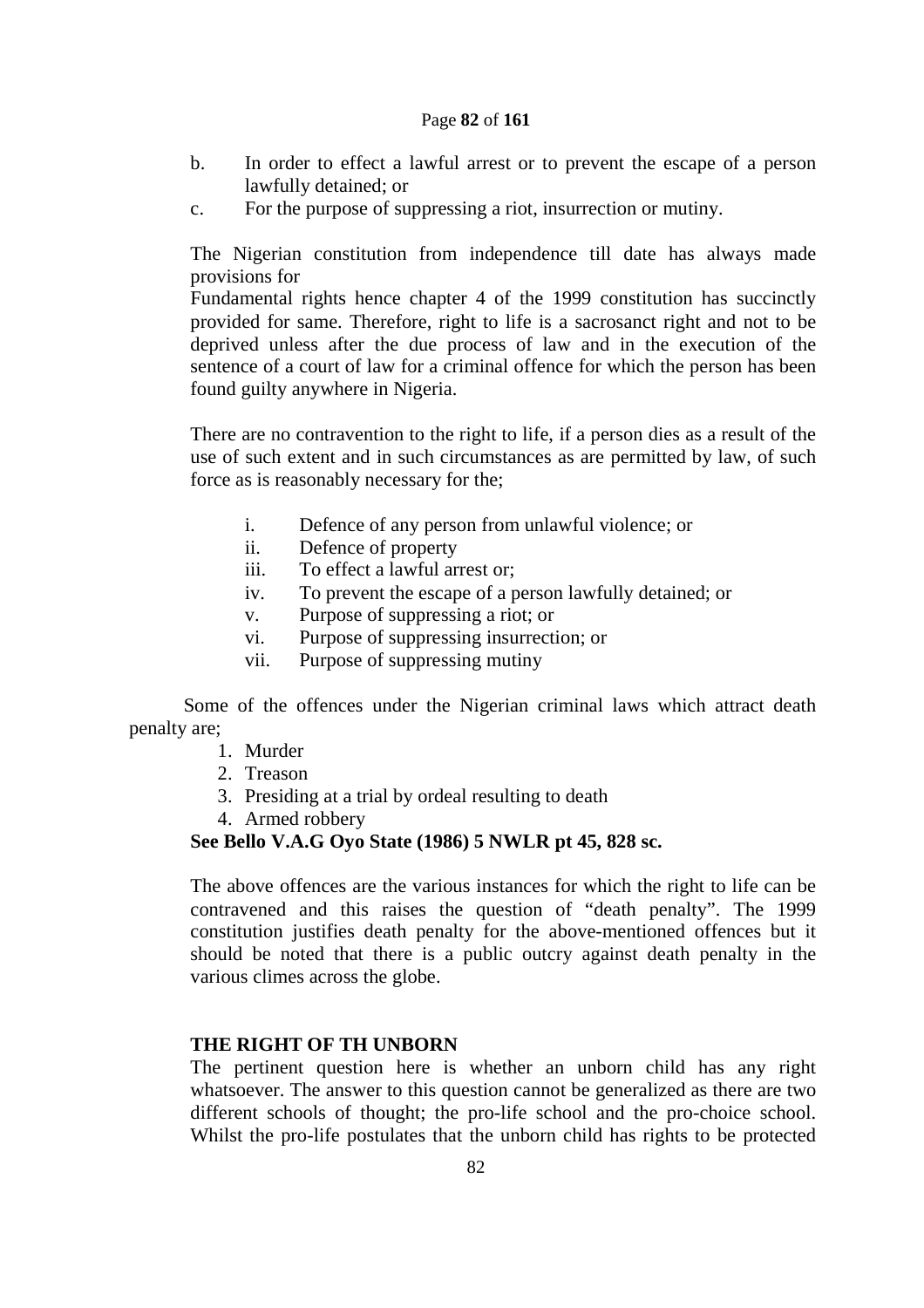### Page **83** of **161**

since life begins at conception and any act causing death amounts to the breach of the right to life of the unborn child. On the other hand, the pro-choice school of thought belief that an unborn child does not have right to life but whose right can be protected only when the unborn is capable of surviving independently of the mother.

Abortion in Nigeria is not lawful except where there is the need to preserve the life of a mother while in other Jurisdiction such as America, the mother is at liberty to make a choice whether to procure abortion or not prior to the seventh month.

In conclusion, whether an unborn child has the right to life or not is dependent on the concerned society, the laws and cultural values hence the different consideration in the various societies. And save for the exceptions as provided by Law no derogation is allowed further to the right to life as such death penalty is still allowed by our Law unlike some other jurisdictions.

# **3.2 RIGHT TO DIGNITY OF HUMAN PERSON**

Section. 34(1). Every individual is entitled to respect for the dignity of his person and accordingly;

- a. No person shall be subjected to torture or to in human or degrading treatment
- b. No person shall be held in slavery or servitude; and

c. No person shall be required to perform forced or compulsory labour

- 2. For the purposes of subsection (1)(c) of this section "forced or compulsory labour does not include;
- a. Any labour required in consequence of the sentence or order of a court
	- b. Any labour required of members of the armed forces of the federation or the Nigerian police force in pursuance of their duties as such,
	- c. In the case of persons who have conscientious objection to service in the armed forces of the federation any labour required instead of such service.
	- d. Any labour required which is reasonably necessary in the event of any emergency or calamity threatening the life or well-being of the community; or
	- e. Any labour or service that forms part of;
		- i. Normal communal or other civic obligation s for the well being of the community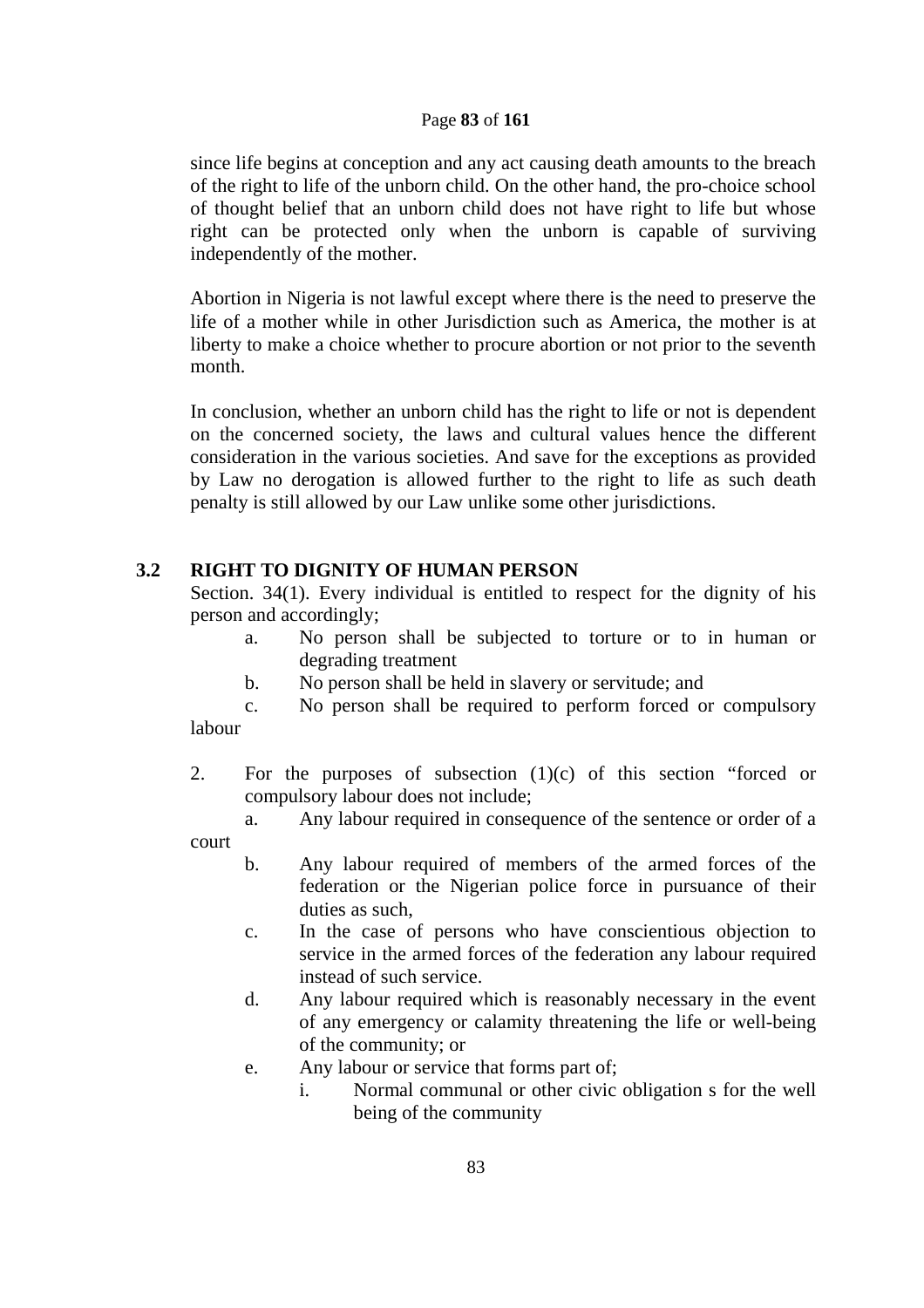#### Page **84** of **161**

- ii. Such compulsory national in the armed forces of the federation as may be prescribed by an Act of the National Assembly, or
- iii. Such compulsory national service which forms part of the education and training of citizens of Nigeria as may be prescribed by an Act of the national assembly.

Under the provisions of the constitution a person is entitled to right to dignity of human person. Accordingly no person shall be subjected for instance to;

- i. Any Act of torture
- ii. Any form of inhuman or degrading treatment
- iii. Slavery or Servitude
- iv. Forced or compulsory labour; etc.

It should however be noted that "forced or compulsory labour does not in any way include;

- i. Any labour required in consequence of the sentence or order of a court, for instance, a sentence to a term of imprisonment with hard labour or community and as courts may impose any labour, required of the armed forces.
- ii. Any labour required of the people which is reasonably necessary in the event of any emergency or calamity threatening the life or the well being of a community.
- iii. Any labour or service that forms part of the normal communal or other civil obligations for the well being of the community
- iv. Compulsory national service in the armed forces as may be prescribed by an act of the national assembly, and
- v. Service under the national youth service corps program (NYSC) that is National Youth Service Corps. Cap 84. LFN 2004

All persons are entitled to Right to dignity of human persons and no persons shall be subjected to torture (that is the act of causing somebody severe pain in order to punish them or make them say or do something, it could be physical or mental suffering).

Subjection to torture is common place with persons in police custody or detention by the various armed forces so as to elicit confessional statements. Acts such as beating with whips, the use of dangerous weapons, and shaving of hair etc amount to torture.

### **3.3 RIGHT TO PERSONAL LIBERTY**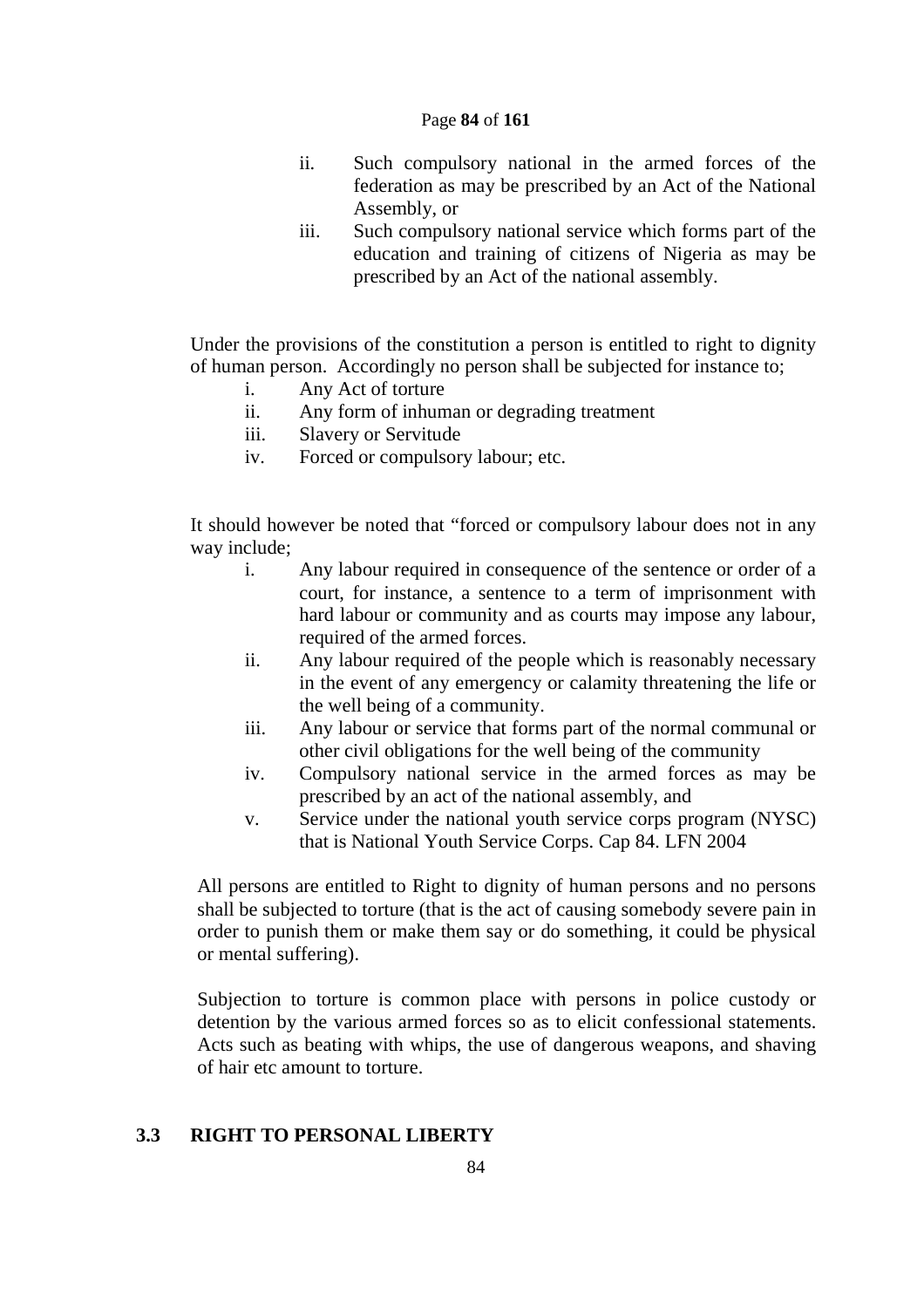### Page **85** of **161**

S. 35(1). Every person shall be entitled to his personal liberty and no person shall be deprived of such liberty save in the following cases and in accordance with a procedure permitted by law.

- a. In execution of the sentence or order of a court in respect of a criminal offence of which he has been found guilty.
- b. By reason of his failure to comply with the order of a court or in order to secure the fulfillment of any obligation imposed upon him by law.
- c. For the purpose of bringing him before a court in execution of the order of a court or upon reasonable suspicion of his having committed a criminal offence, or to such extent as may be reasonably necessary to prevent his committing a criminal offence.
- d. In the case of a person who has not attained the age eighteen years, for the purpose of his education or welfare.
- e. In the case of persons suffering from infectious or contagious disease, persons of unsound mind, persons addicted to drugs or alcohol or vagrants, for the purpose of their care or treatment or the protection of the community; or
- f. For the purpose of preventing the unlawful entry of any person into Nigeria or of affecting the expulsion, extradition or other lawful removal from Nigeria of any person or taking of proceedings relating thereto.

Provided that a person who is charged with an offence and who has been detained in lawful custody awaiting trial shall not continue to be kept in such detention for a period longer than the maximum period of imprisonment prescribed for the offence.

- 1. Any person who is arrested or detained shall have the right to remain silent or avoid answering any question until after consultation with a legal practitioner or any other person of his own choice.
- 2. Any person who is arrested or detained shall be informed in writing within twenty four hours (and in a language that he understands) of the facts and grounds for his arrest and detention.
- 3. Any person who is arrested and detained in accordance with subsection (1)(c) of this section shall be brought before a court of law within a reasonable time and if he is not tried within a period of ;
	- a. Two mouths from the date of this arrest or detention in the case of a person who is in custody or is not entitled to bail; or
	- b. Three months from the date of his arrest or detention in the case of a person who has been released on bail, he shall (without prejudice to any further proceedings that may be brought against him) be released either unconditionally or upon such conditions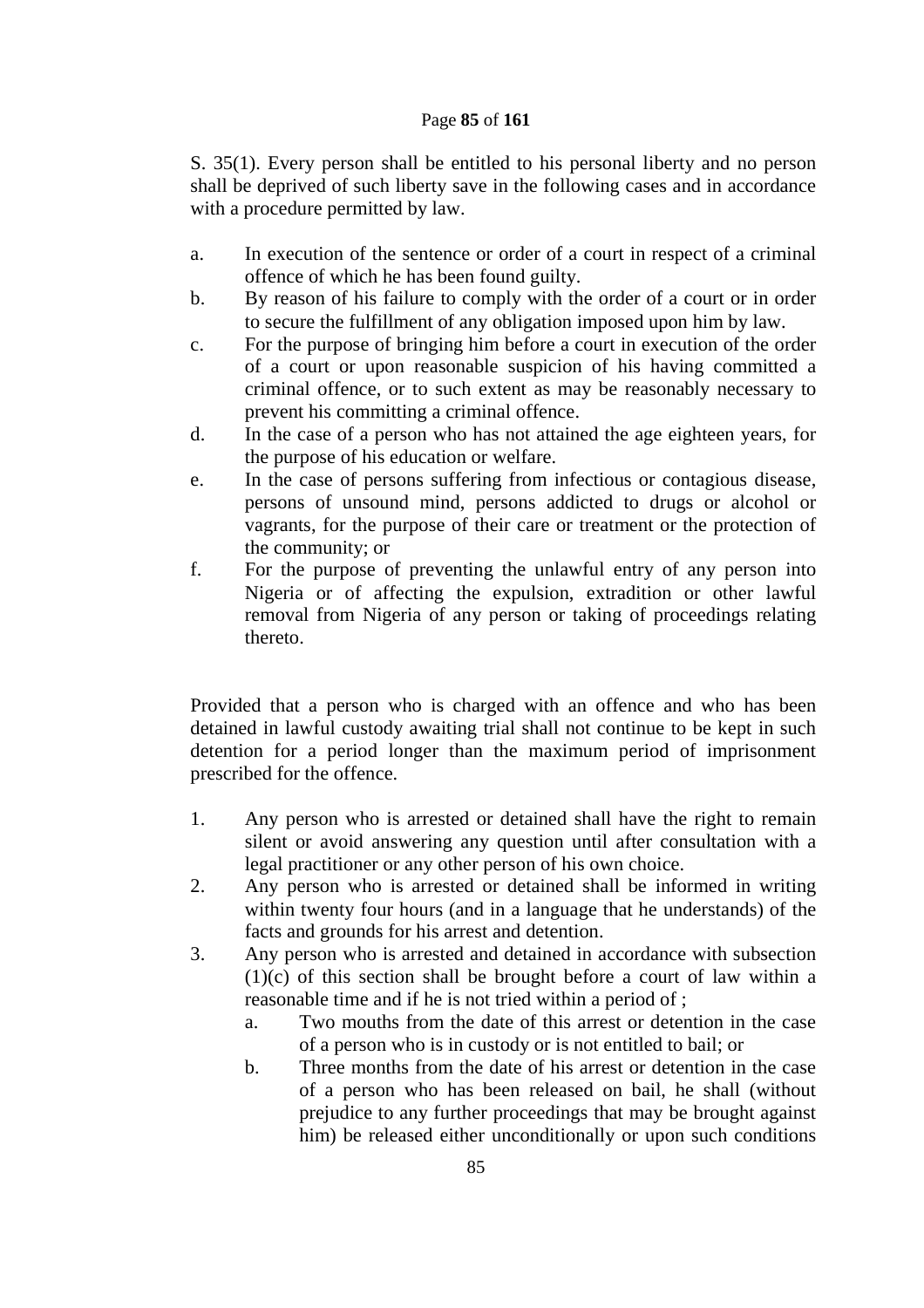#### Page **86** of **161**

as are reasonably necessary to ensure that he appears for trial at a later date.

4. In subsection (4) of this section, the expression "a reasonable time" means;

- a. In the case of an arrest or detention in any place where there is court of competent jurisdiction within a radius of forty kilometers, a period of one day; and
- b. In any other case, a period of two days or such longer period as in the circumstances may be considered by the court to be reasonable.
- 5. Any person who is unlawfully arrested or detained shall be entitled to compensation and public apology from the appropriate authority or person; and in this subsection, "the appropriate authority or person" means an authority or person specified by law.
- 6. Nothing in this section shall be construed
	- a. In relation to subsection (4) of this section, as applying in the case of a person arrested or detained upon reasonable suspicion of having committed a capital offence; and.
	- b. As invalidating any law by reason only that it authorizes the detention for a period not exceeding three mouths of a member of the armed forces of the federation or a member of the Nigeria police force in execution of a sentence imposed by an officer of the armed forces of the federation or of the Nigeria police force in respect of an offence punishable by such detention of which he has been found guilty.

The Nigerian constitution provides that every Nigerian citizen is entitled to his/her personal liberty. However, the world liberty can be defined. "as an authority to do something which would otherwise be wrongful or illegal" Osborn's concise law dictionary,  $9<sup>th</sup>$  edition.

However, in the constitutional context, personal liberty connotes right to freedom from wrongful or false imprisonment, arrest, or any physical restraint whether in any common prison, or even in the open street without legal justification.

The personal liberty of a person may be contravened only in the exceptions provided in S. 35(1) (a.f) of the 1999 constitution which grounds include;

1. Imprisonment in execution of a sentence of court imposing a term of imprisonment for a criminal offence which the person has been found guilty.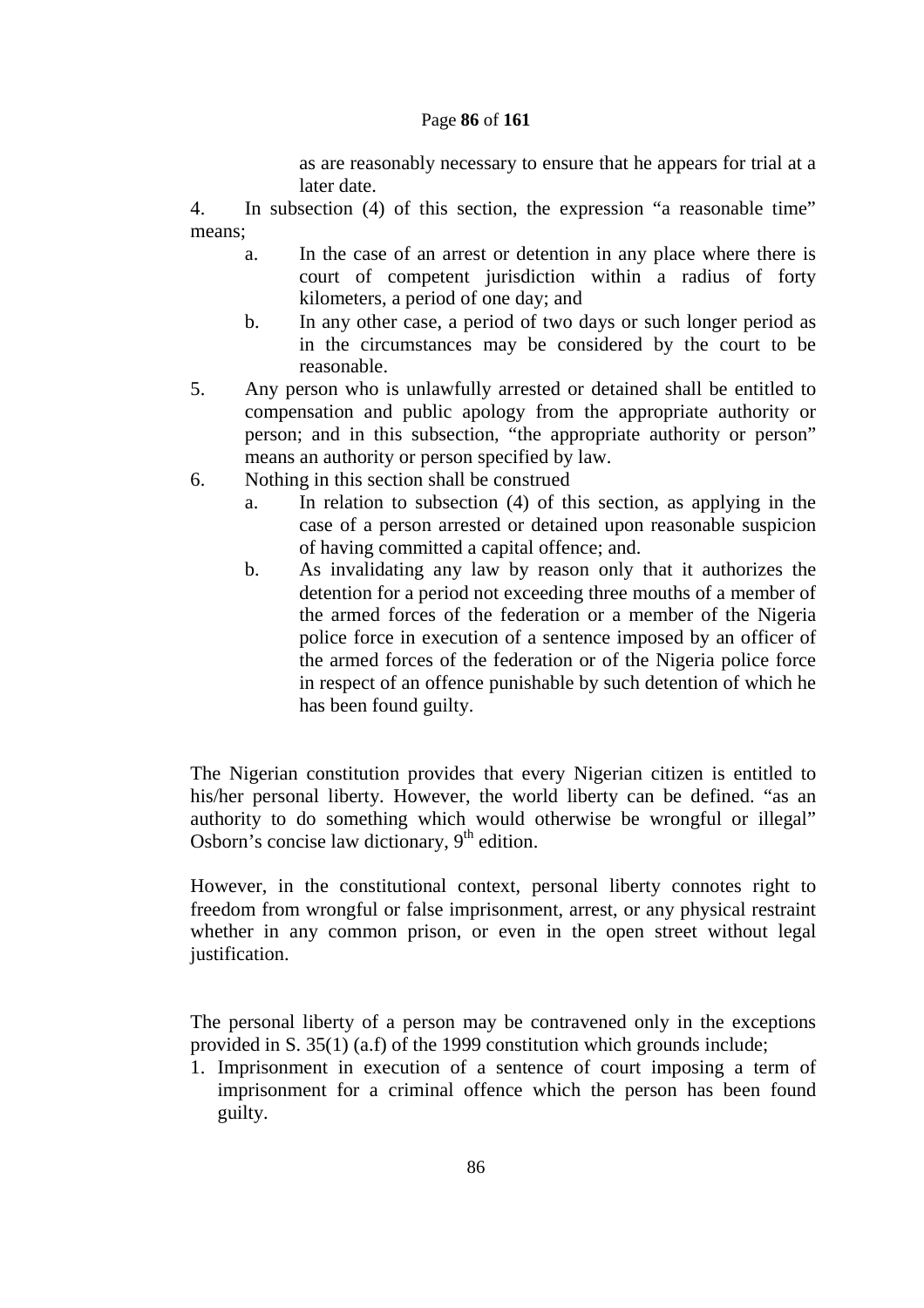#### Page **87** of **161**

- 2. Contempt of court or other failure to comply with an obligation imposed by law.
- 3. A lawful arrest upon reasonable suspicion of having committed a criminal offence or to prevent commission of an offence subject to the right to be released on bail as provided by law.
- 4. For the purpose of the care or treatment of persons suffering from contagious disease, unsound mind, drug addicts and vagrants or for the protection of society from such persons.

The above instances amount to the various ways in which the liberty of a person can be curtailed as allowed by the constitution. For instance Arrest means to actually touch or confine the body of the person to be arrested, unless there be a submission to virtue of section 35 (2) shall have right to remain skin or avoid answering any question until after meeting with his/her legal representative/practitioner or any person of his choice.

- 5. For the purpose of the education, or welfare of young persons who have not attained the age of 18 years.
- 6. For the purpose of preventing unlawful entry into Nigeria, expulsion or extradition.

#### **4.0 CONCLUSION**

These rights, that is right to life, right to dignity of human person and right to personal liberty are all rights expressed in the negative terms and affects persons directly and be said to form the basis of the rights as their violations will amount to the violations of some other rights, for instance a person who is unjustly arrested, tortured and kept beyond the constitutional stipulated time will amount to a breach of his right to personal liberty, right to dignity of human persons and fair hearing amongst others.

### **5.0 SUMMARY**

These rights are interrelated and cannot be treated in isolation as the infringement of one will lead to another and it needs be said that these rights cannot be fully enjoyed except the right to these rights by all are respected by all and sundry both the governed and the government.

#### **6.0 TUTOR MARKED ASSIGNMENTB**

**-** Service in the Nigerian army, a death sentence of a court of competent jurisdiction and detention within 24hours pending investigation all amount to derogation of rights, discuss.

#### **7.0 REFERENCES / FURTHER READING**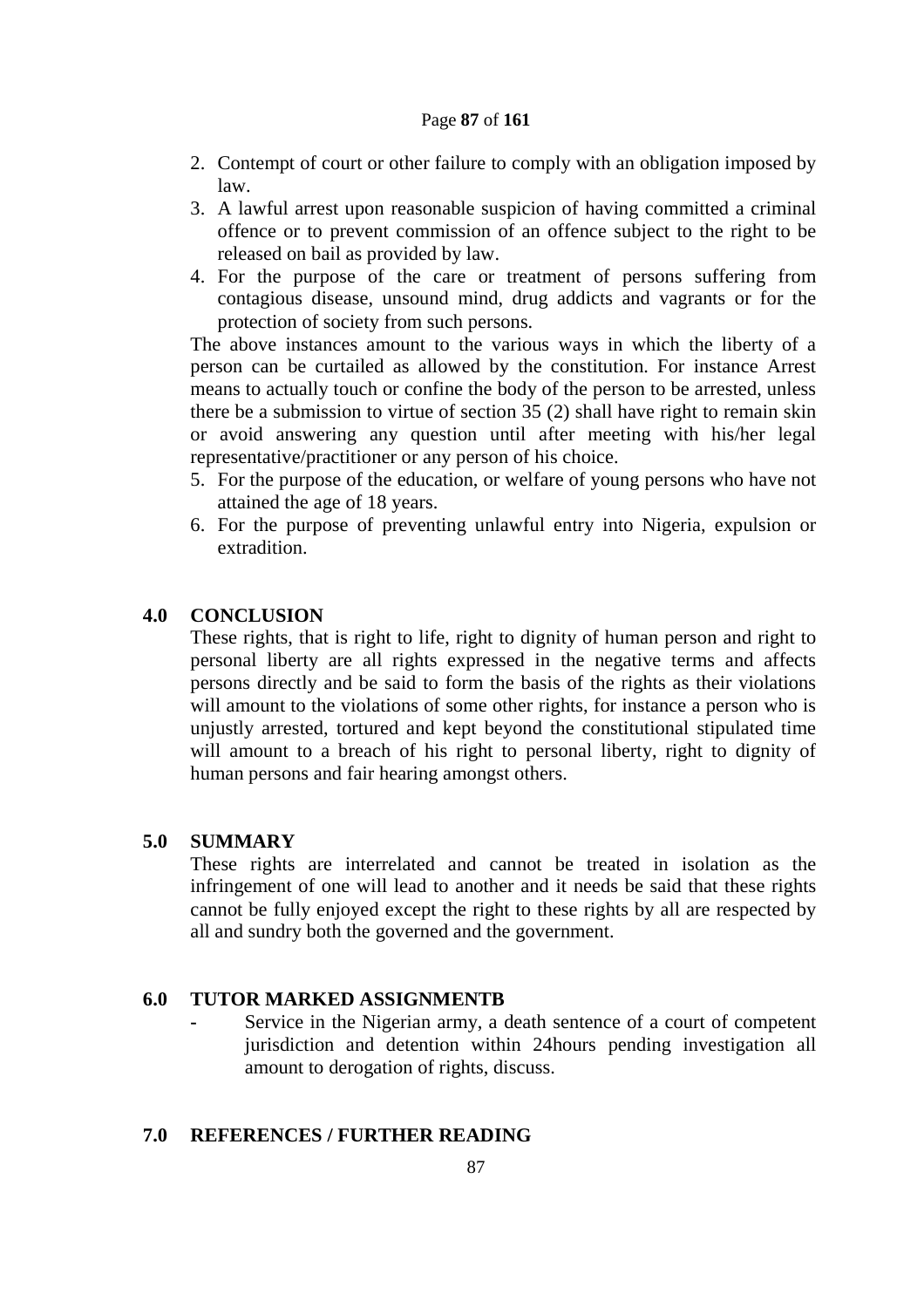#### Page **88** of **161**

- (1) Osita Nnanani ogbu (1999) human rights law and practice in Nigeria an Introduction.
- (2) Kayode eso (2008) Human Rights and Education
- (3) S.E. Deko (2002) Fundamental Issues In Nigerian Constitutional law
- (4) Joseph Ikogho (1999) Nigerian Constitution With Topic Finder<br>
(5) Ese Malemi (2006) The Nigerian Constitutional Law
- (5) Ese Malemi (2006) The Nigerian Constitutional Law
- (6) Bob Osamor (2008) Fundamentals of Criminal Procedure in Nigeria
- (7) Olakanmi & Co (2007) Hand Book on Human Rights.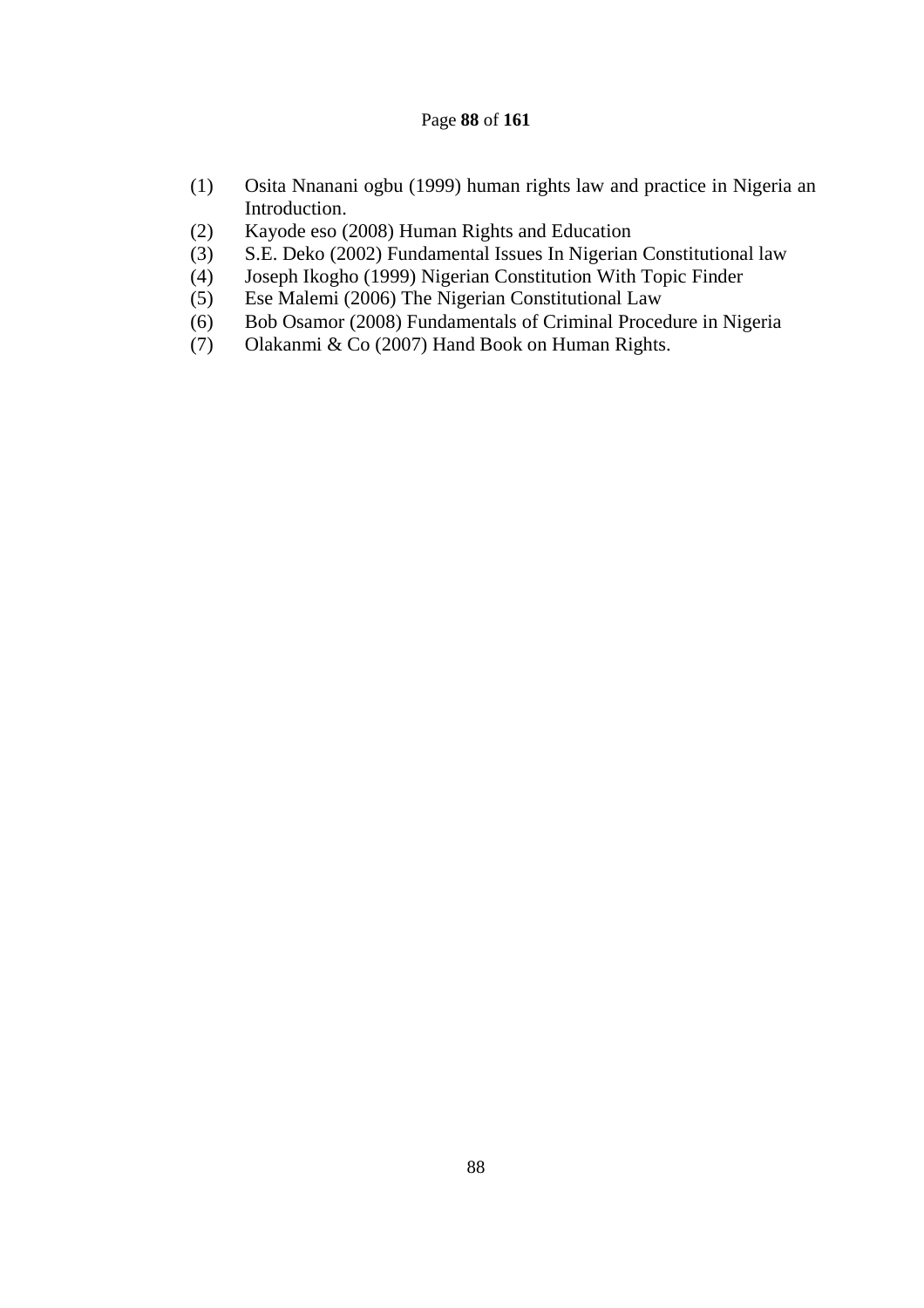# **UNIT 2 RIGHT TO FAIR HEARING**

### **CONTENT**

- 1.0 Introduction
- 2.0 Objectives
- 3.0 Main Content
- 3.1 Right to Fair Hearing
- 4.0 Conclusion
- 5.0 Summary
- 6.0 Tutor Marked Assignment
- 7.0 References / Further Reading

### **1.0 INTRODUCTION**

Right to fair hearing is a cardinal right to all other rights, it is likened to a rock upon which all other rights are built and a breach of which is very common in our clime. Fair hearing has basically two principles which are; Audi alteram partem and Nemo judex in causa sua and these principles over time have formed the basis of judicial process.

### **2.0 OBJECTIVES**

At the end of this unit, you should be able to;

- 1. Explain the principle of fair hearing
- 2. Discuss the various wings of fair hearing
- 3. Define the concept of presumption of innocence

### **3.0 MAIN CONTENT**

### **3.1 RIGHT TO FAIR HEARING**

The Right to fair hearing is succinctly provided for in Section 36(1). In the determination of his civil rights and obligations, including any question or determination by or against any government or authority, a person shall be entitled to a fair hearing within a reasonable time by a court or other tribunal established by law and constituted in such manner as to secure its independence and impartiality. **See Adigun V.A.G. Oyo State (1987) INWLR pt 53, P.678 Sc.**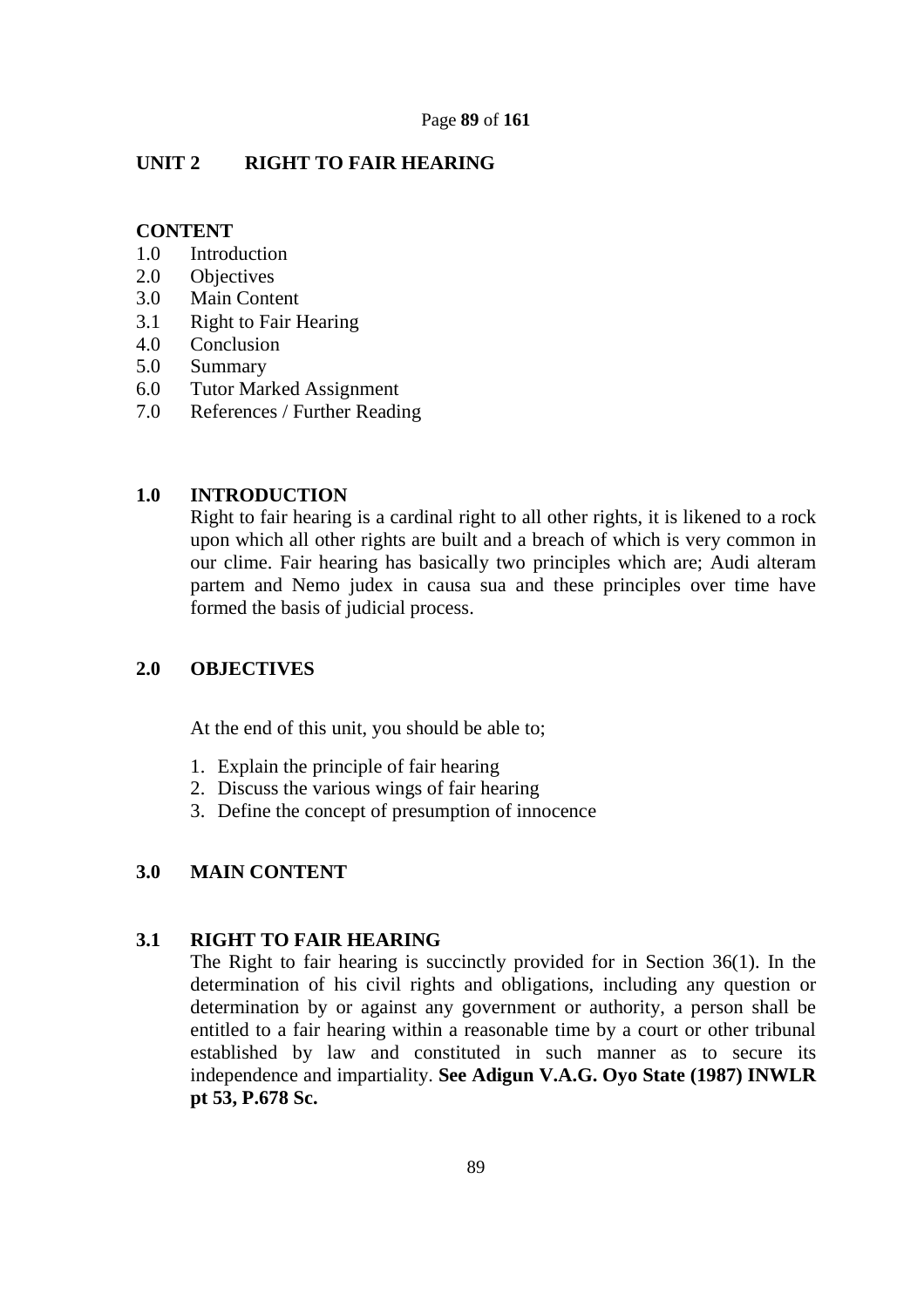### Page **90** of **161**

- 2. Without prejudice to the foregoing provisions of this section, a law shall not be invalidated by reason only that it confers on any government or authority power to determine questions arising in the administration of a law that affects or may affect the civil rights and obligations of any person **Gorba v. university of Maduguri (1986)NWLR 18, P 550 Sc. if such law;**
- a. Provides for an opportunity for the person whose rights and obligations may be affected to make representations to the administering authority before that authority makes the decision affecting that person and.
- b. Contains no provision making the determination of the administering authority final and conclusive
- 3. The proceedings of a court or the proceeding of any tribunal relating to the matters mentioned in subsection (1) of this section (including the announcement of the decisions of the court or tribunal) shall be held in public.
- 4. Wherever any person is charged with a criminal offence, he shall, unless the charge is withdrawn, be entitled to a fair hearing in public with a reasonable time by a court or tribunal provided that;
- a. A court or such a tribunal may exclude from its proceedings persons other than the parties thereto or their legal practitioners in the interest of defence, public safety, public order, public morality the welfare of persons who have not attained the age of eighteen years, the protection of the private lives of the parties or to such extent as it may consider necessary by reason of special circumstances in which publicity would be contrary to the interests of justice;
- b. lf in any proceedings before a court a such tribunal, a minister of the government of the federation or a commission of the government of a state satisfies the court or tribunal that it would not be in the public interest for any matter to be publicity disclosed, the court or tribunal shall make arrangement for evidence relating to that matter to be led in private and shall take such other action as may be necessary or expletively to prevent the disclosure of the matter.
- 5. Every person who is charged with a criminal offence shall be presumed to be innocent until he is proved guilty provided that nothing in this section shall invalidate any law by reason only that the law imposes upon any such person the burden of proving particular facts.
- 6. Every person who is charged with a criminal offence shall be entitled to;
- a. Be informed promptly in the language that he understands and in detail of the nature of the offence
- b. Be given adequate time and facilities for the preparation of his defence
- c. Defend himself in person or by legal practitioners of his own choice
- d. Examine, in person or by his legal practitioners, the witnesses called by the prosecution before any court or tribunal and obtain the attendance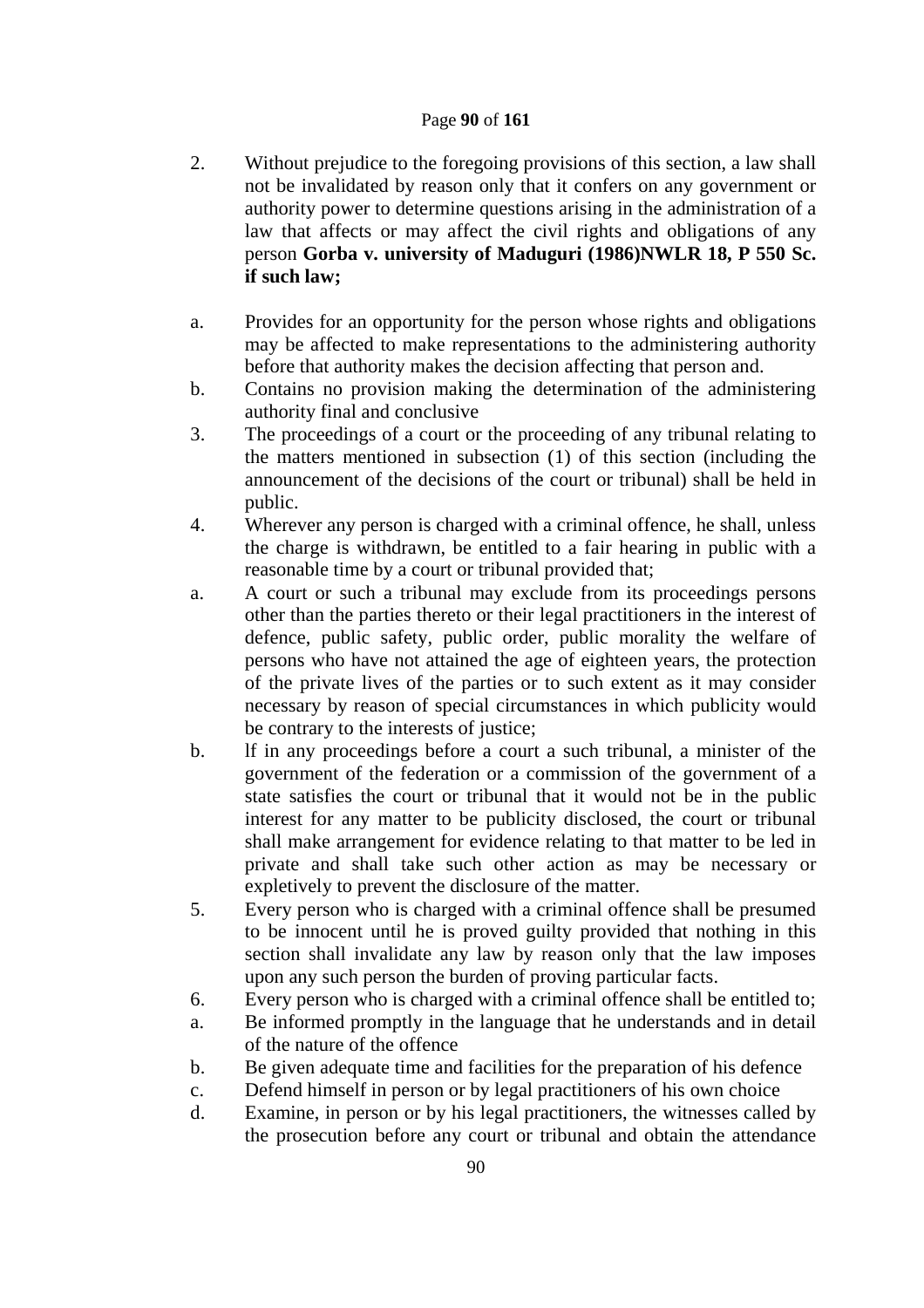#### Page **91** of **161**

and carry out the examination of witnesses to testify on his behalf before the court or tribunal on the same conditions as those applying to the witness called by the prosecutor.

- e. Have, without payment, the assistance of an interpreter if he cannot understand the language used at the trial of the offence.
- 7. When any person is tried for any criminal offence, the court or tribunal shall keep a record of the proceedings and the accused person or any person authorized by him on his behalf shall be entitled to obtain copies of the judgment in the case within seven days of the conclusion of the case.
- 8. No person shall be held to be guilty of a criminal offence on account of any act or omission that did not, at the time it took place, constitute such an offence; and penalty shall be imposed for any criminal offence heavier than the penalty in force at the time the offence was committed.
- 9. No person who shows that he has been tried by any court of competent jurisdiction or tribunal for a criminal offence and either convicted or acquitted shall again be tried for that offence or for criminal offence having the same ingredients as that offence save upon the order of a superior court.
- 10. No person who shows that he has been pardoned for a criminal offence shall again be tried for that offence
- 11. No person who is tried for a criminal offence shall be compelled to give evidence at the trial
- 12. Subject as otherwise provided by this constitution a person shall not be convicted of a criminal offence unless that offence is defined and the penalty therefore is prescribed in a written law; and in this subsection, a written law refers to an act of the national assembly or a law of a state, any subsidiary legislation or instrument under the provisions of a law.

Before and during the trial of any person of a crime, there are provisions in the 1999 constitution of the Federal Republic of Nigeria which ensures that the accused person shall have a fair trial. These provisions are entrenched in section 36 of the 1999 constitution. These provisions over ride any provisions in any other enactment, which is not consistent with section 36 of the constitution and this forms the basis of every trial.

Fairness of a trial is a fundamental to the administration of justice. It does not only give integrity to the legal system but it also ensures the confidence of the society in the administration of justice system. We will, therefore examine the provisions of section 36 and its application.

#### **a. FAIR HEARING**

Section 36)1) and (4) 1999 Constitution as quoted above. The concept of Fair Hearing is at the very foundation of the legal system and is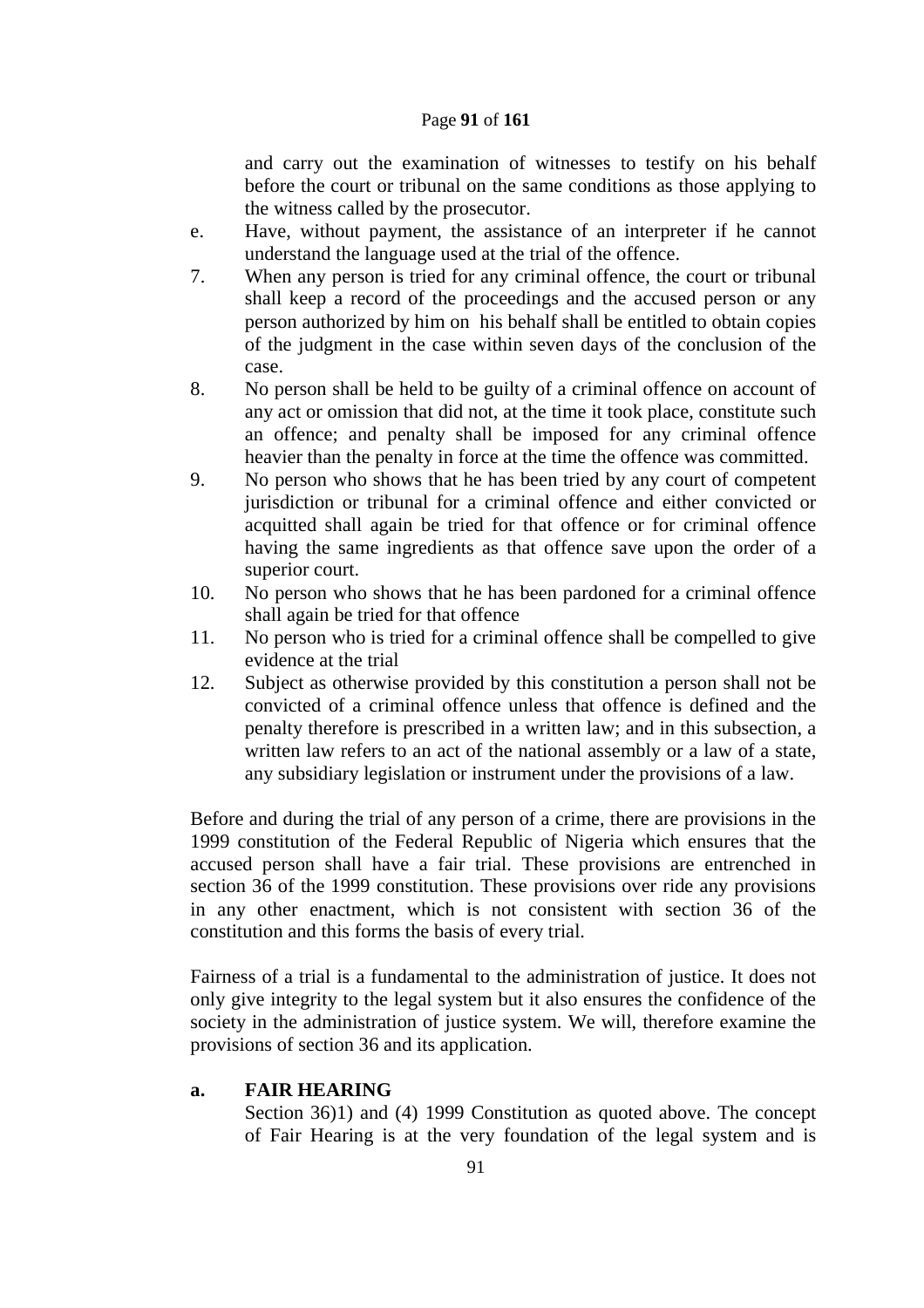#### Page **92** of **161**

usually encapsulated in two latin maxims; audi Alteram patterm that is (hear the other party) and Nemo judex In causa Sua (no one should be a judge in his own case). However, the supreme court in **Effiom V the state (1995) INWLR (pt.373) p. 507 at 575** prescribed the essential elements of fair hearing as follows;

- i. Free access to the court
- ii. The right to be heard
- iii. The impartiality of the adjudicating process
- iv. The principles of nemo judex in causa sua; and
- v. Whether there is inordinate delay in delivering judgment

### **1. AUDIALTERAM PARTERM**

It is an ancient rule of law that all parties must be heard before decisions are taken one way or the other **R v. chancellor, university of Cambridge (1723) 1 Str 557.** 

In the resolution of a dispute or the determination of guilt, the court is duty bound to listen to and consider the evidence of both sides in a case. However, a court of law can convict an accused person who chooses to say nothing in his defence **Section 287 C.P.A** consequently; the law only requires that the accused person be given the opportunity to state his case. If the accused person fails, refuses or neglects to state his case, he cannot claim that his right to fair hearing has been violated see **R.v. University of Cambridge** (SUPRA). The implication of the aforesaid is that an accused person or party should state his/her own case when required to do so, so that the case of all parties will be weighed and considered on equal strength. the judge is enjoined to take the evidence of all parties without being meddlesome interloper in the matter before the court.

#### **2. NEMO JUDEX IN CAUSA SUA**

This is another prerequisite of a fair trail. Justice must not only be done but it must be seen by all to have been manifestly done. Consequently, a Judge or Magistrate who has an interest in a case should not decide the case of an accused person. The judge must not only be free from bias but also from the likelihood of bias. Once a judge has an interest in a case, it is immaterial that he was not influenced by that interest. The important decision is for the Judge or Magistrate to disclose such interest and allow the transfer of the case to another.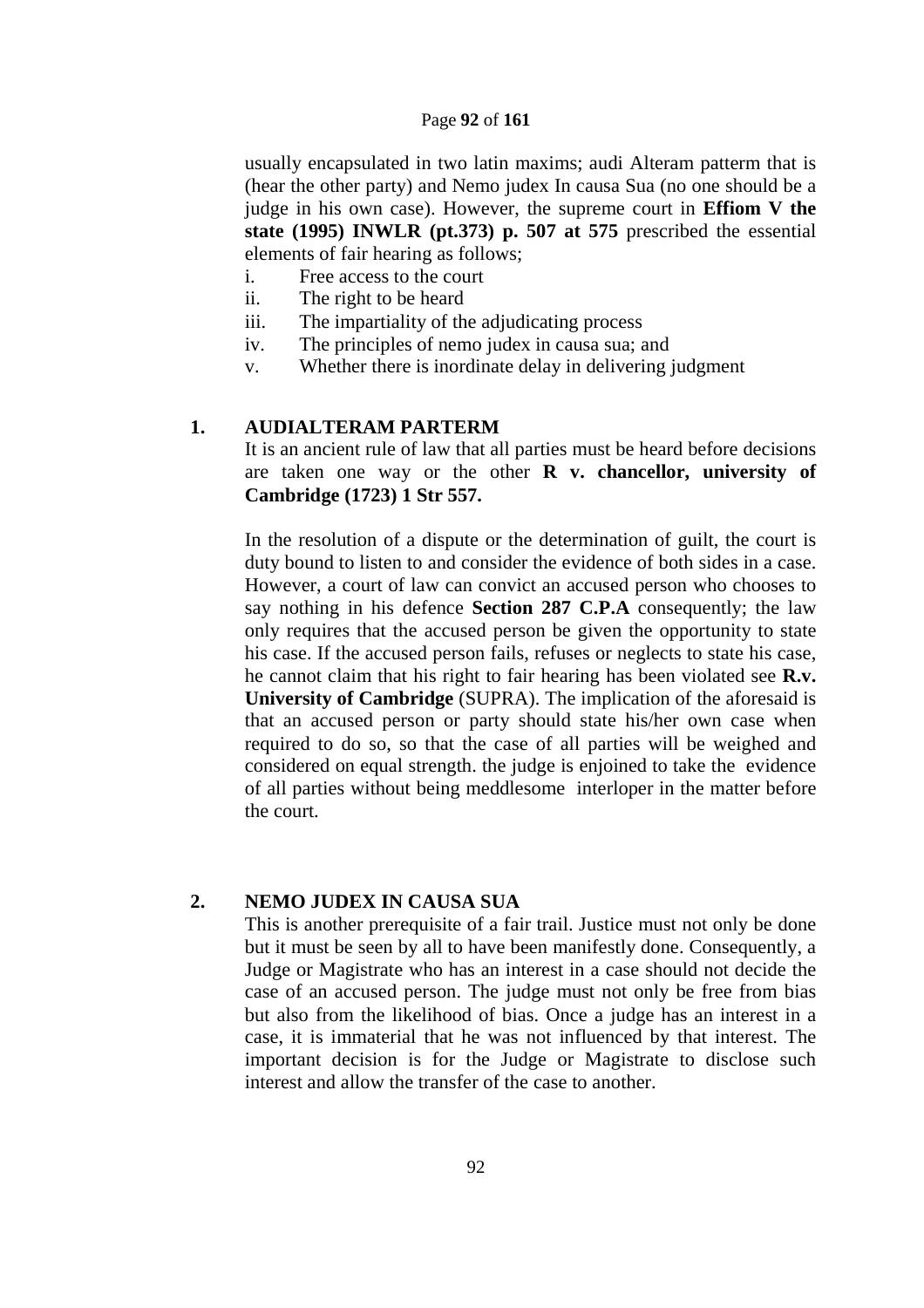#### Page **93** of **161**

Therefore, once the circumstances are such that any right thinking member of the society may say that a Judge is biased, and then the Judge should not hear and determine the case. lf the judge presides over a case in which he has an interest, his decision will be nullified on appeal. The fact that he was not actually biased is immaterial see **Garba V. University of Maduguri** (Supra).

 On what the proper test of bias in a matter before the court is **Akpata Jsc in** 

**Yabugbe v. Commissioner of police state that, (1992) 4 NWLR (pt 234) p. 152 at 174 "In** considering whether there was any likelihood of bias, the court does not look at the mind of the justice himself or at the mind of the chairman of the tribunal, or whoever it may be who sits in a judicial capacity…… The court looks at the impression, which would be given to other people. Even, if he was as impartial as he could be, nevertheless, if right minded persons would think that, in the circumstances, there was a real likelihood or bias on his part, then he should not sit. And if he does sit, his decision cannot stand…"

However, in the civil case of **Orugbo V. Una (2002) 16 NWLR (pt 792) P. 175,** the supreme court held; that the constitutional provision of fair hearing has no tribal insinuation or inclination of the composition of the bench alongside the tribes of the parties. In other words an aggrieved person cannot be heard to complain that because he is not of the same tribe with the members of the bench he cannot have a fair hearing. For, if such a contention is upheld, then most, lf not all trials will be faulted because the composition of most courts may not agree with the tribes of the parties. In essence the tribe of members of the bench is not a consideration or basis upon which bias can be raised.

The Fair Hearing envisaged by section 36(4) must be commenced and concluded within a reasonable time by a court or tribunal. the question whether a trial is conducted within a reasonable time depends on the circumstances of each particular case **see Okeke V. The state (2003) 15 NWLR (pt. 842) p.25 at 84.** 

The Supreme Court has identified four factors and the effect they may have on a trial in other to determine "reasonable time" in relation to a criminal trial, these are;

The length of the delay in trial

- i. The reasons given by the prosecution for the delay
- ii. The responsibility of the accused for asserting his rights; and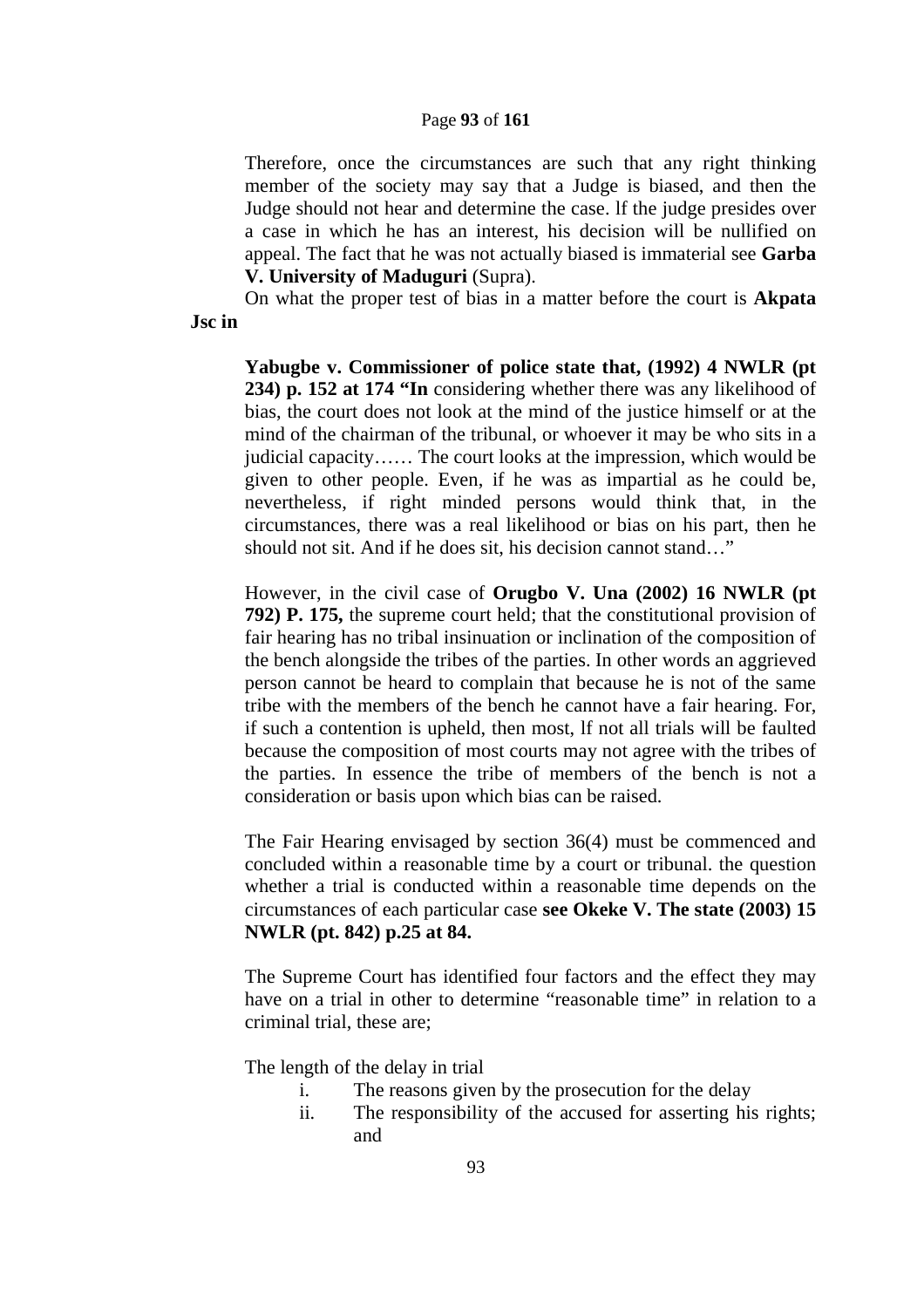#### Page **94** of **161**

iii. The prejudice to which the accused person may be exposed

In **Obuluonye V the state (1983) 4 NCLR p. 204.** The trial took four years to conclude. There were more than ten accused persons the trial judge went on transfer to another judicial division and was transferred back to find that the case remained where he left it. He then concluded it. On appeal it was held;

- i. That due to effluxion of time the trial Judge could not possibly recollect the evidence given at the trial.
- ii. That the trial Judge lost tract of the facts of the case and
- iii. Consequently, the accused persons were not given a fair trial within a reasonable time.
- **b. Publicity of Trials** section 36(4) of the 1999 constitution. The Fair Hearing as envisaged by this section must be conducted in the public. In fact the publicity of a trial is one of the hall marks of fair hearing. Members of the public are, therefore not prohibited from attending criminal trials even when they are not parties to the proceedings. The court or tribunal must be open and accessible to the members of the public as far as it can conveniently accommodate them from section 203 CPA. This does not include children, since Children are prohibited from attending court proceeding during criminal trials section 206 CPA.

The following circumstances are instances where in the court may exclude members of the public from its proceedings:

- i. In the interest of defence, public safely, public order or public morality
- ii. When a young person is to give evidence in the case of an offence, which is contrary to decency or morality
- iii. When it is considered necessary due to special circumstances to protect the private lives of the parties to the proceedings
- iv. When a Minister of the federation or a commissioner of a state satisfies the court that it will not be in the public interest for any matter to be publicly by disclosed, the court may hear the evidence in relation to such matter in private.
- v. The trials of juveniles are not open to the members of the public only their parents or guardians, their counsels, accredited members of the press and court officials may be present during the trial of juveniles.
- vi. When a statute expressly provides that trials shall not be open to members of the public. For instance, Section 13(1) of the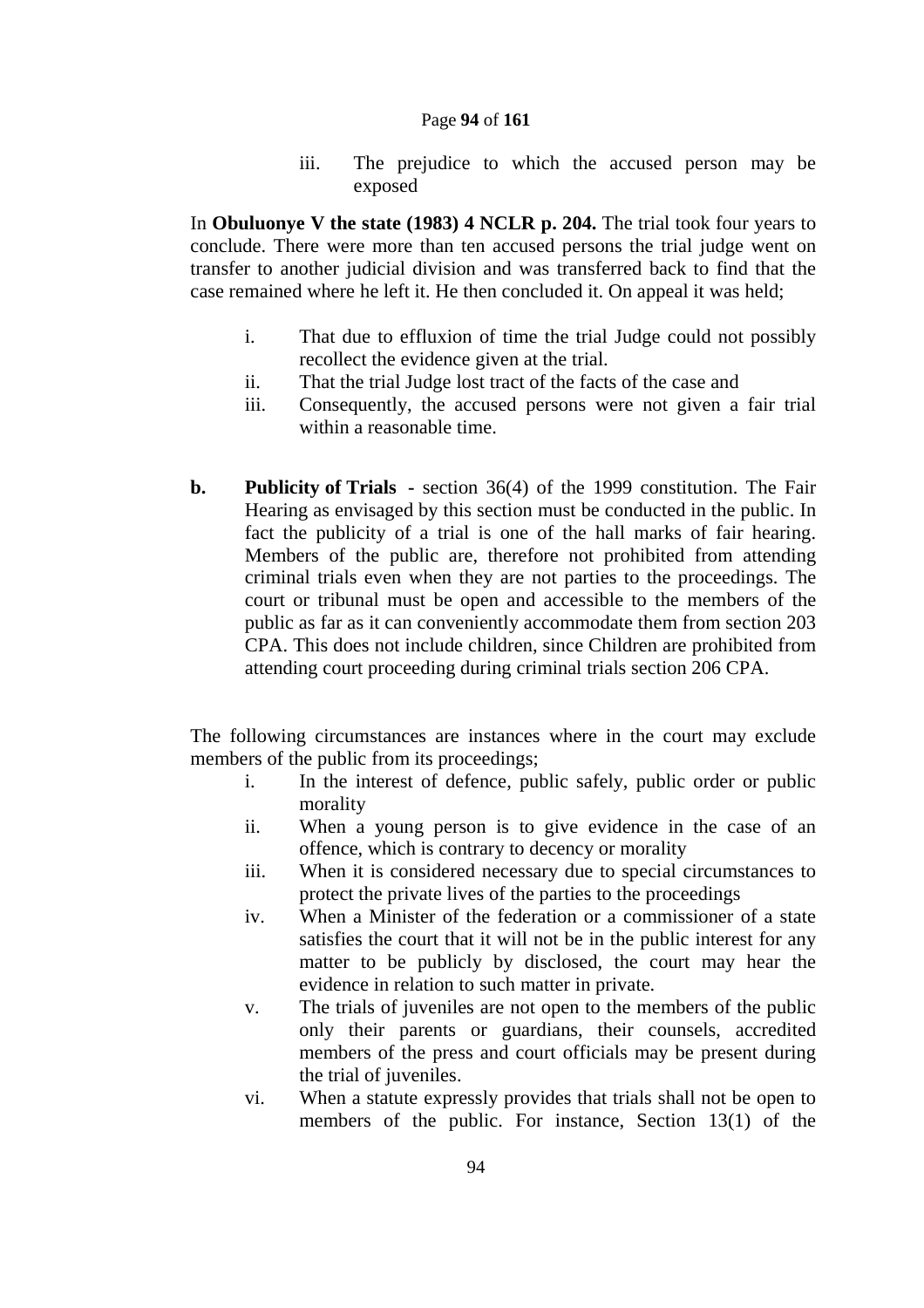#### Page **95** of **161**

recovery of public property special military tribunal decree 1984 prohibits public trials of alleged offenders.

However, in all cases where a court excludes members of the public from its proceedings, the exclusion order does not authorize the exclusion of bonafide representatives of the media, or messengers, clerks and other persons required in court for purposes connected with their employment where the exclusion order is intended to include any of the above mentioned, it shall be specifically stated and the judge or magistrate shall record the grounds upon which such an order was made section 205 of the CPA.

#### c. **PRESUMPTION OF INNOCENCE**

Section 36(5) 1999 Constitution is to the effect that in all criminal proceedings, every persons charges of a criminal offence is innocent until such is proved guilty.

It is the duty of the prosecution who alleges by virtue of the above section to prove it beyond reasonable doubt. In **Okoro V. the state (1988) 12 S.C.N.J**. **19.** Seven accused persons were charged with murder before the High court. At the end of the prosecution's case one of the accused persons was identified as one of those who unlawfully caused the death of the ground that she had no case to answer. The other accused the ground that she had no case to answer. The other accused persons were asked to defend themselves. At the end of the trial, the first accused person was found guilty while the other accused persons were acquitted. He appealed against his conviction. The Supreme Court held.

- i. That since the prosecution had failed to establish that any of the accused persons unlawfully caused the death of the deceased, there was no case against any of the accused person;
- ii That to ask the first accused person to defend himself was to ask him to prove his innocence enshrined in the constitution. Also in **Uso V. Commissioner of Police (1972) 11 C.P. 37** the supreme court held; that it is the duty of the Prosecution to prove the guilt of the accused person and not that of the judge or any other person. However, the provision to section 36(5) of the constitution accommodates statutory exceptions, which may impose on an accused person the burden of providing particular facts. Such laws are valid and not inconsistent with the presumption of innocence. For instance sections  $141(3)(c)$  of the Evidence Act places the burden of providing insanity or facts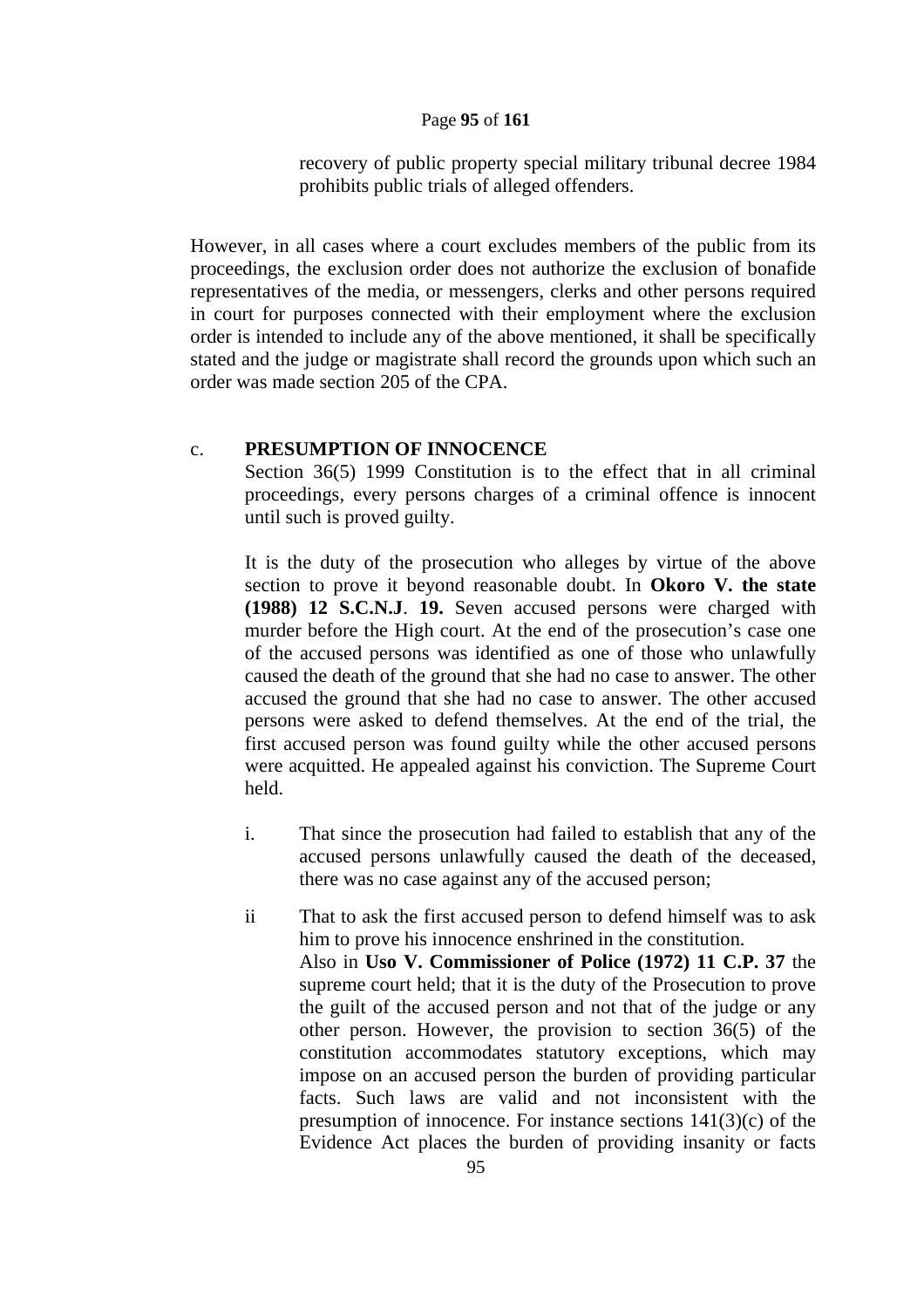#### Page **96** of **161**

with in knowledge of the accused person on him are instances which the accused person should prove.

### d. **ACCUSED PERSON MUST BE INFORMED OF HIS OFFENCE**

Section 36(6)(a) which provides;

This provision is to the effect that every one charged with a criminal offence must be informed in a language that he understands, he must be informed of the nature of the offence promptly hence this information must be given to the accused person at the time of his arrest and not later than when the accused person is arraigned for trial.

The only exception to this rule is where an accused person is informed of the nature of a grave offence for which he was previously tried but was subsequently convicted for a lesser offence where the facts proved by the prosecution cannot sustain the offence charged but establishes the commission of a lesser offence.

This is because the ingredients of the lesser offence are part of the ingredients of the grave offence, for example indecent assault in place of rape **sees Maja V. the state (1980) IN C.R. P. 212.** 

It is important to not that the constitution demands that the accused person be informed of his crime in the language he understands and in details of the nature of the offence.

### **e. ADEQUATE TIME FACILITIES TO PREPARE HIS DEENCE**

Section 36(6)(b) of the 1999 constitution.

This very section is the precursor for adjournments. Thus an accused person is entitled to adjournment in order to secure the services of a defense counsel or the attendance of witnesses in his defense.

It is worthy of note that an accused person is not entitled to continuous adjournment after repeated adjournment is not a violation of the accused person's right to adequate time to prepare for his defence **see Ortese Yanor V. the state (1965) I ALL N.L.R.P. 193.** 

However in the trial of capital offences, the court must grant an adjournment once the accused person's defence coursel is absent in court **Udo v. the state (1988) 3 NWLR (pt 82) P. 316** as this will be in line with the principle of fair hearing.

### **f. RIGHT TO A DEFENCE COUNSEL**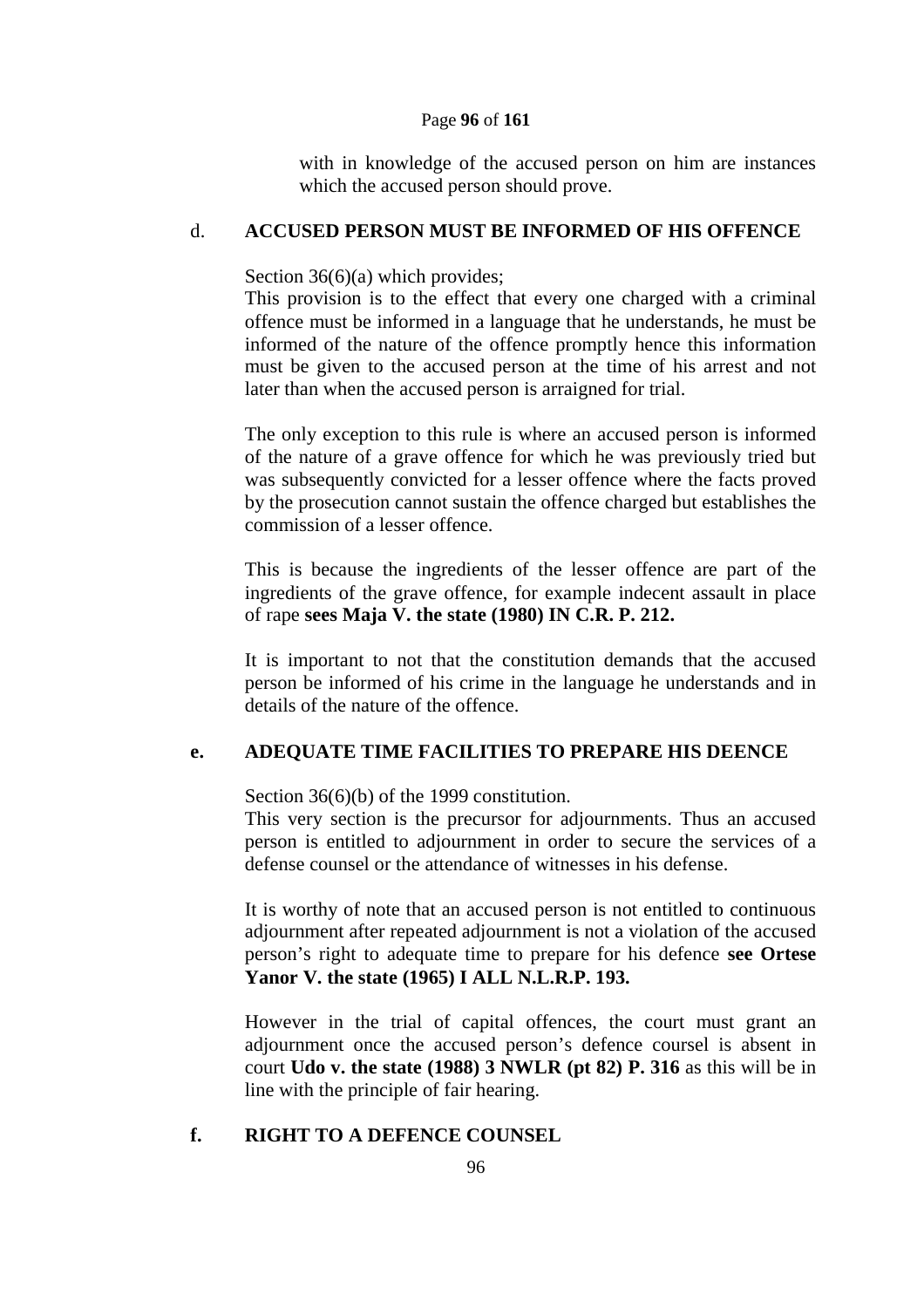#### Page **97** of **161**

Section 36(6)(c) of the 1999 constitution.

This constitutional provision is re-echoed by section 211 of the CPA. In effect, and accused person has two options in his defence, that is to defend himself personally or defend himself through a legal practitioner of his own choice. Therefore, any law which prohibits the appearance of a legal practitioner before any court or tribunal is unconstitutional and consequently, null and void see **Uzodinma V. commissioner of police (1982)(1) N.C.R.D 27.** 

But the right to a defence counsel is not unqualified. If the accused person chooses a counsel who is subject to other limitations and such limitations prevent the counsel from defending him, he cannot complain that his right to counsel of his own choice has been denied see **Awolowo and ors V. Minister of Internal Affairs and Ors. (1962) LL.R p. 177.** 

Similarly, the Senior advocates of Nigeria (privileges and functions) rules which provides that a senior advocate the Nigeria does not have a right of appearance in the interior courts is not contrary to section  $36(6)(c)$ , An accused person who appears in court without a counsel is entitled to be informed by a court of his right to defend himself personally or through a counsel of his choice.

Mandatory legal representation for capital offences. Section 352 CPA and 186 CPC.

Although the constitution is silent on mandatory legal representation for capital offences, it is provided for by the CPA and the CPC. Both laws guarantee that any person who is charged with a capital offence who is not represented by a counsel should have one provided for him by the court.

The assignment of a legal practitioner to conduct the defence of any person who is charged with a capital offence is not a violation of his right to a counsel of his choice see Josoah V. the state (1985) I.S.C. p406.

Furthermore, the legal aid Act of 1976 (as amended) supplements these provisions by empowering the legal aid council to assign legal practitioners to indigent persons who are charged with capital offences. Since the right to representation cannot be waived in cases of capital punishment.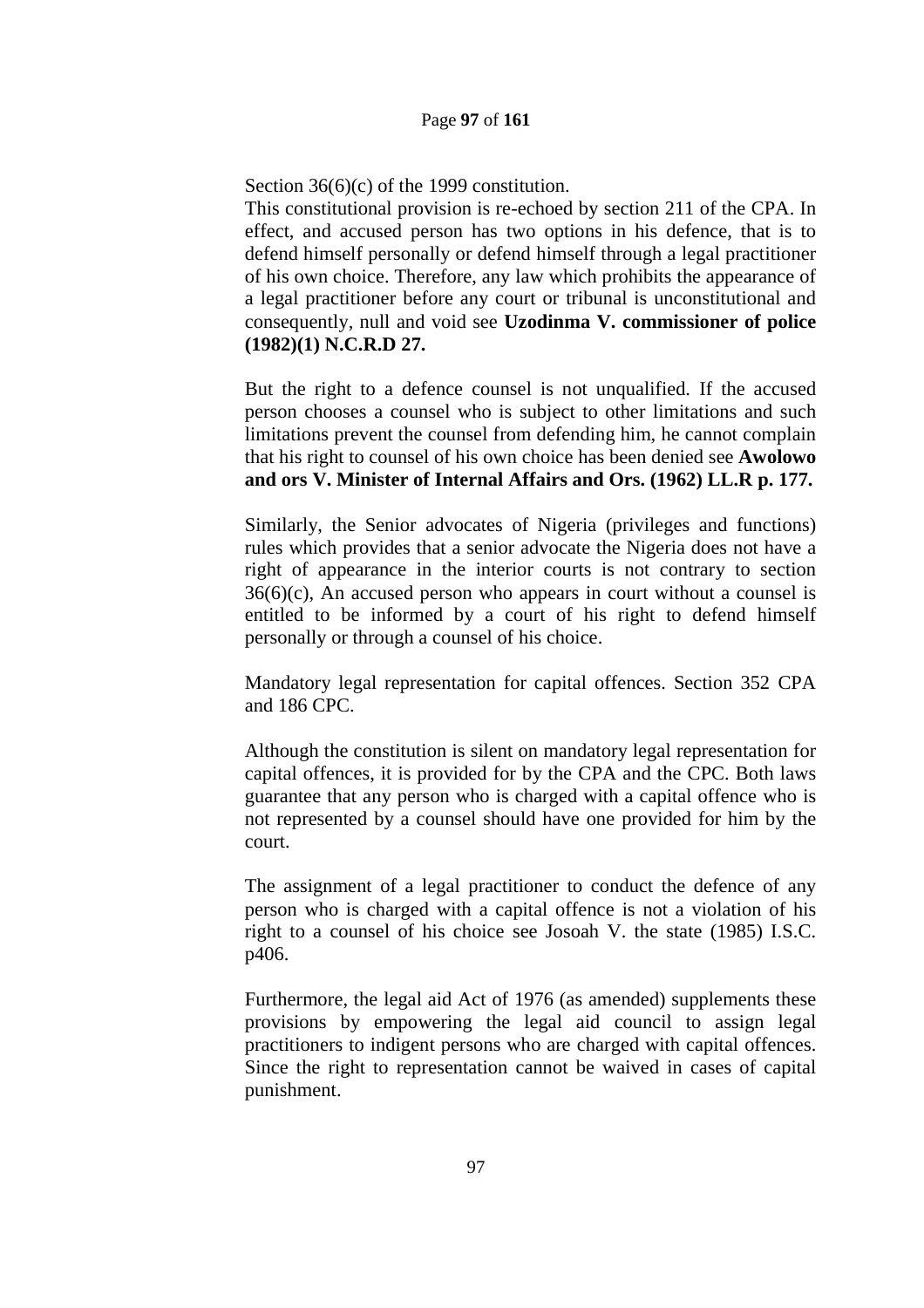### **g. EXAMINATION OF WITNESSES**

Section 36(6)(d) of the 1999 constitution.

This right is exercisable by all accused person on the same conditions as those that apply to the witness called by the prosecution. **See Tulu v. Bauchi Native Authority (1965) N.W.L.R. P343.** 

It should be noted that the accused person is also entitle to call witnesses in his defence. Therefore the court shall not refuse an application by an accused person to call a witness. See Idirisu V. the state (1967) 1 ALL N.L.R P32 where in the accused person's application to call a medical doctor who made the report as a witness was refused on the ground that an adjournment will not serve the course of justice.

#### **h. RIGHT OF INTERPRETER**

Section 36(6)(e) of the 1999 constitution.

The language of the court in Nigeria is English language see **Ogunye v the state.** Consequently, any person who cannot understand the language of the court is entitled to an interpretation of the proceedings of the court in any language he understands without payment. That is provided by the court free of charge. The interpreter must be competent enough to interpret the language used in the proceedings into the language understood by the accused person.

#### See **Ajayi v Zaria Native Authority (1964) NNLR p. 61.**

The interpreter must be clear, accurate and comprehensive in the interpretation of the proceedings and the interpreter must interpret everything said by the witness, the complainant and the court. The constitution guarantee the right to an interpreter but it is the duty of the accused person to inform the court that he does not understand the language of the court. This the accused can do personally or through his counsel. **See State v. Gwonto (1983) 3 S.C. p. 67** 

The court must however ensure that the interpreter does not have relationship with the parties or any other connection to the case R.V. **OGUCHA (1959) 4 F.S.C.P. 64.** As this tends to affect the whole exercise.

## **i. KEEP RECORDS OF PROCEEDINGS**

Section 36(7) 1999 constitution.

It is provided thus that the court shall keep all records of proceedings and the accused person or any other person authorized by him shall be entitled to obtain copies of such proceedings, judgments e.t.c that is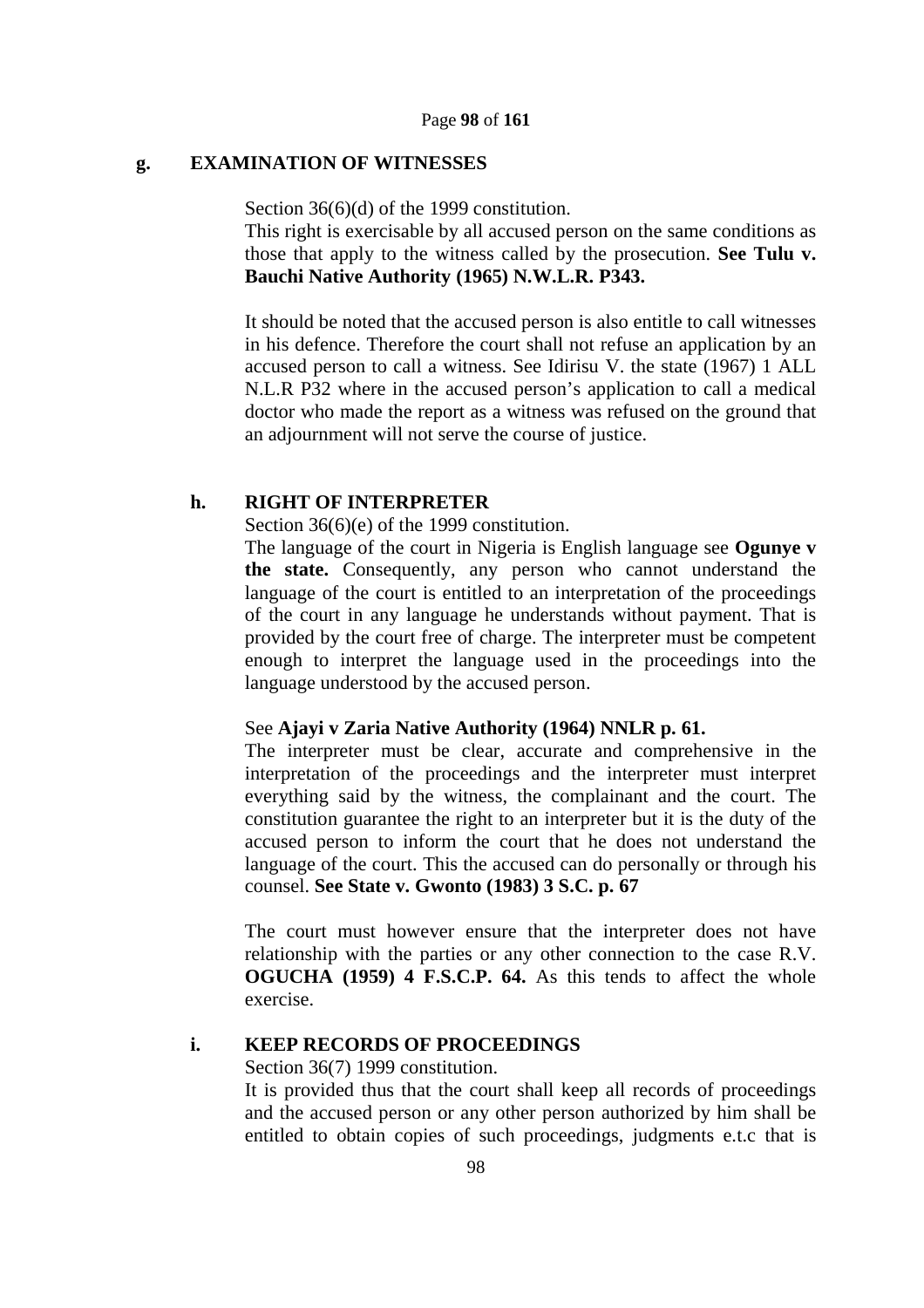#### Page **99** of **161**

certified true copies of such as it is required and the only condition to be fulfilled is payment of prescribed fees.

### **j. NO TRIAL ON RETROACTIVE LEAGISLATION**

Section 36(8) of the constitution is to the effect that an accused person shall not be convicted of any crime or offence that did not constitute a crime at the time such was committed, neither shall a convicted person be sentenced to a penalty, which is higher than the prescribed penalty in force at the time the offence was committed.

In essence before an accused person can be held guilty of an offence such must be held as an offence under any existing law and convicted with a sentence that is prescribed by law.

### **k. PROHIBITION OF DOUBLE TRIAL**

Section 36(9) of the constitution.

Any accused person who claims the benefits of this provision should raise an objection to his trial before pleading to the charges against him see **Edu. V. Commissioner of police (1952) 14 W.A.C.A. pg 163.** However an accused person is not precluded from raising an objection to his trial on grounds of autre fois acquit or convict after having pleaded to the charges against him.

The previous charges in the case if proved will be withdrawn since it is an issue that goes to the jurisdiction of the court.

In state v Dustin (1967) NNLR p. 82 held that the plea cannot be raise if the court has adjourned for judgment.

The plea can however be raised on appeal for the first time. However before an accused person can raise the plea of autre fois acquit or autre fois convict, this plea must satisfy the following conditions.

- i. The first trial of the accused person must have been on criminal charge.
- ii. The first trial of the accused person must be by a court of competent jurisdiction.
- iii. The first trial of the accused person must have ended with a conviction or an acquittal.
- iv. The offence for which the accused person is now charge must be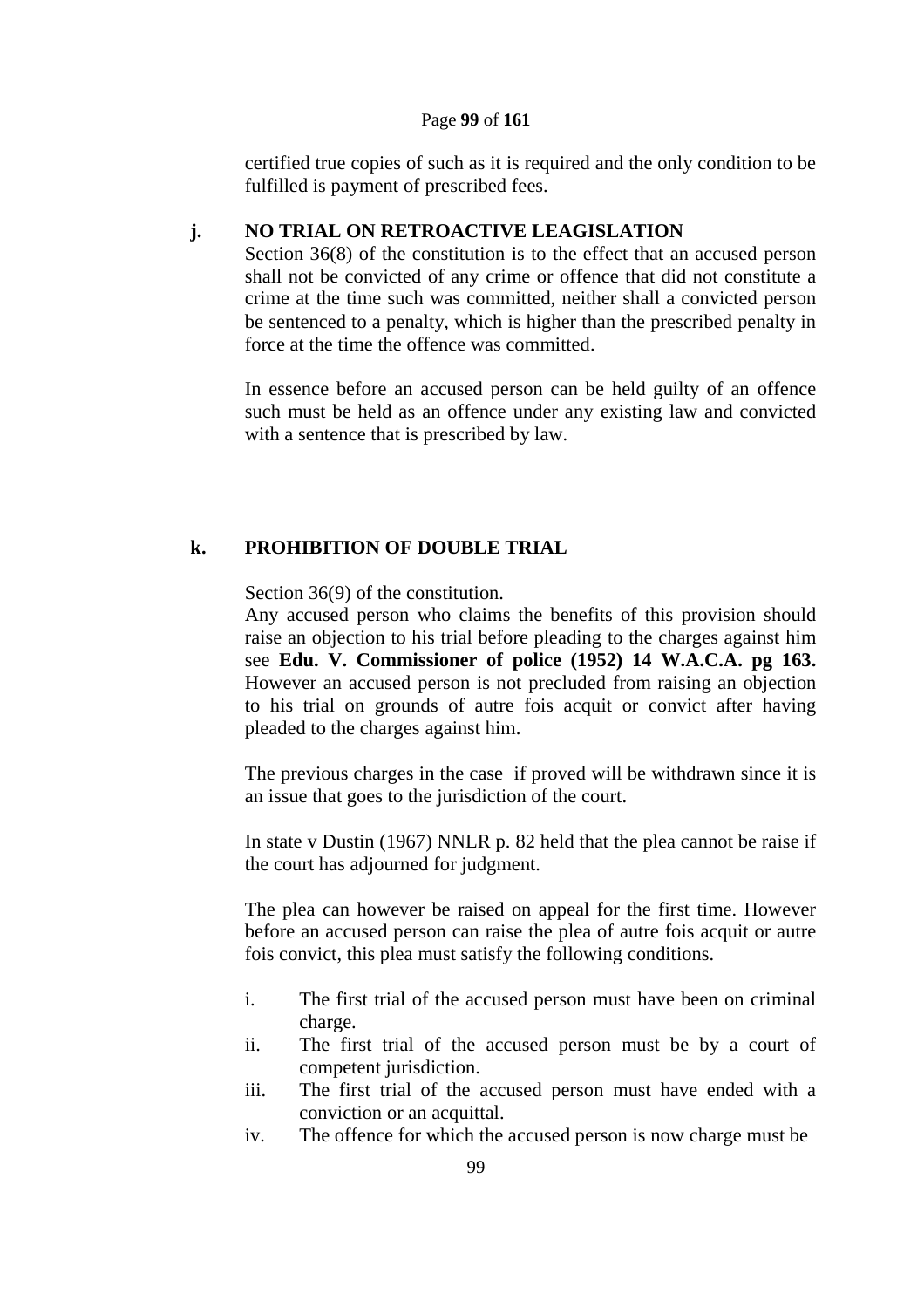#### Page **100** of **161**

- a. The same with the first offence for which he was tried or
- b. An offence for which the accused person could have been convicted of at the first trial, although he was not changed with the offence.

#### **l. PARDON**

Section 36(10) of the constitution.

The provision of this section is clear and unequivocal and a similar provision is contained in section 211(1)(b) of the C.P.A. this forms the basis of the plea of pardon to a criminal charge. This plea differs from autre fois convict or autre fois acquit.

The essence of a plea of pardon is that it is the appropriate authority that pardons the accused person's conviction while a plea of autre fois convict or acquit is saying the accused person had been tried before by a court of competent jurisdiction and the purpose of this is to avoid double jeopardy.

The appropriate authority to grant a federal pardon is the president while in a state is the governor see **Falae V. Obasanjo (1999) 4 NWLR (pt 599) p.476 at 495.** 

An application for pardon by a convicted person can only be properly made to the committee on prerogative of many and not to any court of law see **Okeke V. the state (supra)**. Note that pardon can only be granted to persons that have been convicted of an offence.

For those who are being prosecuted, the proper measure will be the withdrawal of prosecution that is nolle prosequi by the Attorney General of the Federation or State.

On the other hand amnesty is granted to persons who are alleged to have committed an offence but have not been charged to court for the said offence.

### **m. RIGHT TO SILENCE**

Section 36(11) of the constitution.

In addition to this provision, the evidence act and the CPC declares that an accused person is not a compellable witness but is a competent one. Also both the CPA and CPC provides to the effect that an accused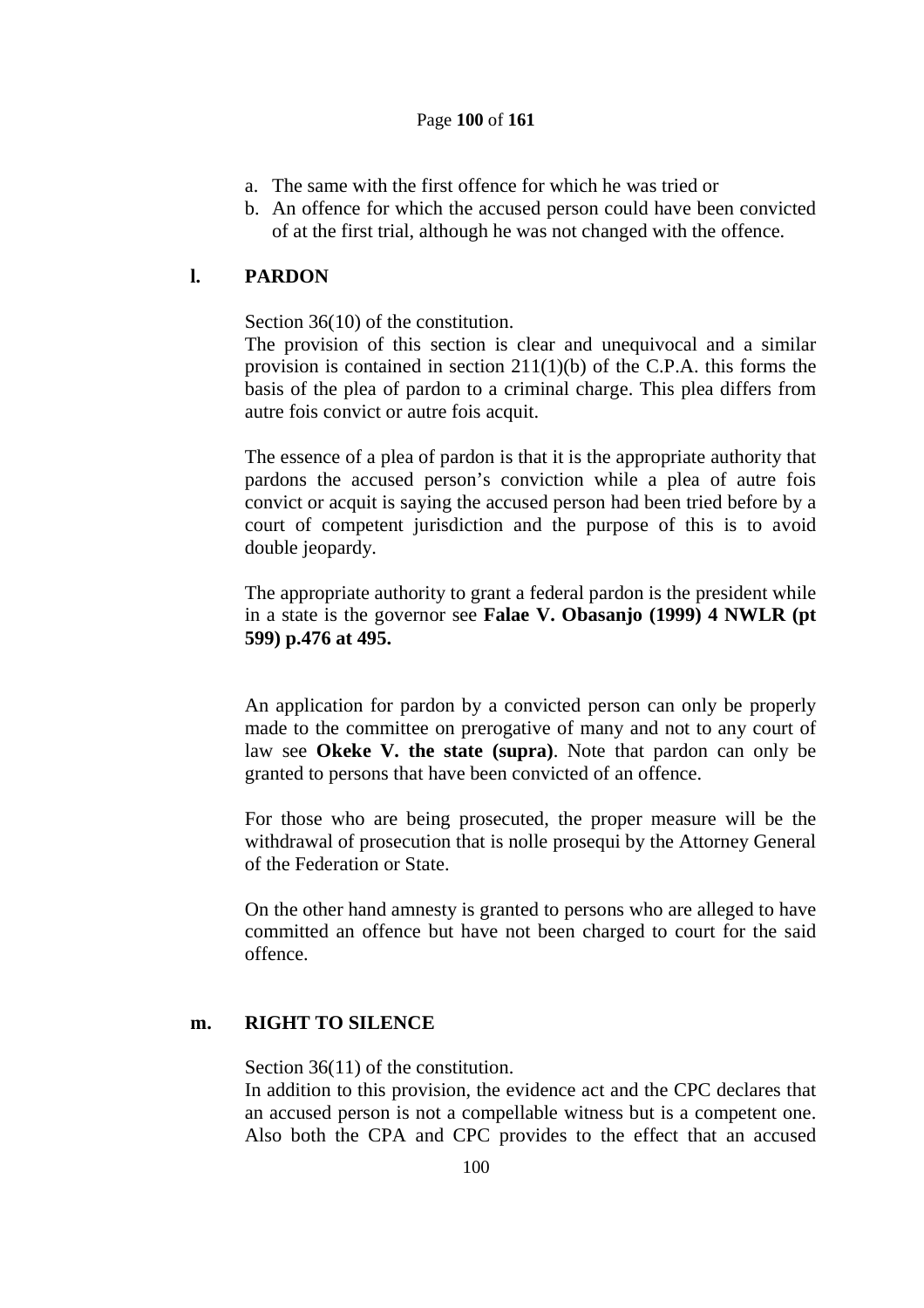#### Page **101** of **161**

person who is called upon by the court for his defence has an option of not saying anything at all in his defence if he so wishes section 28 and 236 respectively.

When an accused person exercises his right of silence, the prosecutor cannot comment on such failure to give evidence.

## **n. THE OFFENCE MUST BE KNOWN TO LAW**

Section 36(12) of the constitution.

Due to the duality of a criminal codes in Nigeria, an act or omission may be an offence in one part of the country while it is not on another part see **Aoko v.** 

**Fagbemi** in the instant case adultery is an offence in the north and not so in the south.

In line with the section, accused person must be charged with the section of the law which provides for the offence and prescribed the penalty so due. See **A. G. Federation v Isong (1996) 1 QLRN p. 75** 

### **4.0 CONCLUSION**

Right to fair hearing is elaborate which encompasses so m any principles of law forming the tenets of justice itself a violation of this right amount to justice denied in all ramifications.

### **5.0 SUMMARY**

Fair hearing is not just a right but a principle of law forming the very foundation of law.

### **6.0 TUTOR MARKED ASSIGNMENT**

- 1. Discuss the concept of presumption of innocence
- 2. Explain the basic wings of fair hearing
- 3. Reasonable time means expiration of trial whenever the judge is through

# **7.0 REFERENCES/FURTHER READING**

- 1. Osita Nnanani Ogbu (1999) Human Rights Law and Practice in Nigeria an Introduction
- 2. Kayode Eso (2008) Human Rights and Education
- 3. S. E. Deko (2002) Fundamental Issues in Nigeria Constitutional Law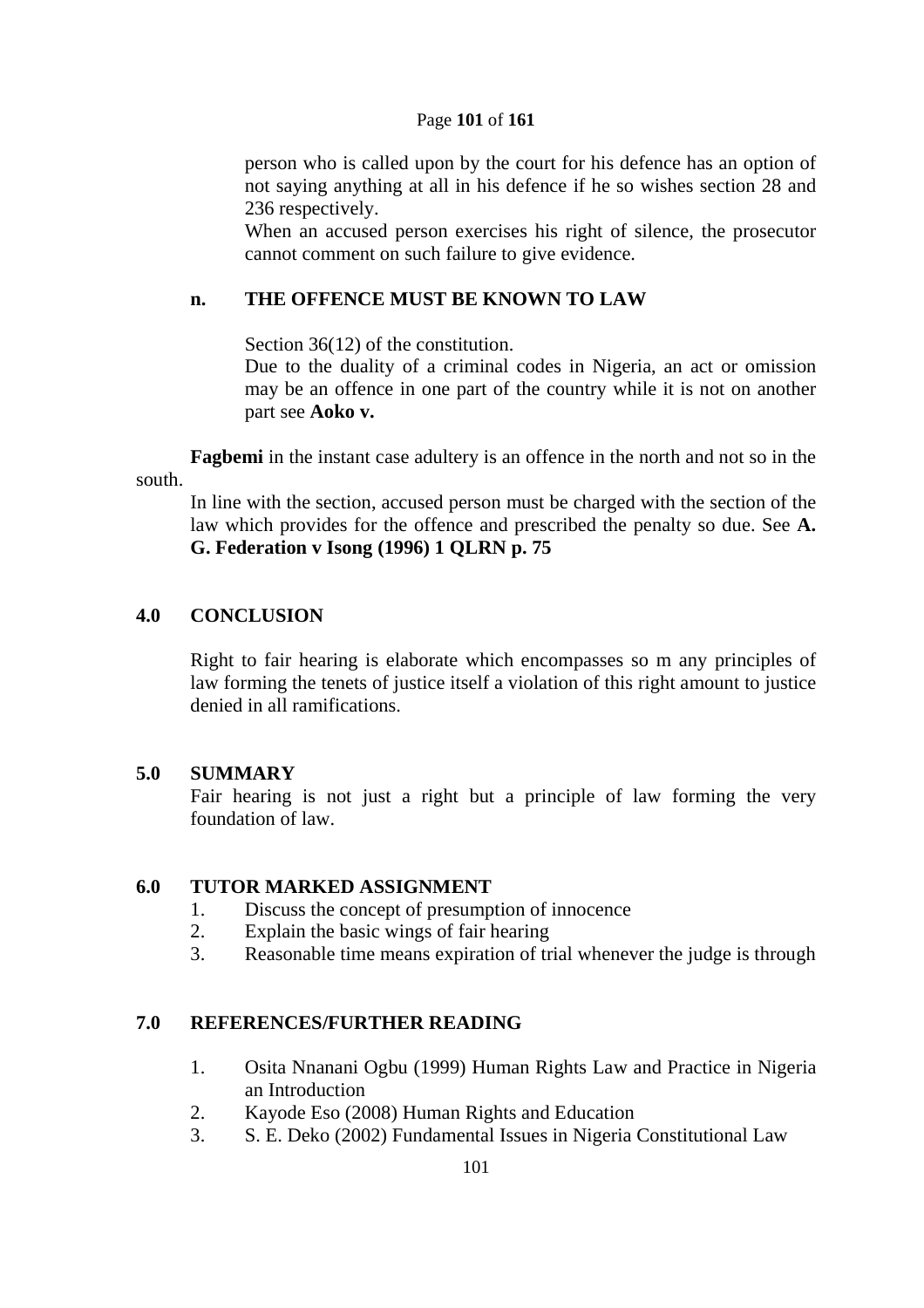# Page **102** of **161**

- 4. Joseph Ikogho (1999) Nigerian Constitution with topic finder
- 5. Ese Malemi (2006) The Nigerian Constitutional Law
	- 6. Bob Osamor (2008) Fundamentals of Criminal Procedure in Nigeria<br>7. Olakanmi & Co (2007) Hand Book o Human Rights
	- 7. Olakanmi & Co (2007) Hand Book o Human Rights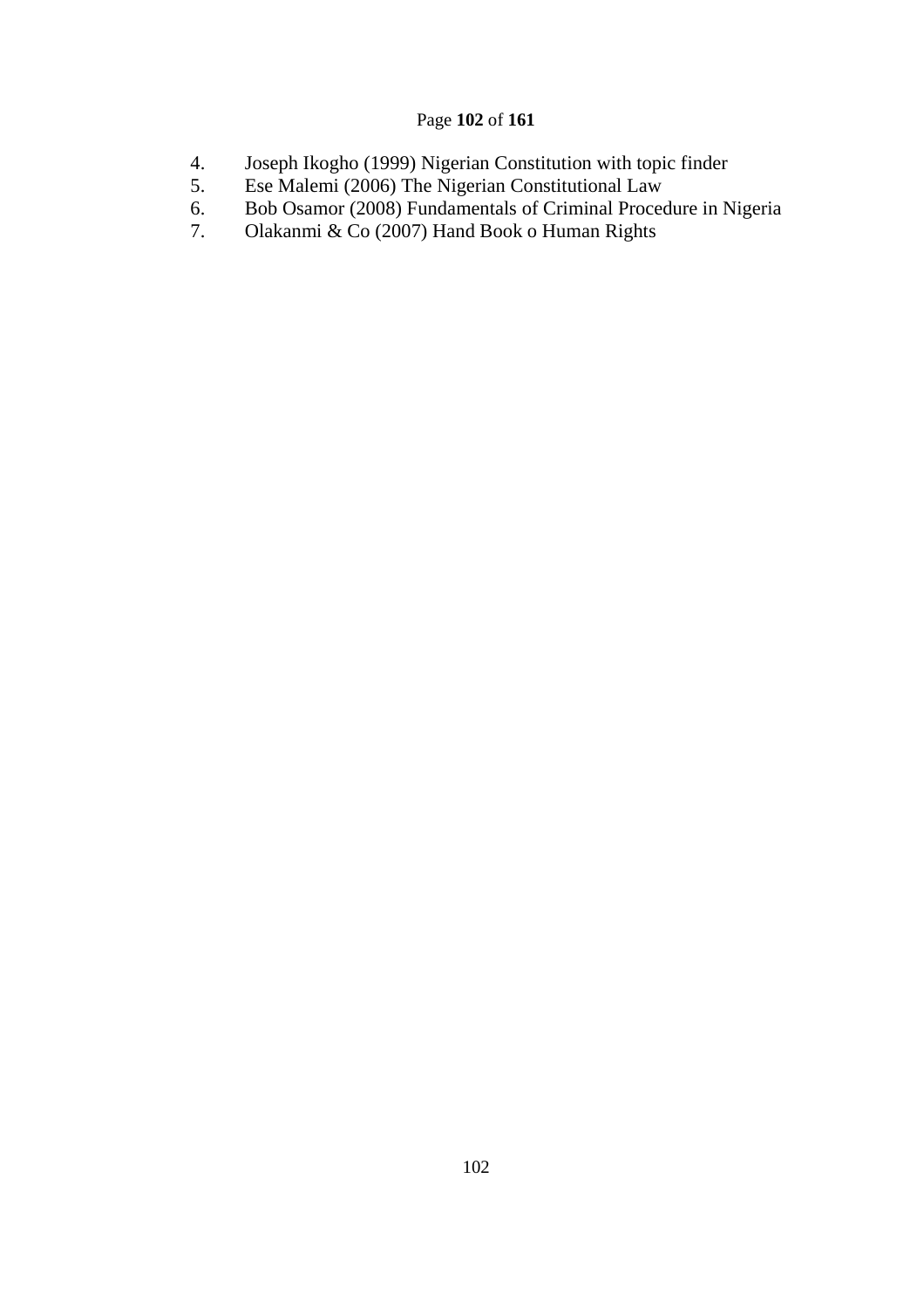#### Page **103** of **161**

# **UNIT 3 RIGHT TO PRIVATE AND FAMILY LIFE, RIGHT TO FREEDOM OF THOUGHT, CONSCIENCE AND RELIGION, RIGHT TO FREEDOM OF EXPRESSION AND THE PRESS**

#### **CONTENT**

- 1.0 Introduction
- 2.0 Objectives
- 3.0 Main Content
- 3.1 Right to private and family life
- 3.2 Right to freedom of thought, conscience and religion
- 3.3 Right to freedom of expression and the press
- 4.0 Conclusion
- 5.0 Summary
- 6.0 Tutor marked assignment
- 7.0 References/further reading

### **1.0 INTRODUCTION**

Right to private life and property is to the purport that individuals shall be entitled to privacy without intrusion of any kind from person(s) or group of persons. This right covers their homes, correspondence, telephone conversations, and telegraphic communication. Again the right to freedom of thought, conscience and religion boarders' belief, no person should be forced to join any religion community or affiliation and persons shall not be prevented from any educational institution on the basis of religion and the law prohibits membership of any secret society. Lastly the right to freedom of expression and the press which guarantees everyone to hold their opinions, entitles anyone to own any medium of dissemination of information, also allows for government and individual ownership of mediums of communication.

### **2.0 OBJECTIVES**

At the end of this unit, you should be able to;

- Explain the right to life
- Discuss the limitation to the right to freedom of thought, conscience and religion
- Explain the right to freedom of expression and the press

### **3.0 MAIN CONTENT**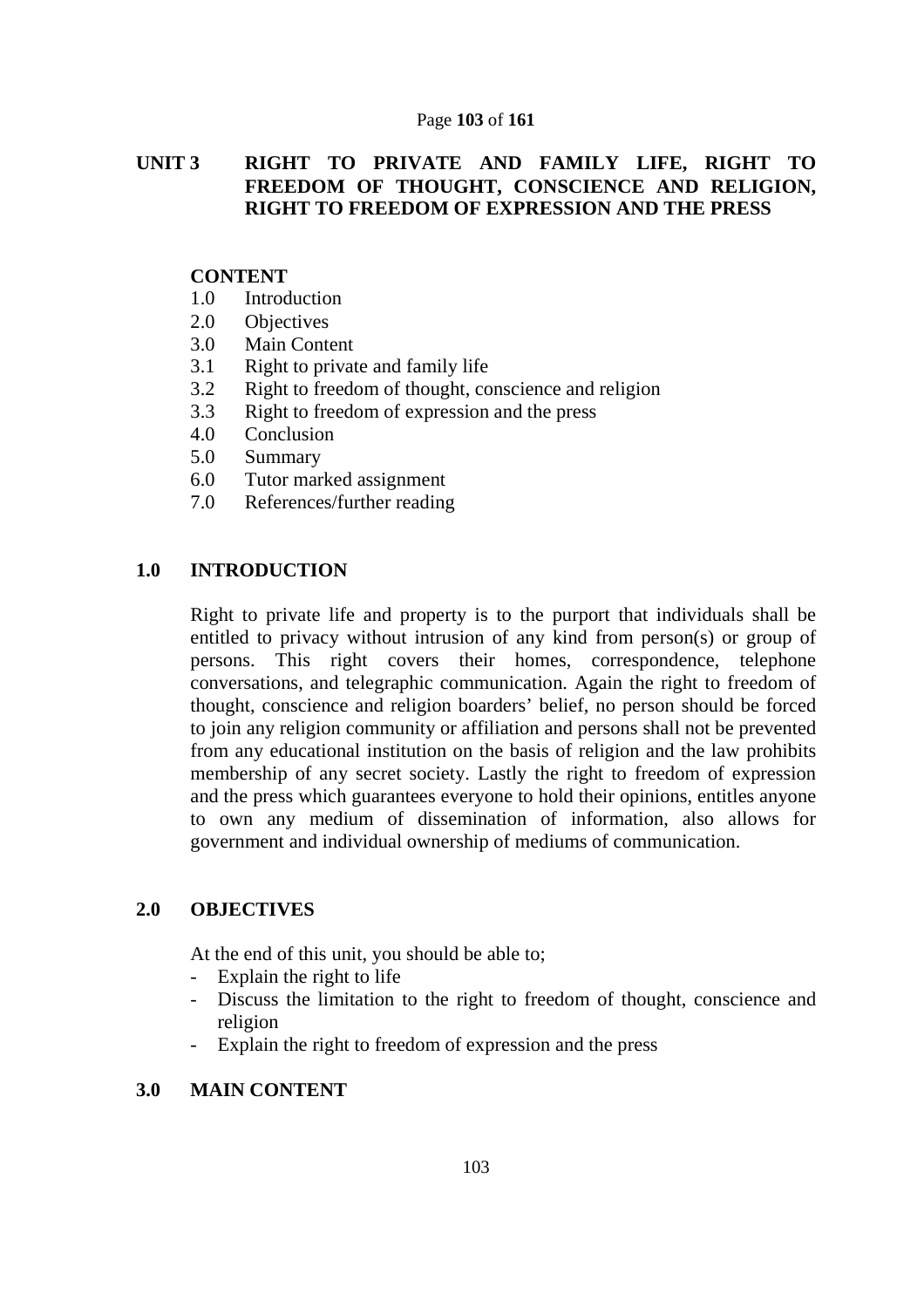### Page **104** of **161**

Section 37 provides"the privacy of citizens, their homes correspondence, telephone conversations and telegraphic communications is hereby guaranteed and protected".

This provision is to the effect that every person has right to private and family life. Therefore, the privacy of a person's home correspondence, telephone conversations, telegraphic and other forms of communication must not be invaded without lawful justification and according to law.

Where a person or public authority trespasses invades the privacy of the home of an individual, such may sue for trespass. An invasion of private life may amount to defamation or other tort or crime. A person so defamed may sue the defamation law or other relevant tort and recover damages except the defendant has a defence. Action may also be brought in criminal law. On the other hand, public authorities are public property. Thus they are often in the news and details of their private lives are discussed by the press so long as the publication is not defamatory, or it is true or there is some other defence, the press is usually free to make such publications.

# **3.1 RIGHT TO FREEDOM OF THOUGHT, CONSCIENCE AND RELIGION**

Section 38 (1). Every person shall be entitled to freedom of thought, conscience and religion including freedom to change his religion or belief, and freedom (either alone or in community with others, and in public or in private) to manifest and propagate his religion or belief in worship teaching, practice and observance.

(2) No person attending any place of education shall be required to receive religious instruction or to take part in or attend religious ceremony or observance if such instruction, ceremony or observance relates to a religion other than his own, or a religion not approved by his parent or guardian.

(3) No religious community or denomination shall be prevented from providing religious instruction for pupils of that community or denomination in any pace of education maintained wholly by that community or denomination.

(4) Nothing in this section shall entitle an person to form, take part in the activity or be a member of s secret society.

The Nigerian constitution guarantees the right to freedom of thought, conscience and religion. A person is therefore free to believe or change his religion and alone or in community with others, and in private or in public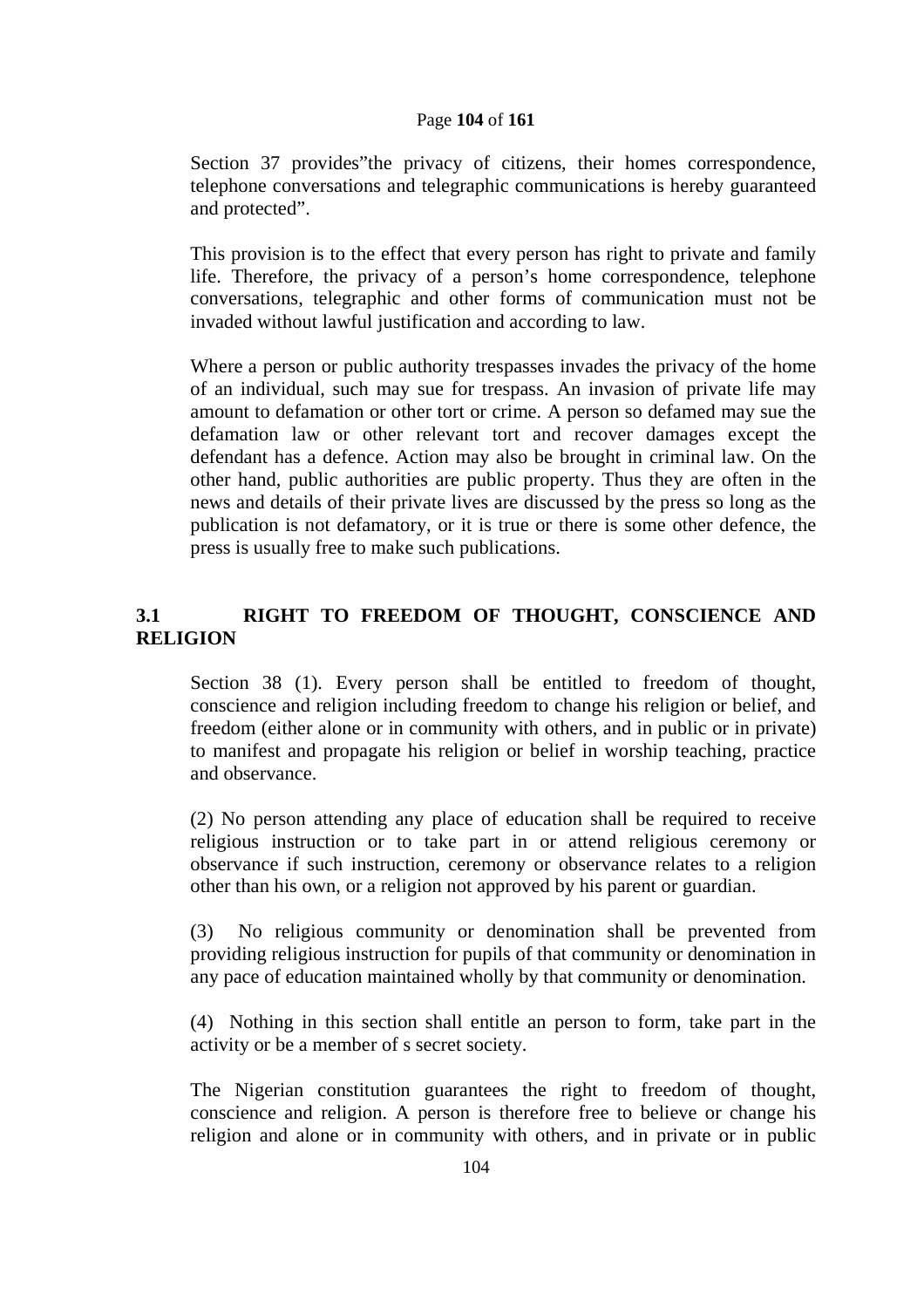### Page **105** of **161**

manifest and propagate his religion or worship, teach and practice his religion. Under the constitution, a person has the right to freedom of thought, conscience and religion. In a multi-religious Country like Nigeria, the need for this freedom cannot be overstressed. The people of Nigeria are multi-religious, but the government machinery, organization, or institution is secular. The 1999 constitution in section………..prohibits government from adopting a state religion. Although, of recent there have been so many religious crises especially in the North, this does not eradicate the fact that Nigeria is a secular Sate and everyone is entitled to enjoy the freedom to a choice of religion.

Human right is about the autonomy of the individual in certain spheres. Consequently, objection to flag salute or national anthem on the ground of religious belief has been sustained in other jurisdictions. See **Emmanuel Bijoo v State of Kerala A.i.r 1987 S. C. pp. 214-220.**

This section also prohibits any person to form, take part in the activity, or be a member of a secret society **see Registered Trustees of AMORC v Awoniyi (1991) 3 NWLR (pt 178) 245.** With this provision it purports that the various cult groups in our various institution of learning violates the law.

# **3.2 RIGHT TO FREEDOM OF EXPRESSION AND THE PRESS**

Section 39 (1). Every person shall be entitled to freedom of expression including freedom to hold opinions and to receive and impart ideas and information without interference.

(2) Without prejudice to the generality of subsection (1) of this section, every person shall be entitled to own establish and operate any medium for the dissemination of information, ideas and opinions.

Provided that no person, other than the government of the federation or of a state or any other person or body authorized by the president on the fulfillment of conditions laid down by an Act of the National Assembly, shall own, establish or spate a television or wireless broadcasting station for any purpose whatsoever.

- (3) Nothing in this section shall invalidate any law that is reasonably justifiable in a democratic society.
- a. For the purpose of preventing the disclosure of information received in confidence, maintaining the authority and independence of courts or regulating telephony wireless broadcasting television or the exhibition of cinematography films or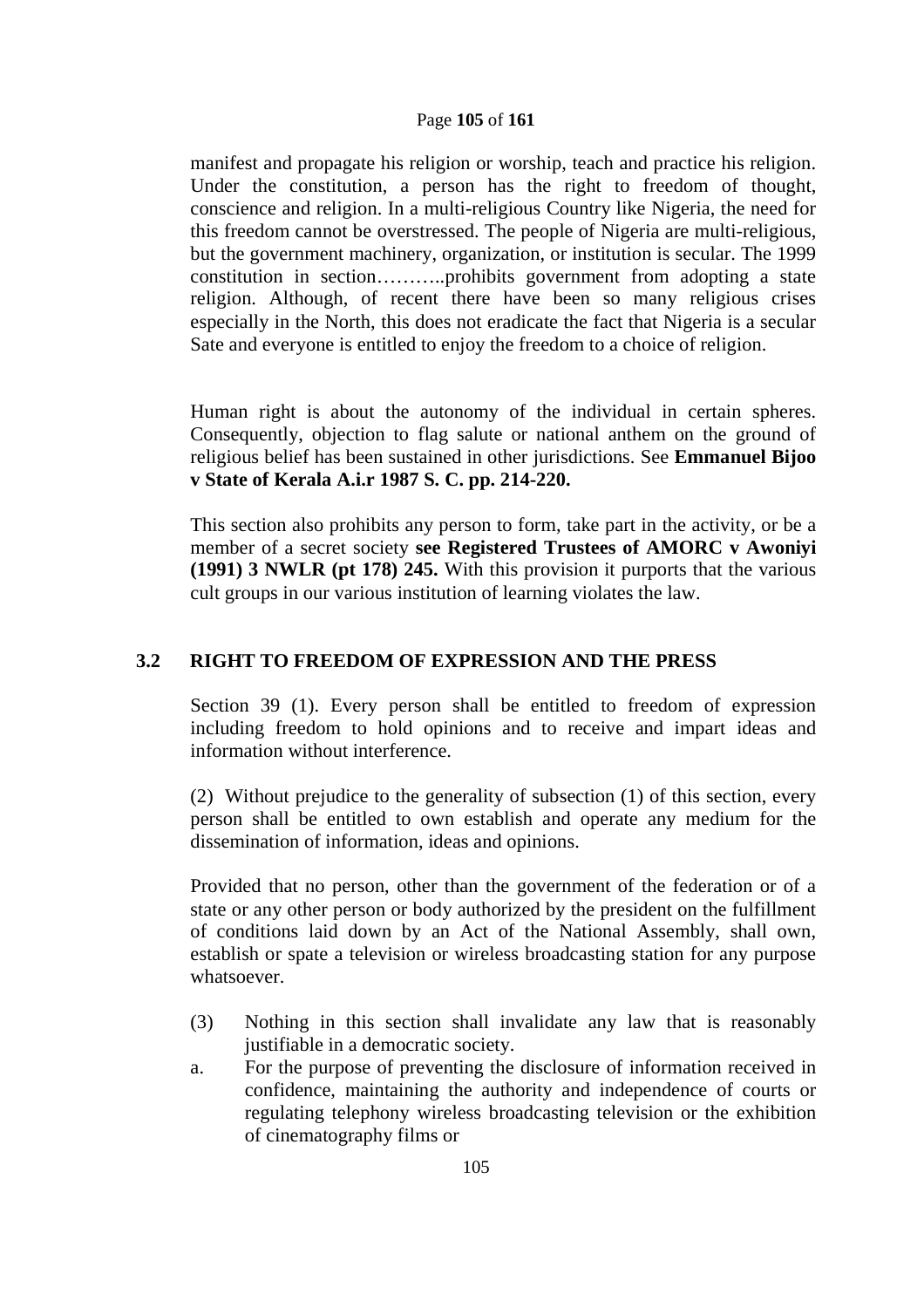#### Page **106** of **161**

b. imposing restrictions upon persons holding office under the government of the federations or of a state, members of the armed forces of the federation or member of the Nigeria police force or other government security services or agencies established by law.

 The Nigerian constitution guarantees freedom of expression to every individual and the press. A person therefore has freedom to hold opinions as he will and to receive and impart ideas and information without interference. A person shall within the provisions of any Act enacted by the National Assembly be free to own, establish and operate any medium for the dissemination of information, ideas and opinions see **Archbishop Okogie v A. G. Lagos State (1981) INCLR 262** the courts held that the word 'media' is not limited to the press, but includes any medium for importing and receiving information and it includes schools and that the right to freedom of expression and the press includes the right to own a private school to receive and impart ideas and information without interference. The right to liberty of expression and the press mans two broad things.

- 1. Right to freedom from prior censorship or restraint of publication
- 2. But not freedom from the legal consequences of an unlawful criminal, mischievous or defamatory publication.

The right to freedom of expression and the press as guaranteed in the constitution is prima facie sufficient to protect the press. Comparatively, in the United States press freedom is provided in absolute words to the effect that 'congress shall make no law abridging the freedom of the press. Yet in practice and in reality there are statutory enactments which limit press freedom thus the constitutional provision whilst permitting free speech does not provide immunity for every possible use of language.

In Nigeria, the constitution on the other hand permits restriction of press freedom for instance;

- 1. For the purpose of preventing the disclosure of information received in confidence, that is classified matters or official secrets.
- 2. For the purpose of maintaining the authority and independence of the courts that is the law of contempt of court.
- 3. For the purpose of preventing former or present public office holder under the government of the federation or of a state or local government or members of the armed forces or other security services from indulging classified information or official secret they received in the course of service to the nation.

Furthermore, the provisions of the right to freedom of expression and the press, do not invalidate any law that is reasonably justifiable in a democratic society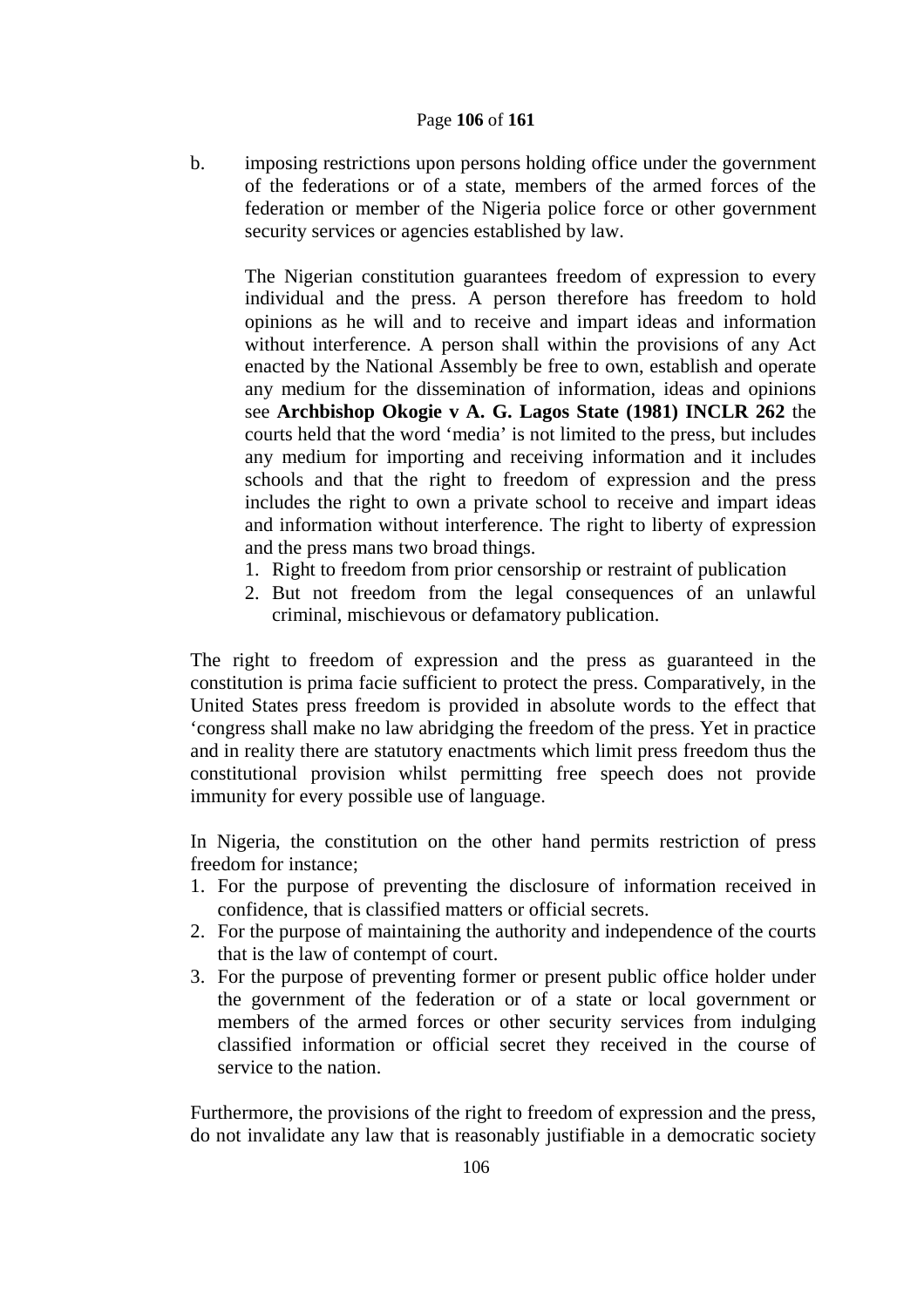### Page **107** of **161**

in the interest of defence, public safety, public order, public morality, public health or for the purpose of protecting the rights and freedom of other persons, for instance against defamation and other harmful publications and so forth.

Ordinarily though by ethics of profession a journalist is not to disclose his source of information, however, under the constitution disclosure may be required in the interest of the state, such as, in the interest of defence safely order of the public where a journalist is required to disclose his source of information in the interest of the state he withholds such information at his own risk.

At common law, only four relationships enjoy the privilege of non disclosure of information that has been received in confidence. These classes of persons enjoy privilege and cannot be compelled at law to disclose information against other. These relationships are:

- 1. Lawyer and client
- 2. Wife and husband
- 3. Informant and government
- 4. Juror and juror See **New York Times Co v United States 403 us 713 (1971)**

However, the courts are usually suspicious of laws, which impose restraints on freedom of expression, prior to publication, including onerous licensing requirements, or laws requiring permits before public assembly and speeches can be made. Ordinarily courts strictly interpret such laws to see that they must be laws that are reasonably justifiable in a democratic society.

### **4.0 CONCLUSION**

These are rights that affect individual or group of persons directly and should be so enjoyed without any intrusion from others.

# **5.0 SUMMARY**

With the spate of religious crises and the delay encountered in passing the freedom of information bill into law, it becomes evident that these rights are worth protecting. Although there are qualifications to this right of freedom of expression but the expression is honest and true then there is no violation of any kind.

### **6.0 TUTOR MARKED ASSIGNMENT**

- There are qualifications to the right to freedom of expression, discuss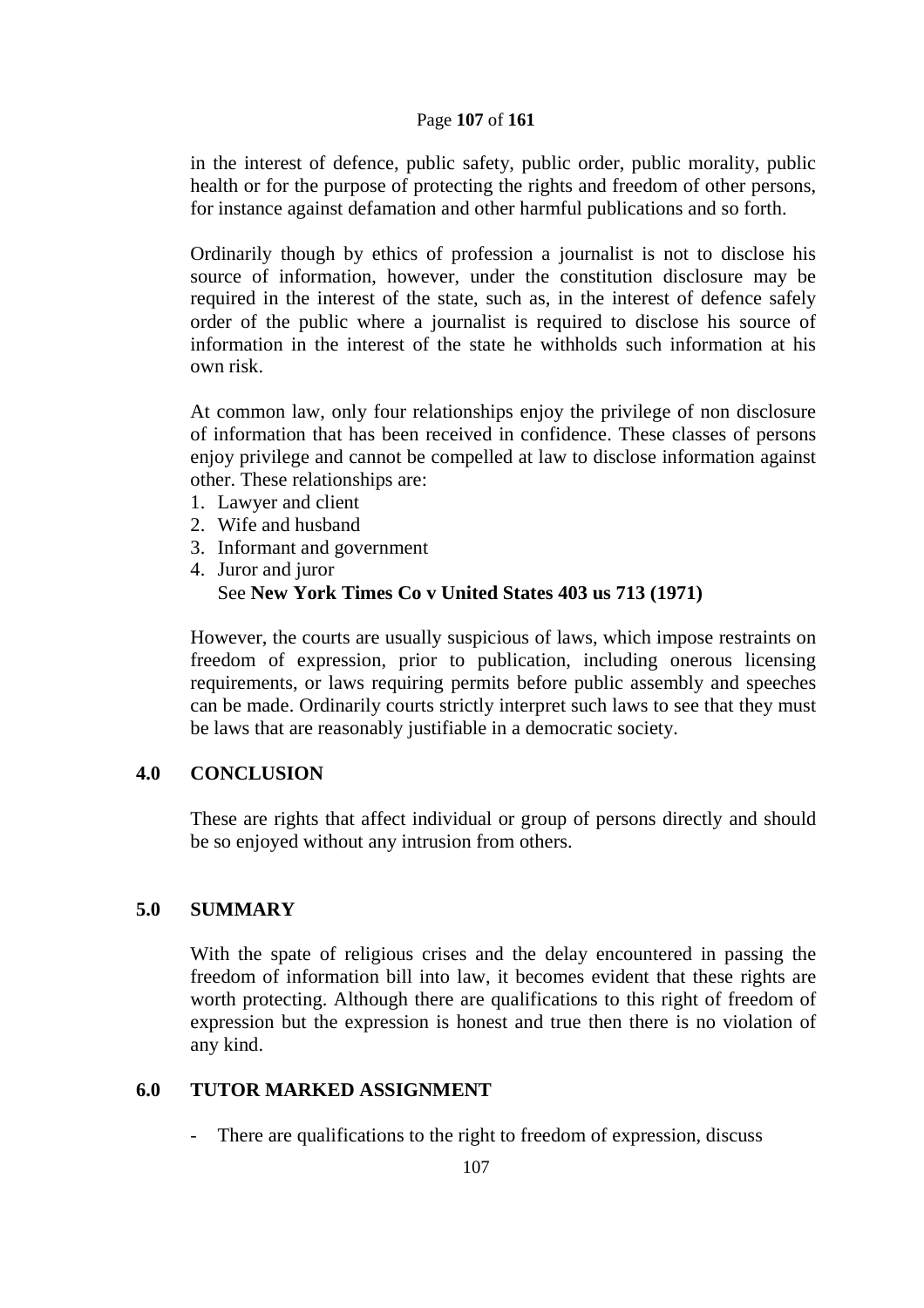### Page **108** of **161**

- All expression amount to defamation, explain.
- Nigeria is a secular state, explain.

# **7.0 REFERENCES/FURTHER READING**

- 1. Osita Nnanani Ogbu (1999) Human Rights Law and Practice in Nigeria, an introduction
- 2. Kayode Eso (2008) Human Rights and Education
- 3. S. E. Deko (2002) Fundamental Issues in Nigeria Constitutional Law
- 4. Joseph Ikogho (1999) Nigerian Constitution with topic finder
- 5. Ese Malemi (2006) The Nigerian Constitutional Law
- 6. Bob Osamor (2008) Fundamentals of Criminal Procedure in Nigeria
- 7. Olakanmi & Co (2007) Hand Book on Human Rights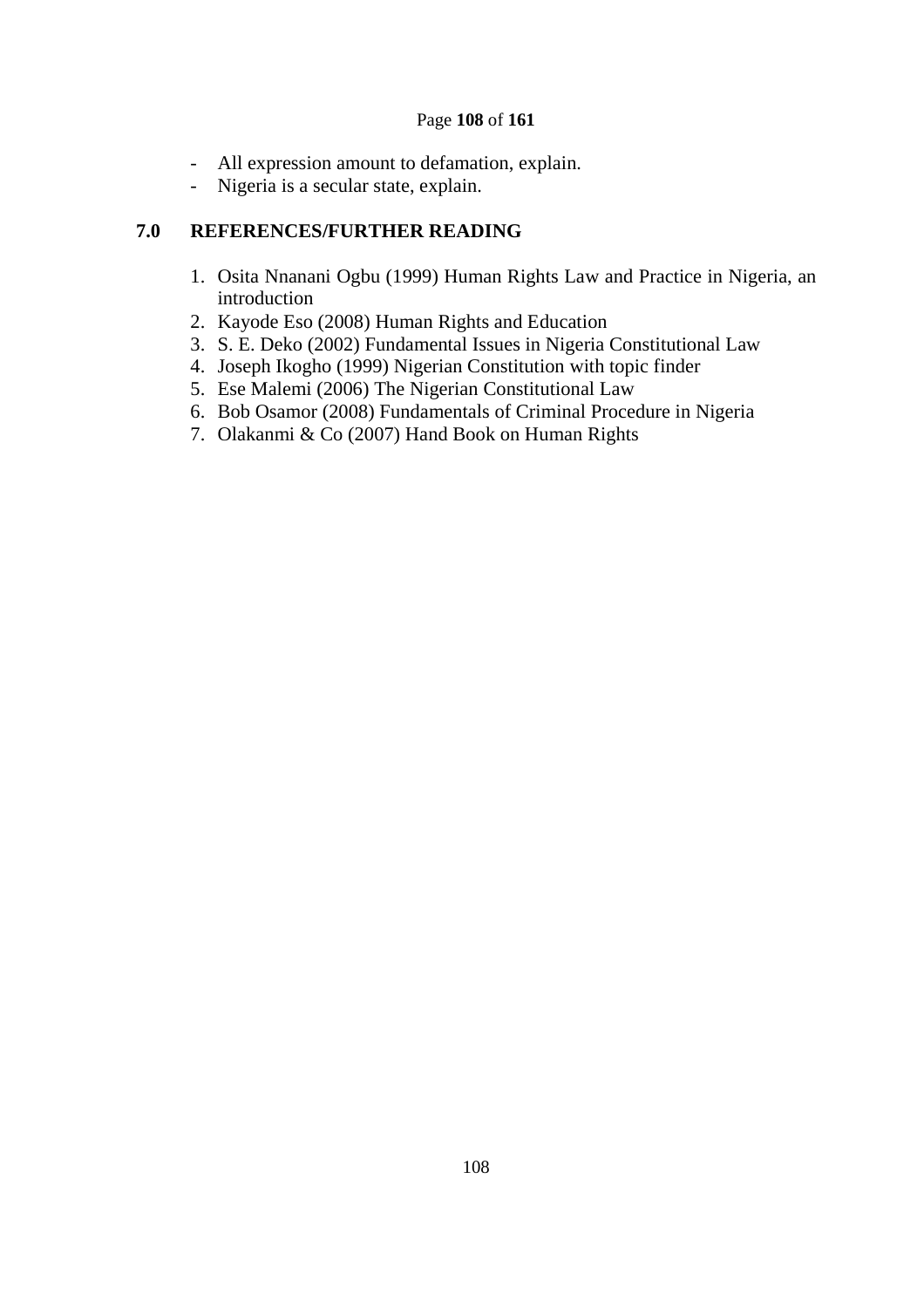#### Page **109** of **161**

# **Unit 4 RIGHT TO PEACEFUL ASSEMBLY AND ASSOCIATION, RIGHT TO FREEDOM OF MOVEMENT AND RIGHT TO FREEDOM FROM DISCRIMINATION**

### **CONTENT**

- 1.0 Introduction
- 2.0 Objectives
- 3.0 Main Content
- 3.1 Right to peaceful assembly and association
- 3.2 Right to freedom of movement
- 3.3 Right to freedom from discrimination
- 4.0 Conclusion
- 5.0 Summary
- 6.0 Tutor marked assignment
- 7.0 References/further reading

# **1.0 INTRODUCTION**

Freedom of assembly and association is a vital and important component of the democratic process in any Nation. Association have been a virile medium through which people make known their pleasure and displeasure over issues, these association can be profit or non profit organizations for instance in Eastern Nigeria where we have the various age grade groups in their polity. Freedom of movement entitles everyone to freedom of movement, however there are qualifications to this right and lastly is the freedom from discrimination of any kind, that is why our law frowns at the old long tradition of the Osu caste system in the East and the provisions of CEDAW is meant to protect all forms of discrimination against women

### **2.0 OBJECTIVES**

At the end of this unit, you should be able to:

- Explain the various restrictions to the freedom of movement
- Describe how the right to freedom from discrimination operates
- Discuss the right to peaceful assembly and association

### **3.0 MAIN CONTENT**

### **3.1 RIGHT TO PEACEFUL ASSEMBLY AND ASSOCIATION**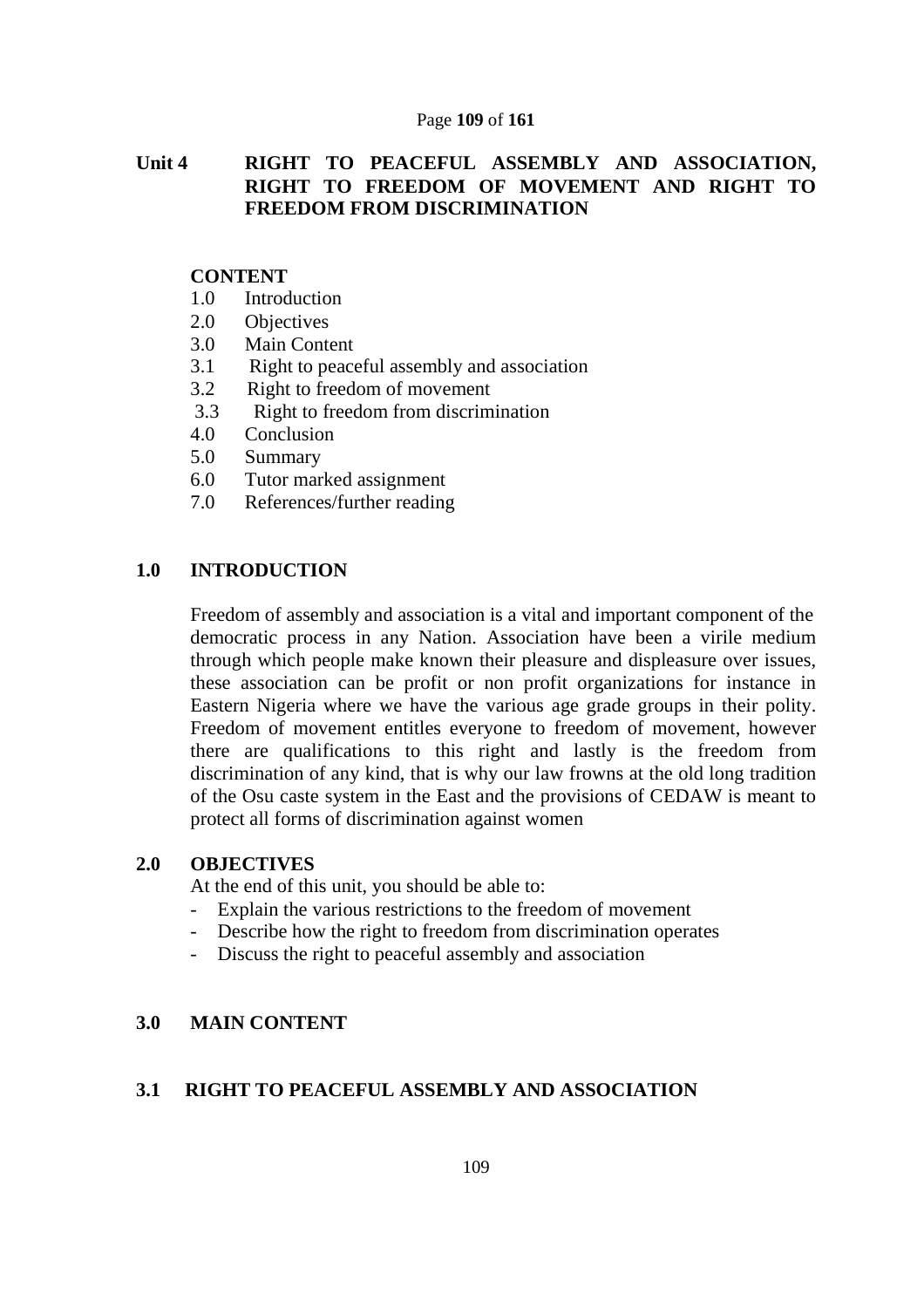### Page **110** of **161**

Section 40. Every person shall be entitled to assemble freely and associate with other persons, and in particular he may form or belong to any political party, trade union or any other association for the protection of his interests.

Provided that the provisions of this section shall not derogate from the powers conferred by this constitution on the Independent National Electoral Commission with respect to political parties to which that commission does at accord recognition.

Every person is entitled to peaceful assemble and associate with other persons to pursue, protect and advance lawful interests and objectives. A person may therefore form or belong to any:

- i. Political party
- ii. Trade Union or
- iii. Any other association, be it political, social, religious or economic, in the pursuance of lawful interests
- iv. Town/kin associations
- v. Professional groups

The title to this fundamental right reads 'right to peaceful assembly and association' which means that right is not granted to any person to assemble for unpeaceful or other unlawful purposes. Laws reasonably justifiable in a democratic society may therefore empower:

- 1. The police to stop or disperse unpeaceful gathering or a potentially explosive gathering
- 2. A body to register political social and economic associations and bodies. However, laws which aim to interfere with the right to peaceful assembly and association are usually strictly interpreted by court. See **Adewole and ors v Jakande and others (supra)**

However it should be noted that permits need be obtained before public processions and meeting are held in public places and this is meant to ensure the security of lives and properties. It should also be noted that a person is not under any obligation to be forced to be a member of any association whatsoever **see Agbai v Okagbue (1991) 7NWLR 391.** In the same light an employer cannot compel his employees to join or not to join certain associations.\

# **3.2 RIGHT TO FREEDOM OF MOVEMENT**

**Section 41. Every citizen of Nigeria is entitled to move freely throughout Nigeria and to reside in any part thereof, and no citizen** of Nigeria shall be expelled from Nigeria or refused entry thereto or exit there from.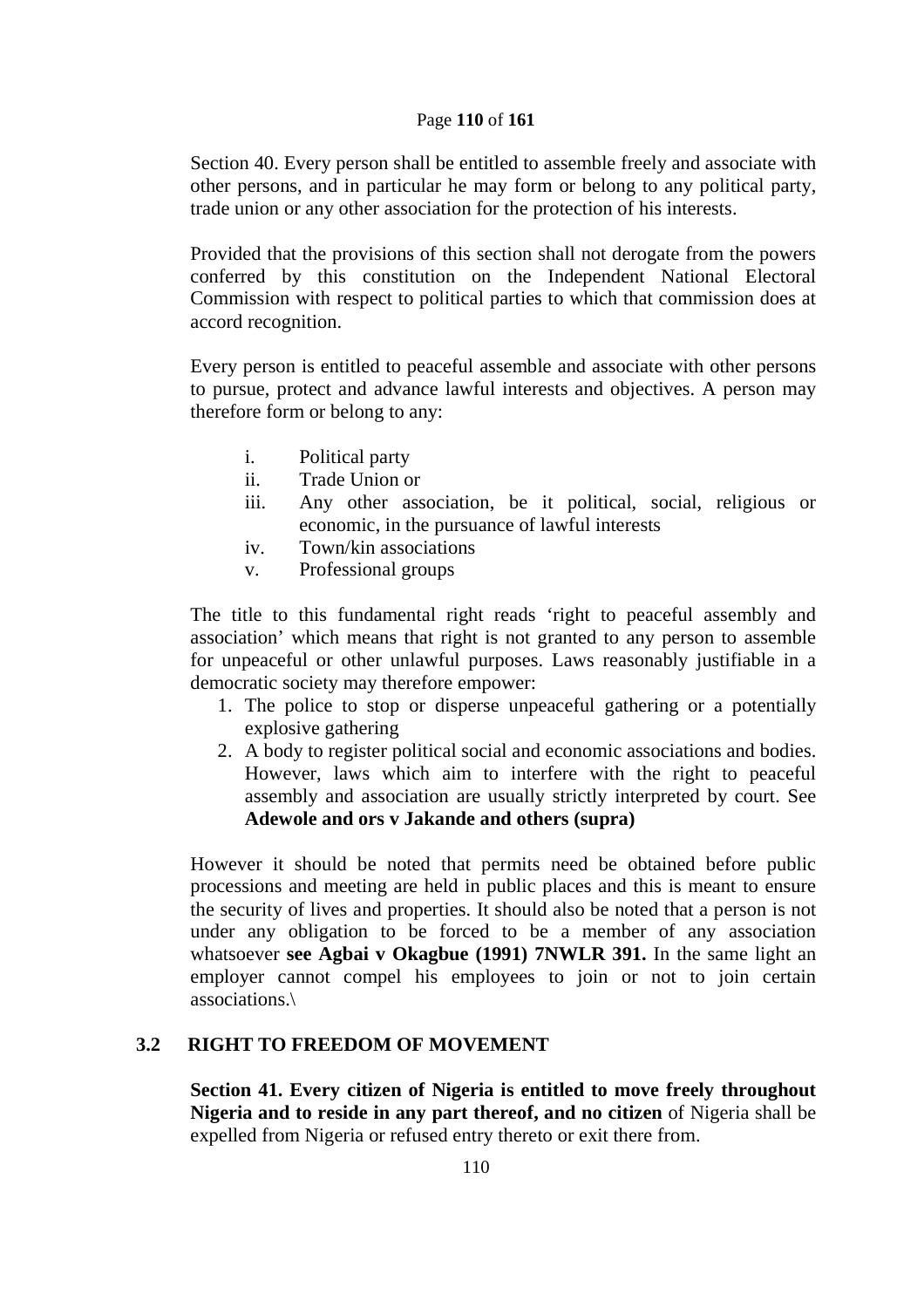### Page **111** of **161**

Nothing in subsection (1) of this section shall invalidate any law that is reasonably justifiable in a democratic society;

- a. Imposing restrictions on the residence or movement of any person who has committed or its reasonably suspected too have committed a criminal office in order to prevent him from leaving Nigeria, or
- b. Providing for the removal of any person from Nigeria to any other country to;
	- i. Be tried outside Nigeria for any criminal offence or
	- ii. Undergo imprisonment outside Nigeria in execution of the sentence of a court of law in respect of a criminal offence of which he has been found guilty

Provided that there is reciprocal agreement between Nigeria an d such other country in relation to such matter (where bilateral agreement exists between two countries, prisoners may be taken to either country to face trial or complete prison terms, for instance under a drug law enforcement such as NDLEA Act. The constitution guarantees to every Nigerian citizen freedom of movement to move freely anywhere and to live in any part of the country he wishes. Based on this constitutional right, no citizen of Nigeria shall be:

- i. Expelled from Nigeria
- ii. Refused entry into Nigeria
- iii. Refused exit from Nigeria, such as by seizing his passport

Under normal circumstances it is unconstitutional and wrongful to prevent a citizen from exercising any of the above rights. He may bring an action for infringement of any of these rights. See **Minister of Internal Affairs v Shugba (1982) 3 NCLR 915, Williams v Majekodunmi (1962) 1 All NLR 413.** Also seizure of passport was held to amount to the denial of freedom of movement see **Director of State Security Service v Olisa Agbakoba (1999) 3 NWLR p. 599 314** 

However, there are exceptions to the right to freedom of movement. Therefore, a law that is reasonably justifiable in a democratic society may impose restrictions on the residence or movement of

- 1. A person who has committed a crime, in order to prevent him from escaping or leaving Nigeria
- 2. A person reasonably suspected to have committed a criminal offence in order to prevent him from escaping or leaving Nigeria
- 3. In order to remove any person from Nigeria to any other country to be tried outside Nigeria in execution of a sentence of court of law in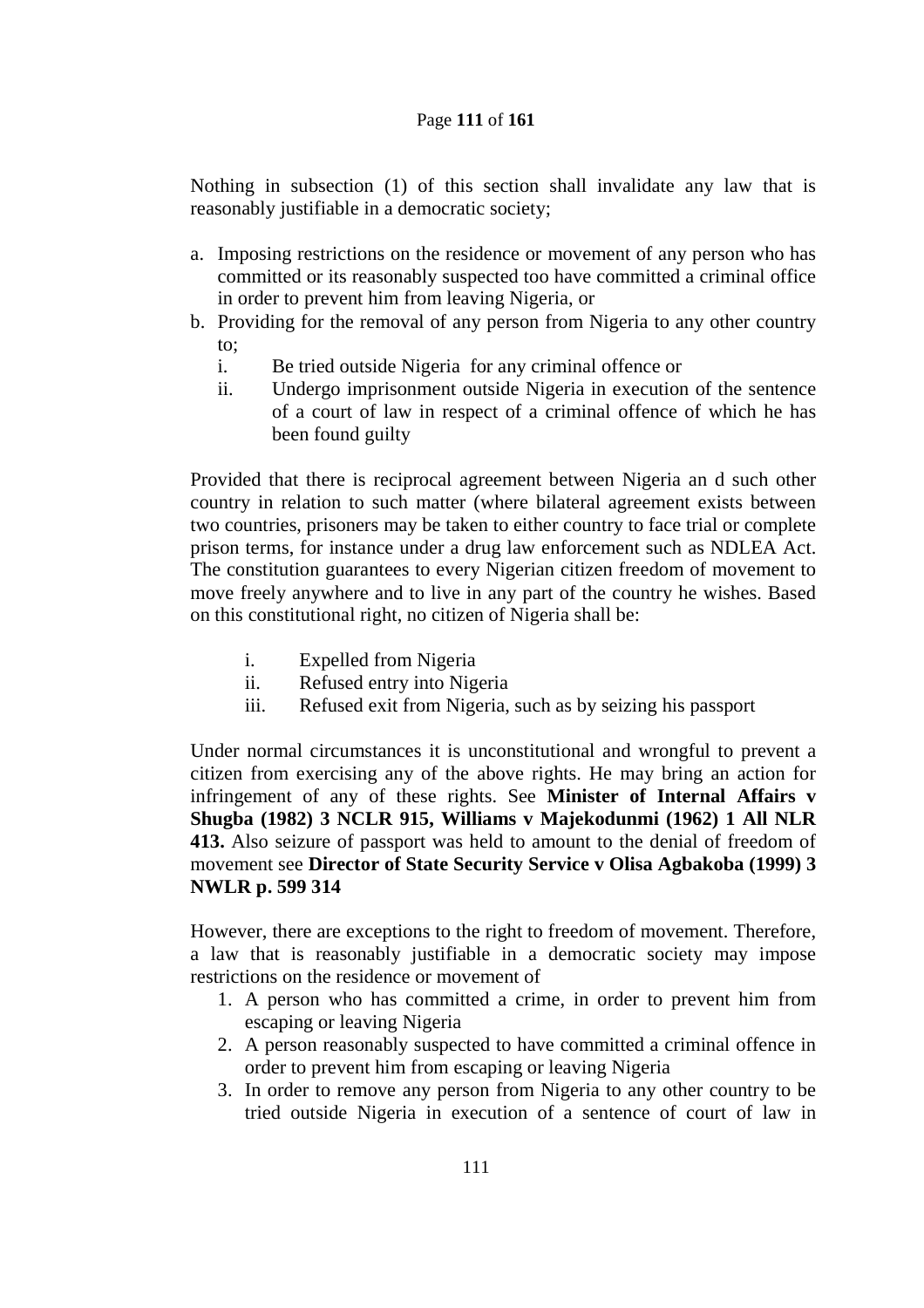### Page **112** of **161**

respect of a criminal offence of a criminal offence of which he was found guilty.

# **3.3 RIGHT TO FREEDOM FROM DISCRIMINATION**

Section 42 (1) a citizen of Nigeria of a particular community, ethnic group, place of origin, sex, religion or political opinion shall not by reason only that he is such a person.

- a. Be subjected either expressly by, or in a practical application of, any law in force in Nigeria or any executive or administrative action of the government its disabilities or restrictions to which citizens of Nigeria of other communities ethnic groups places of origin, sex, religious or political opinions are not made subject; or
- b. Be accorded either expressly by or in the practical application of any law in force in Nigeria or any such executive or administrative action any privilege or advantage that is not accorded to citizens of Nigeria of other communities, ethnic, places of origin, sex religions or political opinions.

No citizen of Nigeria shall be subjected to any disability or deprivation merely by reason of the circumstances of his birth.

Nothing in subsection (1) of this section shall invalidate any law by reason only that the law imposes restrictions with respect to the appointment of any person to any office under the state or as a member of the armed forces of the federation or a member of the Nigeria police Force or to an office in the service of a body corporate established directly by any law in force in Nigeria. The constitution provides for right to freedom from discrimination, for whatsoever reason, for instance on ground of a person's community, ethnicity place of origin, circumstance of birth, sex, relation, political opinions and so forth.

Therefore a Nigerian citizen shall not be subjected to discrimination, but shall be accorded equal treatment with others irrespective of whether the person to a man or a woman with infant children see **Brown v Board of Education 347 us 483 (1954), Mojekwu v Mojekwu (1999) 7 NWLR pt 512, p 283 C.A** 

However law is to invalid if it imposes restrictions with respect to appointment of any person to any office under to state such as a minimum age simulation or to membership of the Armed Forces and other government security service established by law or for election to any public office and so forth.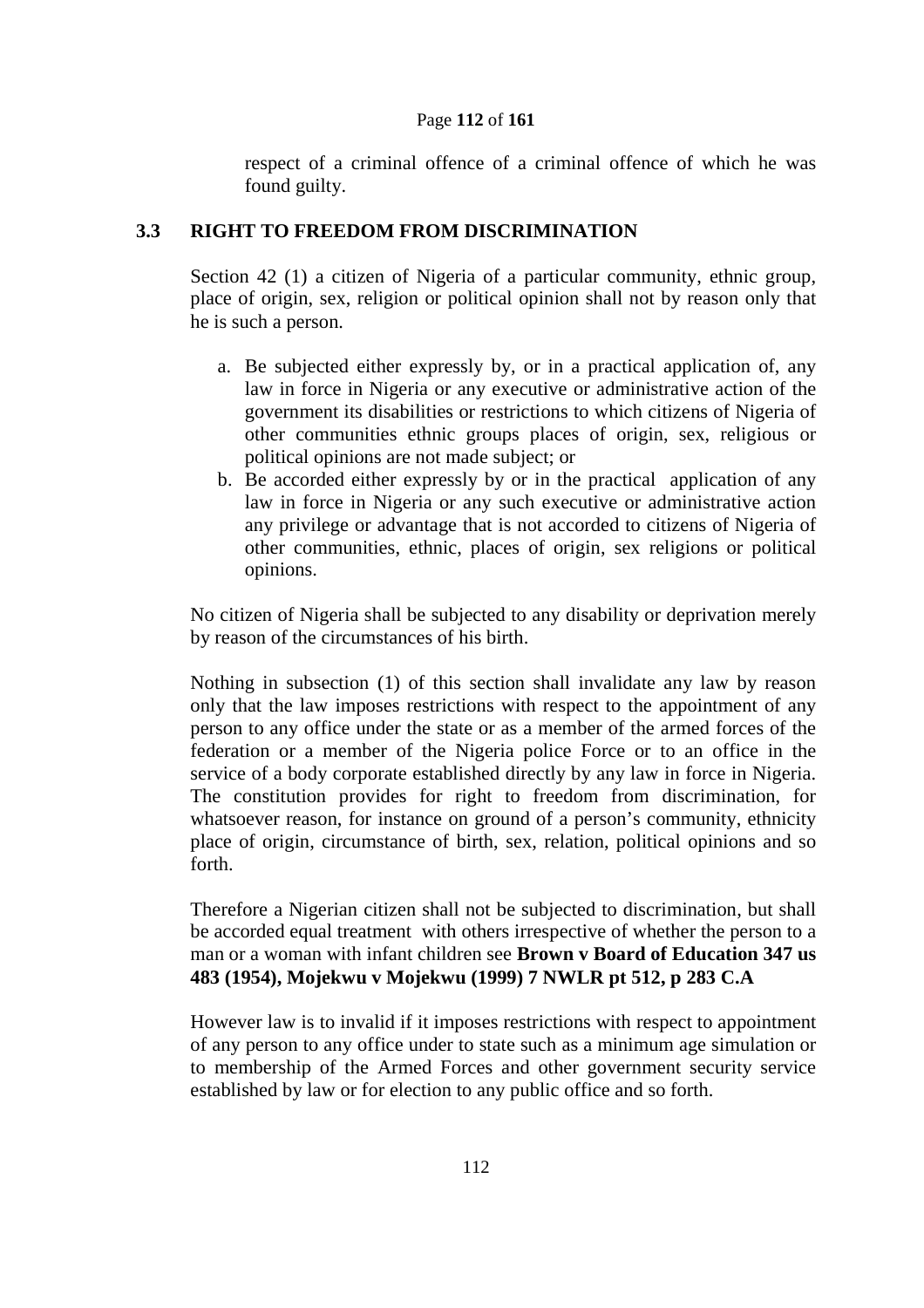#### Page **113** of **161**

Furthermore, government may also implement special programmes and measures to assist specific categories of people who are under particular disabilities, disadvantages or less opportune communities to enable them catch up, or properly participate in the development of a modern and united country. In similar vein, laws which confer maternity benefits on women are not discriminatory and so forth. Considering the above right it can categorically be asserted that no one can be regarded in Nigeria as a bastard a s section 42 (2) provides no discrimination against anyone by reason of his birth thus children born outside wedlock are thus allowed to enjoy equal rights and privileges by

### **4.0 CONCLUSION**

The right to peaceful assembly and association, right to freedom of movement and freedom from discrimination are rights that border on individual persons as it relates to group associations. These rights are not without qualifications although also guaranteed by the African Charter, as such it imposes on the state the duty to abstain from any form of interference as the various association have their internal mechanism of control. The right to freedom of movement at the international plane allows state to control entry into their territory and the right to freedom from discrimination posits generally that no one should be discriminated against on the basis of ethnic group, sex, religion, place of origin or political opinions or be subjected to any deprivation by reason of his birth.

### **5.0 SUMMARY**

While it is argued in some quarters that the right to freedom from discrimination is open only to Nigerian Citizens in Uzoukwu's case, the African charter thus guarantee the rights to every individual, it is however submitted that not all the rights enjoyed by Nigerian citizens can be enjoyed by aliens. There are various associations to which citizens can belong some of which are political such a s Peoples Democratic Party, Action Congress of Nigeria etc; other professional groups and associations such as Nigerian Bar Association, Nigerian Medical Association etc, and these associations are not limited.

### **6.0 TUTOR MARKED ASSIGNMENT**

- 1. Sade a girl of 17 years while in 200 level Cross Rivers State University was impregnated by Chukwu who was also an undergraduate at the same Institution denied the paternity of the child at birth, discuss the legal implication of this scenario on Sade's child.
- 2. A state of emergency when declared is a violation of the right to freedom of movement, discuss.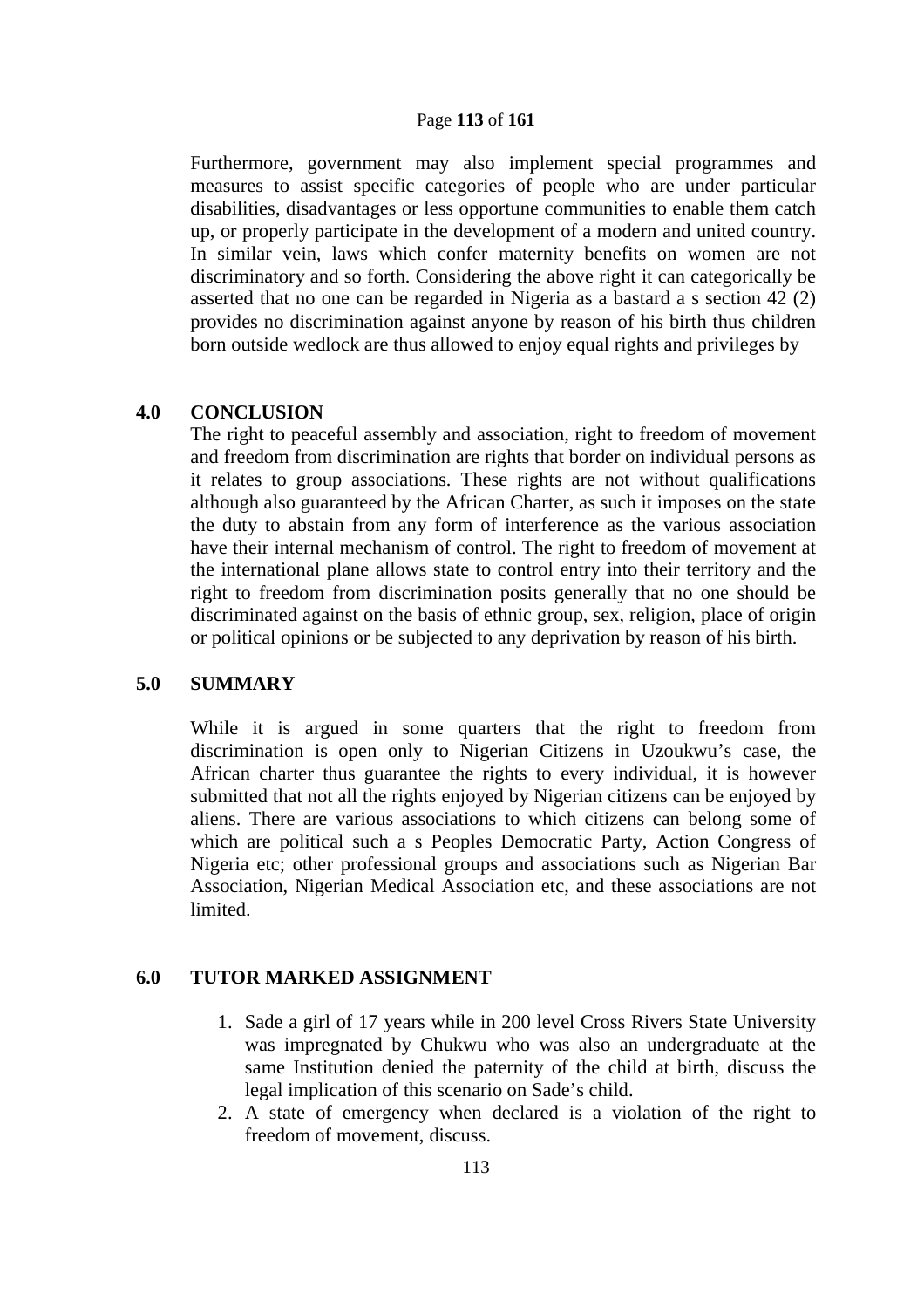### Page **114** of **161**

3. Define the terms association and assembly, then list ten associations that you know

# **7.0 REFERENCES/FURTHER READING**

- 1. Osita Nnanani Ogbu (1999) Human Rights Law and Practice in Nigeria an introduction
- 2. Kayode Eso (2008) Human Rights and Education
- 3. E. E. Deko (2002) Fundamental Issues in Nigerian Constitutional Law
- 4. Joseph Ikogho (1999) Nigerian Constitution with topic finder
- 5. Ese Malemi (2006) The Nigerian Constitutional Law
- 6. Bob Osamor (2008) Fundamentals of Criminal Procedure in Nigeria
- 7. Olakanmi & Co (2007) Hand Book on Human Rights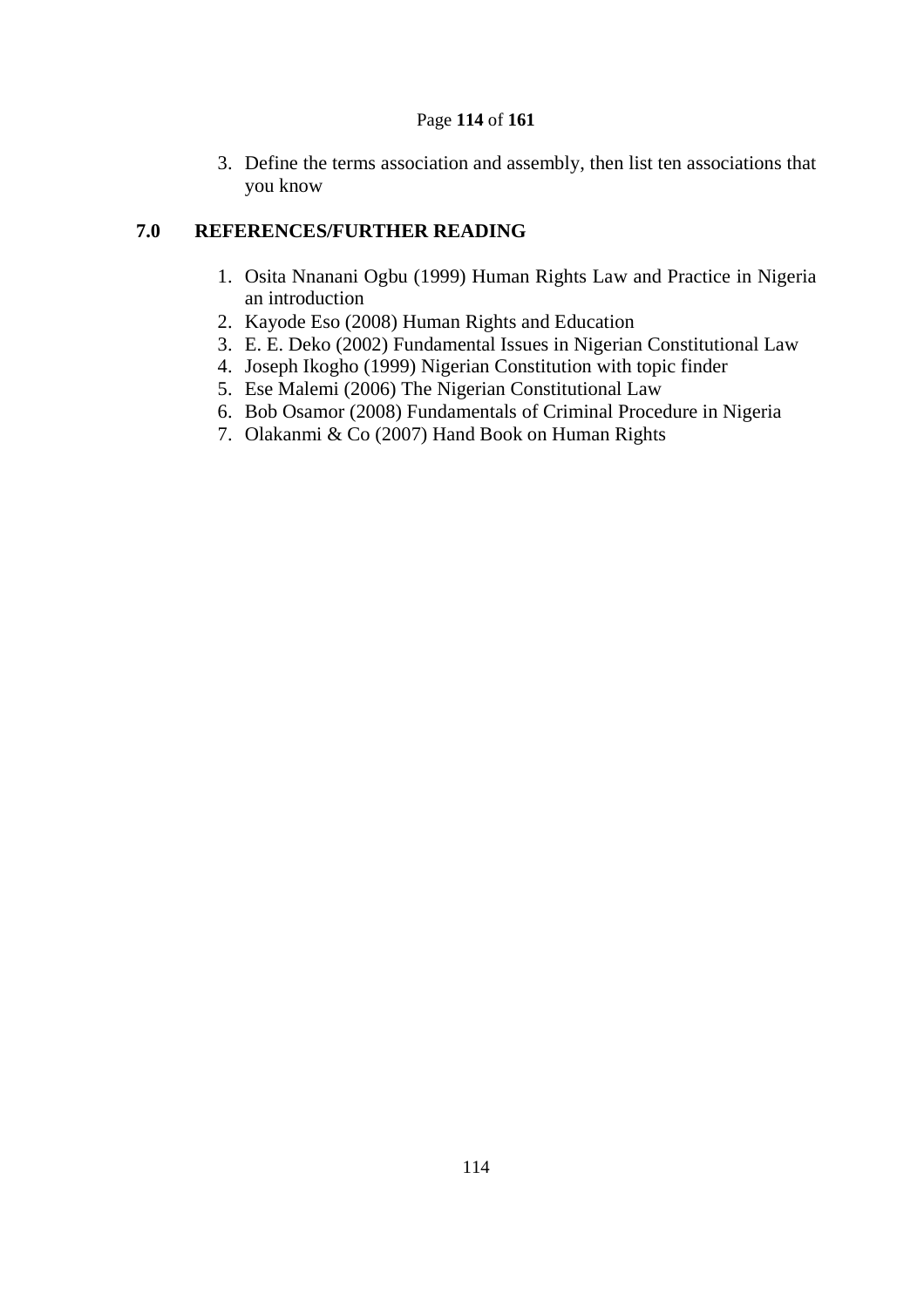#### Page **115** of **161**

# **UNIT 5 RIGHT TO ACQUIRE AND OWN IMMOVABLE PROPERTY ANY WHERE IN NIGERIA, COMPULSORY ACQUISITION OF PROPERTY, RESTRICTION ON AND DEROGATION FROM FUNDAMENTAL**

# **CONTENT**

- 1.0 Introduction
- 2.0 Objectives
- 3.0 Main Content
- 3.1 Right to acquire property
- 3.2 Compulsory acquisition of property
- 3.3 Restriction and derogation from fundamental rights
- 4.0 Conclusion
- 5.0 Summary
- 6.0 Tutor marked assignment
- 7.0 References/further assignment

### **1.0 INTRODUCTION**

Right to acquire and own immovable property anywhere in Nigeria is to the effect that every citizen shall have the right to own property in Nigeria. See **Ojukwu v Lagos State Government,** while compulsory acquisition purports that save for certain circumstances there shall be no compulsory acquisition of moveable or immovable property and lastly is the provisions on restrictions on and derogation from fundamental rights which invariably are limitations to these rights.

# **2.0 OBJECTIVES**

At the end of this unit, you should be able to;

- Discuss in details the various limitations to fundamentals rights
- Explain the concept of compulsory acquisition of property
- State in details the right of an individual to own immovable property

# **3.0 CONTENT**

# **3.1 RIGHT TO ACQUIRE AND OWN IMMOVABLE PROPERTY ANYWHERE IN NIGERIA**

Section 43 – Subject to the provisions of this constitution every citizen of Nigeria still have the right to acquire and own immovable property anywhere in Nigeria **see Lakanmi v A. G. Western State (1971) U. I. L. R. 201**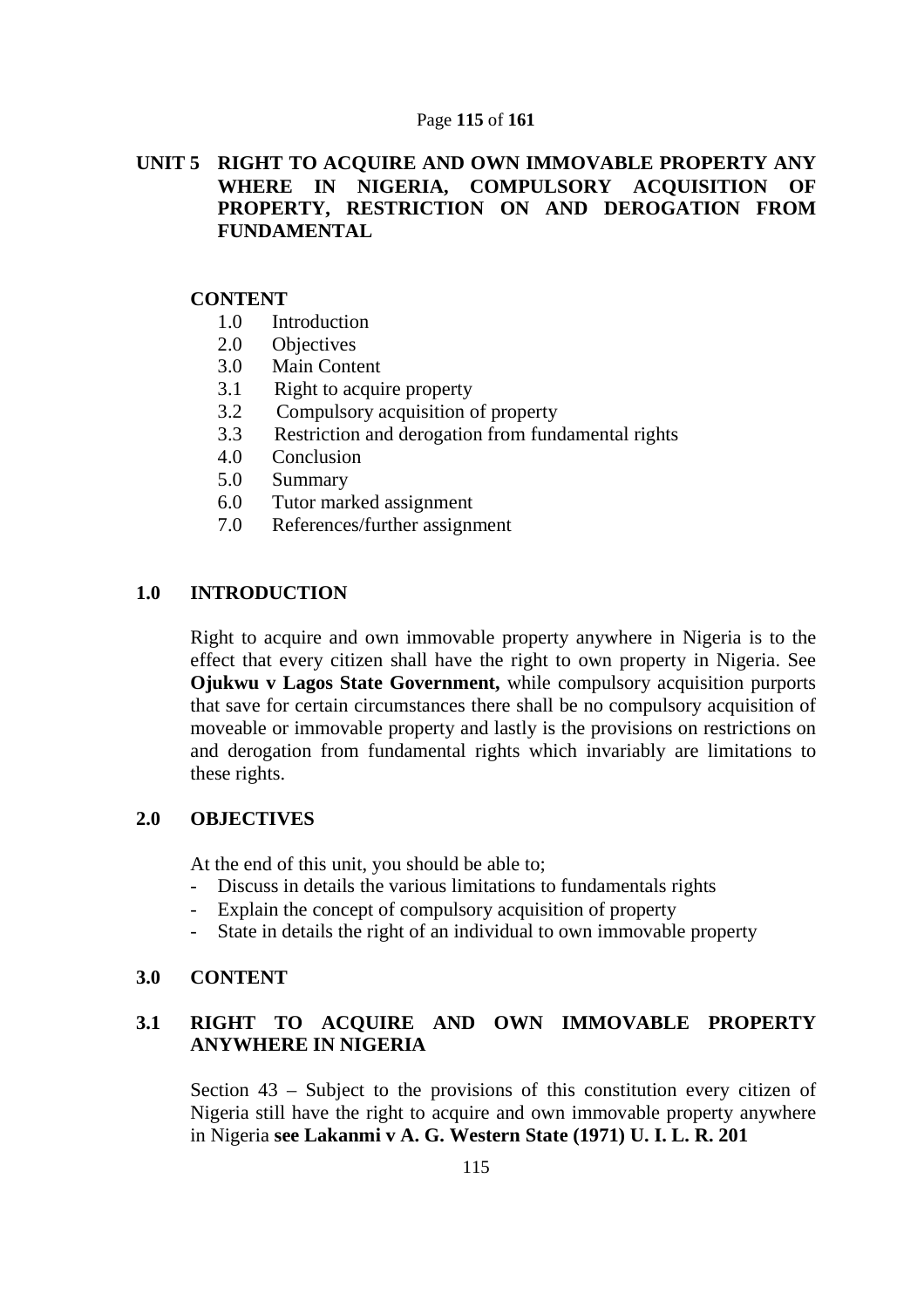### Page **116** of **161**

An immovable property is one that cannot be moved such as houses and other fixed properties. Transfer can only be by right of sale or gift that is of one's proprietary in such properties.

Every citizen of Nigeria has right to acquire and own property and anywhere in Nigeria whether movable or immovable. This provision tends to protect the immovable property of citizens especially after the hiccups experienced after the Biafra war where easterners fled leaving their properties behind so as to prevent confiscation.

# **3.2 COMPULSORY ACQUISITION OF PROPERTY**

Section 44 – (i) No movable property or any interest in an immovable property shall be taken possession of compulsory and no right over or interest in any such property shall be acquired compulsorily in any part of Nigeria except in the manner and for the purposes prescribed by a law that among other things.

- a. Requires the prompt payment of compensation therefore; and
- b. Gives to any person claiming such compensation, a right of access for the determination of his interest in the property and the amount of compensation to a court of law or tribunal or body having jurisdiction in that part of Nigeria.
- c. Nothing in sub section (1) of this section shall be construed as affecting any general law
	- i. For the imposition or enforcement of any tax, rate or duty
	- ii. For the imposition of penalties or forfeitures for the breach of any law, whether under civil process or after conviction of an offence.
	- iii. Relating to leases, tenancies, mortgages, charges, bills of sale or any other rights or obligations arising out of contracts.
	- iv. Relating to the vesting and administration of the property of persons adjudged or otherwise declared bankrupt or insolvent, of persons of unsound mind or deceased persons, and of corporate or unincorporate bodies in the course of being wound-up
	- v. Relating to the execution of judgments or orders of court
	- vi. Providing for the taking of possession of property that is in a dangerous state or is injurious to the health of human beings, plants or animals.
	- vii. Relating to enemy property
	- viii. Relating to trusts and trustees
	- ix. Relating to limitations of actions
	- x. Relating to property vested in bodies corporate directly established by any law in force in Nigeria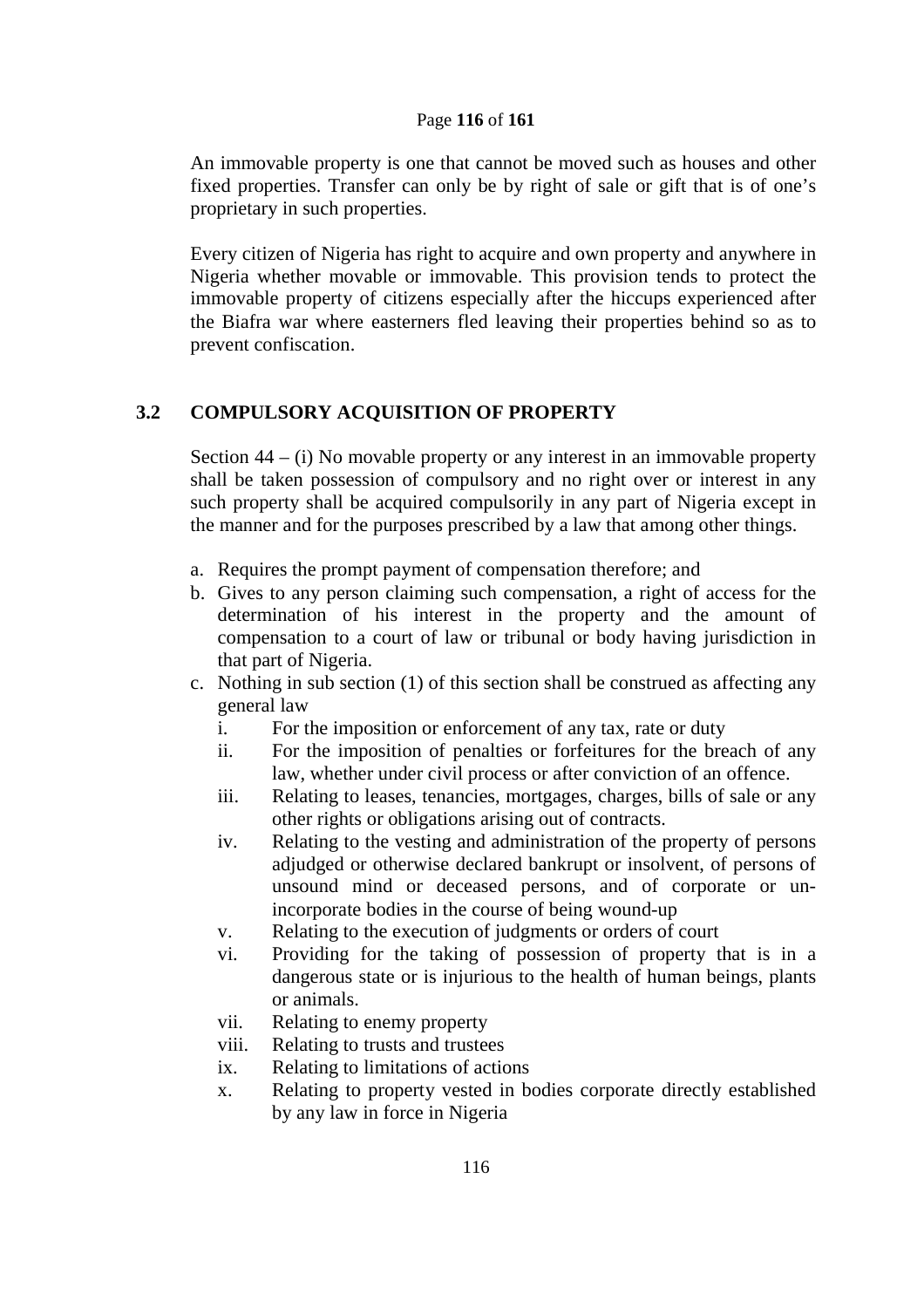#### Page **117** of **161**

- xi. Relating to the temporary taking of possession of property for the purpose of any examination, investigation or enquiry
- xii. Providing for the carrying out of work on land for the purpose of soil-conservation; or
- xiii. Subject to prompt payment of compensation for damage to buildings, economic trees or crops, providing for any authority or person to enter, survey or dig any land, or to lay, install or erect poles, cables, wires, pipes, or other conductors or structures on any land, in order to provide or maintain the supply or distribution of energy, fuel, water, sewage, telecommunication services or other public facilities or public utilities.
- (3) Notwithstanding the foregoing provisions of this section, the entire property in and control of all minerals, mineral oils and natural gas in, under or upon any land in Nigeria or in, under or upon the territorial waters and the exclusive economic zone of Nigeria shall vest in the government of the federation and shall be managed in such manner as may be prescribed by the National Assembly.

 The Nigerian constitution provides that government shall not compulsorily acquire the movable or immovable property of any person for public purposes or public use in any part of Nigeria, except in the manner and for the purposes prescribed by a law. Therefore, confiscating property from one private individual and granting it to another individual is not acquisition for public purposes under the provisions of the Nigerian constitution. However, any law that empowers the state to acquire private property for public purposes must also provide for;

- 1. The prompt payment of adequate compensation therefore; and
- 2. Give to any person claiming such compensation, right of access to a court of law or tribunal or body having jurisdiction over such matter in that part of Nigeria for the determination of his interest in the property and the amount of compensation. The instances and exceptions where interest in or right to property may be temporarily interfered with or lost under general law are listed in sub section 2 of this section. Some of the instances are as follows; for the imposition of penalty, relating to execution of judgments", relating to enemy property and subject to prompt payment of compensation in essence any acquisition which does not fall within the ambit of this provision is unconstitutional.

Finally, the entire property in and control of all minerals, mineral oils and natural gas in under or upon any land in Nigeria or in, under or upon territorial water is and the exclusive zone of Nigeria shall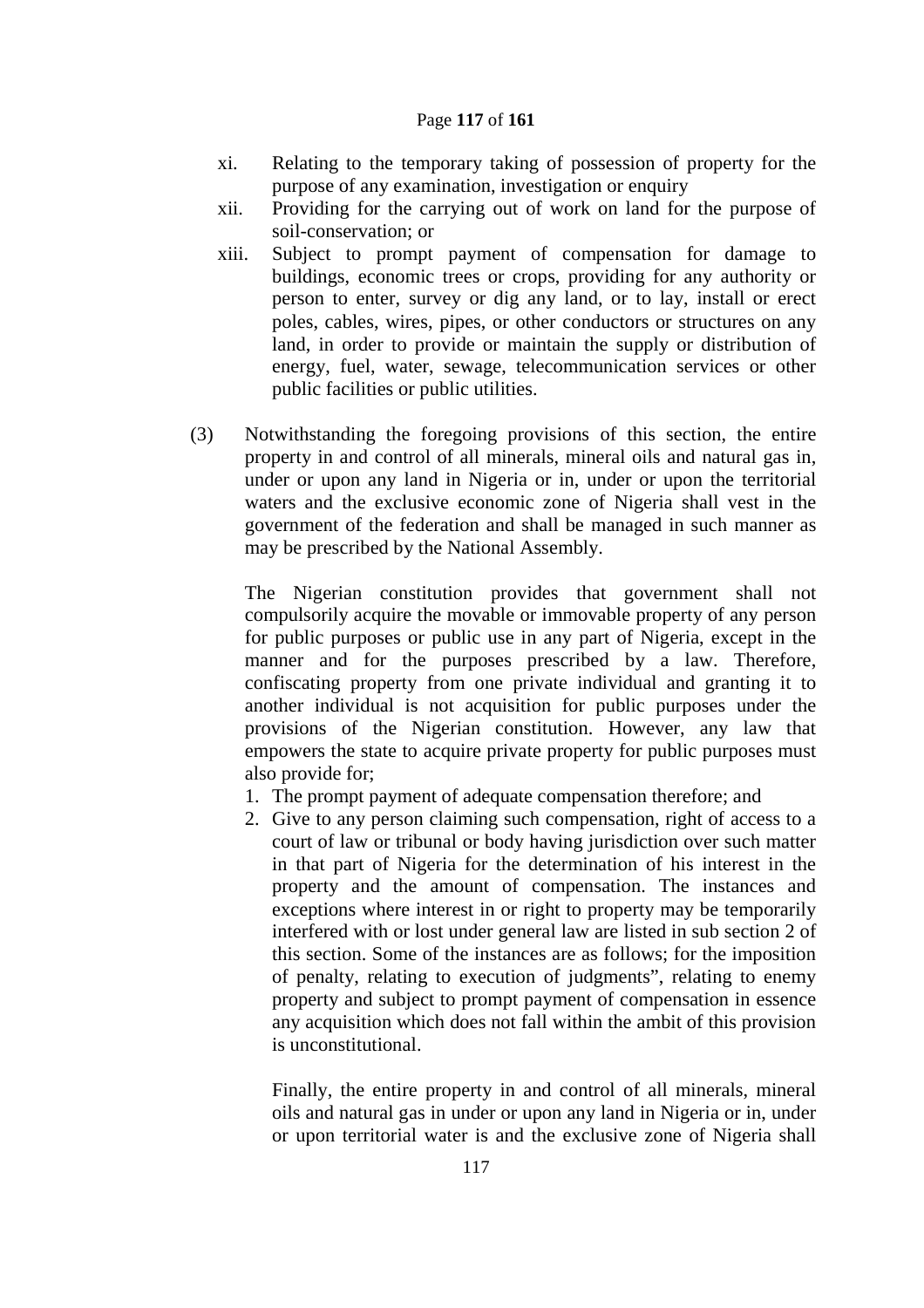#### Page **118** of **161**

vest in the government of the federation, which shall be managed in the manner prescribed by the National Assembly.

The Land Use Act of 1978 has also made copious provisions concerning land and other related issues. Thus vesting right of ownership of all land in the government and individuals can only have a right of occupancy. On the other hand the African Chartered allows acquisition of private property on the basis of public need and interest.

Generally see the following cases; **Penok Ltd v Hotel Presidential (1982) 12 SC 1, A.C.B V Okonkwo (1974) ECSLR, Adewole and ors v Alhaji Jakande and others (1981) NCLR 262 and Onyiuke v Esiala (1974) ECSLR** 

# **3.3 RESTRICTION AND DEROGATION FROM FUNDAMENTAL RIGHTS**

Section 45 (1) Nothing in sections 37, 38, 39, 40, and 41 of this constitution shall invalidate any law that is reasonably justifiable in a democratic society;

- (a) In the interest of defence, public safety, public order, public morality or public health; or
- (b) For the purpose of protecting the rights and freedom of other persons
- 2. An act of National Assembly shall not invalidated by reason only that it provides for the taking, during periods of emergency, of measures that derogate from the provisions of section 33 or 35 of this constitution; but no such measures shall be taken in pursuance of any such act during any period of emergency save to the extent that those measures are reasonably justifiable for the purpose of dealing with the situation that exists during the period of emergency.

 Provided that nothing in this section shall authorize any derogation the provisions of section 33 of this constitution, except in respect of death resulting from acts of war or authorize any derogation from the provisions of section 36(8) of this constitution.

3. in this section, a 'period of emergency' means any period during which there is in force a proclamation of a state of emergency declared by the president in exercise of the powers conferred on him under section 305 of this constitution.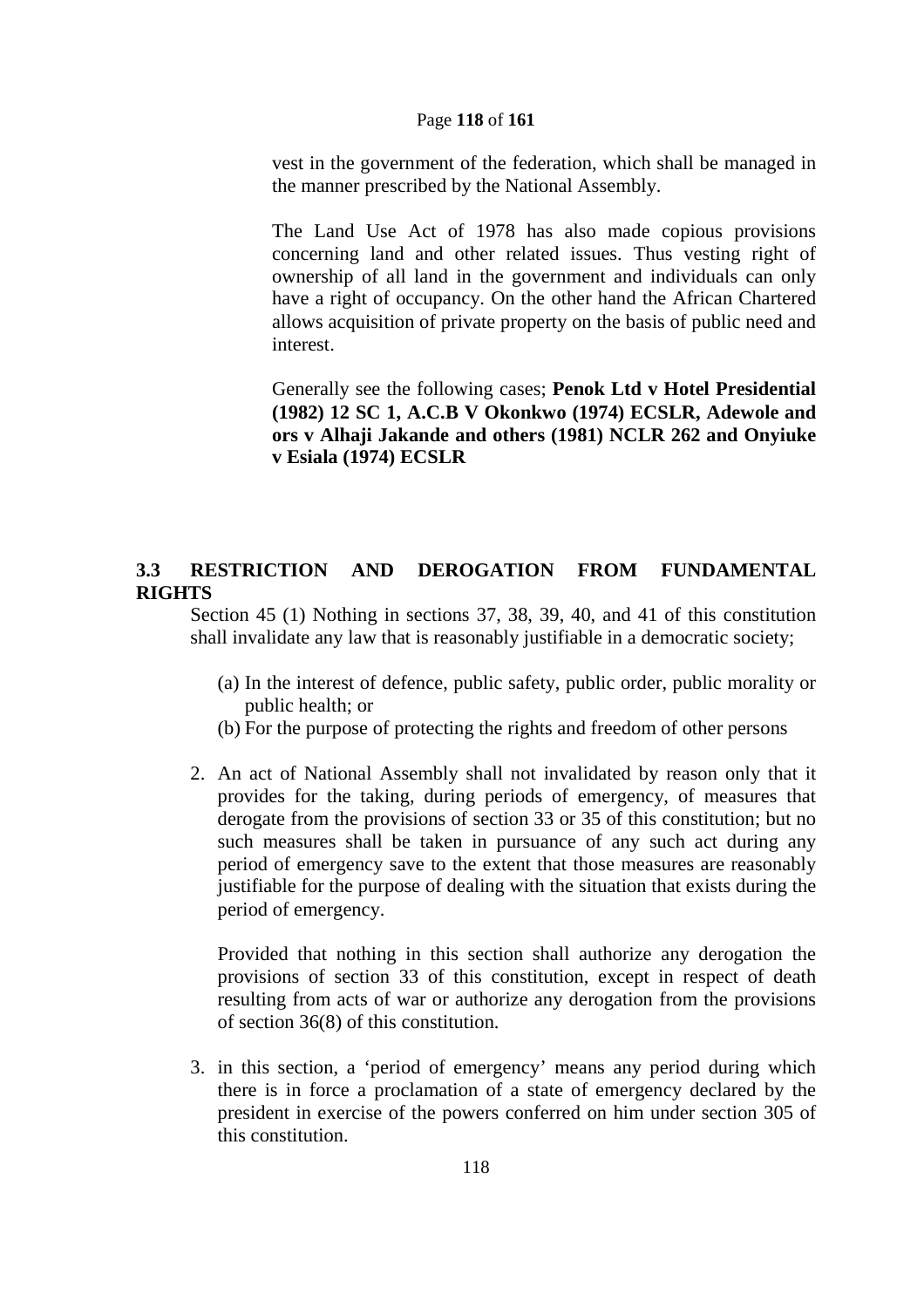#### Page **119** of **161**

 Through the constitution guarantees fundamental rights on one hand, it hereby provides for restrictions on fundamental rights and grounds on which it can take away, derogate, or limit the exercise of fundamental rights in the interests of the state by laws which are reasonably justifiable in a democratic society on the grounds of defence, public safety, public order, public morality, public health; or for the purpose of protecting the rights and freedom of other **persons. See Mrs. Yetunde Ogungbesau & ors v Honourable Minister of Health and Social Service (1995) FHCLR 168 AT 190.** The foregoing is to the effect that these rights are not in any way absolute as there are limitations so as to safeguard the rights of others and prevent any form of lawlessness and anarchy.

 This section of the constitution provides for restriction and derogation, the question that rightly comes to mind is, are the two concepts the same? Restriction has been see in the light of limitations and limitations are qualifications or exceptions to those rights and they operate at all time while derogation on the other hand is an occasion when a rule or law is allowed to be ignored that is a suspension of rights. Section 45 of the constitution of the federation is the general restriction and derogation section and it applies to virtually all the rights though some specific sections contain their limitations.

 Jurists such as Professor Ben Nwabueze have posited that the provisions on the restrictions and derogation are elastic thus accommodating encroachment on the rights. Again this provision tends to impute on the person on the person whose rights have been infringed upon to show that it was not within the ambit of the term 'reasonably justifiable' **see DPP v Chike Obi (1961) All NLR 186 AND Queen v Amalgamated Press (1961) All NLR 199.** The term reasonably justifiable has a wide connotation and tends to be vague.

 It should however be noted that by the proviso to this section the only derogation to section 33 of the constitution that righ to life is death resulting from acts of war.

### **CASES OF DEROGATION OF FUNDAMENTAL RIGHTS**

Since after independence there have been cases of derogation of rights by successive Ngerian government dashing the dreams and aspirations of the people that fundamental rights will improve after independence. There were cases of intimidation and repression in all quarters especially during the military era. The judiciary in their conservative consideration adapted a very narrow interpretation of the fundamental rights entrenched in the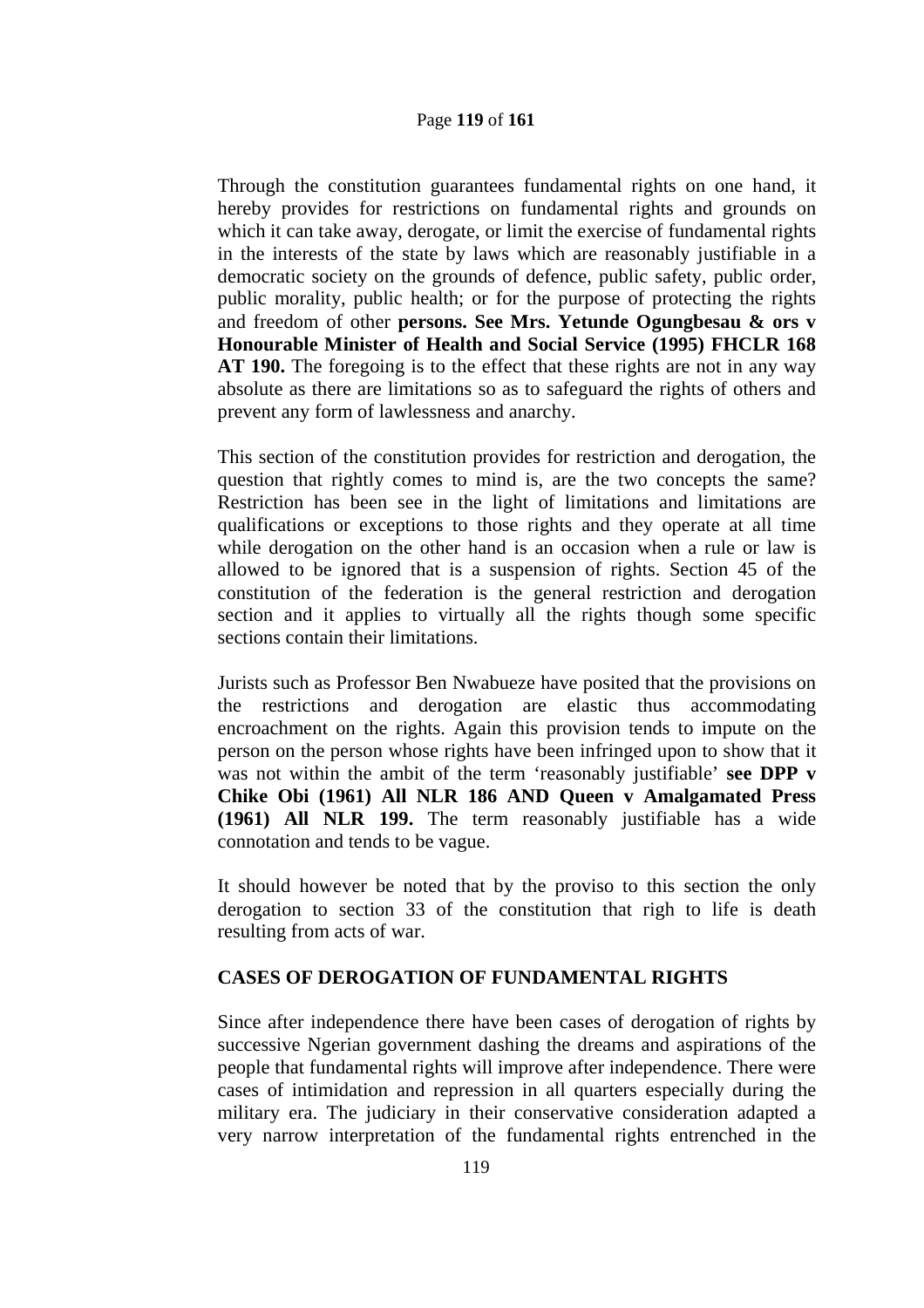### Page **120** of **161**

# constitution. **See William v Majekodunmi (supra) and Adegbenro v AG Fedration (1962) WNLR 150**

 It should be noted that derogation is different from the term limitation, while the former means a temporary suspension of rights, on he other hand limitations are qualifications to the guaranteed rights.

### **4.0 CONCLUSION**

The right to acquire immovable property is open to all without any qualification with regards to status, tribe or sex. The section on restriction and derogation tends to be too encompassing as such permitting a wide range of interpretation to the term reasonably justifiable. Compulsory acquisition of any kind or nature has to be within the gamut of the law otherwise will amount to a breach of the ownership.

### **5.0 SUMMARY**

It is thus glaring from the foregoing that these rights are not in any way absolute hence the qualifications to the rights as entrenched in the constitution of Nigeria. These limitations and derogations are not peculiar to Nigeria alone; they are contained in the African Chartered as well as constitution of other Nations although with slight variation. One of the common forms of derogation in Nigeria in recent times is the declaration of a state of emergencies in various trouble spots by the Nigerian government.

### **6.0 TUTOR MARKED ASSIGNMENT**

- Is there any viable rationale for the restrictions and derogation contained in the constitution?
- Mr. Eze a business man in Alaba International Market bought five acres of land from landowners in a town in Ogun State and during the documentation of his land, he was reliably informed at the land registry that the land in question falls under the government acquisition area. He declared that cannot be as he has already paid for the land. Does he have any right to protest, discuss.
- Anybody can own immovable property in Nigeria, explain.

# **7.0 REFERENCES/FURTHER READING**

- (1) Osita Nnanana Ogbu (1999) Human Rights Law and Practice in Nigeria, an introduction
- (2) Kayode Eso (2008) Human Rights and Education

<sup>-</sup>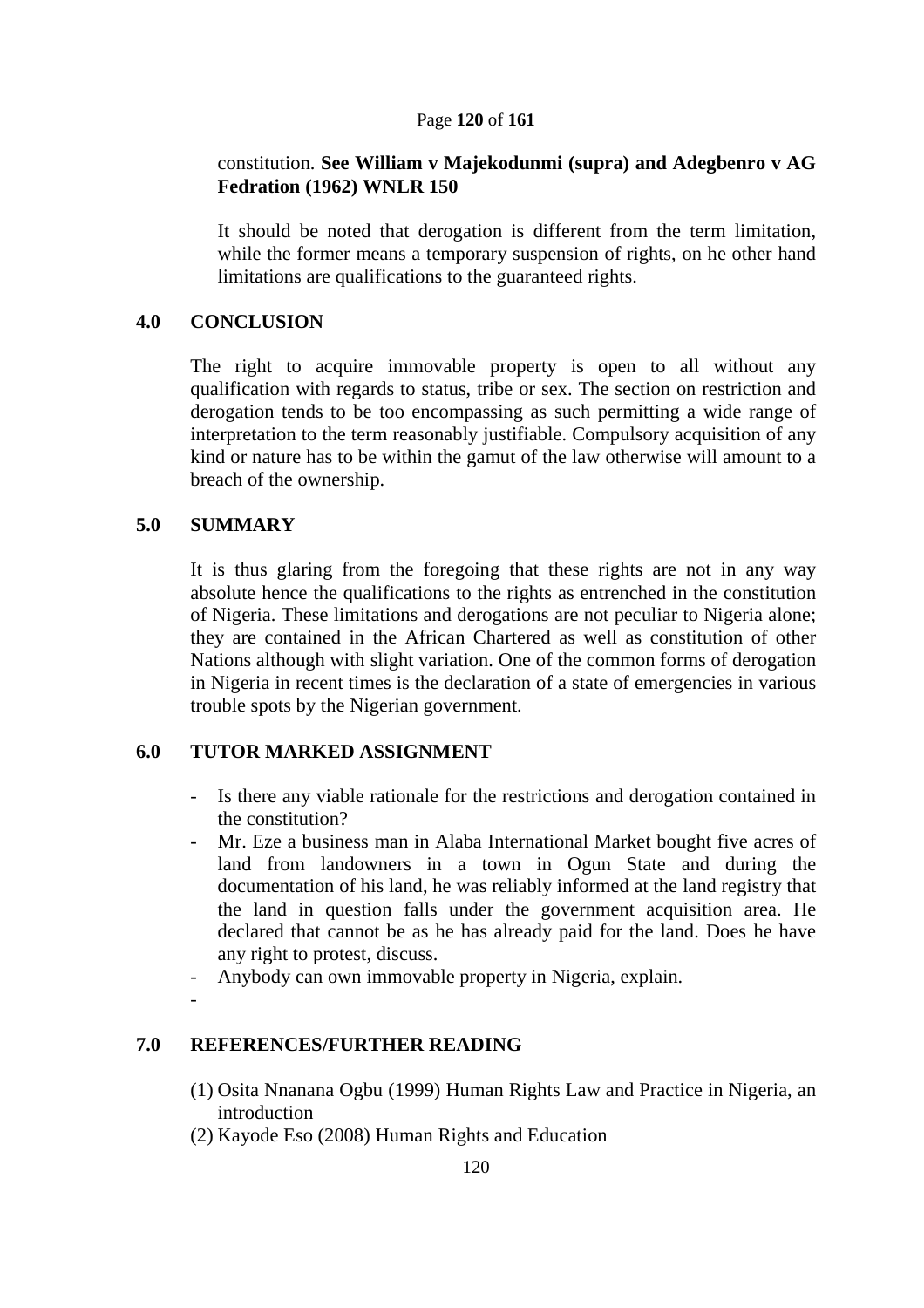# Page **121** of **161**

- (3) S. E. Deko (2002) Fundamental Issues in Nigeria Constitutional Law
- (4) Joseph Ikogho (1999) Nigerian Constitution with topic finder
- (5) Ese Malemi (2006) The Nigerian Constitutional Law
- (6) Bob Osamor (2008) Fundamentals of Criminal Procedure in Nigeria
- (7) Olakanmi & Co (2007) Hand Book on Human Rights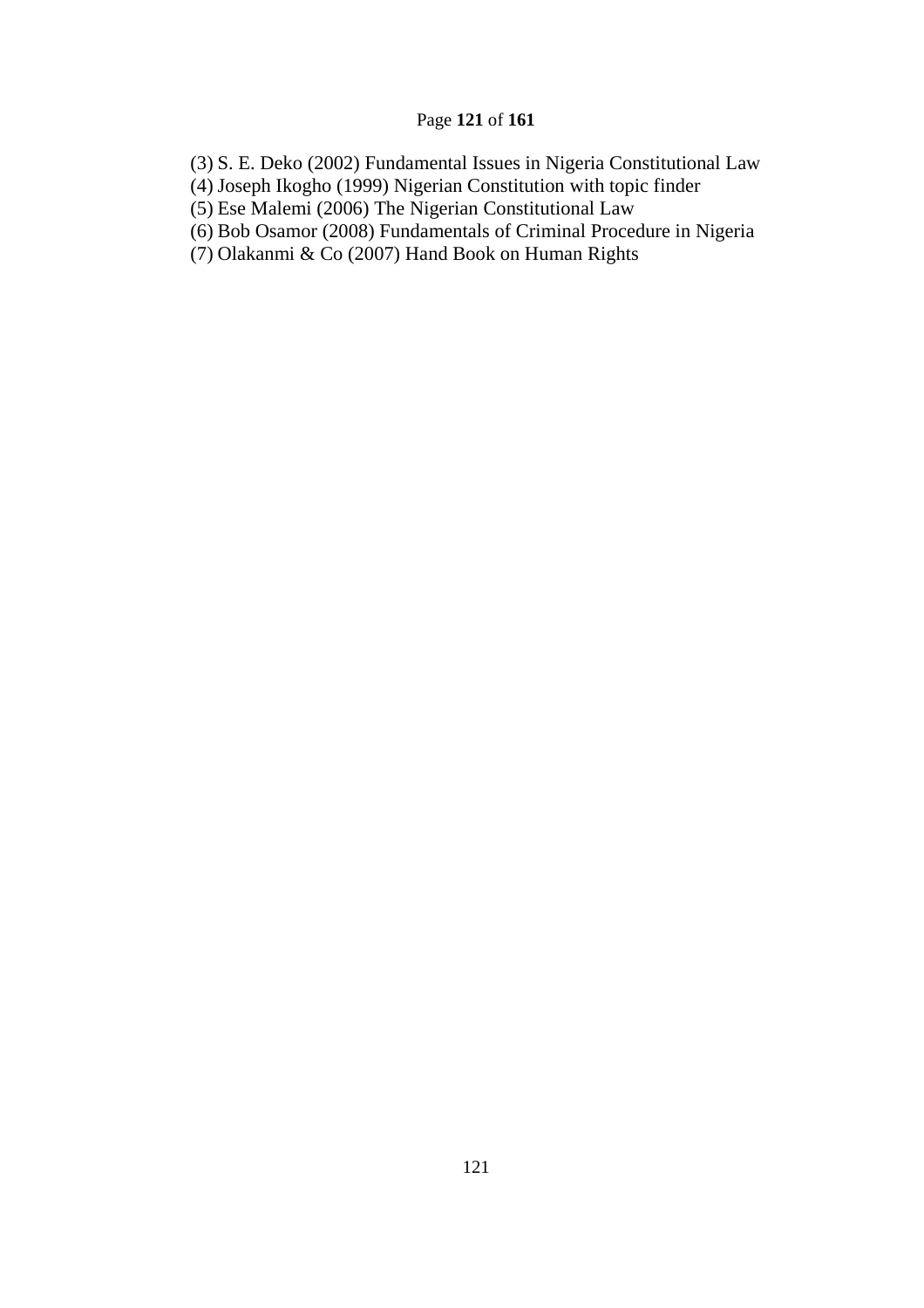#### Page **122** of **161**

### **MODULE 4**

#### **ENFORCEMENT OF HUMAN RIGHTS IN NIGERIA**

#### **CONTENT**

- **UNIT 1: PROCEDURE FOR THE ENFORCEMENT OF HUMAN RIGHTS IN NIGERIA**
- **UNIT 2: THE ROLES OF THE JUDICIARY, LAWYERS AND THE POLICE IN THE ENFORCEMENT OF RIGHTS IN NIGERIA**
- **UNIT 3: LEGAL AID IN NIGERIA**
- **UNIT 4: ISSUES RAISED IN PROMOTING HUMAN RIGHTS IN CONTEMPORARY SOCIETY**
- **UNIT 5: OUSTER OF COURT JURISDICTION**
- **UNIT 1 PROCEDURE FOR THE ENFORCEMENT OF HUMAN RIGHTS IN NIGERIA**

#### **CONTENT**

- 1.0 Introduction
- 2.0 Objectives
- 3.0 Main content
- 3.1 Enforcement of human rights
- 3.2 Courts with jurisdiction and venue
- 3.3 Procedure for enforcement of fundamental rights
- 3.4 Reliefs under the enforcement proceedings by courts
- 3.5 When can a person apply to enforce his fundamental right?
- 4.0 Conclusion
- 5.0 Summary
- 6.0 Tutor marked assignment
- 7.0 References/further reading

### **1.0 INTRODUCTION**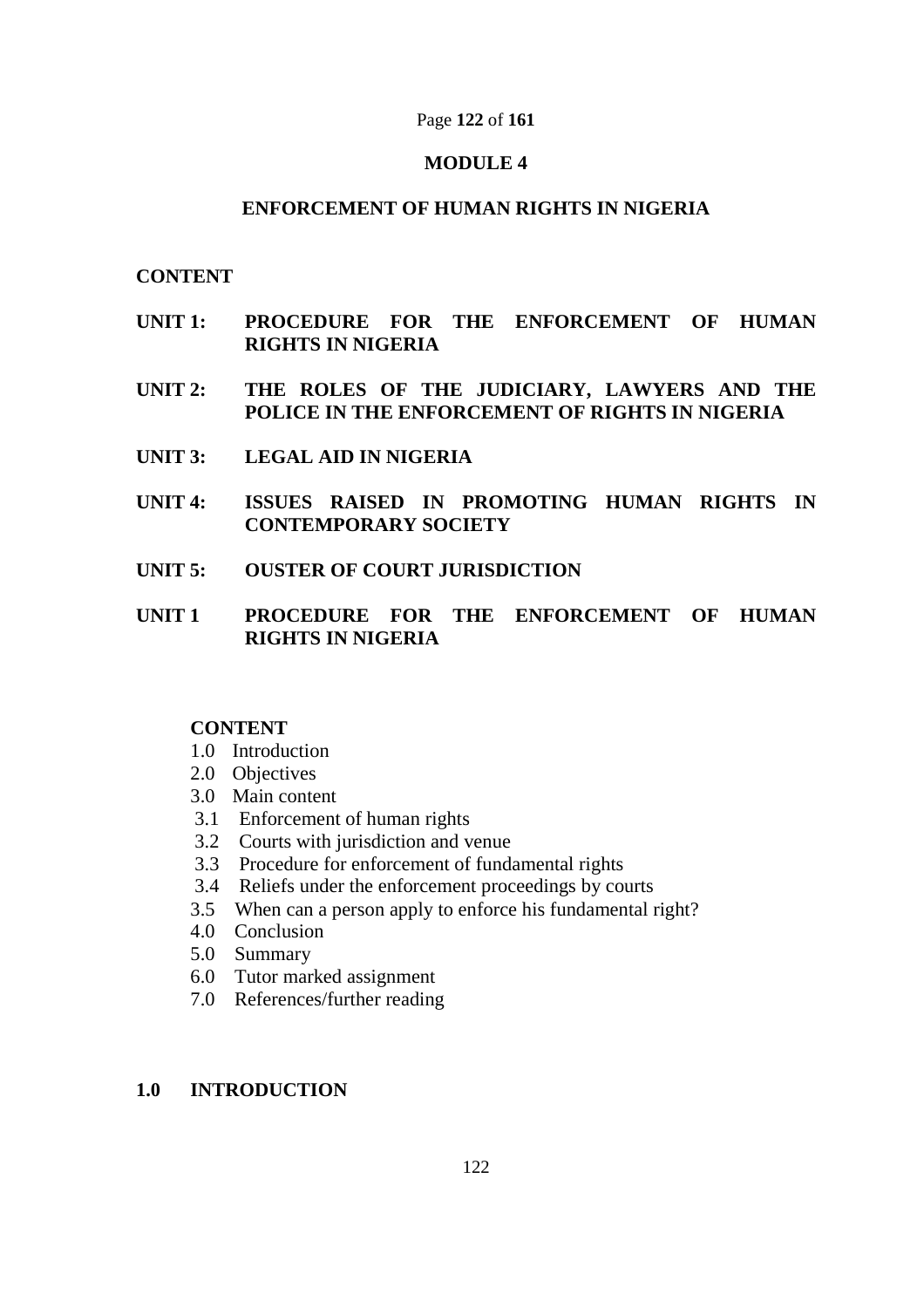### Page **123** of **161**

Without enforcement the aforesaid discussed rights will be a mere paper tiger and there will be no need to entrench them in the constitution. Enforcement of these rights gives life to them and section 46 of the 1999 constitution had succinctly provided for same. The procedure and manner of enforcement have also been provided.

### **2.0 OBJECTIVES**

At the end of this unit, you should be able to;

- Explain the procedure for the enforcement of right in Nigeria
- Discuss the court with jurisdiction in enforcement of rights in Nigeria
- Explain the term application for leave

### **3.0 CONTENT**

# **3.1 ENFORCEMENT OF HUMAN RIGHTS**

Section 46 of the 1999 constitution provides as follows;

- (1) Anymore who alleges that any of this chapter has been or likely to be contravened in any state relation to him may apply to a High Court in that state for redress.
- (2) Subject to the provisions of this constitution, a High Court shall have original jurisdiction to hear and determine any application made to it in pursuance of the provisions of this section and may make such orders, issue such writs and give such directions as it may consider appropriate for the purpose of enforcing or securing the enforcing or securing the enforcement within that state of any right to which the person who makes the application may be entitled under this chapter.
- (3) The Chief Justice of Nigeria may make rules with respect to the practice and procedure of a High Court for the purposes of this section
- (4) The National Assembly
	- a. May confer upon a High Court such powers in addition to those conferred by this section as may appear to the National Assembly to be necessary or desirable for the purpose of enabling the court more effectively to exercise the jurisdiction conferred upon it by this section; and
	- b. Shall make provisions
		- 1. For the rendering of financial assistance to any indigent citizen of Nigeria where his right under this chapter has been infringed or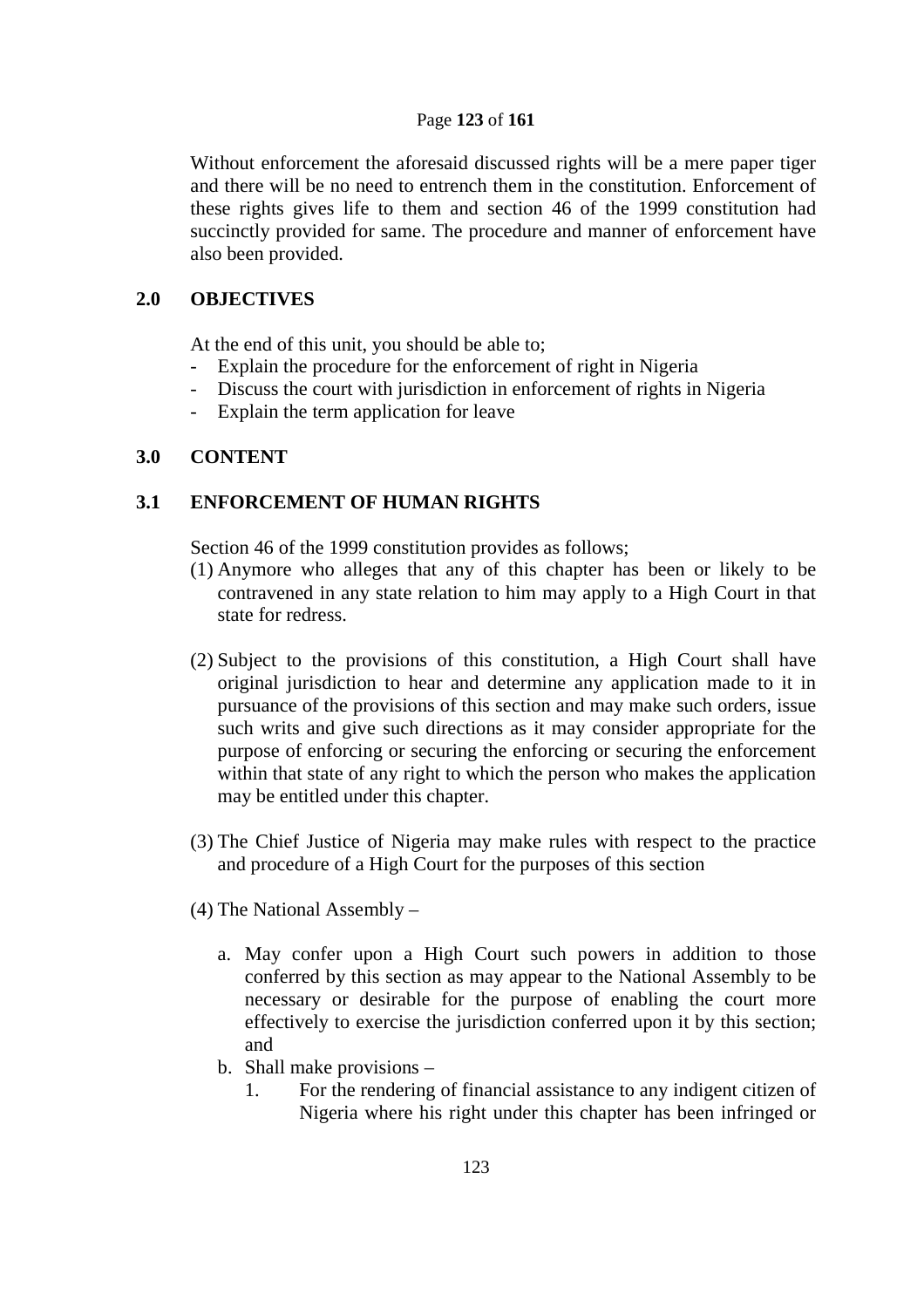### Page **124** of **161**

with a view to enabling him to engage the services of a legal practitioner to prosecute his claim, and

2. For ensuring that all allegations of infringement of such rights are substantial and the requirement or need for financial or legal aid is real.

The consistent feature of chapter IV of the constitution in the Nigerian constitution need be appreciated by all and sundry. However the constitutional provision of the law without creating the procedural steps to be adopted in enforcing the violation of such rights. Section 46 of the constitution is clearly worded giving right to everyone or anyone whose right has/is being violated to seek redress in the court of law.

The law although created where the redress can be sought, the means and procedures of seeking such redress that is how is not provided for by the constitution.

The Fundamental Rights Enforcement Procedure Rules 1979, which provided for the procedural steps required for the enforcement of any fundamental human rights infringement was made in 1979 by the Honourable Justice Atanda Fatai Williams, the then Chief Justice of Nigeria in pursuant of the power conferred on him by section 42 (3) of the 1979 constitution now section 46(3) of the 1999 constitution.

Following from the above constitutional provisions, the Chief Justices have made rules for the enforcement of fundamental rights enforcement and are known as Fundamental Rights (Enforcement Procedure) Rules which guides all fundamental human rights procedures in Nigeria.

# **3.2 COURTS WITH JURISDICTION AND ENUE**

What is jurisdiction? Jurisdiction is the exercise of judicial power on specific territorial areas as clearly stated in the enactment creating the various courts that is simply powers vested in the courts by law.

Both the 1979 and 1999 constitution rested jurisdiction in matters of enforcement of fundamental rights in the High Courts. However by virtue of the Fundamental Rights (Enforcement Procedure) Rules, High Courts include Federal High Court and State High Court. Order 1 of the Rules provides; "Court means the Federal High Court or the High Court of a State".

Another paramount question is which court is vested with jurisdiction in fundamental human rights proceedings. By virtue of section 46 of the 1999 constitution jurisdiction is vested in the High Court of the State where such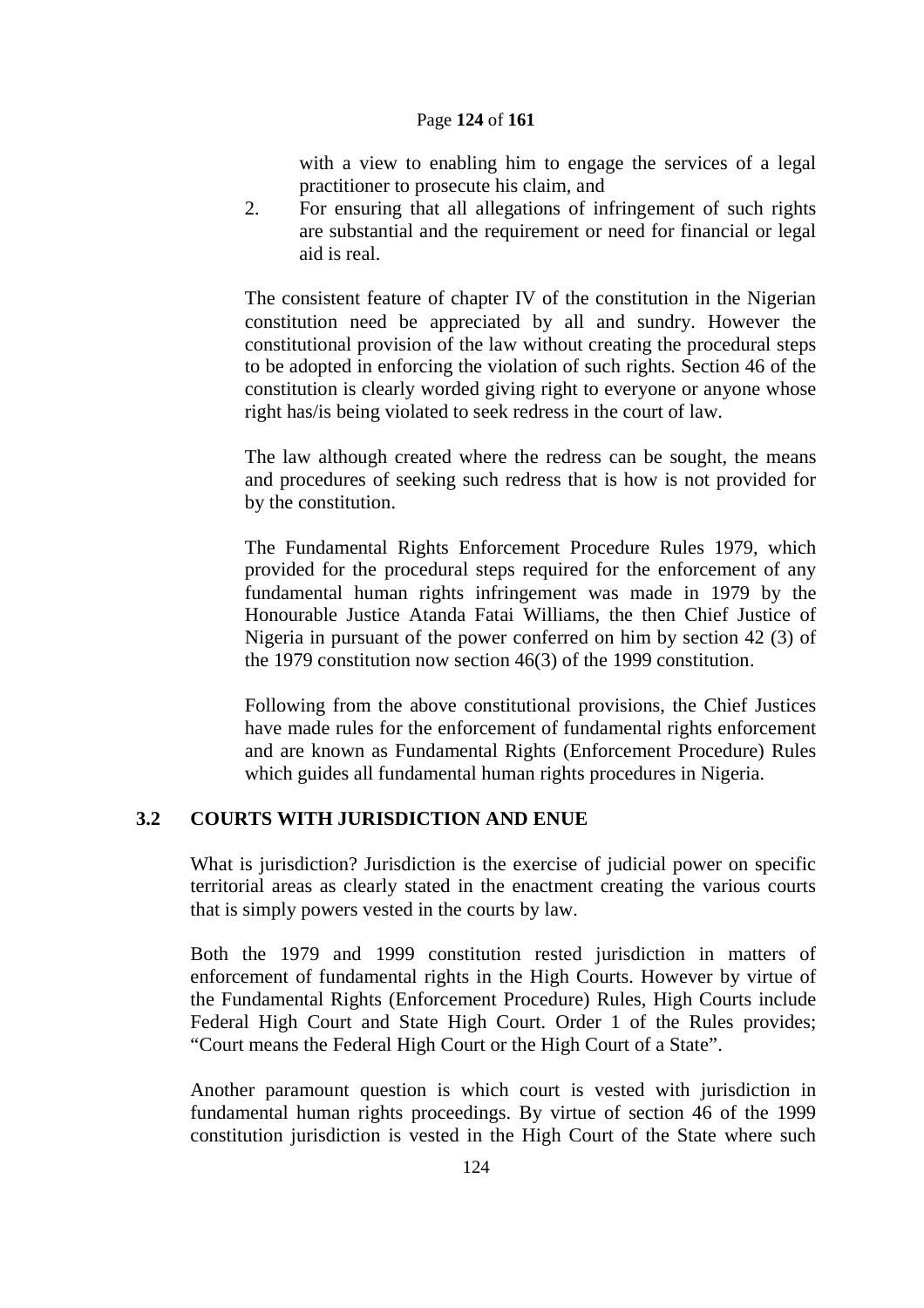### Page **125** of **161**

right was violated. Also only the High Courts of the state where such right was violated. Also only the High Courts have original jurisdiction to entertain cases of infringement of fundamental rights.

See the following authorities which discuss the discuss of the Federal High Court and State High Courts in enforcement of fundamental rights cases. **BRONIK MOTORS V WEMA BANK (1983) SCNLR 296, NATIONAL ASSEMBLY V MOMOH (1983) 4 NCLR 269, FEDERAL MINISTER OF INTERNAL AFFAIRS V SHUGABA (SUPRA), TUKUR V GOVERNMENT OF GONGOLA STATE (1984) 4 NWLR (PT 117) 517** 

The rules cover all cases of infringement of fundamental human rights as covered or provided for by the constitution where it is infringed upon or likely to be infringed. Application is initiated by way of first seeking for the leave of court and when the leave is granted then the substantive motion or summons supported by a verifying affidavit used in the motion for leave and the statement in support of application for leave. An affidavit of urgency can be included where necessary (this practice has developed over time as a rule of practice and not law).

The application for the enforcement of fundamental human rights must be made within twelve months from the date of the incidence or event complained of or of such period as provided by the law or on the alternative the delay is explained to the satisfaction of the court where the application is made. It should be noted that where the act complained of his continuous, an action can be brought outside the limitation period at anytime during the continuance of the said act.

The above provision however has created practical problems of jurisdiction for legal practitioners as the Court vested with jurisdiction is not determined at will by practitioners but by the facts of each case.

Section 251 of the 1999 constitution clearly provides for matters upon which the Federal High Court is vested with jurisdiction. In essence while the jurisdictions of state high courts are general that of the Federal High Court is specific and limited to the provisions of section 251 of the 1999 constitution. See the case of **Ubi Iyong Inah & ors v Marcus Ukoi (2002) a NWLR 9PT 773) 563.** 

However, in **Grace Jack v University of Agriculture, Makurdi (2004) 5 NWLR (PT 865) 208, Their Lordships held by Katsina – Alu Jsc.** "both the Federal High Court and the High Court of State have concurrent Jurisdiction in matters of the enforcement of a person's fundamental rights. An application may therefore be made either to the judicial division of the Federal High Court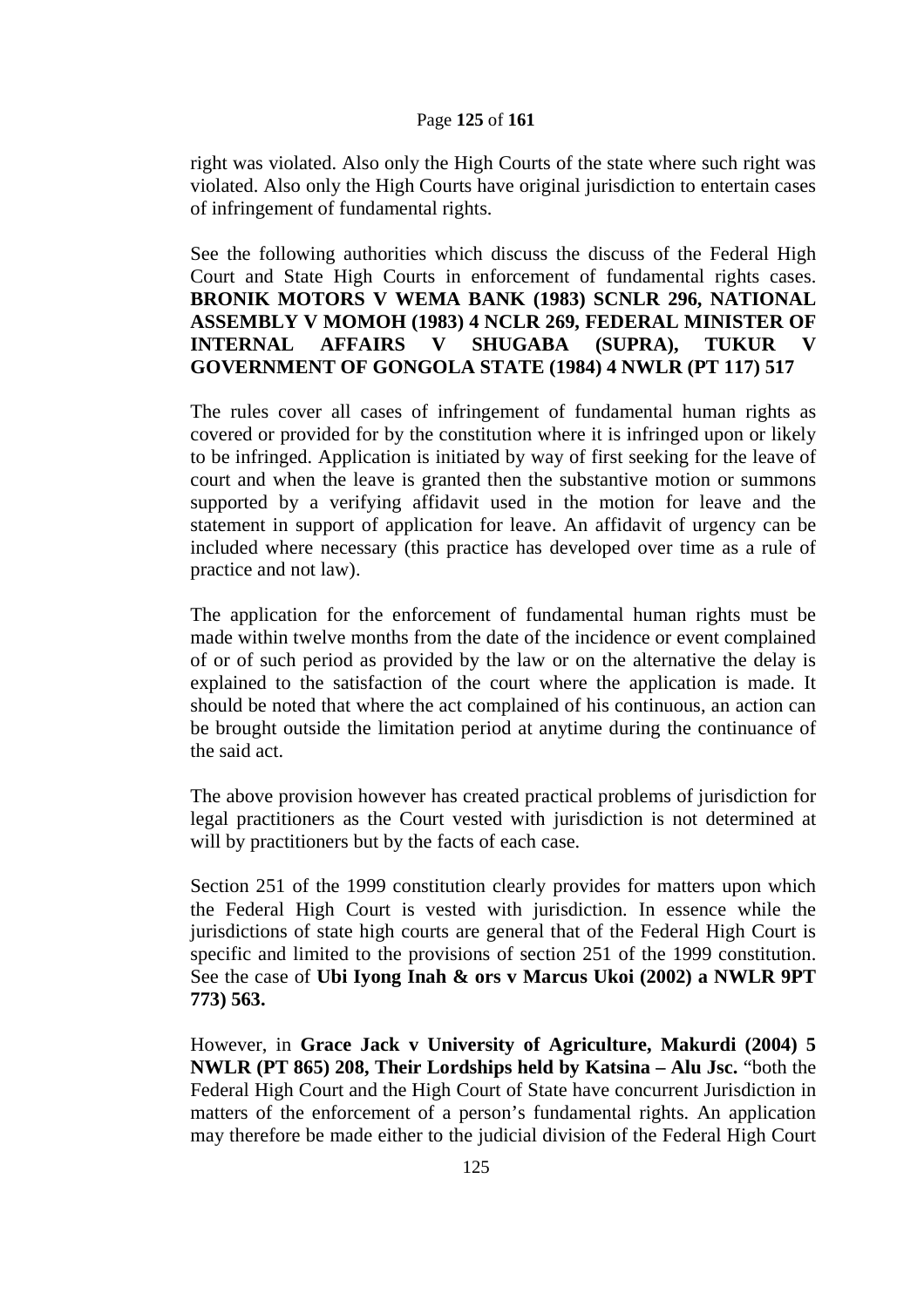#### Page **126** of **161**

in the state or the High Court of the state in which a breach of fundamental right occurred, is occurring or about to occur"

The question seeking for answer now from the above judgment of the Supreme Court is that the concurrent jurisdiction is it over persons or matter, it has been submitted by scholars that the above judgment is over sweeping. It should however be noted that earlier decisions in the following cases; **Bronik Motors v Wema Bank (1983) 4 NCLR 269, Aka – Bashorun & another v Wing Commander Mohammed & another (1991) INWLR (pt 168)** at 523 are to the effect that where an issue/case is to be enforced against the Federal Government such should be enforced at the Federal High Court within the jurisdiction **Tukur v Government of Gongola State (1989) 4 NWLR (pt 117) 517.** The above position thus contravenes section 46(2) and so incoherent with the provision of the constitution, it is the belief that the Supreme Court will one day revisit the decision. It is equally important to note that only the High Courts have original jurisdiction to entertain actions for the enforcement of fundamental rights in contradistinction with the appellate courts.

In conclusion, although there are conflicting decisions by the Apex Court, we submit that section 251 of the 1999 constitution provides:

"**Notwithstanding anything to the contrary contained in this constitution and in addition to such other jurisdiction as may be conferred upon it by an Act of the National Assembly, the Federal High Court shall have and exercise jurisdiction to the exclusion of any other court in civil cases and matters".** 

And as such both the Federal High Court and State High Courts have jurisdiction but the choice of court should be guided by the provisions of section 251 of the 1999 constitution. The procedure for bringing this application is set out in the Fundamental Rights (Enforcement Procedure) Rules. To initiate this proceeding, the right for the enforcement of which an application canbe made under these rules must be one provided for in Chapter IV of the constitution that is from section 33 – 46 of the 1999 constitution. Any claim that does not fall under this section cannot succeed under the enforcement proceeding. In essence for a high court to be seized of the matter it must come under Chapter IV and not wher the alleged breach of such rights is incidental to the real claim of the application. **See Tukur v Taraba State (1997) 6 SCNJ 81.** 

### **VENUE**

It is trite law that enforcement of fundamental rights application can only be filed I the High Court of a state or Federal High Court within or covering the state where the alleged violation occurred. **See Tukur v Government of**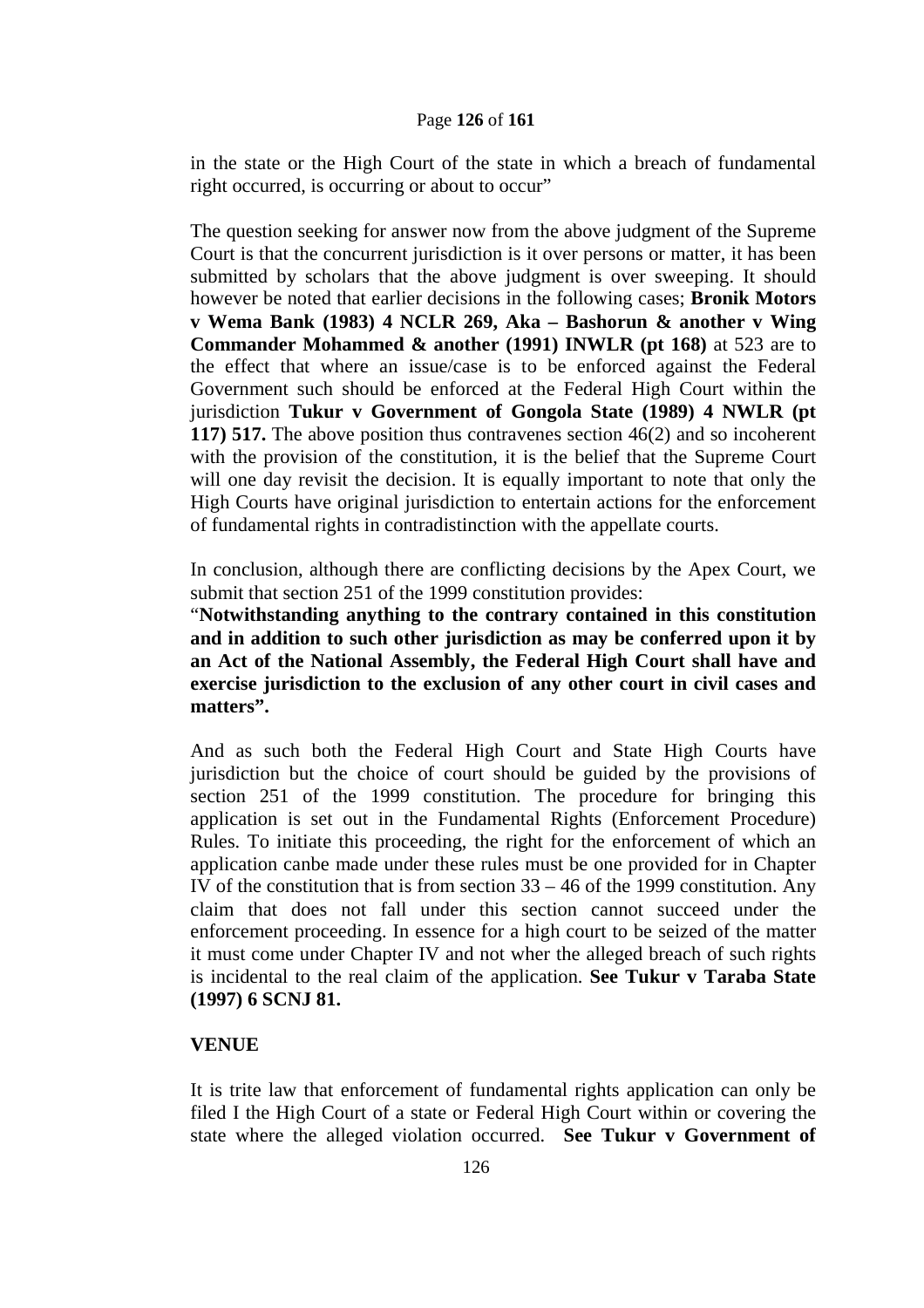### Page **127** of **161**

**Gongola State (1989) 4NWLR (pt 177) 517.** However where a breach occurs partly in one state and partly in another, either of the two states have jurisdiction over the matter, see the following cases;

# **Dangote v Civil Service Commission & Ors (2001) 6 NSCQR 328 at 346, Olaniyi v Aroyehun (1991) 5 NWLR (pt 194) 652, Eggbuonu v Bornu Radio Television Corporation (1997) 12 NWLR (pt 531) 29**

In the light of the above, where a matter instituted under the fundamental rights enforcement procedure containing both issues of non-fundamental claims as the basic claim and fundamental rights claim as ancillary claims, the courts shall not be vested with jurisdiction even in relation to the fundamental rights claims **see University of Ilorin v Oluwadare (2006) 14 NWLR (pt 1000) 751 at 768.** On the other hand where the basic matter borders on fundamental rights and ancillary claims are non-fundamental rights such can be taken under an application of fundamental rights see **Abdulhamed v Akar (2006) 13 NWLR (pt 996) 127 at 146.** 

### **3.3 PROCEDURE FOR ENFORCEMENT OF FUNDAMENTAL RIGHTS**

Application for the enforcement of Fundamental Rights (Enforcement Procedure) Rules basically can be categorized into three of which each is guided by time.

- (1) application for leave
- (2) the substantive application
- (3) hearing and determination of the application based on affidavit evidence and argument thereon

the aforementioned position is not only provided for by specific provisions of the Fundamental Rights (Enforcement Procedure) Rules, 1979, it has also enjoyed judicial flavor **in Grace Jack v University of Agriculture, Makurdi (2004) 5 NWLR (pt 865) 208.** 

# **APPLICATION FOR LEAVE**

Any person alleging a breach of his fundamental rights is at liberty to enforce the violated rights and unless leave to apply for the enforcement of the fundamental rights is sought and granted by the court, the person cannot so enforce. The leave is vide Motion Exparte and the motion should contain, the following:

- 1. a statement setting out the name and description of the applicant
- 2. the relief(s) sought
- 3. the grounds on which it is sought; and
- 4. an affidavit verifying the facts relied on

 the reason for the application for leave as a precondition for enforcement was stated by Uwais, Jsc (as he then was in **Fawehinmi v Akilu (1987) 4 NWLR**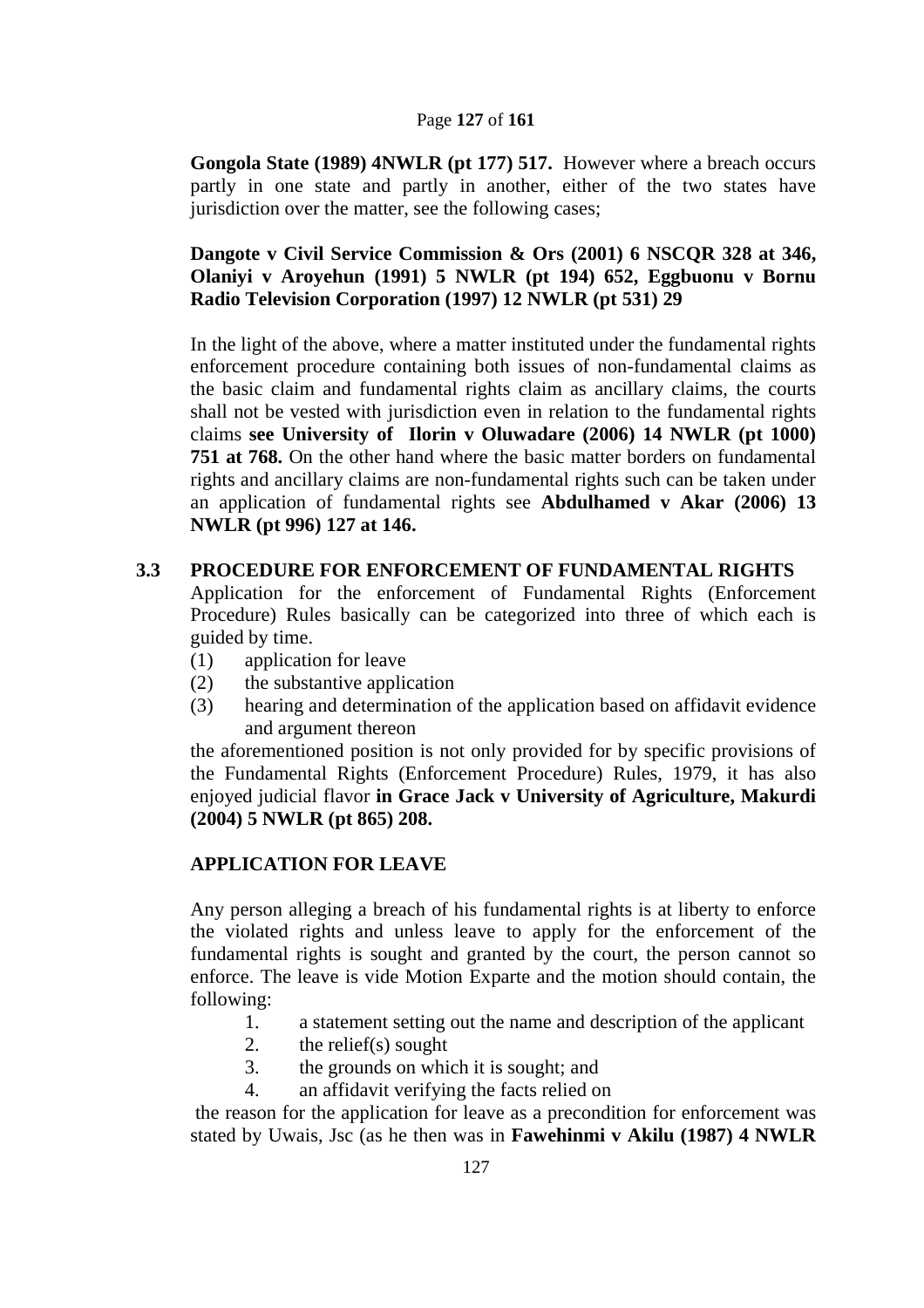#### Page **128** of **161**

**(pt 67) 797**), as to determine preliminary matters such as whether a prima facie ground exists on which it can be held that the applicant's rights have been violated and needed to be enforced.

It is worthy to note, that where a judge grants the leave , such order may direct that the grant operate as a stay of all actions or matters relating with the complaining until the determination of the application or the judge can order otherwise. **See Lekwot v Judicial Tribunal on Civil and Communal Disturbances in Kaduna State (1993) 2 NWLR (pt 276) 410.** The grant of leave is not an automatic order to stay.

The application for leave must be filed not later than the day preceding the date of hearing and enough copies of the statement and affidavit for service on the other party or parties as the court may order must be filed in court see O1R 2(4) (FREPR). The application for leave must be made within 12 months form the date of the happening of the event, matter or act complained of or such other period of time as may be prescribed by any law, or except where a period is so prescribed, the delay is explained to the satisfaction of the court or judge to whom such applications made otherwise the application shall not be granted.

There are instances where in the court refused application brought after the expiration of the 12 months period allowed and was held incompetent see **Ugugbe v Tap (1999) 1FHCLR 59, Egbe v Adefarasin (1995) INWLR (pt 3) 549.** On the other hand if reasons are adduced and they are cogent and satisfactory the courts are empowered to extend thie time within which to apply see **Tafida v Abubakar (1992) 2 NWLR (pt 230) 511 at 512.** 

In addition, where the violation of such right is continuous, such application may be brought anytime during the pendency of such continued act of violation not mindful of the fact that the application is more than the 12 months period allowed by law see **Nwaeze v Cop (2001) CHR 449 at 455.** 

In conclusion, where the application for leave is refused, instead of appealing, it would be advised that fresh applications be made see **Esugbji Eleko v Office Administering the Government of Nigeria (1928) AC 459.** The whole essence of the above is because of the limitation period provided for by the enactment.

### **THE SUBSTANTIVE APPLICATION**

Upon the leave being granted, the applicant shall apply by way of notice of motion (form 1) or by origination of summons (form 2) in the appendix of the rules to the appropriate court. There must be at least 8 clear days between the service of the motion or summons and the day fixed for hearing unless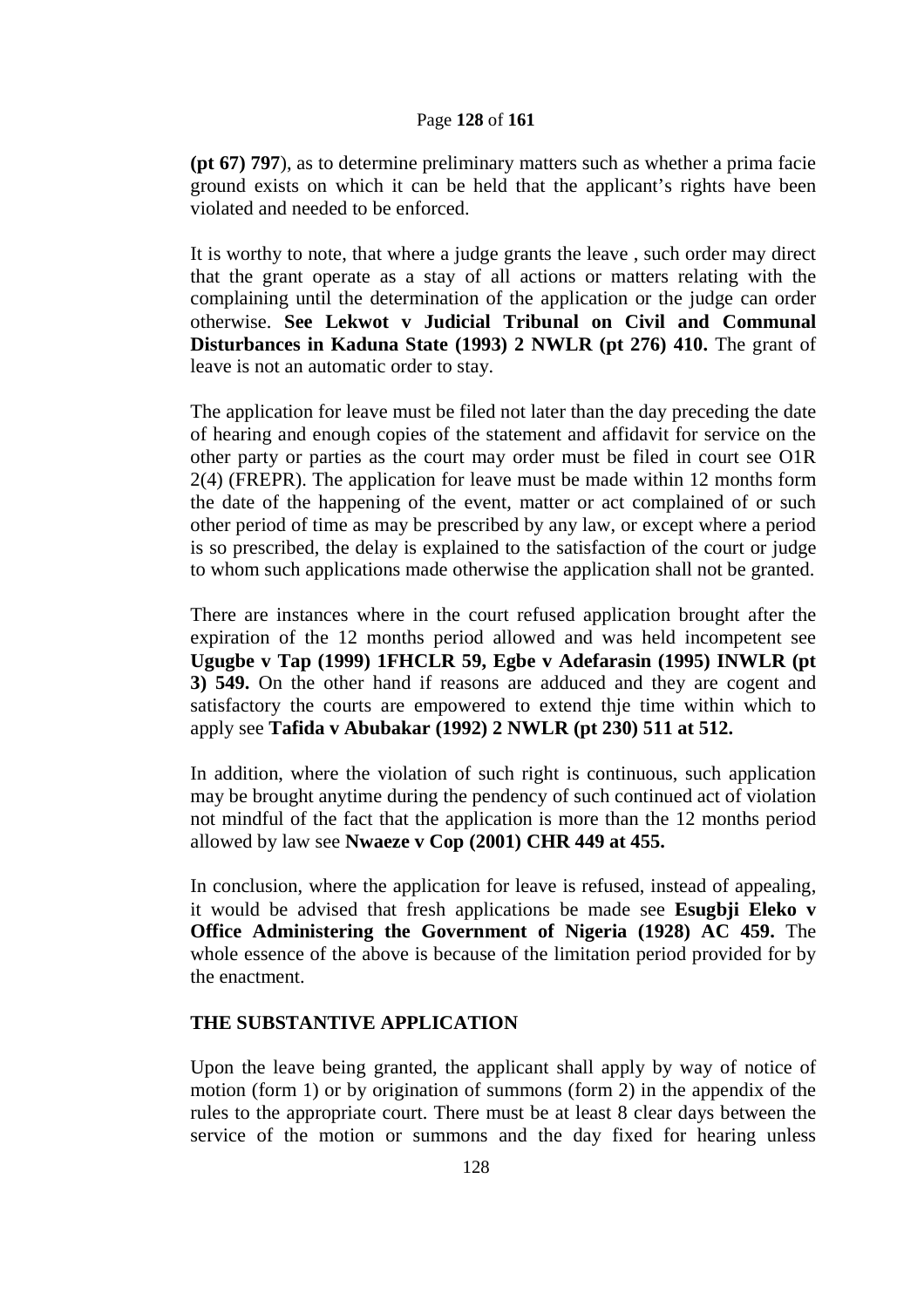#### Page **129** of **161**

otherwise directed by the court. Failure of which maynot be fatal see **Uzoukwu v Ezeonu (1991) 6 NWLR (pt 200) 18 at 759 – 760.** 

From the rules, it posits that the choice of which of the forms to use is that of the applicant, but we submit that the choice of process is dependent on the facts so relied upon in the application. **See Minister of Internal Affairs v Shugaba (1982) 3 NCLR 815 at 965.** In essence if the facts are contentious in nature or has the likelihood to be, the application should be by motion on notice and if they are not contentious by originating summons in form 2 see **Doherty v Doherty (1968) NMLR 241.** 

By the provision of the rules, an originating summons in form 2 is expedient to be signed by the judge and not by counsel or applicant see **Saude v Abdulahi (1989) 4 NWLR (pt 116) 387 at 494 and 495, Fanta Oil Ltd v A. G. Federation (2003) 51 WRN at 8.** 

 By the rules, entering a motion for hearing vide order 2 implies filing the motion for hearing. See **Inah v. Ukoi (2022) NWLR (pt 773)563 at 5599, A.G (Fed) v. G.O.V. Ajayi (2000) 12NWLR (pt 682)5669.** The motion on notice or originating summons must be filed after leave has been obtained must be entered for hearing within 14 days of granting leave. It should be noted that 14 days may not be sufficient to determine an application in essence from Judicial authorities means filling see **Ogquche v. Mba(1994) 4NWLR (pt 330) 75 at 85.** It is important to note that all parties must be served and affidavit of service must be filed before hearing.

### **HEARING AND DETERMINATION OF SUBSTANTIVE APPLICATION**

All parties to the application must supply to any other party copies of the affidavit which he proposes to use at the trial after which the application vide motion on notice or originating summons is heard. Again there should be consistency of forms by the parties.

Amendment is not foreclosed in the enforcement procedure, hence, it is possible to amend the statement in order to deal with new facts arising out of the affidavit of any other party and the applicant may be allowed to use further affidavit for the pur[pose, but this is done with the leave of the court.

# **3.4 RELIEFS UNDER THE ENFORCEMENT PROCEEDINGS BY COURTS**

The courts have the power to make orders, issue writs and give directives as required and consider appropriate for th purpose within the applicant's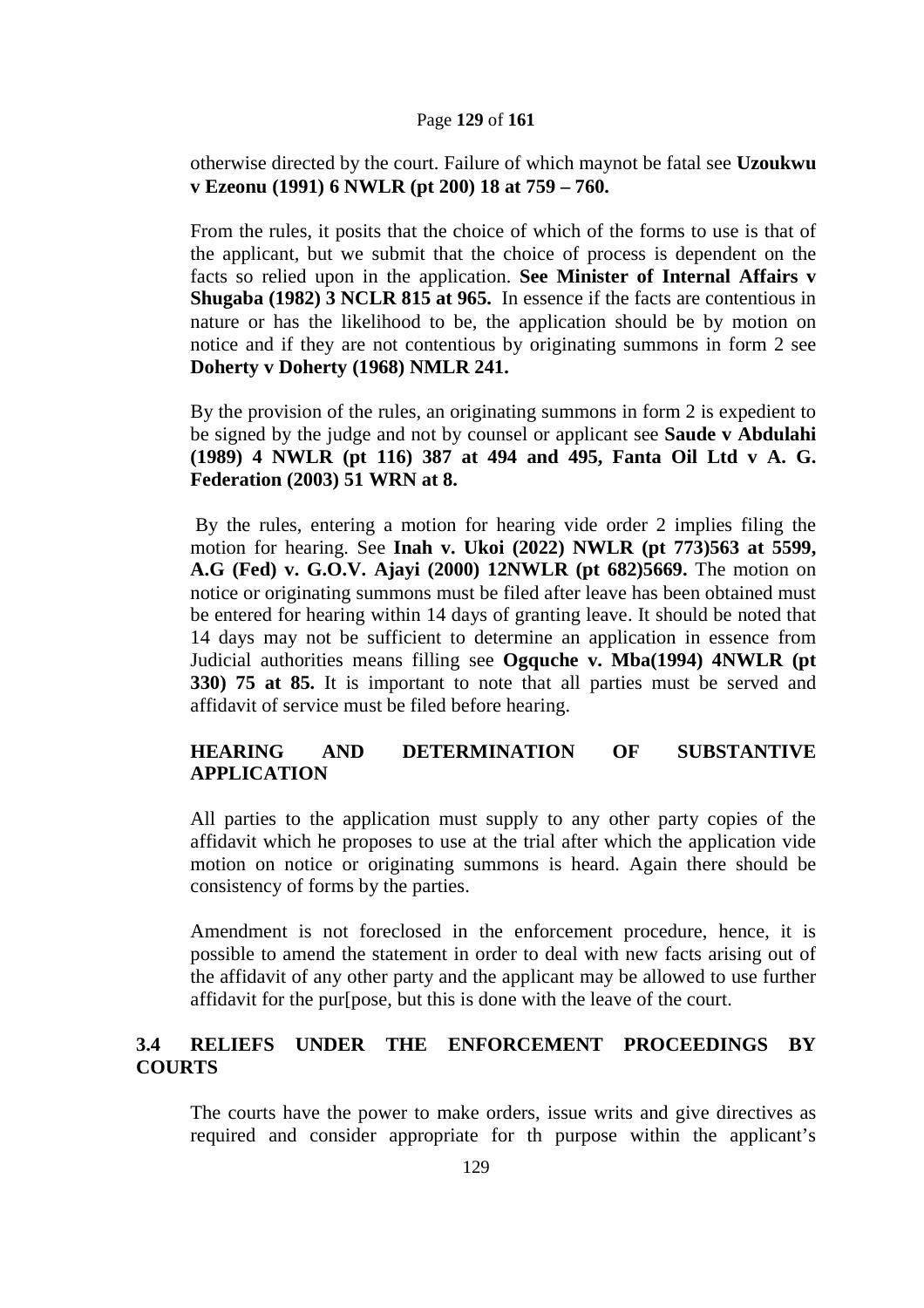#### Page **130** of **161**

application, while in the absence of a specific prayer, the court may suo-moto grant any of the ancillary releifs at the Exparte stage.

The main claim under the enforcement proceedings is damges while others are ancillary and they are;

- 1. damages
- 2. Bail/Release
- 3. Production
	- 4. Access to modification

Others include;

- 5. Prerogative writs and orders like habeas corpous, madamus, prohibitions, certiorari etc
- 6. Injunctions and declarations.

It should be noted that it is contemptuous to disobey any other or directive of the court under the fundamental rights (Enforcement Procedures) Rules

# **3.5 WHEN CAN A PERSON APPLY TO ENFORCE HIS FUNDAMENTAL RIGHTS**

This question was answered by Niki Tobi, JCA in Uzoukwu v Ezeonu it (1991) 6 nwlr (PT 200) 708. According tom his Lordship, section 42(1) of the 1979 constitution (now 1999 constitution section 46) has three limbs. The first limb is that the fundamental right in chapter iv has been physically contravened. In other words, the act of contradiction is completed and the plaintiff goes to court to seek redress. The second limb is that the fundamental right is being contravened there; the act of contravention may or may not be completed. But in the case of the latter, there is sufficient overt act on the part of the respondent that the process of contravention is physically on the hands of the respondent and that the act of contravention is in existence substantially.

In the third limb, there is likelihood that the respondent will contravene the fundamental right or rights of the plaintiff. While the first and second limbs ripen together in certain situations, the third limb of the subsection is entirely different. The third gives him the power to move to the court to seek redress immediately he senses some move on the part of the respondent to contravene his fundamental rights. But before a plaintiff invokes the third limb, he must be sure that there are enough acts on the part of the respondent aimed essentially and unequivocally towards the contravention of his rights.

A more speculative conduct on the part of the respondent without more, cannot ground an action under the third limb see**Ezeadukwa v Maduka (1992) 8 NWLR (PT 233) 99.**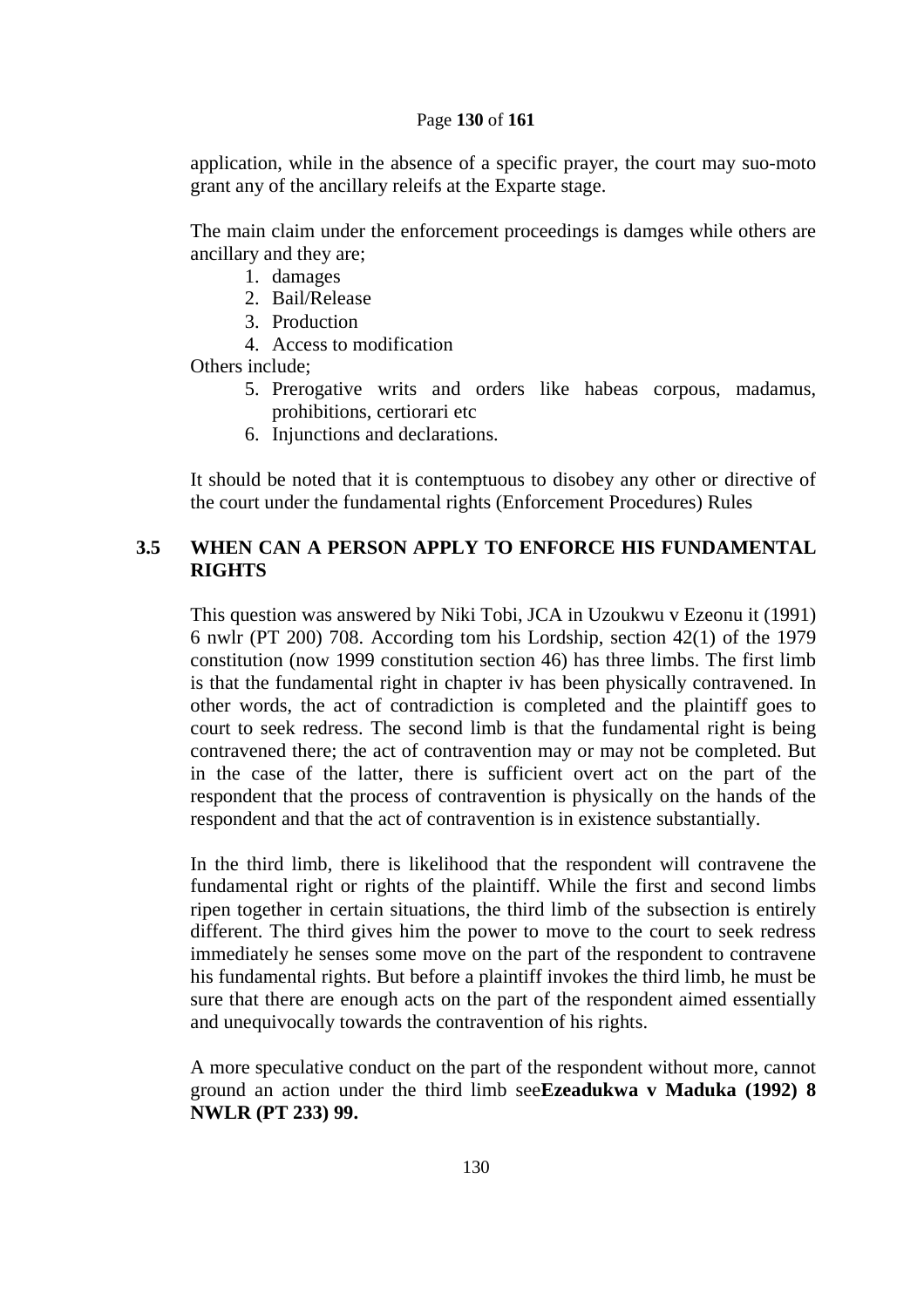# **4.0 CONCLUSION**

The above said rights are germane to our continuous existence as individuals and a nation as a whole hence the need to protect the rights so as to avoid a state of anarchy as it is experienced in some African Countries in recent times. These rights bring about equality, justice and good government, whose end will allow for even development for the totality of the people.

The procedure for the enforcement of these rights are clearly spelt out in the rules and all that is required when infringed is to seek for the leave of the court and bring an application against the person or tier of government that has caused such infringement.

### **5.0 SUMMARY**

In totality any government either under the first generation of rights or second generation that is not interested in protecting these rights will be retarding the growth and development of his nation as a whole and will definitely attract the wrath of International Organization.

### **6.0 TUTOR MARKED ASSIGNMENT**

- 1. Explain the procedure adopted when your rights are infringed
- 2. When can a violation of rights be said to be ripe for enforcement?
- 3. Chief Olowolagba is a prominent businessman and because of his affluence and position he asked the police to arrest his gateman when he found him sleeping on duty for a week, before which he asked his bodyguard to deal with him. The gateman wants to enforce his right advise him on the reliefs to claim.

### **7.0 REFERENCES/FURTHER READING**

- (1) Osita Nnanani Ogbu (1999) Human Rights Law and Practice in Nigeria, andn introduction
- (2) Kayode Eso (2008) Human Rights and Education
- (3) S. E. Deko (2002) Fundamental Issues in Nigerian Constitutional Law
- (4) Joseph Ikogho (1999) Nigerian Constitution with topic finder
- (5) Ese Malemi (2006) The Nigerian Constitutional Law
- (6) Bob Osamor (2008) Fundamentals of Criminal Procedure in Nigeria
- (7) Olakanmi & Co (2007) Hand Book on Human Rights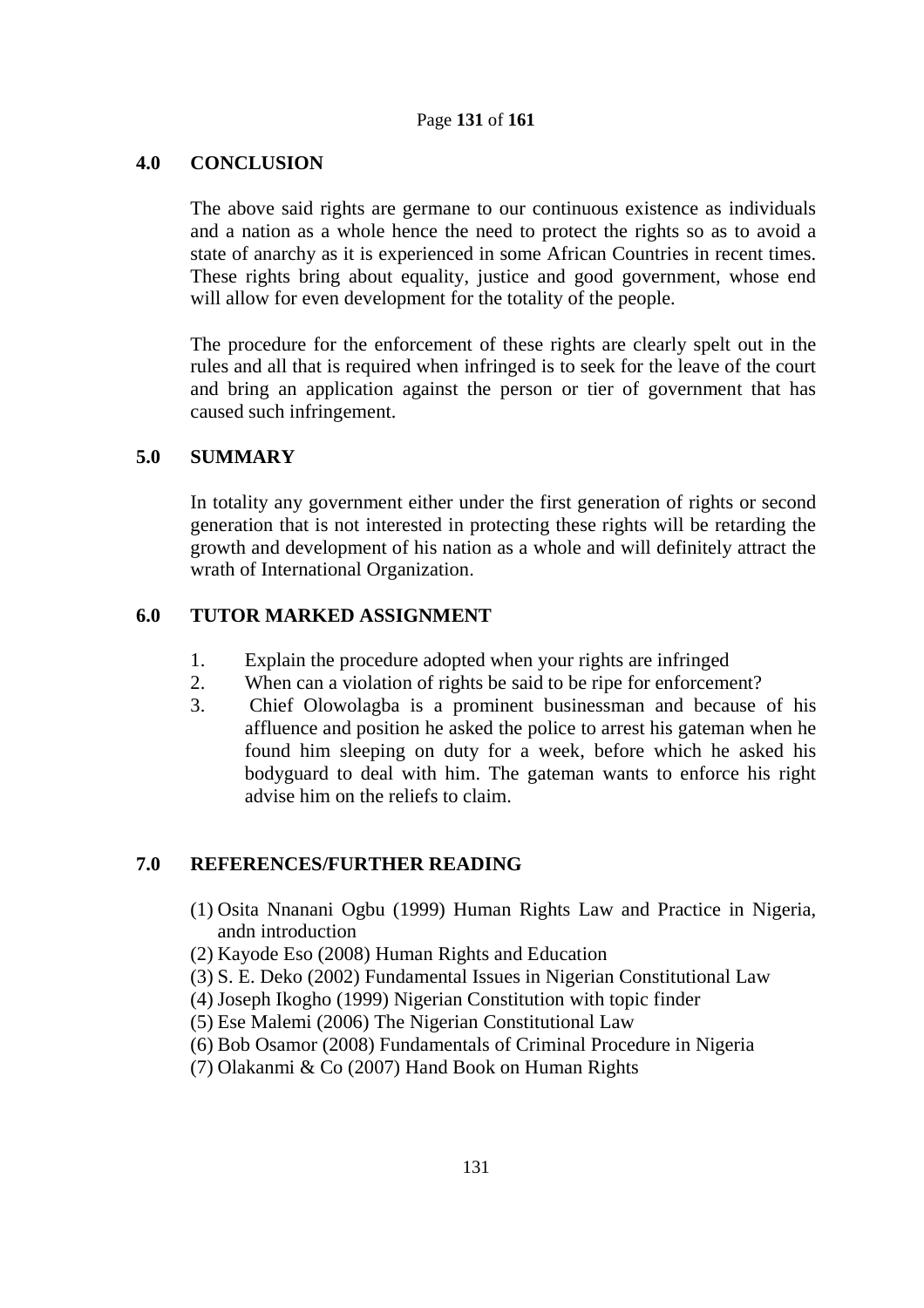# **UNIT 5 OUSTER OF COURT JURISDICTION**

# **CONTENT**

- 1.0 Introduction
- 2.0Objectives
- 3.0Main Content
- 3.1 Courts in Nigeria
- 3.2 Ouster of Courts Jurisdiction
- 4.0 Conclusion
- 5.0 Summary
- 6.0 Tutor Marked Assignment
- 7.0 References/Further Reading

# **1.0 INTRODUCTION**

Ouster of court jurisdiction can literally de said to mean an aberration of the court system and this is done so as to prevent the court from hearing any matter contained in the ouster clauses. Hence we shall have a cursory look at courts in Nigeria.

### **2.0 OBJECTIVES**

At the end of this unit, you should be able to:

- Explain the court system in Nigeria.
- Define the term ouster clauses.
- Discuss the rationale for ouster clauses.

### **3.0 MAIN CONTENT**

# **3.1 COURTS IN NIGERIA**

The courts in Nigeria include the Supreme Court, Court of appeal, Federal High Courts, State High Courts amongst others referred to as superior courts of records while we have the magistrate courts and area courts referred to as inferior courts. Some of the above listed courts will be discussed below:

### **1. Supreme Court**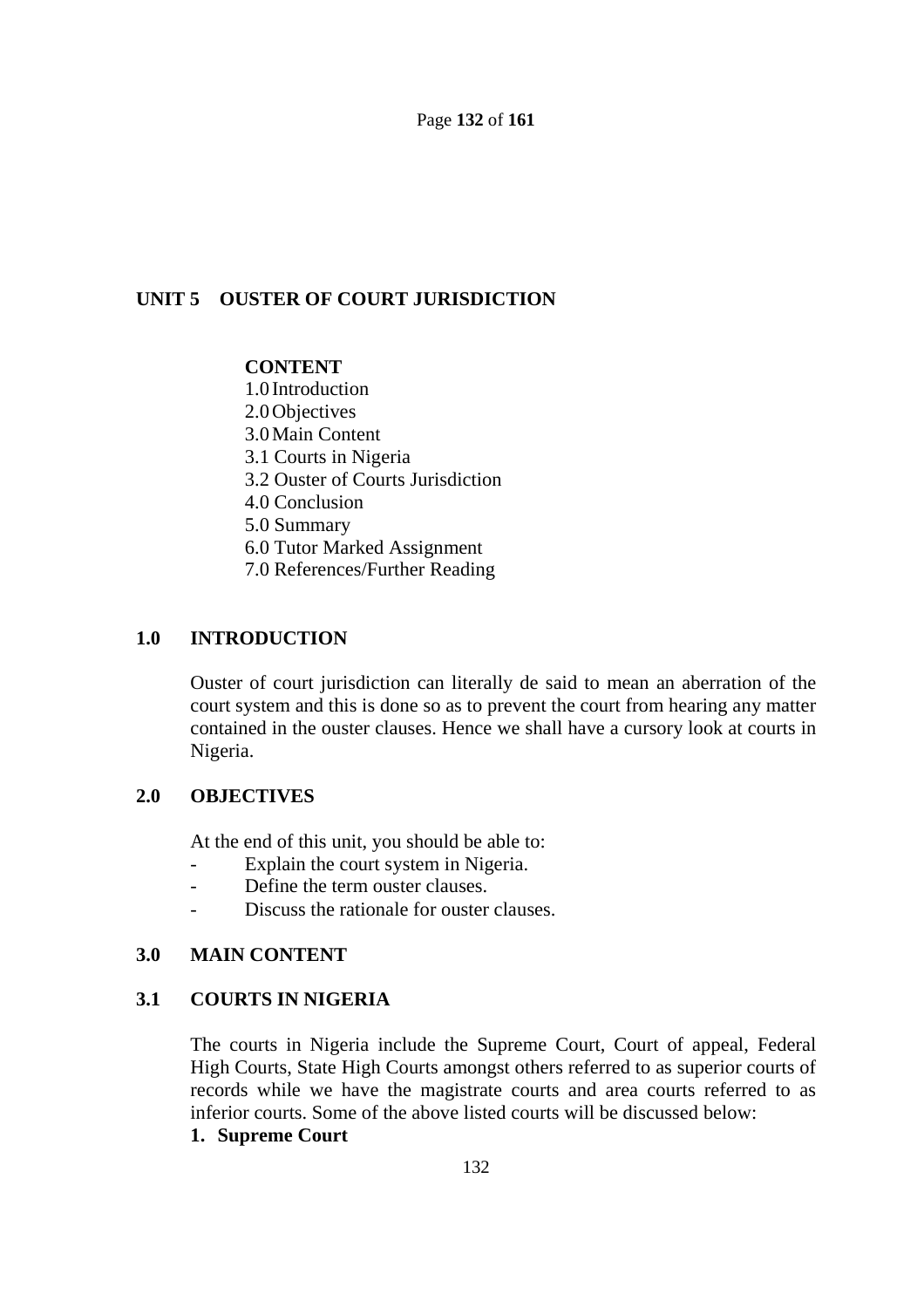#### Page **133** of **161**

The Supreme Court of Nigeria is the highest court in Nigeria and provided for in Sections 230-236 of the 19 99 Constitution. It consists of the Chief Justice of Nigeria and such number of justices of the Supreme Court not exceeding twenty –one as may be prescribed by the National Assembly.

The Supreme Court has original jurisdiction over matter in the following instances:

- a. In any dispute between the federal government and a state or between states where it involves question of fact or of law on which the existence or extent of a legal right depends. And as conferred by the National Assembly.
- b. Over appeals from the Court of appeal.

Appeals from the court of appeal can be as of right in the following instances:

- a. Where the ground of appeal involves questions of law alone, decisions in any or criminal proceedings before the Court of Appeal;
- b. Decisions in any civil or criminal proceedings on questions ads to the interpretation or application of this Constitution;
- c. Decisions in any civil or criminal proceedings on questions as to whether any of the provisions of Chapter IV of this Constitution has been, is being or is likely to be, contravened in relation to any person;
- d. Decisions in any criminal proceedings in which any person has been sentenced to death by the Court or in which the Court of Appeal has affirmed a sentence of death imposed by any other court;
- e. Decisions on any question
	- i. whether any person has been validly elected to the office of President or Vice –President under this Constitution,
	- ii. Whether the term of office of President of Vice –President has ceased,
	- iii. Whether the office of President or Vice President has become vacant; and
- f. Such other cases as may be prescribed by an Act of the National Assembly.

Also appeals can be by leave of court. The Supreme Court shall be duly constituted if it consists of not less than five Justices for the purposes of exercising any jurisdiction conferred on it by the constitution and seven justices on matters brought under section  $232(2)(b)$  or (c) or to exercise its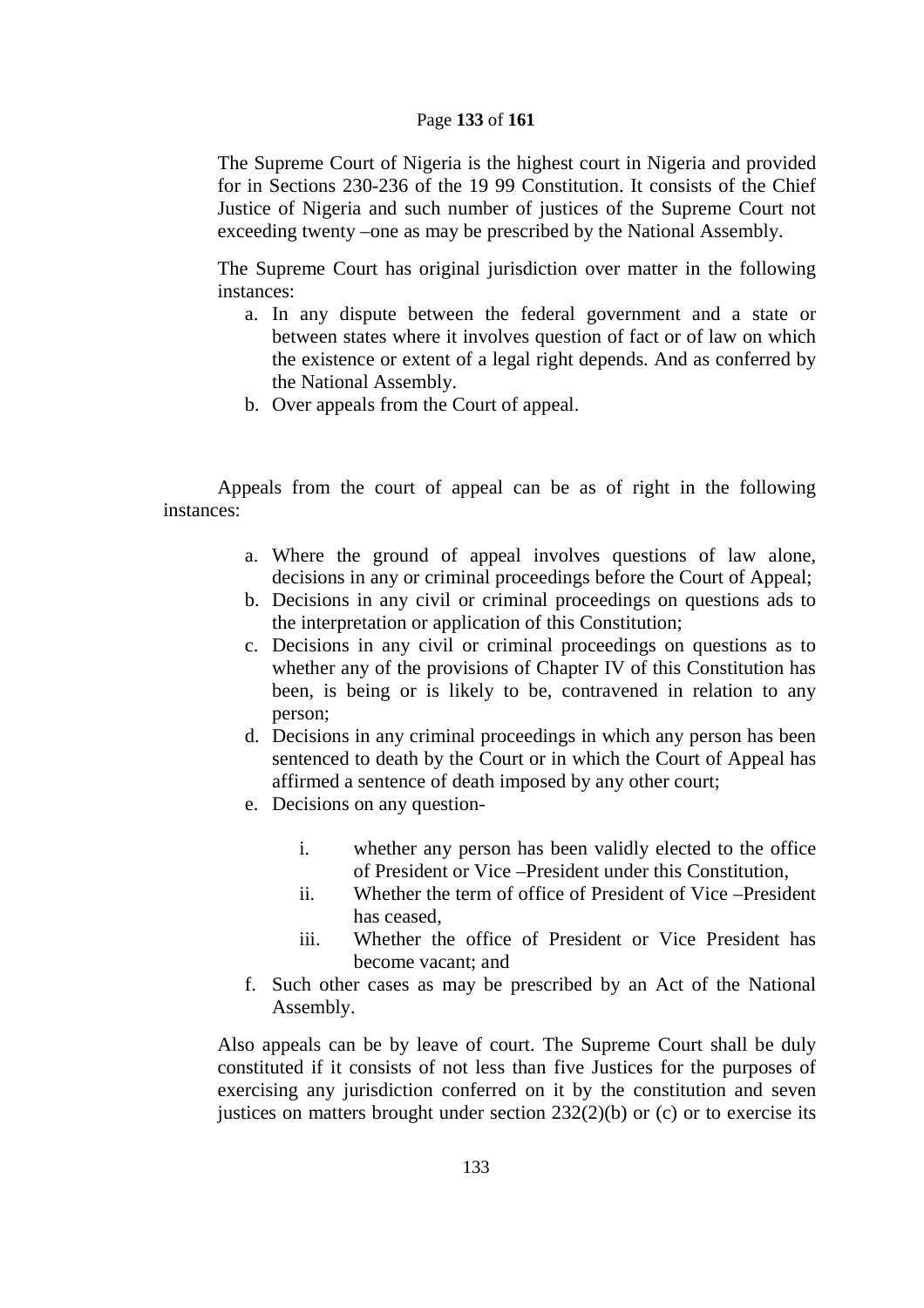#### Page **134** of **161**

original jurisdiction. By Section 235 of the constitution the Supreme Court has finality of determination ad no appeal shall lie to any other court.

### **2. THE COURT OF APPEAL**

The court of appeal shall consist of;

a president Such number of justices shall be learned in Islamic personal law and not less than three shall be learned in customary law as may be prescribed by an act of the National Assembly.

The appointment of a person to the office of the President of the court of appeal shall be made by the president on the recommendation of the National Judicial Council subject to the confirmation of the court of appeal shall be made by the president n the recommendation of the national Judicial Council.

The court of appeal has original jurisdiction to the exclusion of all other courts over matters such as:

- a. Any person has been validly elected to the office of the president or vice president under the constitution; or
- b. The term of office of the president or vice president has ceased; or  $\setminus$
- c. The office of the president or vice president has become vacant.

And shall be validly constituted in this case if it consists of at least three justices. The court of appeal hears appeals from all other courts save for the Supreme Court and the inferior courts.

### **3. THE FEDERAL HIGH COURT**

Is provided for in sections 249-257 of the 1999 Constitution. The court consists of a Chief Judge of the Federal High Court and such number of judges as may be prescribed by the National Assembly. The appointment of a person to the office of the chief judge of the federal high court shall be by the president on the recommendation of the Judicial Council subject to the confirmation of the senate while the appointment of a judge of the Federal High Court shall be made by the president on the recommendations of the National Judicial Council.

The jurisdiction of the Federal high courts has been an issue of controversy in times past in relations tom the high court of a State. However, section 251 contains issues over which the Federal high court has jurisdiction and they include: matters of CAMA, taxation of companies, copy right, patent, trademarks, banking matters, bankruptcy and insolvency, aviation and safety of aircraft, arms, ammunition and explosives, drugs and poisons etc.

Lastly is the state high court which used to enjoy a wide jurisdiction but now only has jurisdiction over matters not within the purview of section 51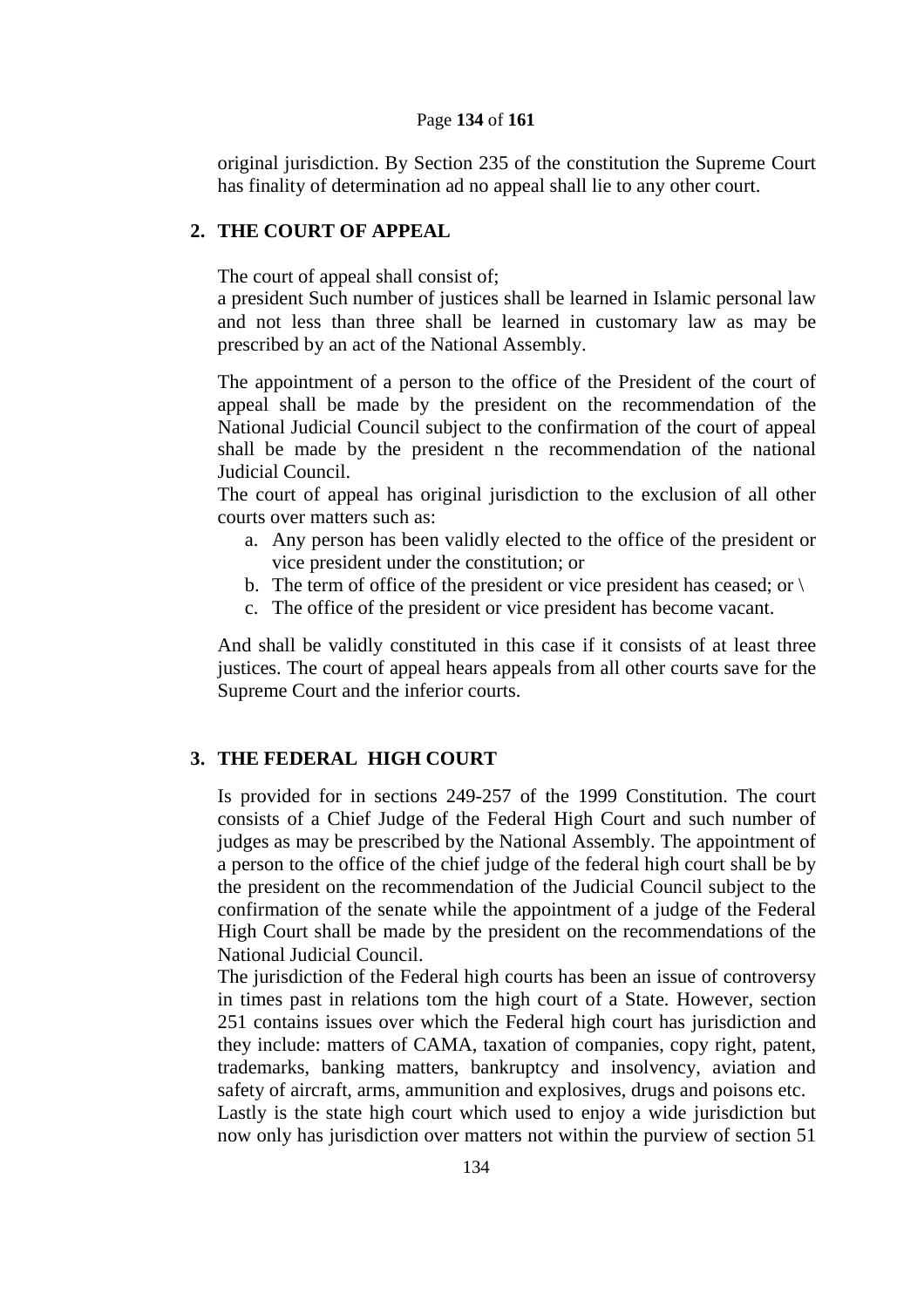### Page **135** of **161**

of the1999 constitution. The appointment of the Chief Judge of a state high court shall be made by the Governor of the State on the recommendation of the National Judicial Council subject to the confirmation by the House of Assembly.

In conclusion, it should be noted that magistrate courts in the South and Area courts in the North though not provided for by the constitution are creations of the State laws.

### **3.3 OUSTER OF COURT JURISDICTION**

Ouster of court Jurisdiction is usually carried out through inserting ouster clauses in the various enactments. This is prominent during military regimes as it negates democratic principles as such is rare during civilian or democratic government.

Ouster clauses were common feature of Decrees of Buhari/Idiagbon regime, Ibrahim Babangida and the Abacha regimes. The Ouster clauses not only limited the operation of Fundamental Rights provisions contained in the constitutions but also barred judicial review of Decree No 2 of 1984 provides:

Nigeria, 1979 is hereby suspended for the purpose of this Decree and any question whether any provision thereof has been or is being or would be contravened by anything done or proposed to be done in pursuance of this Decree shall not be inquired into any court of law.

Section 4(1) of the same Decree also provides:

No suit or other legal proceedings shall lie against any person for anything done or intended to be done in pursuance of this Decree.

Decree No. 13 of 1984- The Federal Military Government (Supremacy and enforcement of Powers) Decree- contains an omnibus ouster clause, to wit, "No civil proceeding shall lie or be instituted in any court for or on account of any matter or thing done or purported to be done under or pursuant to any Decree or Edict and if any such proceedings are instituted before, on or after the commencement of this Decree the proceedings shall abate, be discharged and made void".

According to Professor B.O. Nwabueze, the aim of such provisions is 'to ensure that by the comprehensiveness of the exclusionary provisions, the executive or administrative acts of the Military Government under these decrees were impenetrably shielded from judicial review , and that all possible loopholes for the court's intervention were effectively plugged.'

Invariably, the military leaders turned themselves into law makers thus making laws without following the due process of law. Trials were conducted by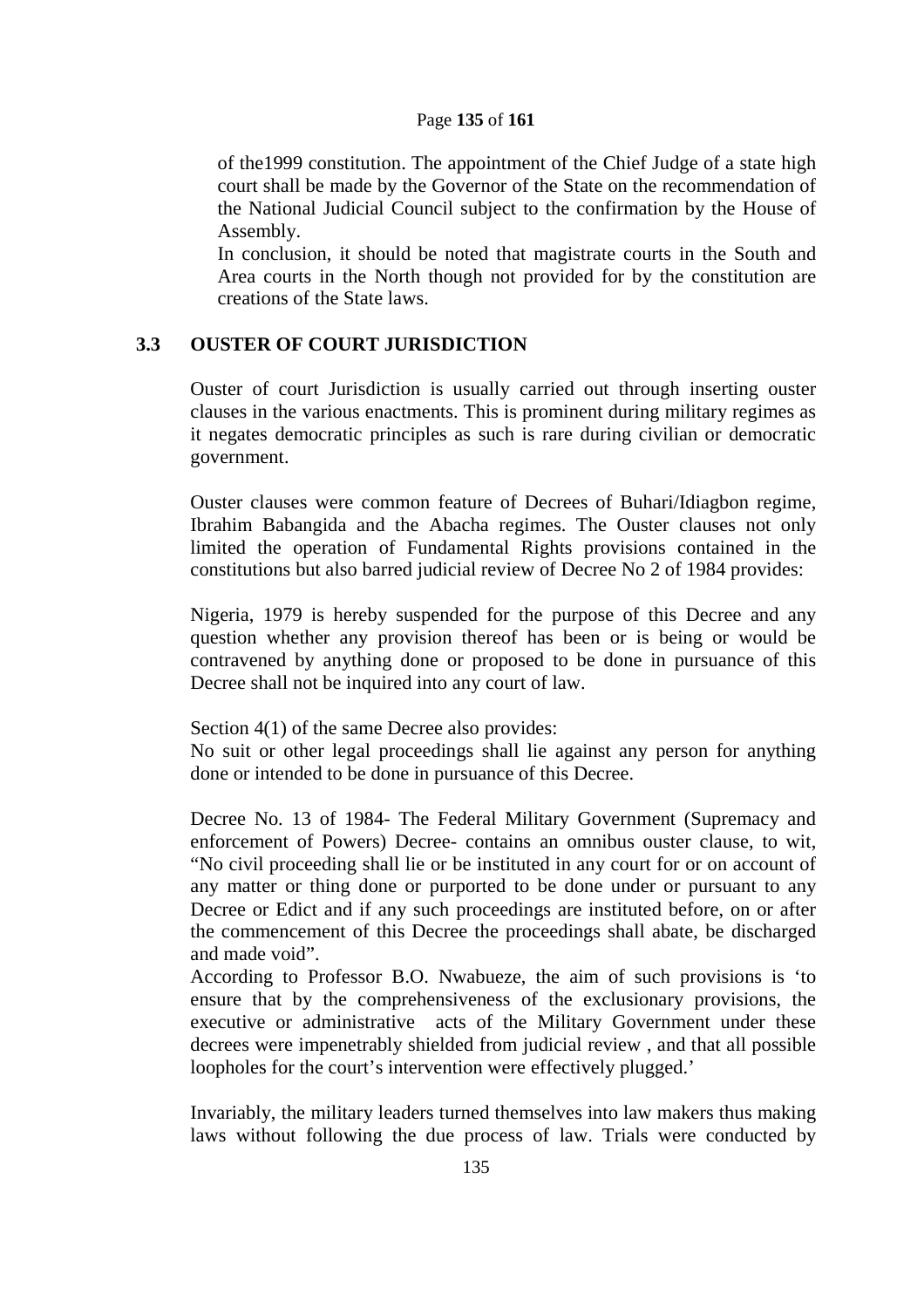#### Page **136** of **161**

Military Tribunals and retroactive legislation in criminal matters. In addition, virtually all the rights contained in the constitution were violated by successive Nigerian Government. The intendment is to ouster the jurisdiction of the courts such that their acts cannot be challenged in any way.

The clauses cannot be found in a democratic government because there are laid down procedure for enacting laws and such must be followed for laws made to be valid in the true sense of it.

### **4.0 CONCLUSION**

By the provisions of section 6 of 1999 constitution, it is the court that is saddled with judicial powers any other judicial act by any other institution or group is an aberration of this provision and is unconstitutional and such cannot be accommodated in a democratic state because it negates the principles of separation of powers upon which a democratic state is founded..

### **5.0 SUMMARY**

Ouster clauses are common features of a military government and its aim is to reduce the powers of the court by limiting matters upon which they have jurisdiction and by so doing, the court cannot interfere in such matters since they have no power to hear same.

### **6.0 TUTOR MARKED ASSIGNMENT**

- 1. Recently the Federal government issued that the Lagos State Government due to insubordination to the Federal Government should not be paid its allocation, the State Government is aggrieved and wants to challenge this action, advise it on which court has jurisdiction.
- 2. Discuss: Are ouster clauses operational in a civilian government?

### **7.0 REFERENCES/FURTHER READING**

- 1. Osita Nnanami Ogbu (1999) Human Rights Law and Practice in Nigeria: an introduction.
- 2. Kayodde Eso (2008) Rights and Education
- 3. S.E. Deko (2002) Fundamental Issues in Nigerian Constitutional Law
- 4. Joseph Ikogho (1999) Nigerian Constitution with Topic Finder
- 5. Ese Malemi (2006) The Nigerian Constitutional Law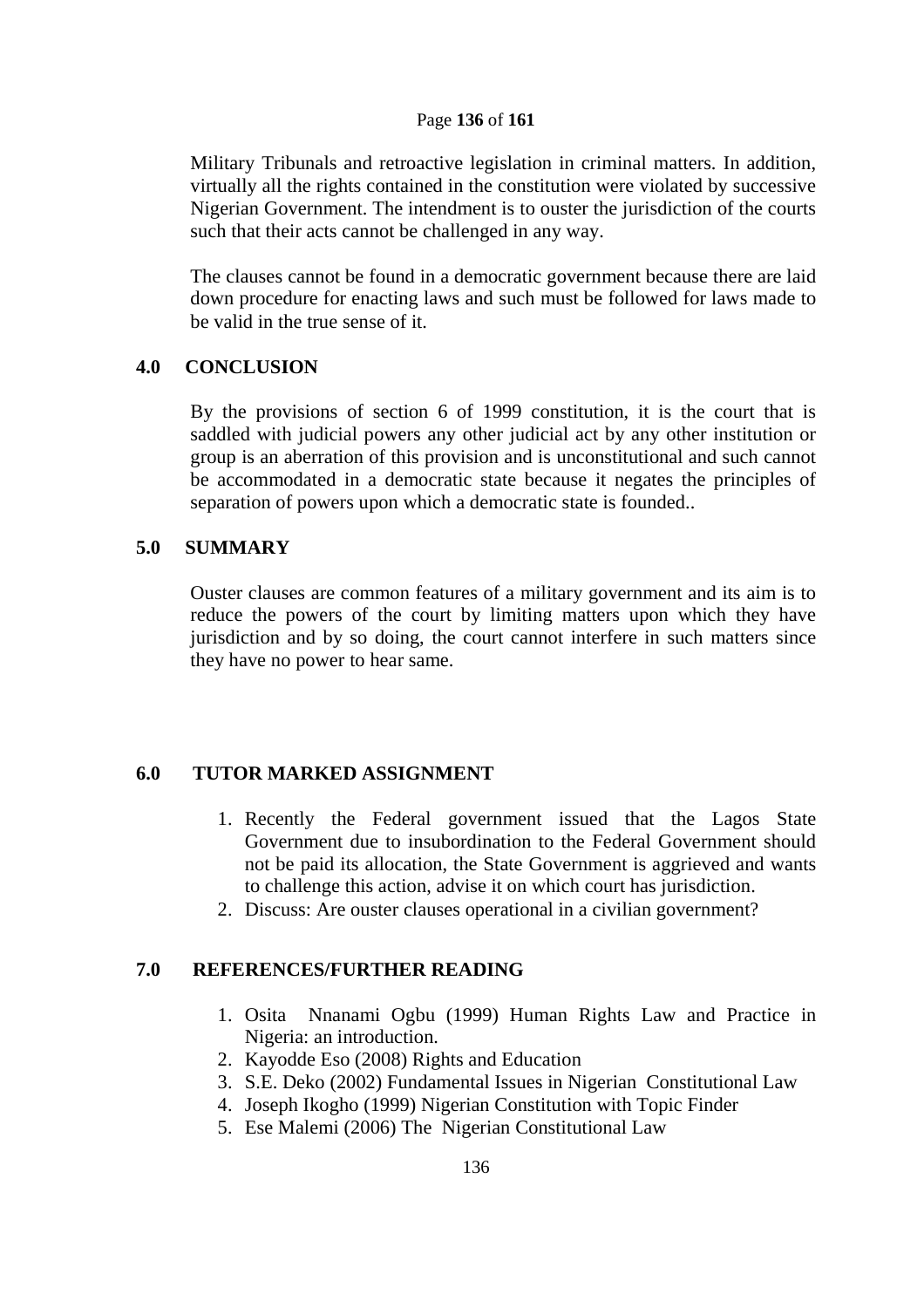# Page **137** of **161**

- 6. Bob Osamor (2008) Fundamentals of Criminal Procedure in Nigeria
- 7. Olakanmi & Co (2007) Hand Book on Human Rights.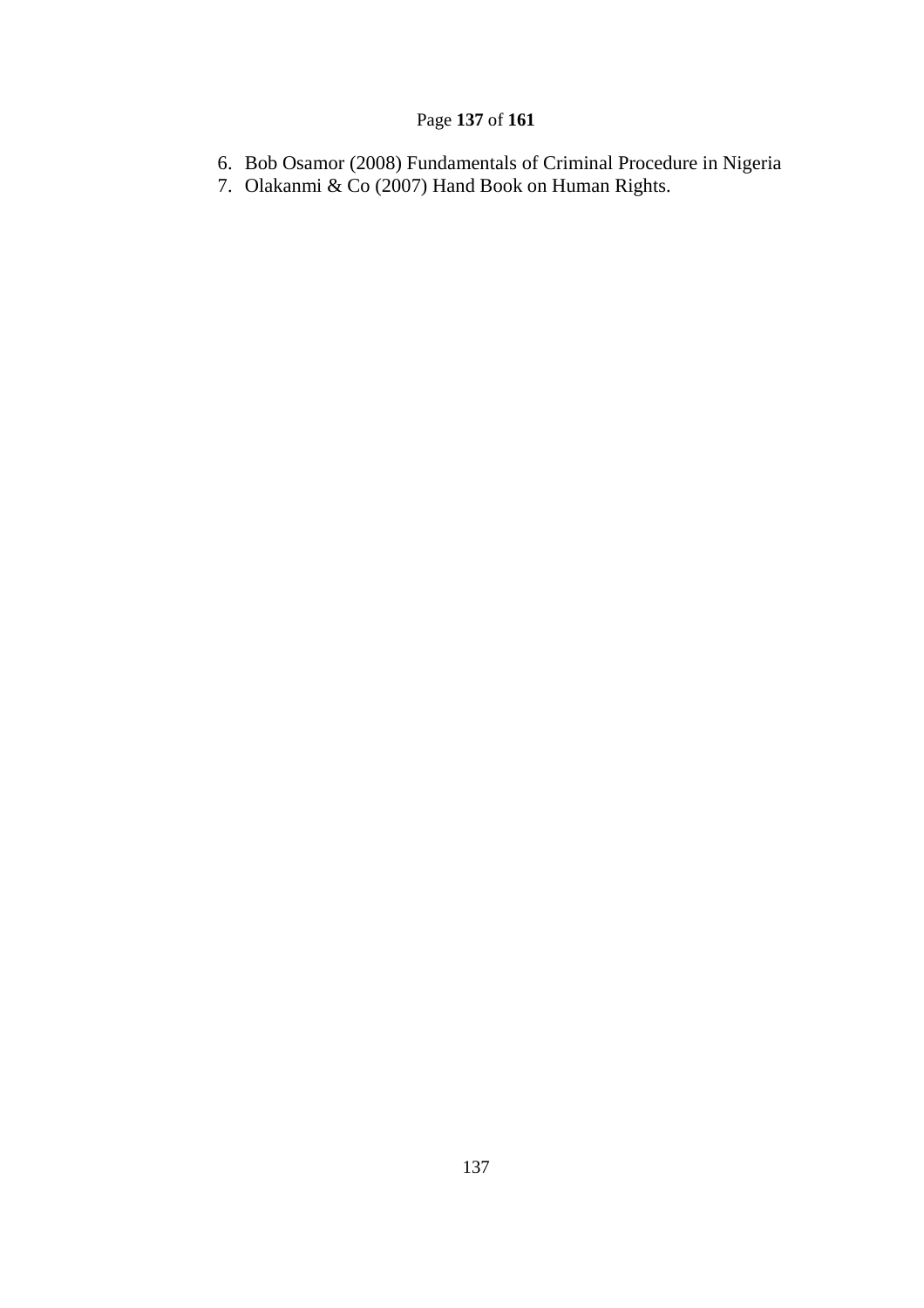#### Page **138** of **161**

### **UNIT 2 THE ROLE OF THE JUDICIARY, LAWYERSAND THE POLICE**

### **CONTENT**

- 1.0. Introduction
- 2.0. Objectives
- 3.0. Main Content
- 3.1 The Role of the Judiciary
- 3.2 The Role of the Lawyers
- 3.3 The Role Of the Police
- 4.0. Conclusion
- 5.0. Summary
- 6.0. TUTOR MARKED ASSIGNMENT
- 7.0. REFERENCES/ FURTHER READING

# **1.0 INTRODUCTION**

**Justice** is generally a three way thing that is to the Complainant/ victim, the accused person who infringes and to the society at large hence in the protection of rights to allow for a virile society then the roles of the judiciary, lawyers and police becomes important in this regard for the security of all and sundry and for everyone to have a sense of belonging and for our corporate good as a Nation.

# **2.0 THE JUDICIARY**

The Judiciary is the third arm of government and is constitution and generally laws as such determining the powers conferred on the Constitutional and generally government, the extent, limits and scope as provided for by the Constitutional compliance by the other arms of the government which is the bases of the rule of law. For instance vide the power of judicial review see the State v NTN Pty Ltd and NBN Ltd (1998) CLB 43.

Judicial powers are embedded in the Judiciary and it means the power to decide controversies between persons, the government and the governed.

Judicial power is vested in the courts by virtue of section 6 of the 1999 constitution; "the judicial powers of the Federation shall be vested in the courts to which this section relates, being courts established for the federation".

- 1. The Supreme court of Nigeria
- 2. The Court of Appeal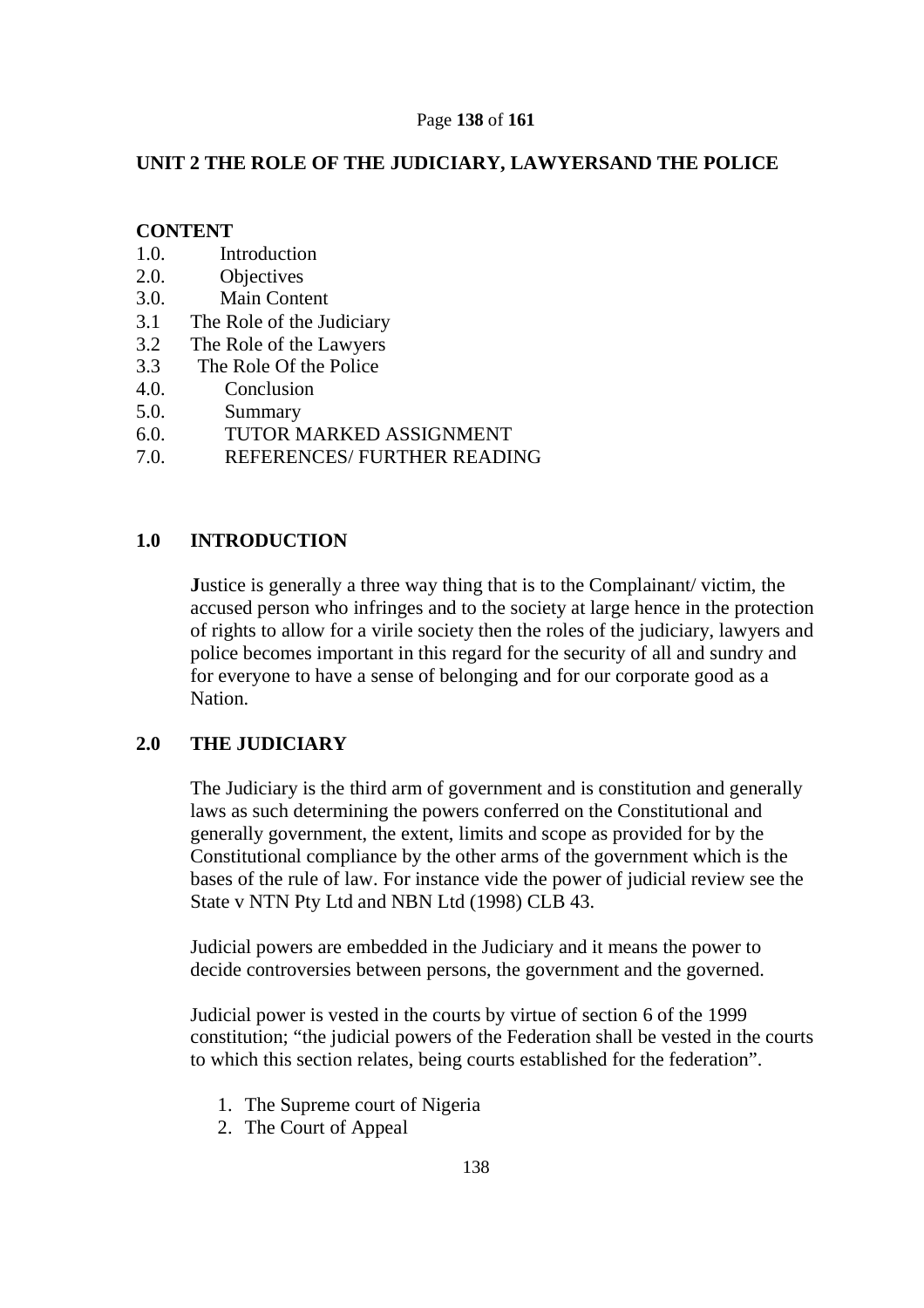#### Page **139** of **161**

- 3. The Federal High court
- 4. The High court of the federal capital territory, Abuja
- 5. A High court of a State
- 6. The Sharia court of appeal of the federal capital territory, Abuja
- 7. A Sharia court of Appeal of a State
- 8. The customary court of Appeal of the Federal capital territory, Abuja and such other courts as may be authorized by law to exercise Jurisdiction on matters with respect to which the National Assembly may make laws;

It should be noted we that the Magistrate Courts in the South and the area courts in the North which are lower courts not mentioned as superior courts of record vide sub-section 5(a) to (1).

Also have upper Area courts and customary courts.(all of which inferior courts).

### **HIERARCHY OF COURTS**

### **THE SUPREME COUR OF NIGERIA**

#### **COURT OF APPAEAL**

**Federal High Sharia court of Appeal State&Fct Federal High Customary court** 

| <b>High Court</b> |       |
|-------------------|-------|
|                   | court |

**Upper Area court Magistrate Customary court** 

 **Area courts courts** 

In the enforcement of human rights, the judiciary cannot in anyway be silenced because of the important role they play and they are expected to be independent and impartial in executing such duties. These duties borders on making binding decisions which can ensure protection of human rights on all spheres. See **Lakanmi v. A.G (west) (1971)U.I.L.R.201.**The principle of the independence of the Judiciary is pivotal to a Virile human rights protection procedure both for the government and the governed. Independence of the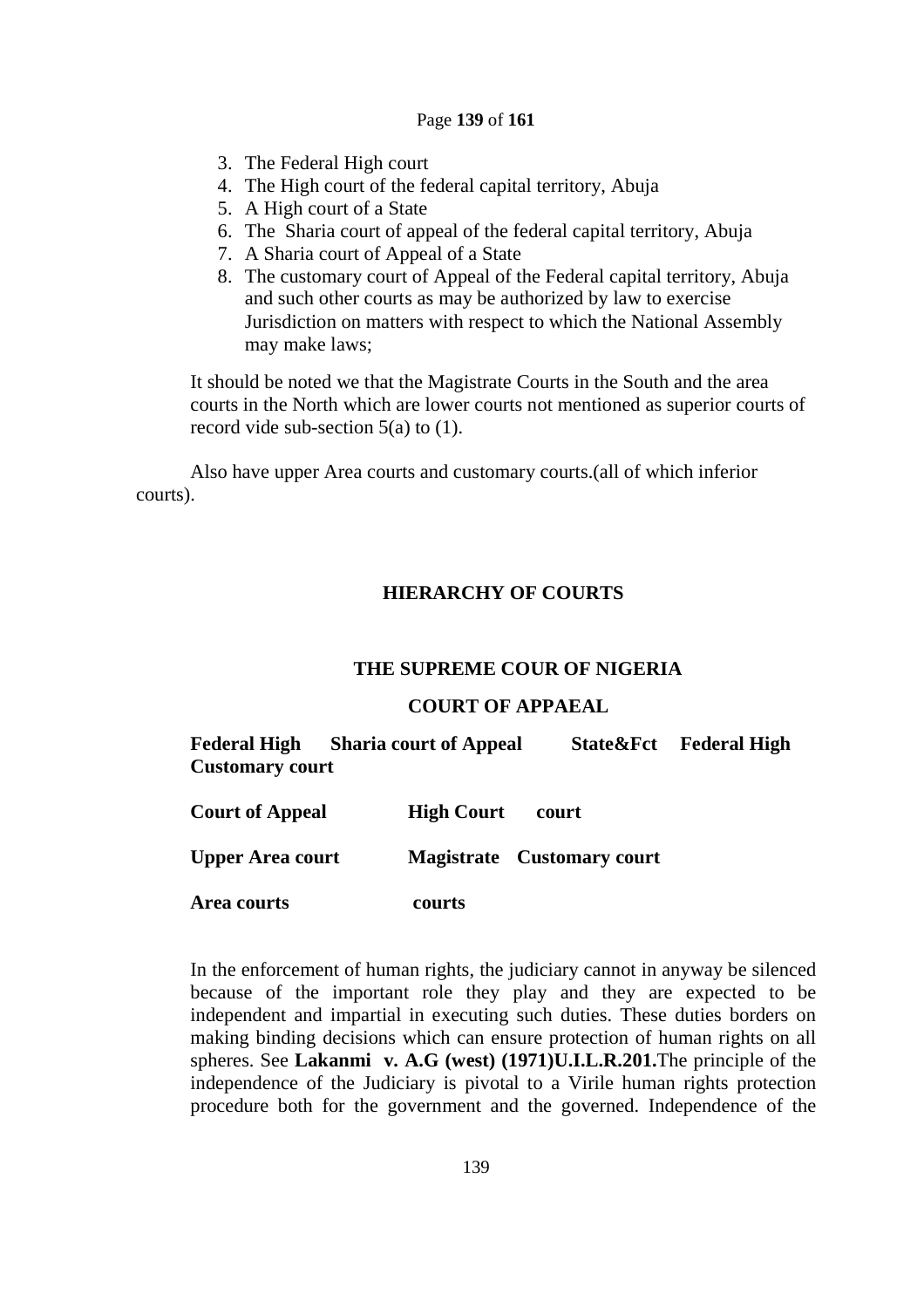### Page **140** of **161**

judiciary means freedom from interference from any quarters. Interference here can take any form of influence or intimidation.

In 1985, the united Nations Congress on the prevention of Crime and Treatment of offenders in Milan adopted the basic principles on the Independence of the judiciary which was later adopted by the General Assembly, they are:

- 1. It is the duty of the government to respect the Independence of the judiciary.
- 2. It is the duty of the judiciary to decide maters impartially.
- 3. Judges must not be subject to or accept
- (a) Restrictions
- (b) Improper influences
- (c) Inducements
- (d) Pressures
- (e) Threats or interference of any kind with the judiciary function
- 4. Judges have the exclusive authority to decide all issues that come before them.
- 5. Judges should be properly trained and selected without any discrimination.
- 6. The appointment of judges should be guaranteed up to fixed retirement age, or the end of their term of office.
- 7. Judges may only be removed for incapacity or behavior that makes them unfit to discharge their duty.

It is also worthy to note the attitude of judges towards interpreting the constitution; that is the activism and passivism attitude, while the former is the Liberia approach, the fitter is the strict approach to the interpretation of enforcements and these two approaches have their merits and demerits as will be seen later in this discourse.

The independence of the judiciary in Nigeria over time has been affected by the following factors;

- 1. Mode of Appointment of judges.
- 2. Corruption
- 3. Tenure of office
- 4. Control of funds and staff by the judiciary.
- 5. Politicization and polarization of the Enforcement.
- 6. Clog in judicial process.
- 7. Lack of control over the machinery for Enforcement.
- 8. Retirement benefit and pension Rights.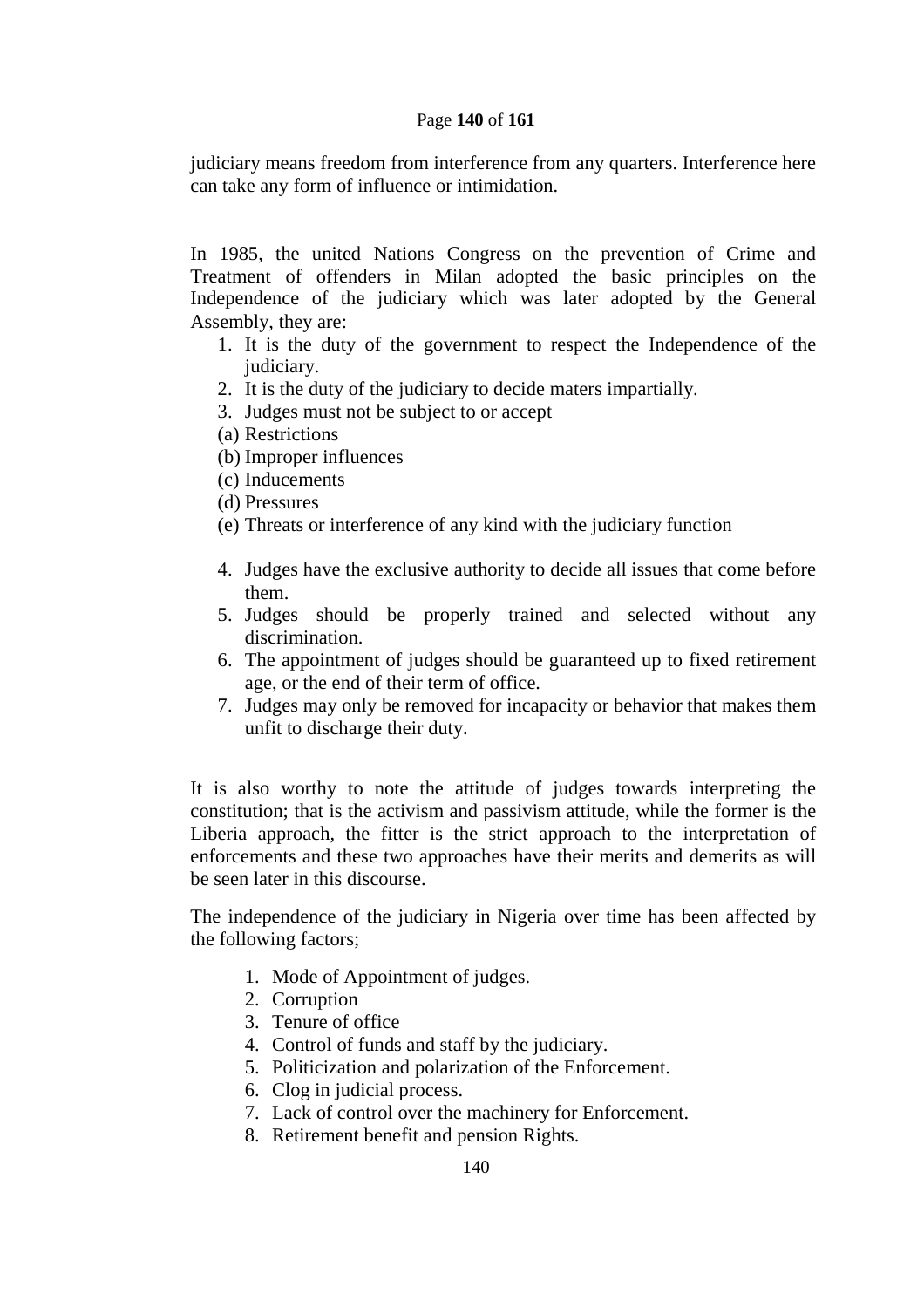#### Page **141** of **161**

- 9. Mediocrity over meritocracy.
- 10.Retirement and working conditions.
- 11.Interference.

However some of the problems affecting enforcement of human rights in Nigeria are as follows; corruption, late sitting by judges ,non compliance with rules of courts ,adjournment etc are some of the impediments caused by judges o the enforcement of human right of Nigeria.

In conclusion, the above factors have in one way or the other hampered the role of an independent and impartial judiciary expected and in the long run has greatly affected the enforcement of rights in Nigeria. Some of the merits of activism by judges is that it makes them a watchdog over the excess of the executive and allows the common man on the street to be protected, while on the other hand it negates the principle of separation of power. Passivism on the other hand protects the principle of separation of power.

It is however saddening that today some of our judges and justices who took the oath of office will turn around to do acts that are contrary to some, a good example is the recent crises between the Chief Justice Nigeria and the President of the Court of Appeal of Nigeria. Although the judiciary has the only mission of correcting injustice in a polity, a yet for numerous subjective reasons this mission has been left unattended to.

### **3.2 THE ROLE OF LAWYERS**

Lawyers generally are regarded as officers in the temple of justice as such the role expected of them in the protection and promotion of human rights in a democratic society cannot be over emphasized thus in 1989 the Declaration of Delhi the International Commission of jurists further observed that; "the lawyer by virtue of his technical knowledge has a special responsibility to translate into effective action the legitimate aspirations of the individuals who make up society and upon whose fundamental rights and dignity a society under the Rule of law is here assumed to be based".

Again lawyers are social engineers hence they should actively be involved in law and social reforms by educating and reviewing proposed legislations. See **Williams v Akintunde (1995)3NWLR (pt381) p.101.**it can be categorically asserted that the duty of a lawyer is not only to his clients but to the society at large hence protection and promotion of human rights is within the ambit of their duties. In this regard, we require courageous lawyers with the highest ethical standards in accordance with the rules of professional conduct and the legal practitioners disciplinary Act.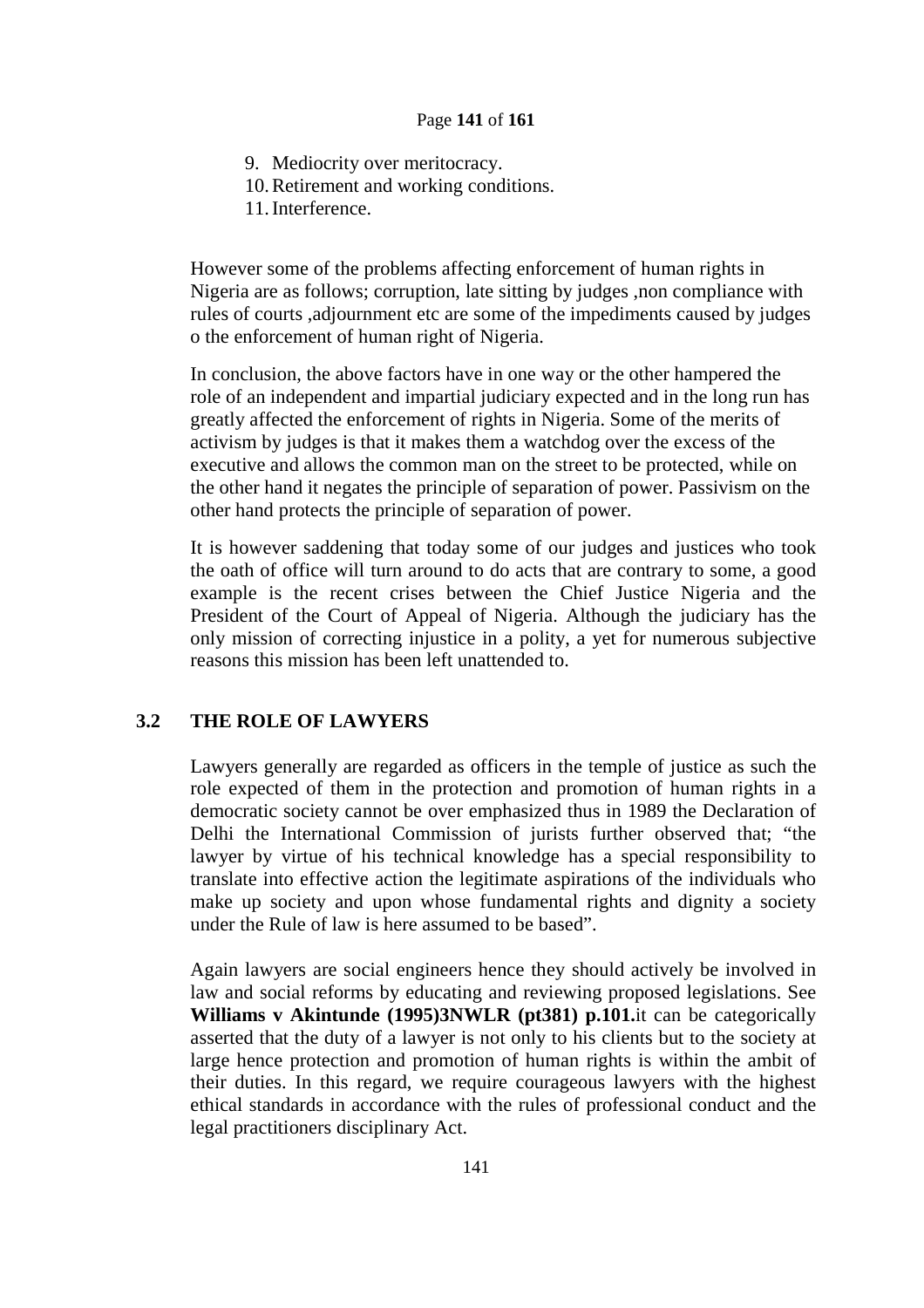In the spirit of change, Lawyers as agent of change should make concerted and spirited efforts to ensure changes in all ramifications. Lawyers are expected to honest, sincere, posses integrity, be disciplined and truthful in their dealings with the society by challenging every forms of oppression either by the governing through their legislations or the governed through their various activities.

Some of the impediments to the roles of a lawyer is our clime are as follows; 9. Poverty

- 10. Abuse of contempt power by judges
- 11. Corruption
- 12. Absence of the rule of law
- 13. Threats from government
- 14. Disobedience to court orders

In time past, the acts of some Lawyers are deserving of condemnation due to their various nefarious acts devoid of the honour and integrity of the legal profession especially during military regimes while on the other hand the actions of a few others are worthy of commendation for being able to stand and challenge all forms of opposition, some of whom are; Chukwudifu Oputa (retired Justice of the Supreme Court), Chief Gani Fawehinmi, Femi Falana, Olisa Agbakoba and Clement Nwanko amongst others these are all lawyers who knew their onions and had achieved landmark significance in;

15. Exposure of human rights violations

16. Human rights education

17. Establishment and accessibility of legal procedure for the protection of human rights

18. Free legal services

- 19. Fighting for reform of draconian Laws
- 20. Humaniarian assistance to victims of human rights

The Nigeria Bar Association (NBA) which is the Association of legal practitioners, is a non-profit organization of legal practitioners, it has its executive body elected by its members saddled with the responsibility of running the affairs of the Association and this without external interference. The effectiveness of the NBA in the time past has been hindered by the various Military regimes, the National Conference of the NBA at Port Harcourt in August 1992 ended in a stalemate the reason being the interference of the government of the day. However, the NBA under the leadership of Mr.Joseph Daudu (SAN) tends to be towing the right part with minimal government **Interference**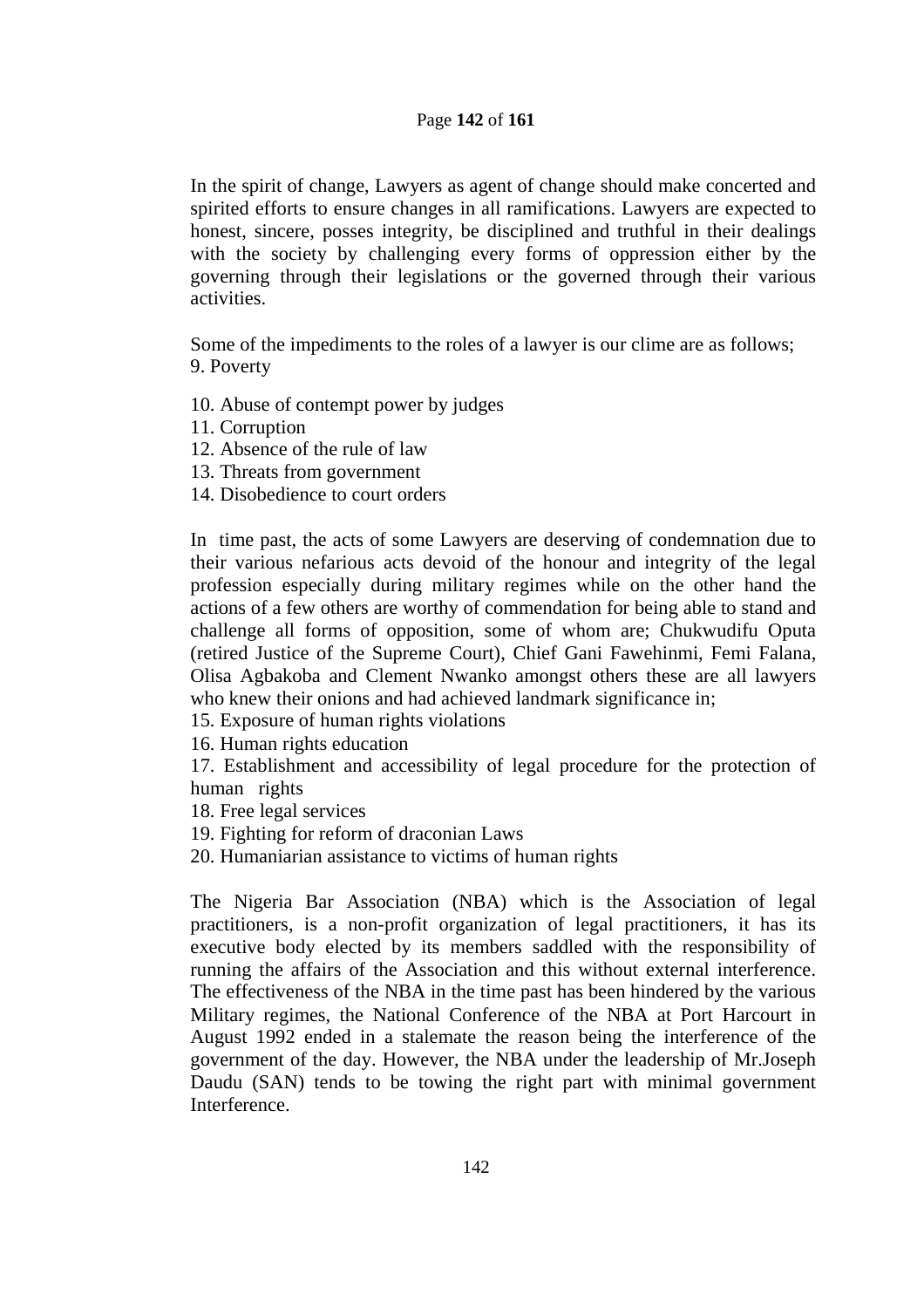### Page **143** of **161**

In conclusion, for Lawyers to plays its effective role it must the independent without reliance or interference from any quarter and without intimidation from the judiciary. Since the basic function of the lawyer is to provide legal services to their clients, but beyond this is to protect the right of all and sundry and speaking against every form of injustice without minding whose ox is gored.

# **3.3 THE ROLE OF THE NIGERIAN POLICE**

Section 214(1) "There shall be a police force for Nigeria, which shall be known as the Nigeria police force, and subject to the provisions of this Sections no other police force shall be established for the Federal or any part thereof" Section 4 of the police Act (1943) (as printed in 1967) the police are saddled with the responsibility of preventing and detecting crimes, the apprehension of offenders, the preservation of law and order, the protection of property and the enforcement of all laws and regulations with which they are directly charged.

The police also execute functions such as regulating traffic on the high way, provide assistance during disasters and act as escorts in various spheres, undertake prosecution of cases in courts.

The police have its own internal organization which is responsible for the running of the police force. The police Act provide the police wide powers in the performance of their duty which include; arrest, search, seizure, detention and the power to use force in certain circumstances. In the exercise of these duties, people (citizens) and their properties come in contact with the police as such there is high likelihood of violation by the police that is abuse of such power is inevitable, mostly violated is the right to personal liberty.

The following factors in one way or the other have effects on the activities of the police; education and training, facilities available to them, poverty, corruption, the knowledge of his powers and duties etc. the Nigerian police force is a strong factor in the enforcement of human rights because they are the officers constitutionally recognized to give effects to some of the decisions given by the judiciary or the Constitution and as such, requires continuous education through seminars and symposia to continually make a change.

The basic problems confronting the Nigerian police Force are;

- Corruption
- Under payment
- Politicization
- Lack of facilities etc.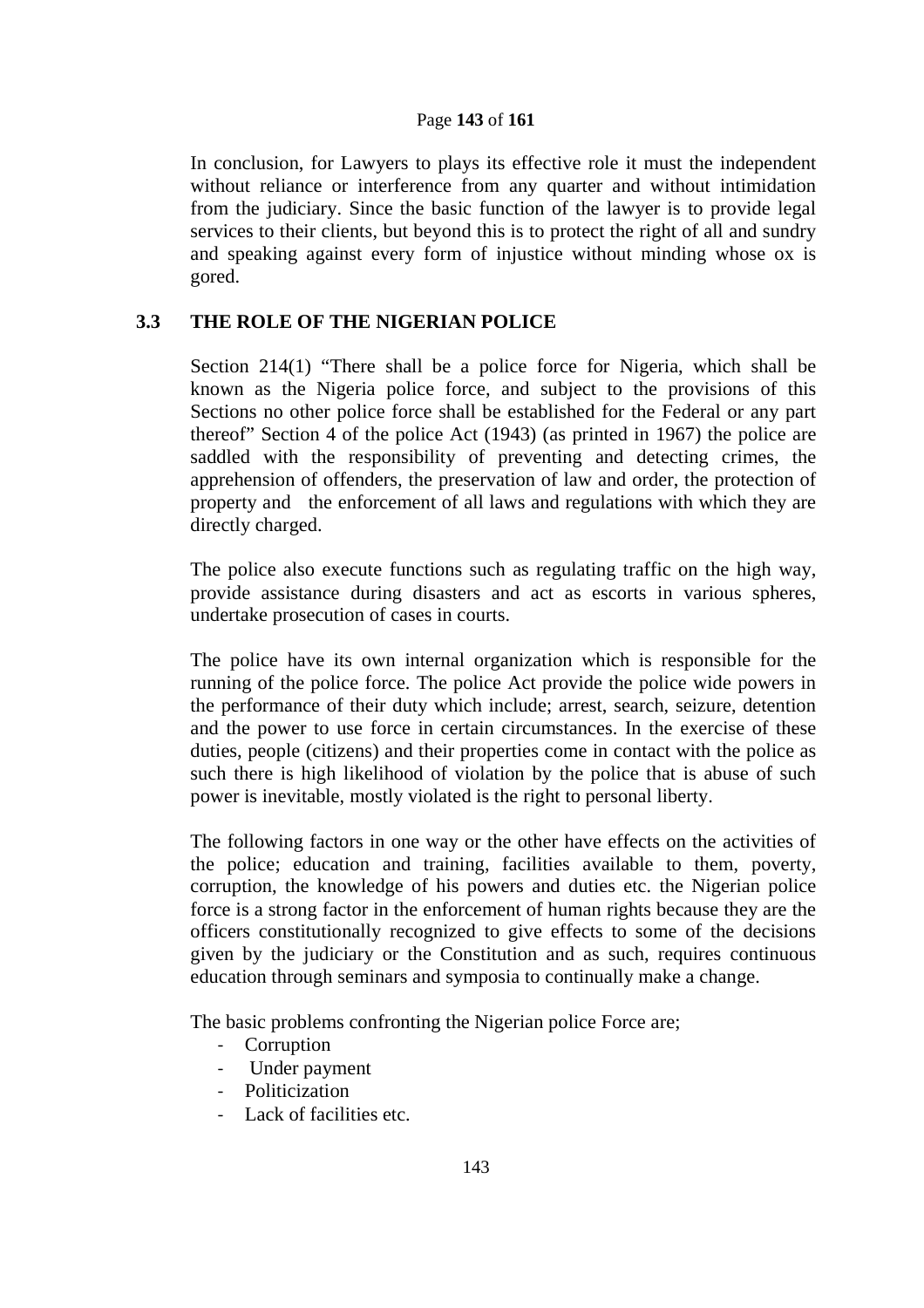### Page **144** of **161**

However corruption is the bane of the progress in the police force which has eaten deep into the force and unless cogent and timely actions are taken our society is in danger.

# 4.0. **CONCLUSION**

The judiciary, lawyers and the police can work together so as to achieve the intendment of the constitution and the aspiration of the Nigerian people.

Although there has been cry from the police that lawyers do not have regard for them, it is submitted for us to have a society devoid of oppression, intimidation and molestation the judiciary must be given the independence to decide, the lawyers must be courageous to speak and the police must be up to the task. In essence, the role of judges, ,lawyers and the police in the enforcement f human right is of great importance and significance to the sustenance of the rule of law and our nascent democracy which will in turn have a great deal of impact on our development. These components must be viewed as part of the foundation upon which law and order is built.

# **5.0 SUMMARY**

The above trio are officers of justice and their harmonious relationship will definitely have a positive impact on the enforcement of human rights in Nigeria thus bringing out the achievement of the principles upon which the state is founded.

# **6.0. TUTOR MARKED ASSIGNMENT**

- Discuss the concept of independence of the judiciary
- An effective police is required for the enforcement of human rights
- List some of the problems faced by the judiciary, lawyers and the police in Nigeria.

# **7.0 REFERNCER/ FURTHER READING**

- 1. Osita Nnanani Ogbu (1999) Human Rights Law and Practice in Nigeria in Nigeria an Introduction.
- 2. Kayode Eso (2008) Human Rights and Education
- 3. S. E Deko (2002) Fundamental Issues in Nigerian Constitutional Law
- 4. Joseph Ikogho (1999) Nigerian Institution with Topic Finder
- 5. Ese Malemi (2006) The Nigerian Constitutional Law
- 6. Bob Osamor (2008) Fundamentals of Criminal Procedure in Nigeria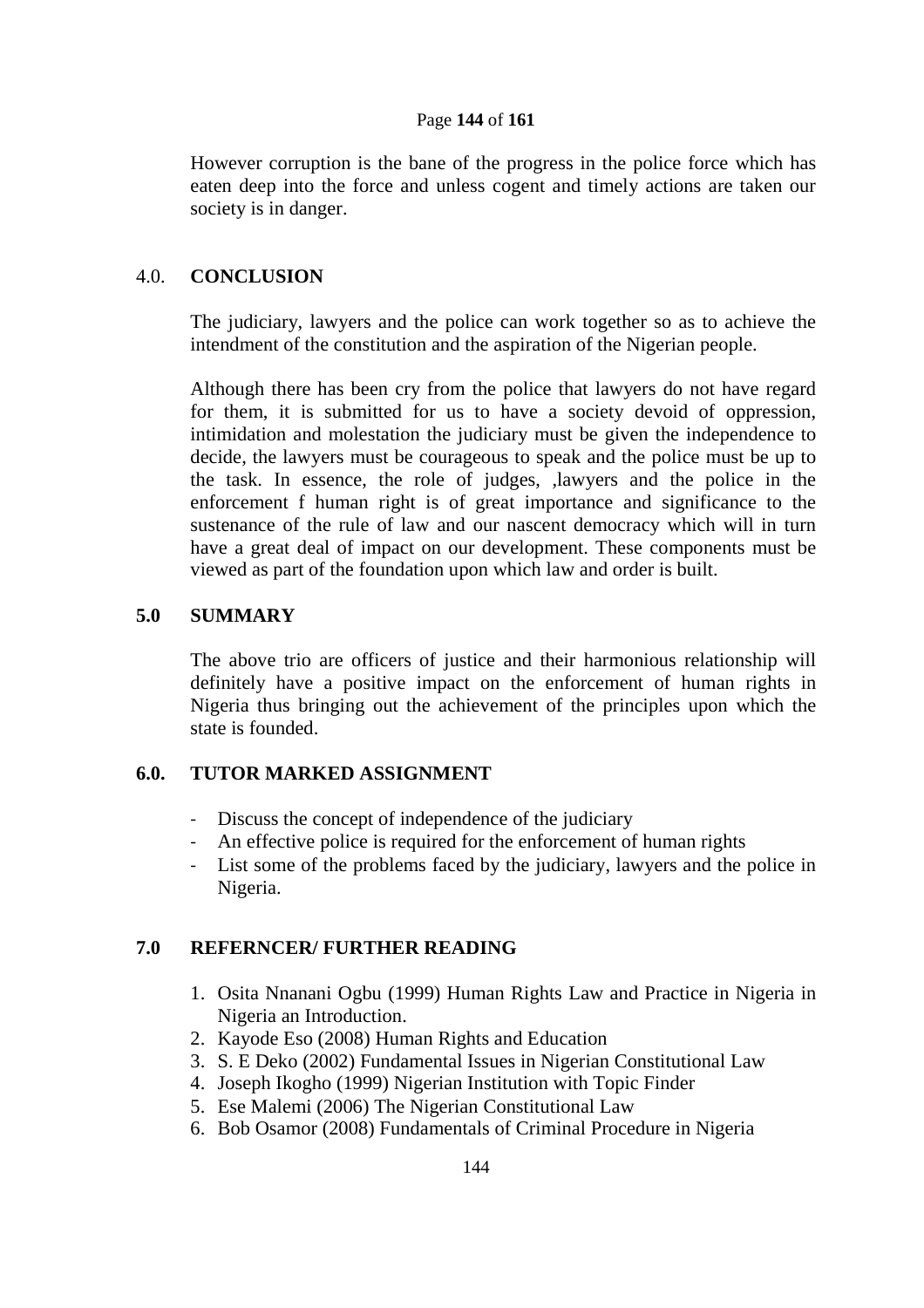# Page **145** of **161**

7. Olakanmi &Co (2007) Hand Book on Human Rights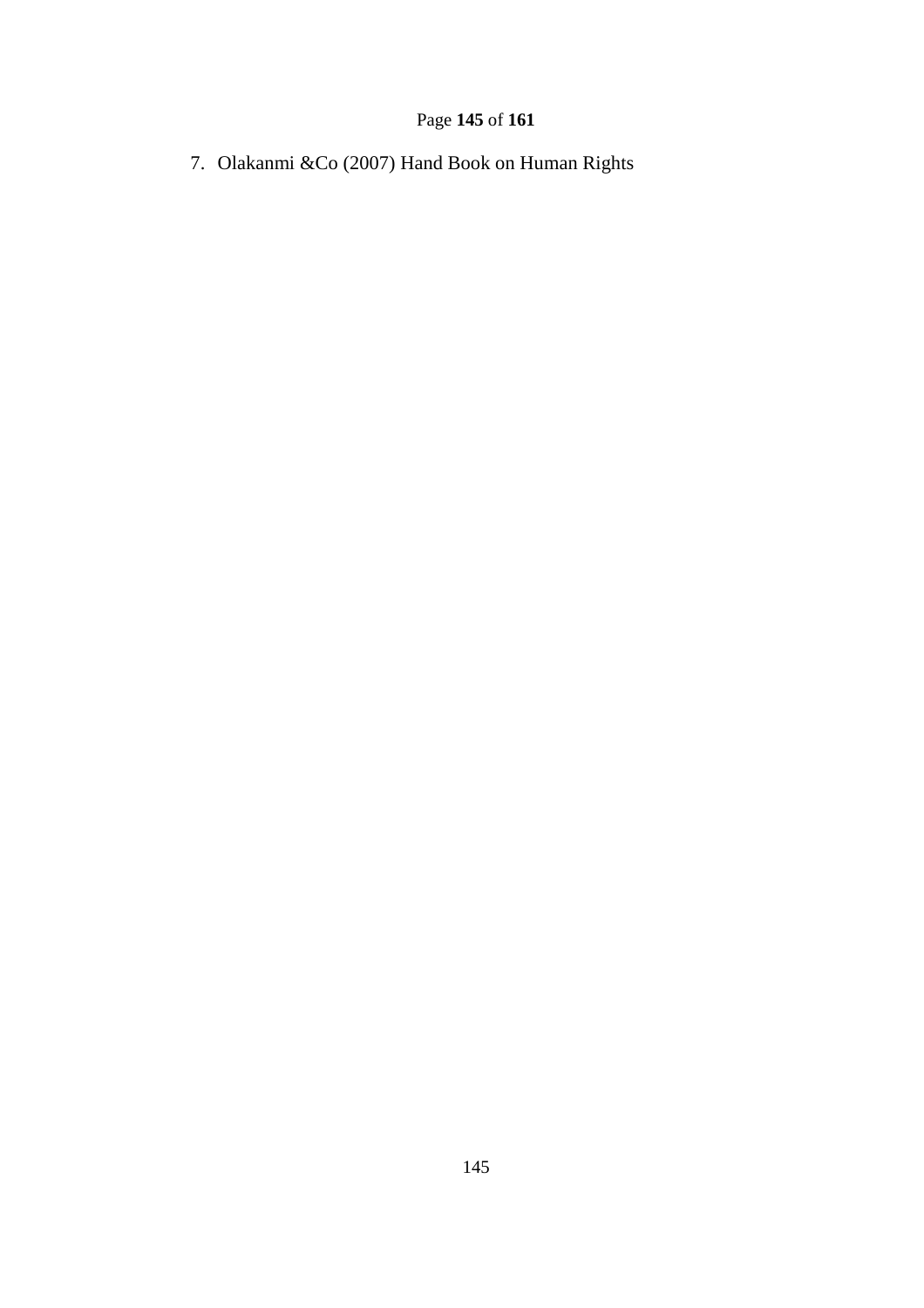# **UNIT 3 LEGAL AID IN NIGERIA**

#### **CONTENT**

- 1.0. Introduction
- 2.0. Objectives
- 3.0. Main Content
- 3.1 Legal Aid in Nigeria
- 4.0. Conclusion
- 5.0. Summary
- 6.0. Tutor Marked Assignment
- 7.0. References/ Further Reading

## **1.0 INTRODUCTION**

Legal Aid in Nigeria was initially only available to indigent members of the society who have been accused of capital offences. Although the scheme is broadened, it was a practice where lawyers were assigned by the court to the indigent defendant from a list of participating counsels who received a token for the services rendered. Literally, legal Aid means professional legal assistance to persons who cannot afford same.

This practice is not new to our court system save for the fact that in recent times it has come to enjoy general acceptance. And a similar form of assistance is the condition prescribed that before ascending the peak of the legal profession that is become a SAN such as a person must have conducted certain cases of probono basis, this practice have thus been able to create sufficient avenues for meeting the needs of the indigent. And no longer available to criminal matters only.

# **2.0 OBJECTIVES**

At the end of this unit, you should be able to;

- Explain the concept of legal aid
- Discuss the rationale aid.

## **3.0 MAIN CONTENT**

## **1.1 LEGAL AID IN NIGERIA**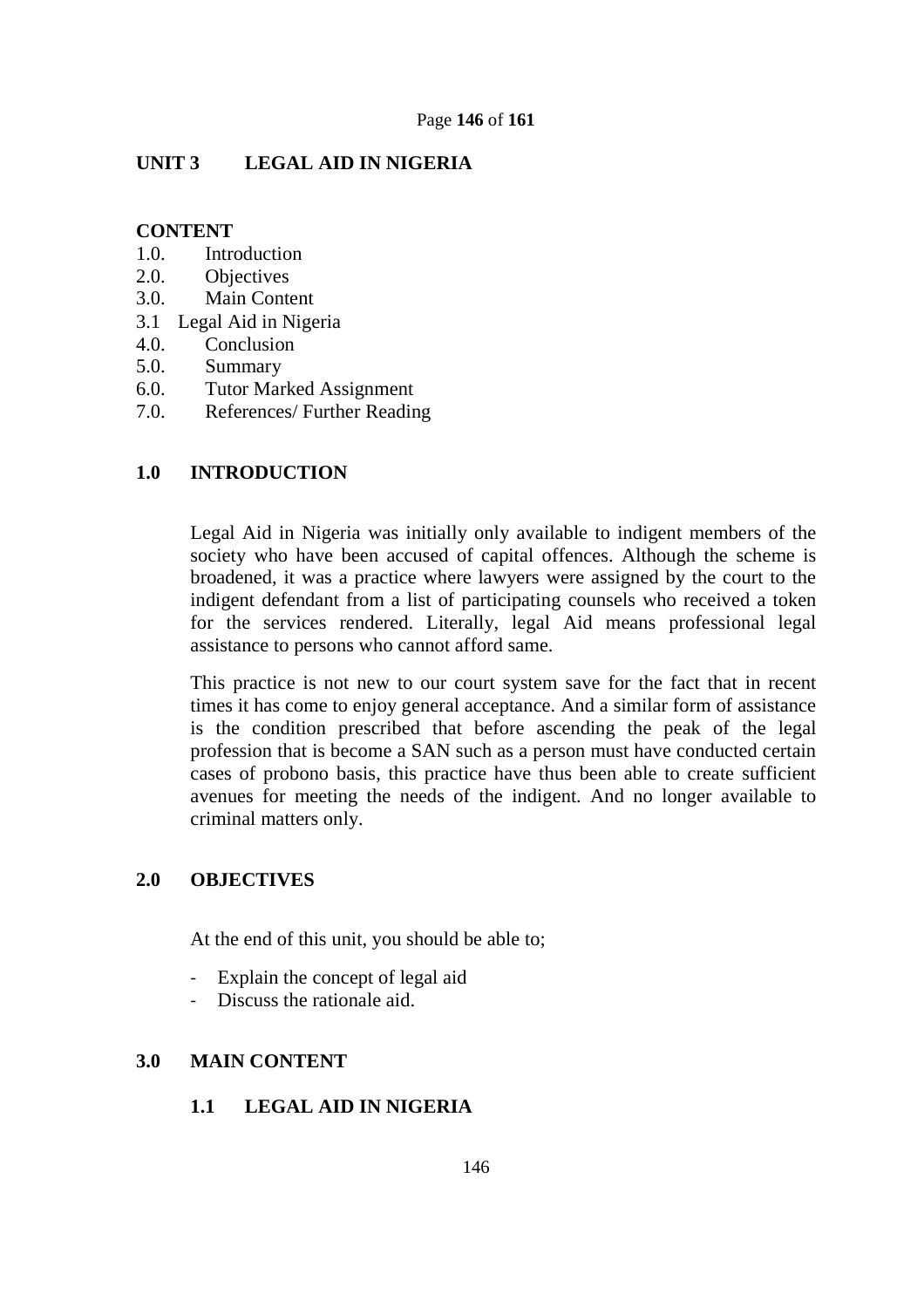#### Page **147** of **161**

Section 46of the constitution provides that any person who alleges that his fundamental rights as guaranteed in the constitution has been, is being, or likely to be contravened in any part of Nigeria, may apply to a high court for a redress, that is;

- 1. The Federal high court, or
- 2. High court of a state.

Government should act according to law; that is civil laws that are reasonably justifiable in a democratic society. Government is to act within the limits of its legal powers see **Tony Momoh V. (supra).** 

At the initial state before the 1979 legal aid broader scheme, legal assistance from the public domain was strictly made available to indigent persons accused of capital offenses see Section 186 Criminal Procedure Code, Section 352 Criminal Procedure Act. This is practice where counsels are assigned by the court to indigent defendants from a list of participating lawyers who collected a token for their services known as the "state brief".

In 1976 legal Aid act improved on the above practice providing legal assistance to persons earning less than the National Minimum Wage (Currently N1, 500.00 per annum) in respect of certain offences such as murder, manslaughter, malicious wounding or the infliction of grievous bodily harm and assault occasioning actual bodily harm.

In recent times, progressive developments have been made by the Legal Aid. And many lawyers are willing to waive their fees for needy clients which are in accordance with the provisions of Legal Practitioners Act.

The Nigerian Constitution also makes provision for the offering of financial assistance or legal and to those who qualify for such aid under the legal aid act. For instance in Lagos state and some other states we have the Office of the public defenders saddled with the responsibility of coming to the aid of less privileged by offering free professional legal assistance.

In recent times by virtue of the Legal Aid (Amendment) decree No 10 of 1986 civil claims in certain regards such as accident were added to the scheme. Although, the inclusion of human rights was considered not to be within the scope of the council, however in recent times this has been accommodated not only by the council but by various humanitarian organizations.

#### **4.0 CONCLUSION**

Since the rights contained in chapter 4 of the constitution is made available to all definitely when violated, it is not everyone that will be able to go to the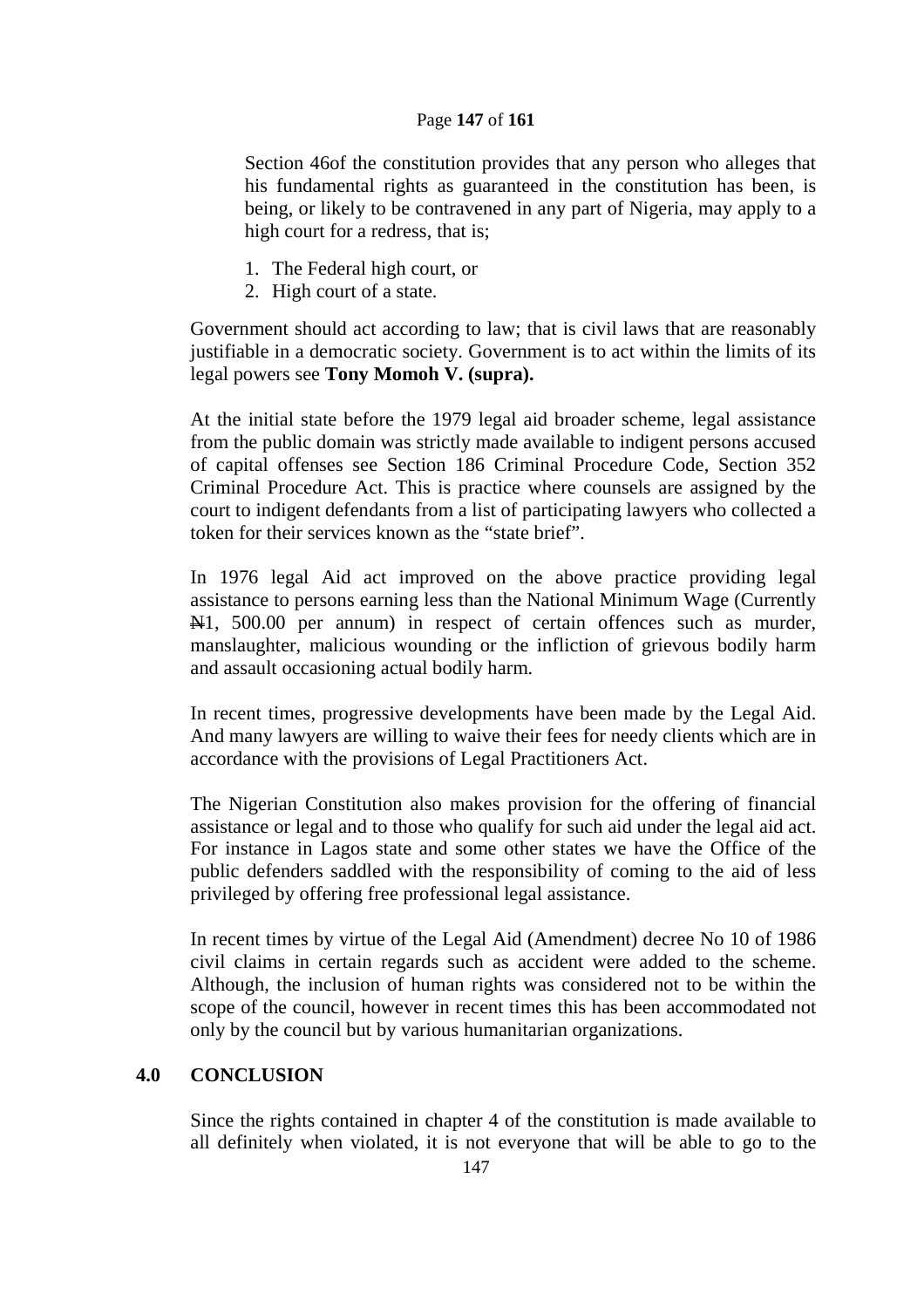#### Page **148** of **161**

court to get redress hence there is the need for the government to make cogent and concise efforts in protecting the rights of all so that justice will not be only for the rich and affluent.

# **5,0 SUMMARY**

Legal Aid is a concept that is given general acceptance because it seeks to aid attaining our aspiration as a Nation.

# 6.0 **TUTOR ARKED ASSIGNMENT**

On the  $26<sup>th</sup>$  of January 2006, Emeka was arrested under the trade fair bridge for armed robbery and had been in custody ever since then without trial because he could not afford getting the services of a legal practitioner, advice Emeka on a way out.

Is the Legal Aid service available only to the indigent? Discuss

# **7.0 REFERENCES/ FURTHER READING**

- 1. Osita Nnanani Ogbu (1999) Human Rights Law and Practice in Nigeria in Nigeria an Introduction.
- 2. Kayode Eso (2008) Human Rights and Education
- 3. S. E Deko (2002) Fundamental Issues in Nigerian Constitutional Law
- 4. Joseph Ikogho (1999) Nigerian Institution with Topic Finder
- 5. Ese Malemi (2006) The Nigerian Constitutional Law
- 6. Bob Osamor (2008) Fundamentals of Criminal Procedure in Nigeria
- 7. Olakanmi &Co (2007) Hand Book on Human Rights.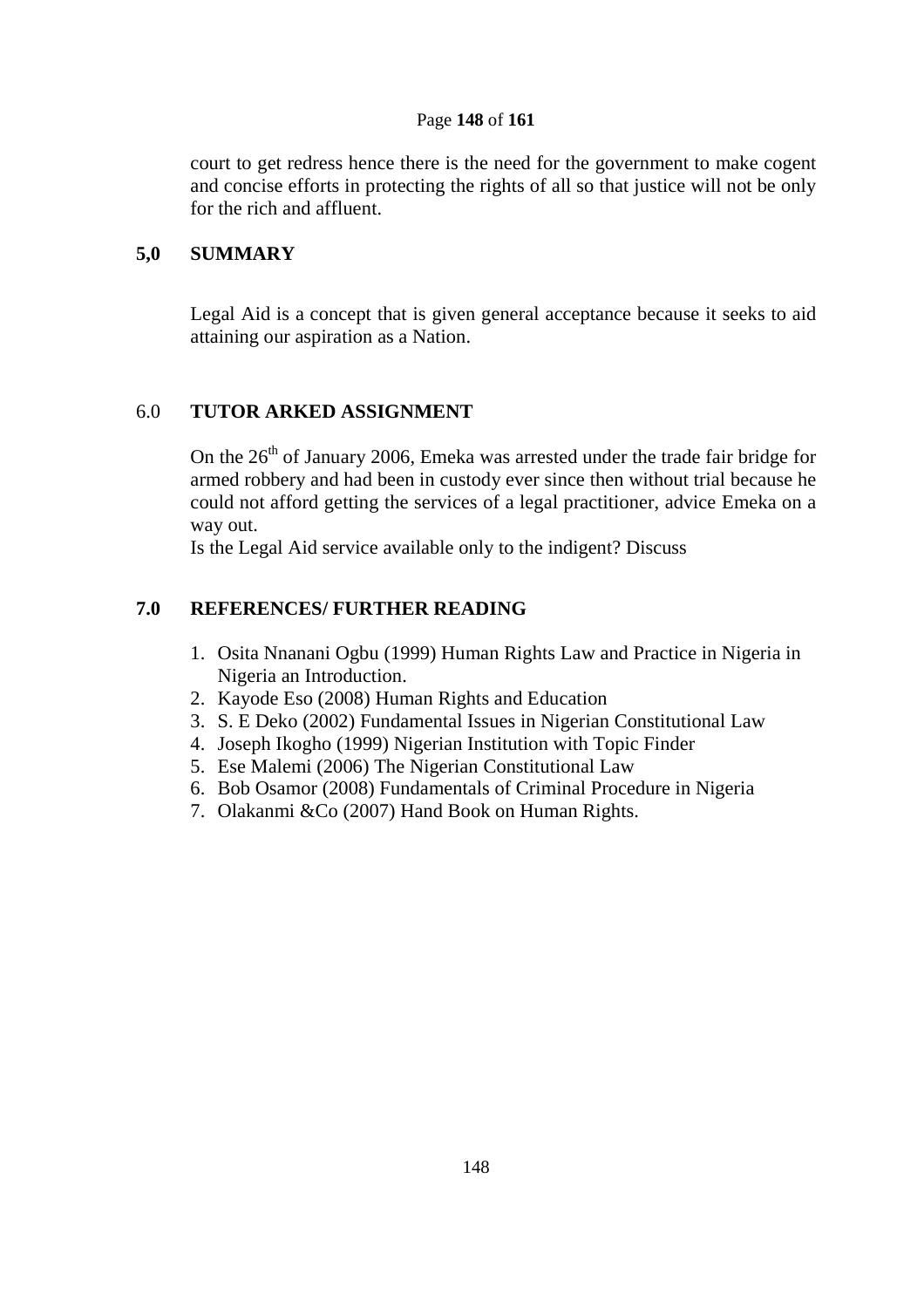#### Page **149** of **161**

# **UNIT 4 ISSUES RAISED IN PROMOTING HUMAN RIGHTS IN CONTEMPORARY SOCIETY**

#### **CONTENT**

1.0 Introduction 2.0Objective 3.0Main content 3.1 Death penalty 4.0Animal right 5.0Abortion And Right Of The Unborn Child 6.0Conclusion 7.0Summary 8.0Tutor marked assignment 9.0Reference /further reading

# **1.0 INTRODUCTION**

There are various contemporary issues boarding on promoting human right such as the death penalty, right of an unborn child and minority right etc. this discourse is to enable us understand these issues and how they fare in our clime in relation to what obtain in other jurisdictions.

# **2.0 OBJECTIVES**

At the end of this unit, you should be able to;

- 1. Appreciate the clamour for the abolition of death penalty in the world over
- 2. Explain the right of an unborn child
- 3. Discuss the illegality of abortion in Nigeria

## **3.0 MIAN CONTENT**

## **4.0 DEATH PENALTY**

WHAT IS DEATH PANALTY? : Death penalty is the prescribe Punishment for person convicted for capital offences such as murder, armed robbery and other related offences where it is specifically stipulated.

The first established death penalty was far back as the  $18<sup>th</sup>$  century B.C in the code of king Hammurabi of Babylon, who specified death penalty for 25 different crimes. Death penalty was part of the following codes, Hittite code, Draconian code of Athens (Specified death penalty for all crimes) and Roman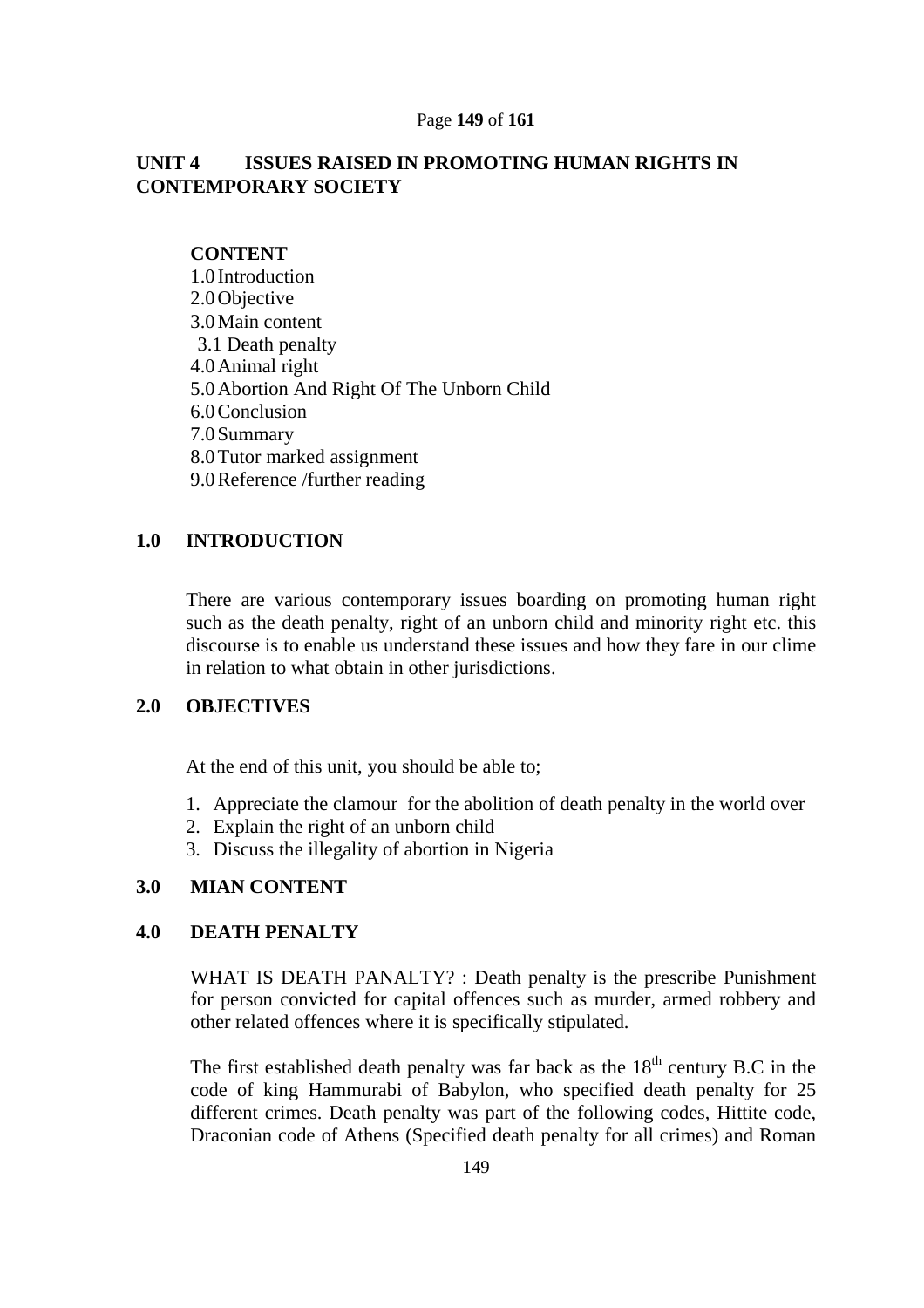#### Page **150** of **161**

law of the Twelve Tablets. Forms of death penalty were crucifixion, drowning, beating to death, burning alive and impalement, hanging, beheading, burning at the state etc.

It must be said that Britain influence American's use of the death penalty far above any other country. The first recorded execution in the new colonies was that of Captain George Kendall in the James town colony of Virginia in 1608, who was executed for being a spy for Spain. Laws in relations to death penalty vary from one colony to the other.

In the world over , the wind of abolition of the death penalty is all over and most developed countries are already moving in the direction of abolition but Nigeria is yet to be a part going by the provision of section 33(1) of the 1999 constitution which autrorizes killing in execution of a sentence of a court, as such death penalty is constitutional in Nigeria.

Going by the Amnesty International report dated  $30<sup>th</sup>$  June 1995 countries were categorized into Abolitionist and Retentionist Countries, which showed that 55 countries have abolish death penalty for all crimes, while 15 for all except crimes such as wartime crimes, 27 countries cab be regarded as abolitionist defacto; they retain the death penalty in law but have not carried out carried out executions for the past 10 years or more. It can actually be said that the rate of execution had greatly reduced in recent times. Some countries that have abolished death penalty either partially or totally are; Nambia , Mozambique, Gambia, Guinea – Bissau, Paraguay, Cambodia, Nepal, Slovenia, Hungary, Croatia, Romania, the Czech/Slovak republics, Greece, ItLY, Switzerland and New Zealand.

 International human rights treaties prohibit death penalty against persons under the age of 18 years at the time of the crime being sentenced to death. For the International Covenant on Civil and Political Rights, the American Convention on Human Right and the UN Convention on the Rights of the child all provided to this effect. There are either express exclusion for persons under 18 years or excluded by implication or inference from provisions of death penalty.

In recent times, countries are now committing themselves to treaties abolishing death penalty; examples of such are the second optional protocol to the international Government on Civil and Political Rights, the sixth protocol to the American Convention on Human Rights to abolish death penalty.

However, death penalty is the prescribe punishment for persons convicted of capital offences such as murder, culpable homicide punishable with death, treason and armed robbery are punishable with the death sentence, See **Kalu**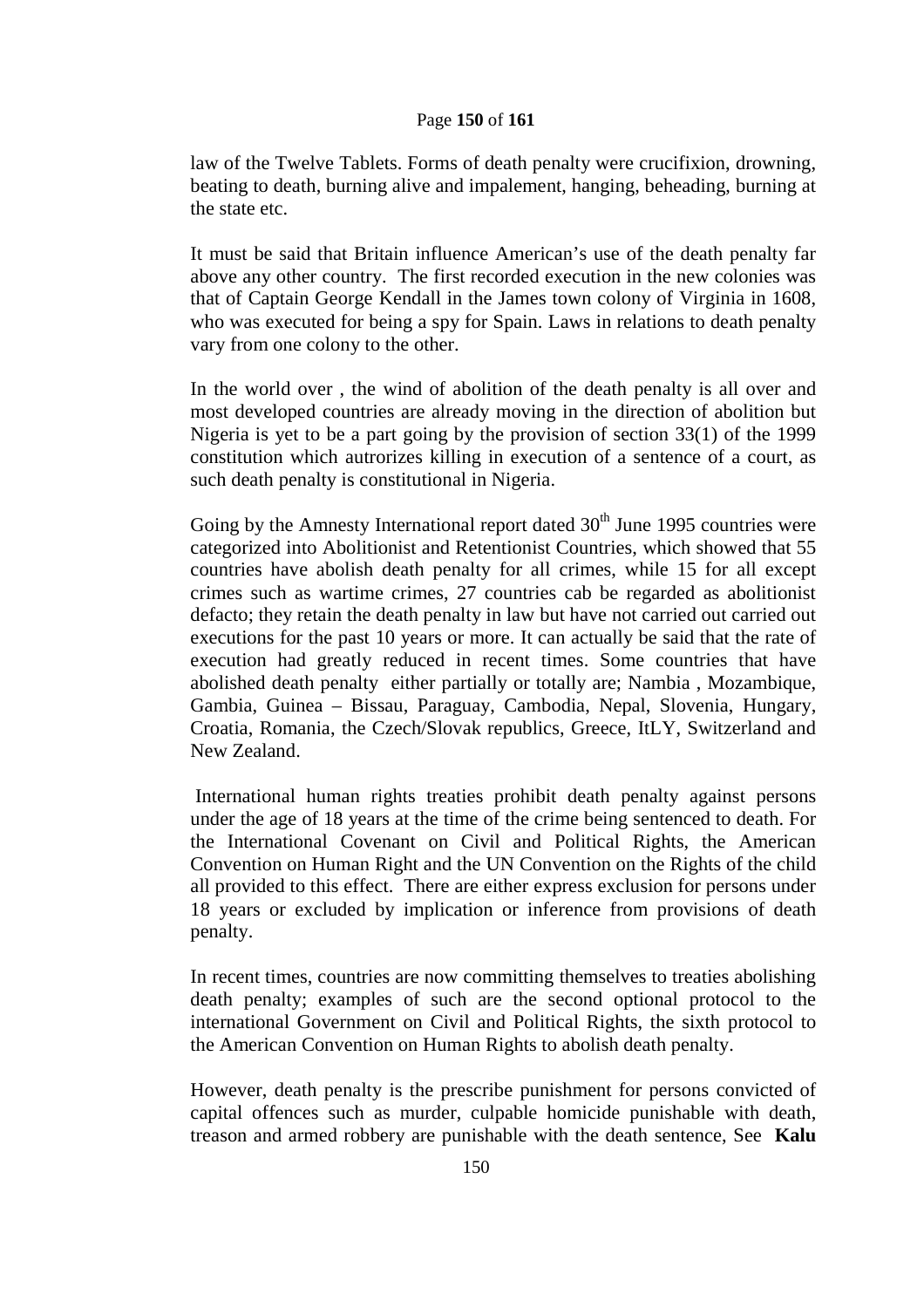#### Page **151** of **161**

**v. the State (1990) 11-12 S.C 14 at** p. 49; where it was held that the death penalty is lawful in Nigeria and cannot be regarded as a degrading or an inhuman treatment .

Section 367 of the Criminal procedure Act and 273 of the criminal procedure code specify that death sentence shall be by hanging, in respect of armed robbery convicts, the death sentence shall be by firing squad see section 1(2) (a), (b) of the robbery and fire Arms (special provision

(2) Young Persons section 308(3) CPA 270 & 272 CPA Act 1984. Death penalty is mandatory, therefore the court does not have the discretion to impose any other penalty upon conviction, and again allocates is of no effect once a person is convicted of an offence punishable with death.

A Judge when pronouncing a death sentence is robed in red gown and black cap signifying the seriousness and gravity of the penalty, rather than a provision of law. Section 367(2) CPA provides for the mode of pronouncement;

"The sentence of the court upon you is that you be hanging by the neck until you be dead and may the lord have mercy on your soul".

However, failure by a judge to adopt the specified method will be deemed as errors see **Gano v. The State (1969) NMLR 316. Olowofoyeku v. The State (1984) 5 S.C 192.** 

The Nigerian laws provide the following exceptions to death penalty;

1. Pregnant women section 368(2) CPA 270 & 300 CPC.

It should however be noted that the Nigerian Constitution provides for prerogative of mercy which occurs where a court pronounces a death sentence on a convict, the court as soon as practicable send to the Minister or Commissioner designated to advise the President or Governor on the exercise of the prerogative of mercy;

- 2. A certified copy of the record of proceedings at the trials
- 3. A copy of a certificate to the effect that sentence of death has been pronounced upon the person named in the certificate and
- 4. A report in writing signed by him containing recommendations and observations (with respect to the convicted person and his trial) that he thinks fit to make. Section 371 CPA & 294 (1) CPC
- 5. However, where a person has been sentenced to death and has not appealed within the prescribed by law or has not successfully appealed against the conviction or having filed a notice of appeal has failed to prosecute such appeal the minister or commissioner shall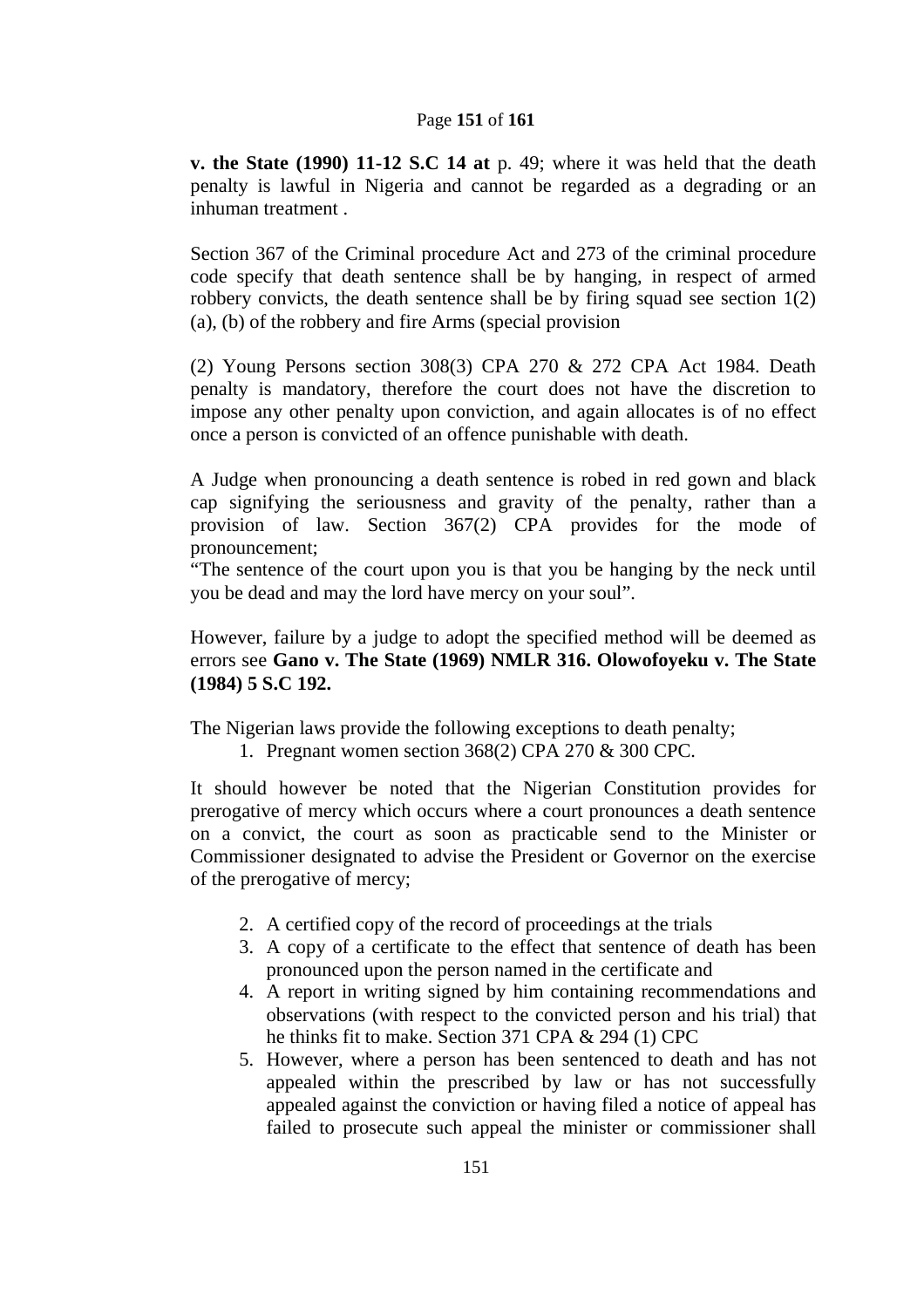#### Page **152** of **161**

consider the report in that regard. After which the considered report is forwarded to the body saddled with the responsibility for exercising the prerogative of mercy. Based on the report, the Attorney-General may recommend to the President or Governor that;

- (i) The convicted person be pardoned
- (ii) The sentence be commuted to life imprisonment;' or
- (iii) The sentence is commuted to any specific period.

Otherwise, the Attorney- General may recommended that the sentence be carried out section 371 (e); CPA & 295; CPC

The Federal Advisory council on the prerogative of mercy is the council of State Section 175(2) 1999 Constitution, while the States are empowered to do the same section 212(2) 1999 Constitution, while the States are empowered to do the same section 212(2) 1999 Constitution. See **Okeke v. State (2003) 15 NWLR (pt 842)25.** 

**In conclusion, a death sentence shall not be executed unless and until the President, the Governor, the Specified appropriate authority, has confirmed it.** 

## **5.0 ANIMAL RIGHTS**

Animal rights by advocates are rights accruing to animals being members of the moral community. The early proponents of this right are Jeremy Betham (1748-1832), Henry Salt (1851-1939) while the modern proponents are Peter Singer, Tom Regan and Gary Francione.

Animal right s also known as animal liberation is the idea that the most basic interests of non- human animals should be afforded the same consideration as the similar interests of human beings. Scholars have approached the animal rights from various perspectives such as: Protectionist, Utilitarian and abolitionist.

Peter Singer focuses on suffering and the consequences of animals, while Gary Francione argues that animals need only; the right not to be property. The various Scholars though hold divergent views have held with a consensus that animals should be viewed as non- human persons and members of the moral community, and should not be used as food, clothing research subjects or entertainment.

The idea of ascribing rights to animals has been given credence by legal scholars such as Alan Dershowitz and \laurence Tribe of Havard law school.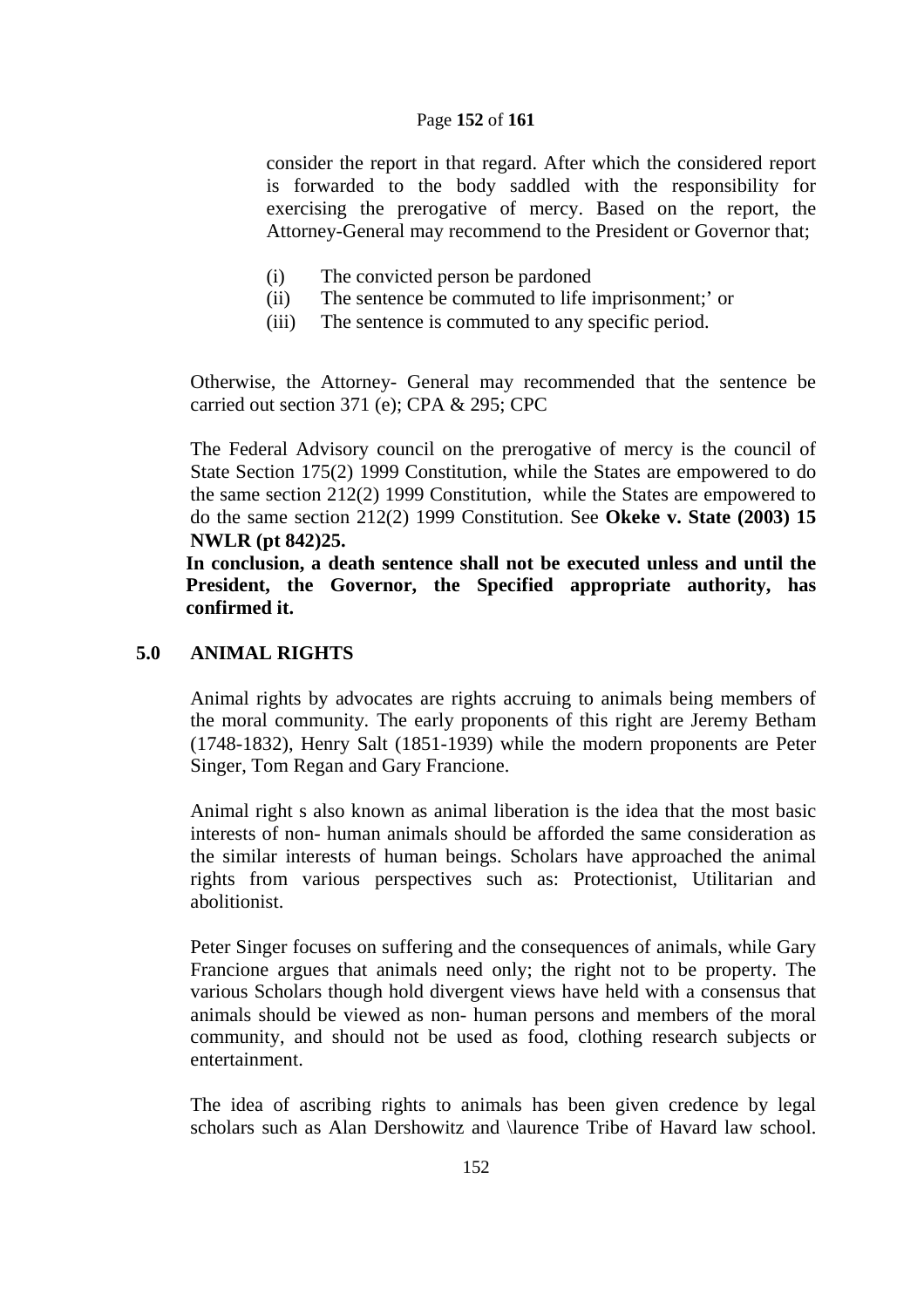#### Page **153** of **161**

This usually forms part of the curriculum in philosophy and applied ethics courses but now taught in about 125 law schools in United stated and Canada. In opposition critics have advanced the argument that animals cannot enter into social contracts as such cannot be said to possess rights, which was advanced by Roger Scruton claiming only human have duties, therefore only humans have rights.

However, some of the controversies surrounding animal rights revolve around the inhuman ways in which humans in many parts of the world deal with animal, such as harmful agricultural practices, the over- consumption of meat, the use of animals for experiments and the confinement and the general abuse of animals for entertainment.

The 1978 universal Declaration of Animal Rights was adopted by UNESCO affirmed the philosophical position that animals should be regarded as members of the same moral community. This declaration helped to reflect the moral and legal standing of animals in terms of their welfare, their interests, status as property, in addition to the responsibilities human beings should have toward all animals.

In the Nigerian context it need be said that animals rights is strange to our clime and as such where we have the laws in relation to animal it is of no effect because regard is not given to them even where they exist. Hence it is even far from our educational curriculum.

# **6.0 RIGHT OF AN UNBORN CHILD AND ABORTION**

There have been divergent views on the argument of the rights of the unborn. However the pertinent question then is who is entitled to right to life? Section 307 of the Criminal code of southern Nigeria State that a person is considered a human being when it has proceeded in a living state from the mother's womb whether the umbilical cord has been severed or not. Neither this provision, the African charter nor the 1999 Constitution has been helpful in this regard;

Abortion on the other hand is a matter that evokes on all sides very strong feelings, Judgments and very heated recriminations. Basically there are two schools of thought in relation to this matter, the Pro – life and the Pro-choice school.

In Nigeria Criminal law, abortion is unlawful save in special Circumstance basically for the purpose of preserving the life of the mother **See R v. Edgal (1938)4 WACA 133.** The Constitution and the African charter is more in its provision on African moral tradition and unlike in the western world abortion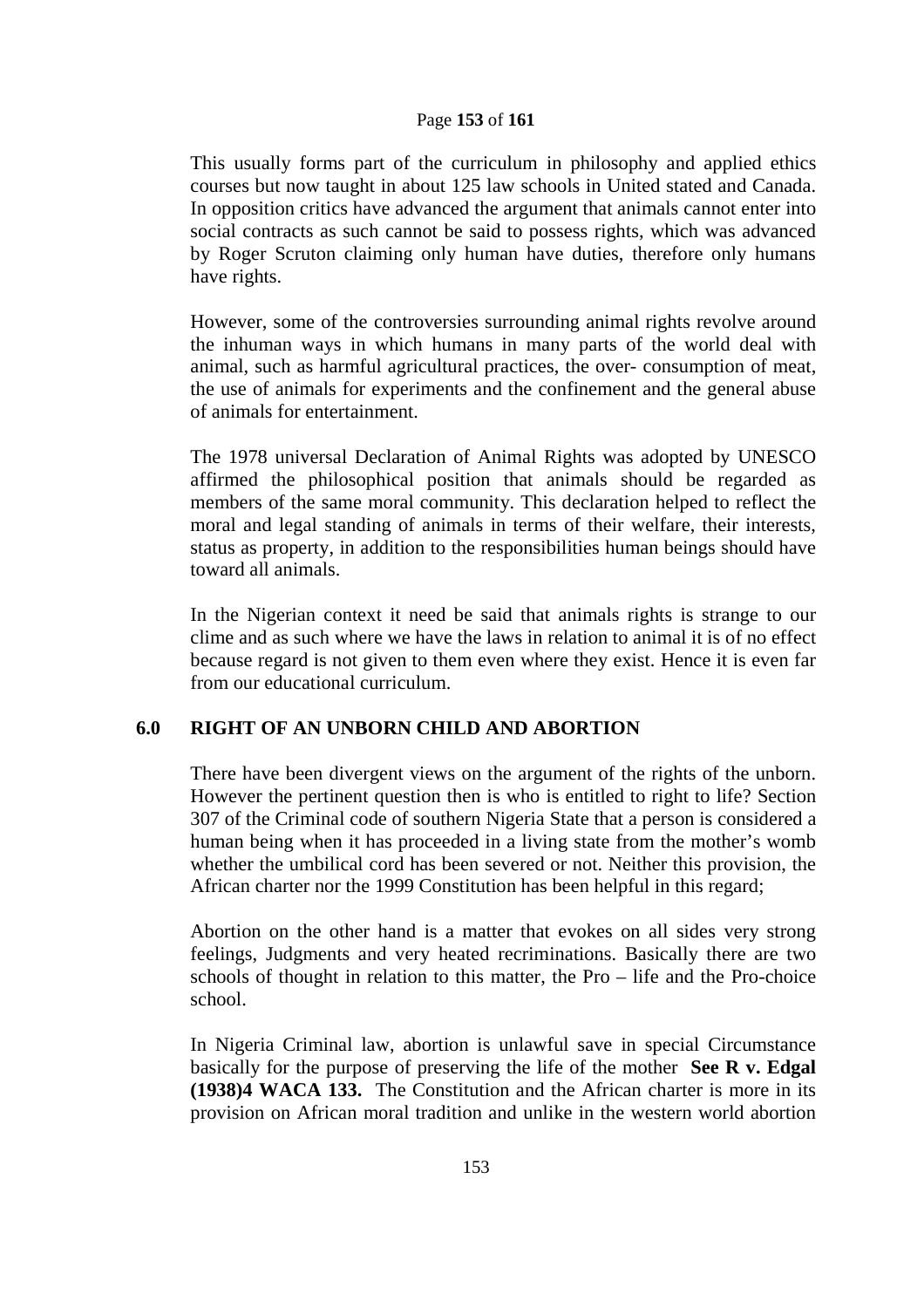#### Page **154** of **161**

is still not lawful in Nigeria, as such to a large extent an unborn child can be said to be entitled to life.

A Similarly bad argument says that abortion should be legal because women will get maimed or killed getting illegal abortions, this argument cannot be justified by any standard. That could just as easily be an argument for legalizing armed robbery or any other crime, since armed robbers and other criminals can get shot or killed in doing what they do. If something is genuinely wrong, then the fact that someone engaging in that wrong action might be hurt or killed is irrelevant. And if the argument is that abortion is too trivial a thing for women to die because of, that begs the question, since it is precisely the issue whether abortion is murder or not; and if it is, then it is not any kind of trivial matter.

The basis of the "pro-life" position, in turn, is that human life starts with conception. The view is that there is no natural point of division in the life of a person between the fertilization of the egg and the point of the "viability" of a develops quickly, and by the time artificial abortions are likely to be performed, heart, brain, circulation, and other recognizable organs and organic functions already exist.

A more reasonable basis for "pro-life" argument centers on the issue of responsibility. "Pro-life" advocates actually deny that they represent an "antichoice" view of abortion or that they wish to prevent a woman from having control over her body. Their view is that the choice and the control come at the moment of sex, not at the moment of conception. The choice is that of the woman who knows the implication of having sex to either do so or not.

The "pro-life" argument then is that the act of choosing to have sex is the act of choosing to accept responsibility for the possible consequences, i.e. conception. To them it is no longer a question of a woman's control over her own body when it involves killing someone else, even if that is "merely" an embryo or fetus. If this sentiment is found together with a belief that abortion is acceptable in cases of rape and incest, then the view can only be consistent if the "unborn child" does **not** have an absolute "right to life". Abortion would be acceptable if the mother did **not** have a choice in the conception. But the "unborn child" has enough of a "right to life" that a woman must reckon on her responsibility for it in her own free actions.

In general, the "pro-choice" argument for abortion that is hostile to putting any obstacles in the way of abortion on demand is that a woman has a right to control over her body at any time and that she has just a much right to choose an abortion as to choose sex.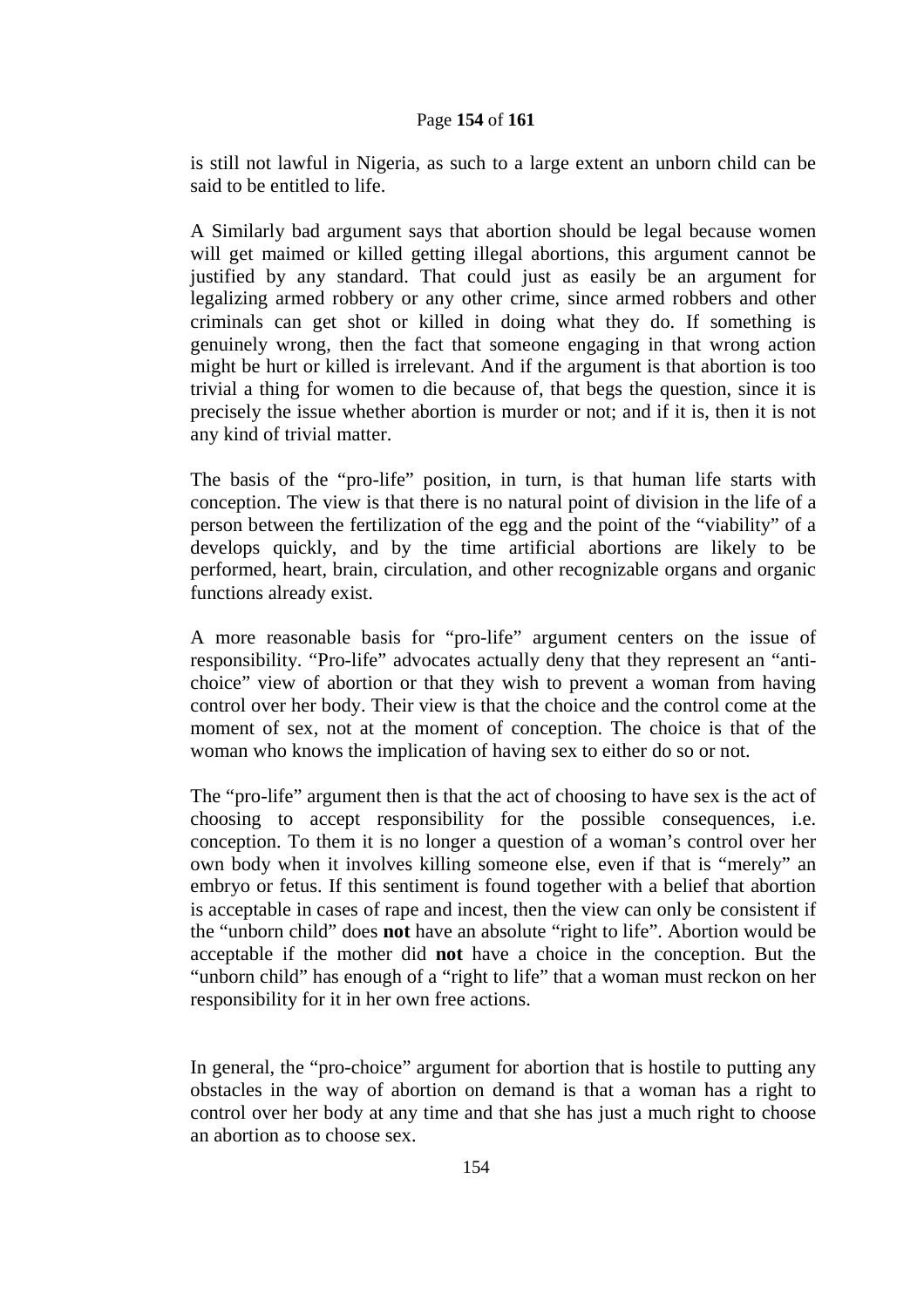#### Page **155** of **161**

The "pro-life" argument that human life begins at conception is not acceptable to all considering case of rape victims who become pregnant against their wishes and cases where the life of the mother to be is endangered, the question is will be life of the unborn child still posses the right to life.

On the other hand, even if we accept that the fertilized egg may be a person; this still leaves untouched what l consider to be the principal argument for "choice," which is the argument of **Roe v. Wade** itself: which posits the argument of privacy of individual persons. It needs be said that unborn children are not properties upon which anyone can exert proprietary right.

A final argument about abortion, such as Communitarians might contribute, could be that it is "society" that must ultimately make a judgment about the constructive or destructive effects of allowing abortion on demand. Such an argument might become more acute once we realize that the typical feminist connection between abortion and poverty is wrong: Their view is that large families create poverty and that an increase in wealth, freedom, and selffulfillment can only come with the employment of every possible means of birth control, including abortion. Historically this is clearly wrong.

The above argument with their merits and demerit though strongly posited by their proponents does not hold in Nigeria save for the pro life since abortion remains illegal though done on daily basis yet illegal and the only rationale one will assume to be excused is when the safety and life of the woman is at risk.

## **7.0 CONCLUSION**

The issues raised above are not peculiar to Nigeria, although some other countries of the world are making timely legislations to meet these exigencies in our own case is either the laws are obsolete or non in that regards. Again for instance the issue of abortion in Nigeria still remains illegal yet perpetuated on a daily basis without any challenge.

## **8.0 SUMMARY**

These issues require timely and up to date legislation. Death penalty animal right, abortion and right of an unborn child are issues that are generating controversies even among jurists because you have argument for and against and this thus necessitated the reason for sensitization and education of the general public so as to achieve the intendment of the law.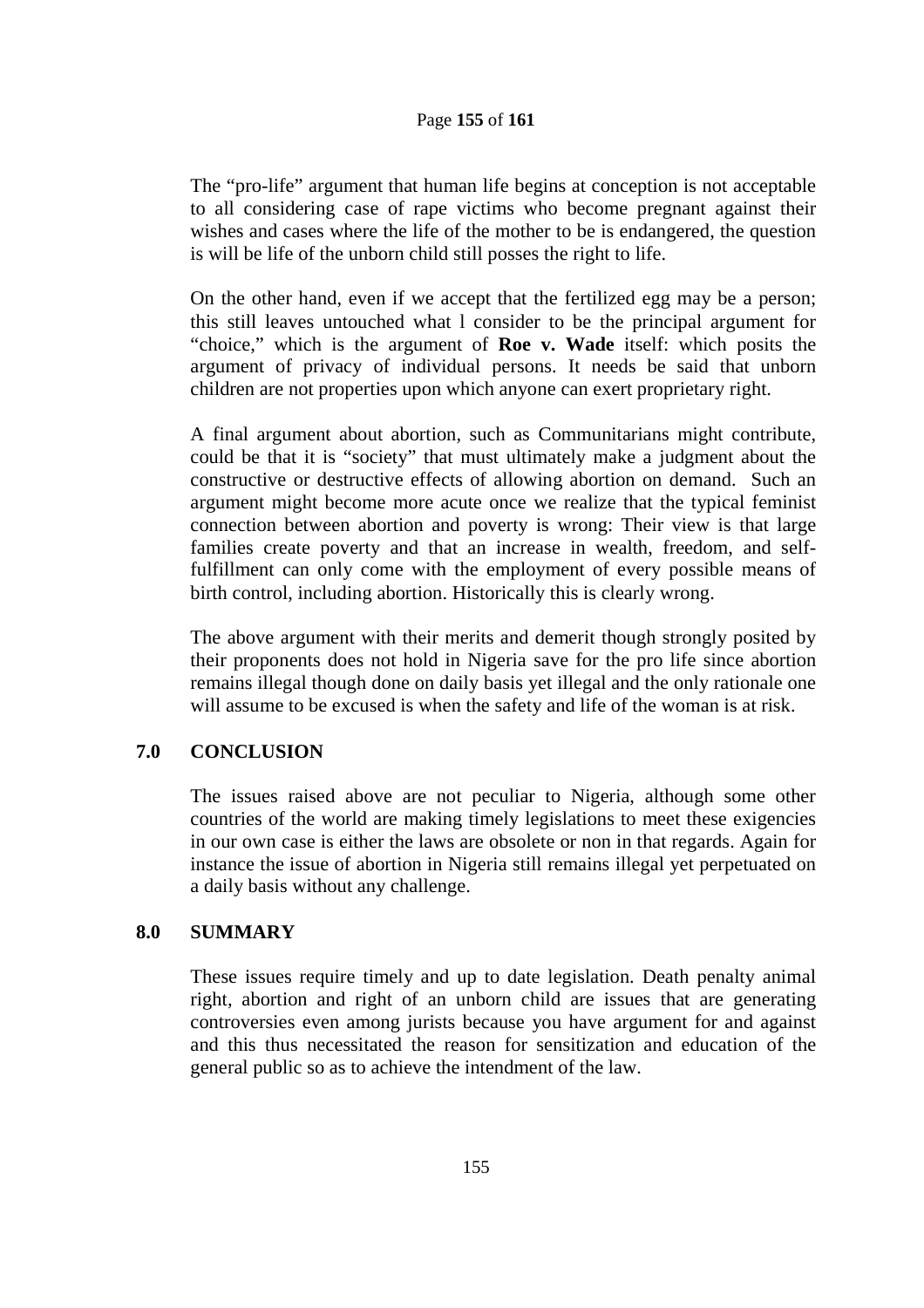# **9.0 TUTOR MARKED ASSIGNMENT**

- Discuss the relevance of the abolition of death penalty in Nigeria.
- There are two distinct arguments on abortion discuss the line of differences between them.

# **10.0 REFERENCES / FURTHER READING**

- 1. Osita Nnanani Ogbu (1999) Human Rights Law and Practice in Nigeria in Nigeria an Introduction.
- 2. Kayode Eso (2008) Human Rights and Education
- 3. S. E Deko (2002) Fundamental Issues in Nigerian Constitutional Law
- 4. Joseph Ikogho (1999) Nigerian Institution with Topic Finder
- 5. Ese Malemi (2006) The Nigerian Constitutional Law
- 6. Bob Osamor (2008) Fundamentals of Criminal Procedure in Nigeria
- 7. Olakanmi &Co (2007) Hand Book on Human Rights.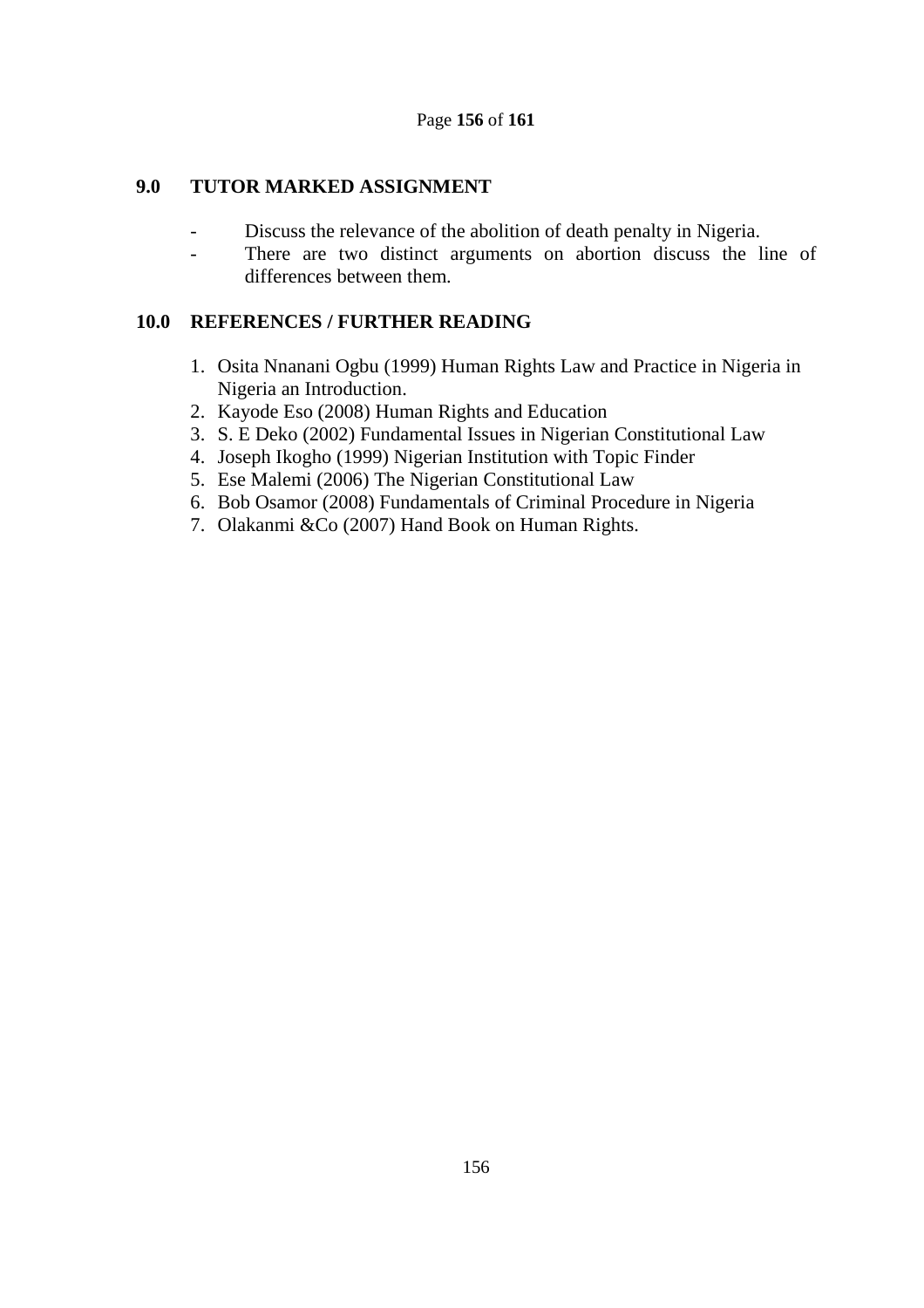# **UNIT 5 OUSTER OF COURT JURISDICTION**

#### **CONTENT**

4.0 Introduction 5.0Objectives 6.0Main Content 3.1 Courts in Nigeria 3.2 Ouster of Courts Jurisdiction 4.0 Conclusion 5.0 Summary 6.0 Tutor Marked Assignment 7.0 References / Further Reading

# **1.0 INTRODUCTION**

Ouster of court jurisdiction can literally de said to mean an aberration of the court system and this is done so as to prevent the court from hearing any matter contained in the ouster clauses. Hence we shall have a cursory look at courts in Nigeria.

## **2.0 OBJECTIVES**

At the end of this unit, you should be able to:

- Explain the court stem in Nigeria.
- Define the term ouster clauses.
- Discuss the rationale for ouster clauses.

## **3.0 MAIN CONTENT**

## **3.1 COURTS IN NIGERIA**

The courts in Nigeria include the Supreme Court, Court of appeal, Federal High Courts, State High Courts amongst others referred to as superior courts of records while we have the magistrate courts and area courts referred to as inferior courts. Some of the above listed courts will be discussed below:

#### **4. Supreme Court**

The Supreme Court of Nigeria is the highest court in Nigeria and provided for in Sections 230-236 of the 19 99 Constitution. It consists of the Chief Justice of Nigeria and such number of justices of the Supreme Court not exceeding twenty –one as may be prescribed by the National Assembly. The Supreme Court has original jurisdiction over matter in the following instances: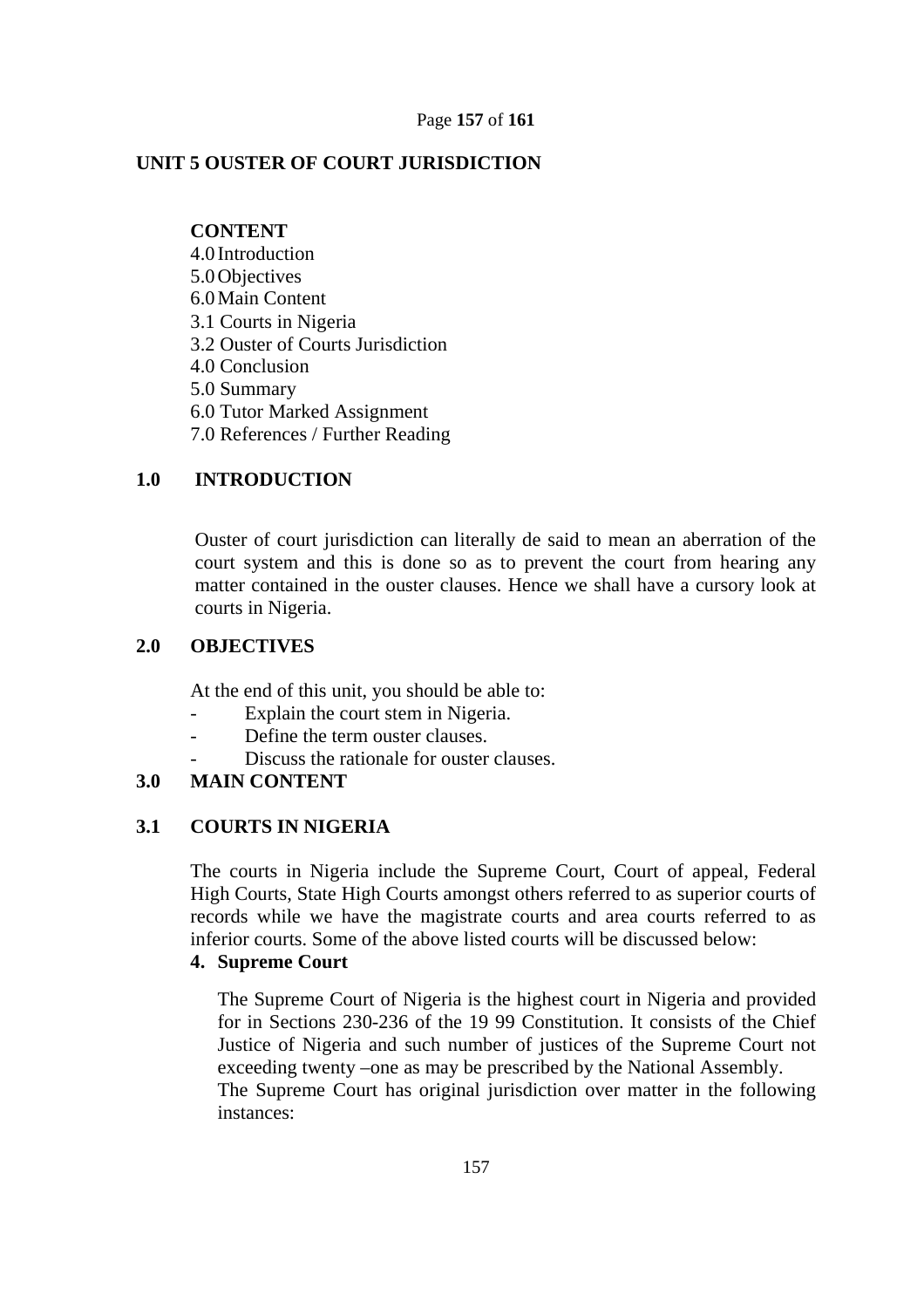#### Page **158** of **161**

- c. In any dispute between the federal government and a state or between states where it involves question of fact or of law on which the existence or extent of a legal right depends. And as conferred by the National Assembly.
- d. Over appeals from the Court of appeal.

Appeals from the court of appeal can be as of right in the following instances:

- g. Where the ground of appeal involves questions of law alone, decisions in any or criminal proceedings before the Court of Appeal;
- h. Decisions in any civil or criminal proceedings on questions ads to the interpretation or application of this Constitution;
- i. Decisions in any civil or criminal proceedings on questions as to whether any of the provisions of Chapter IV of this Constitution has been, is being or is likely to be, contravened in relation to any person;
- j. Decisions in any criminal proceedings in which any person has been sentenced to death by the Court or in which the Court of Appeal has affirmed a sentence of death imposed by any other court;
- k. Decisions on any question-
- i. whether any person has been validly elected to the office of President or Vice –President under this Constitution,
- ii Whether the term of office of President of Vice –President has ceased,
- iii Whether the office of President or Vice President has become vacant;

and

l. Such other cases as may be prescribed by an Act of the National Assembly.

Also appeals can be by leave of court. The Supreme Court shall be duly constituted if it consists of not less than five Justices for the purposes of exercising any jurisdiction conferred on it by the constitution and seven justices on matters brought under section  $232(2)(b)$  or (c) or to exercise its original jurisdiction. By Section 235 of the constitution the Supreme Court has finality of determination ad no appeal shall lie to any other court.

## **5. THE COURT OF APPEAL**

The court of appeal shall consist of; a president

Such number of justices shall be learned in Islamic personal law and not less than three shall be learned in customary law as may be prescribed by an act of the National Assembly.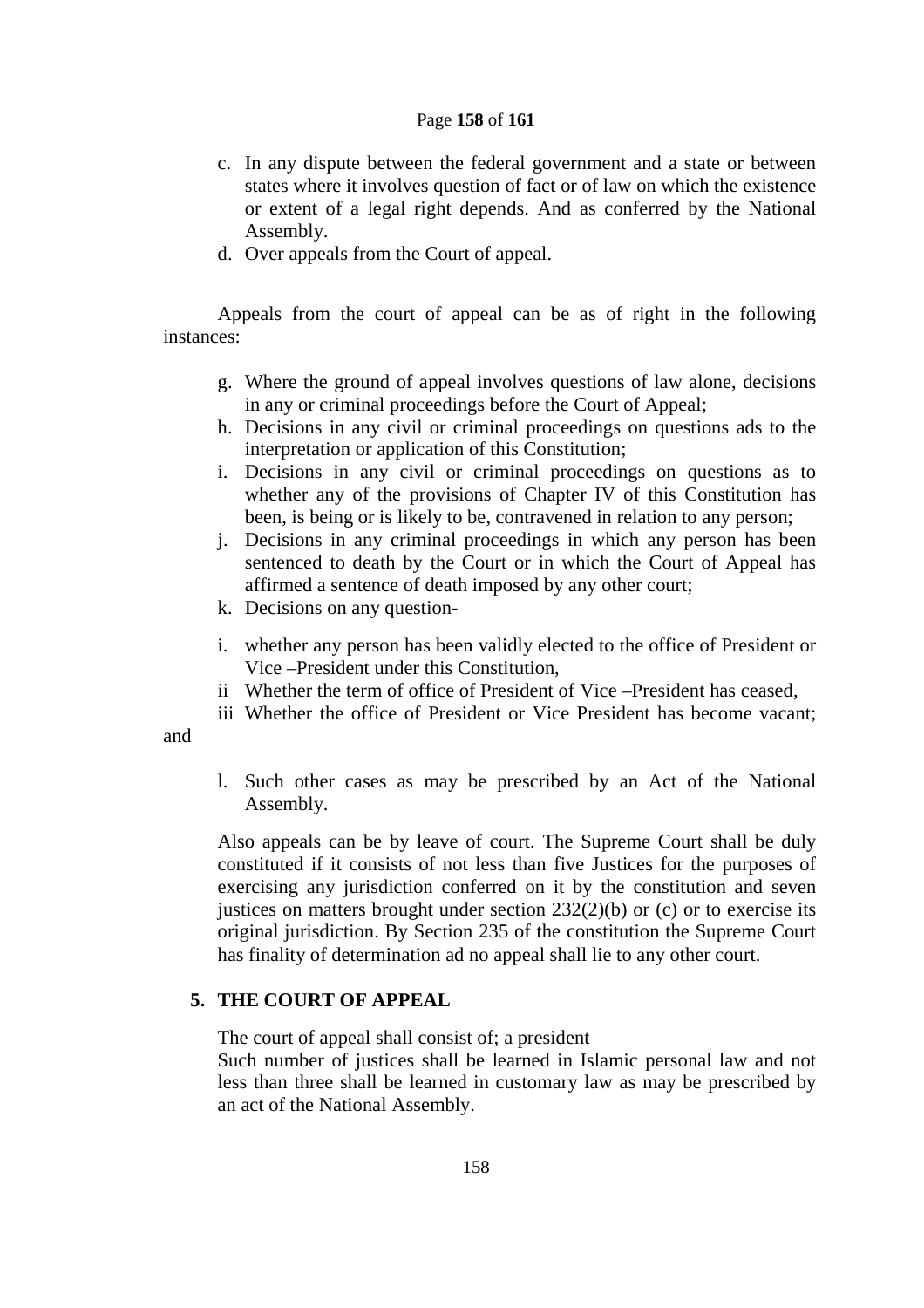#### Page **159** of **161**

The appointment f a person to the office of the President of the court of appeal shall be made by the president on the recommendation of the National Judicial Council subject to the confirmation of the court of appeal shall be made by the president n the recommendation of the national Judicial Council.

The court of appeal has original jurisdiction to the exclusion of all other courts over matters such as:

- d. Any person has been validly elected to the office of the president or vice president under the constitution; or
- e. The term of office of the president or vice president has ceased; or \
- f. The office of the president or vice president has become vacant.

And shall be validly constituted in this case if it consists of at least three justices. The court of appeal hears appeals from all other courts save for the Supreme Court and the inferior courts.

## **6. THE FEDERAL HIGH COURT**

Is provided for in sections 249-257 of the 1999 Constitution. The court consists of a Chief Judge of the Federal High Court and such number of judges as may be prescribed by the National Assembly. The appointment of a person to the office of the chief judge of the federal high court shall be by the president on the recommendation of the Judicial Council subject to the confirmation of the senate while the appointment of a judge of the Federal High Court shall be made by the president on the recommendations of the National Judicial Council.

The jurisdiction of the Federal high courts has been an issue of controversy in times past in relations tom the high court of a State. However, section 251 contains issues over which the Federal high court has jurisdiction and they include: matters of CAMA, taxation of companies, copy right, patent, trademarks, banking matters, bankruptcy and insolvency, aviation and safety of aircraft, arms, ammunition and explosives, drugs and poisons etc.

Lastly is the state high court which used to enjoy a wide jurisdiction but now only has jurisdiction over matters not within the purview of section 51 of the1999 constitution. The appointment of the Chief Judge of a state high court shall be made by the Governor of the State on the recommendation of the National Judicial Council subject to the confirmation by the House of Assembly.

In conclusion, it should be noted that magistrate courts in the South and Area courts in the North though not provided for by the constitution are creations of the State laws.

#### **3.3 OUSTER OF COURT JURISDICTION**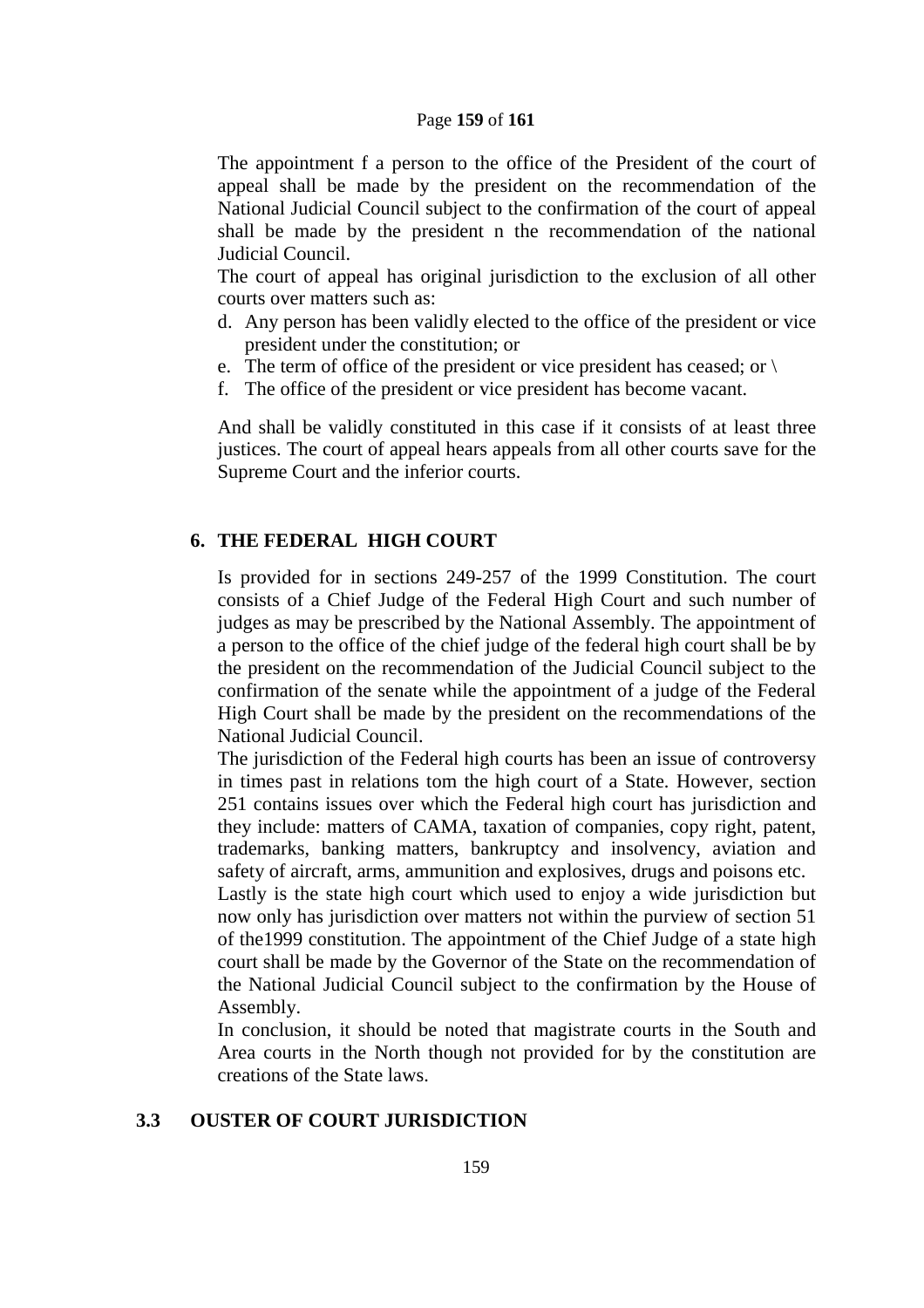#### Page **160** of **161**

Ouster of court Jurisdiction is usually carried out through inserting ouster clauses in the various enactments. This is prominent during military regimes as it negates democratic principles as such is rare during civilian or democratic government.

Ouster clauses were common feature of Decrees of Buhari/ Idiagbon regime, Ibrahim Babangida and the Abacha regimes. The Ouster clauses not only limited the operation of Fundamental Rights provisions contained in the constitutions but also barred judicial review of Decree No 2 of 1984 provides:

Nigeria, 1979 is hereby suspended for the purpose of this Decree and any question whether any provision thereof has been or is being or would be contravened by anything done or proposed to be done in pursuance of this Decree shall not be inquired into any court of law.

Section 4(1) of the same Decree also provides:

No suit or other legal proceedings shall lie against any person for anything done or intended to be done in pursuance of this Decree.

Decree No. 13 of 1984- The Federal Military Government (Supremacy and enforcement of Powers) Decree- contains an omnibus ouster clause, to wit, "No civil proceeding shall lie or be instituted in any court for or on account of any matter or thing done or purported to be done under or pursuant to any Decree or Edict and if any such proceedings are instituted before, on or after the commencement of this Decree the proceedings shall abate, be discharged and made void".

According to Professor B.O.Nwabueze, the aim of such provisions is 'to ensure that by the comprehensiveness of the exclusionary provisions, the executive or administrative acts of the Military Government under these decrees were impenetrably shielded from judicial review , and that all possible loopholes for the court's intervention were effectively plugged.'

Invariably, the military leaders turned themselves into law makers thus making laws without following the due process of law. Trials were conducted by Military Tribunals and retroactive legislation in criminal matters. In addition, virtually all the rights contained in the constitution were violated by successive Nigerian Government. The intendment is to ouster the jurisdiction of the courts such that their acts cannot be challenged in any way.

The clauses cannot be found in a democratic government because there are laid down procedure for enacting laws and such must be followed for laws made to be valid in the true sense of it.

# **7.0 CONCLUSION**

By the provisions of section 6 of 1999 constitution, it is the court that is saddled with judicial powers any other judicial act by any other institution or group is an aberration of this provision and is unconstitutional and such cannot